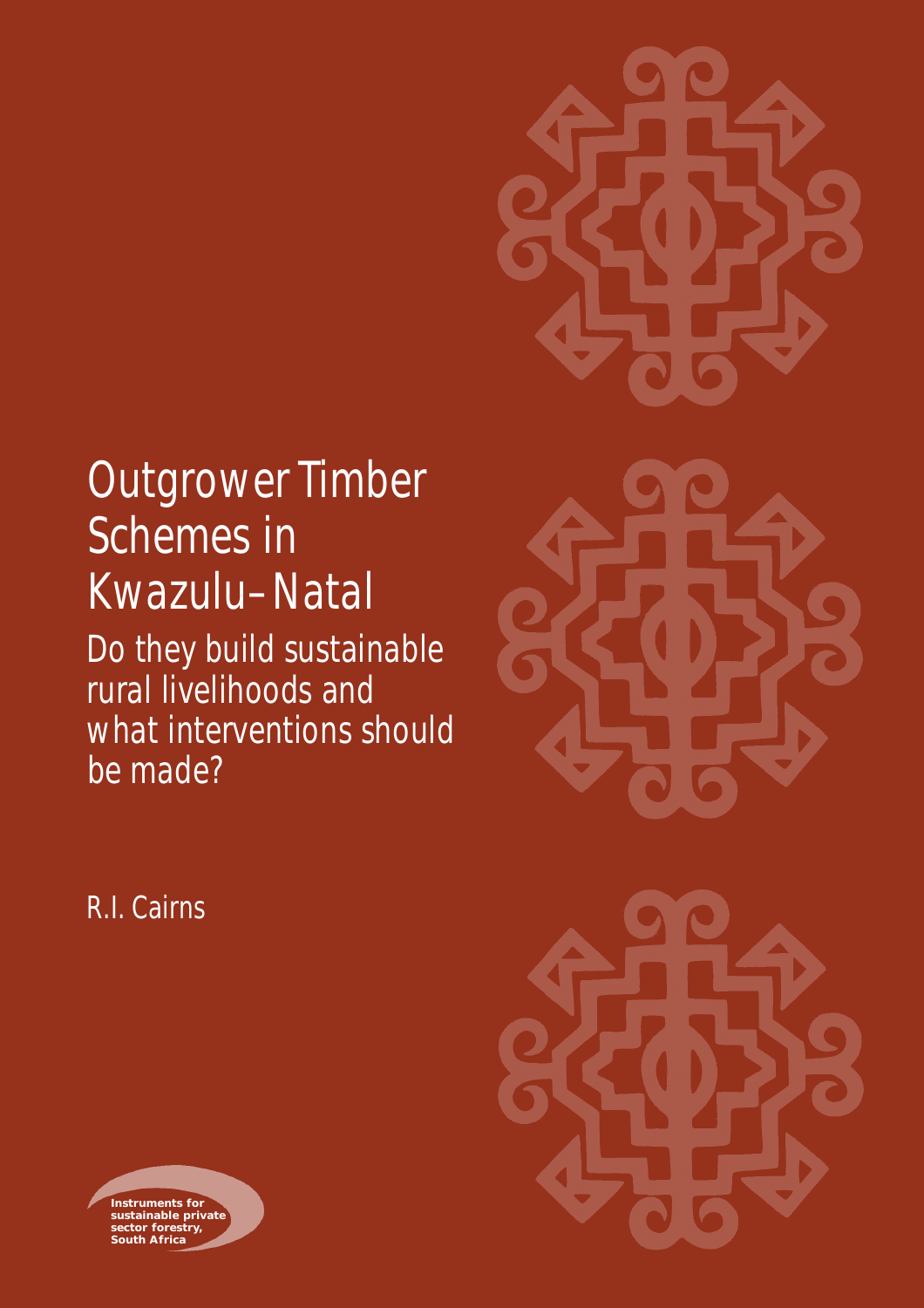# *Outgrower Timber Schemes In Kwazulu–Natal: Do they build sustainable rural livelihoods and what interventions should be made?*

**R.I. Cairns**

**2000**

**A report prepared as part of the South Africa Country Study for the international collaborative research project steered by IIED:** *Instruments for sustainable private sector forestry*

**Partners in the South Africa Country study: CSIR-Environmentek International Institute for Environment and Development (IIED) In association with: Department for Water Affairs and Forestry Forestry South Africa**

 **Production of this report has been made possible by the financial support of the UK Department for International Development and the European Commission**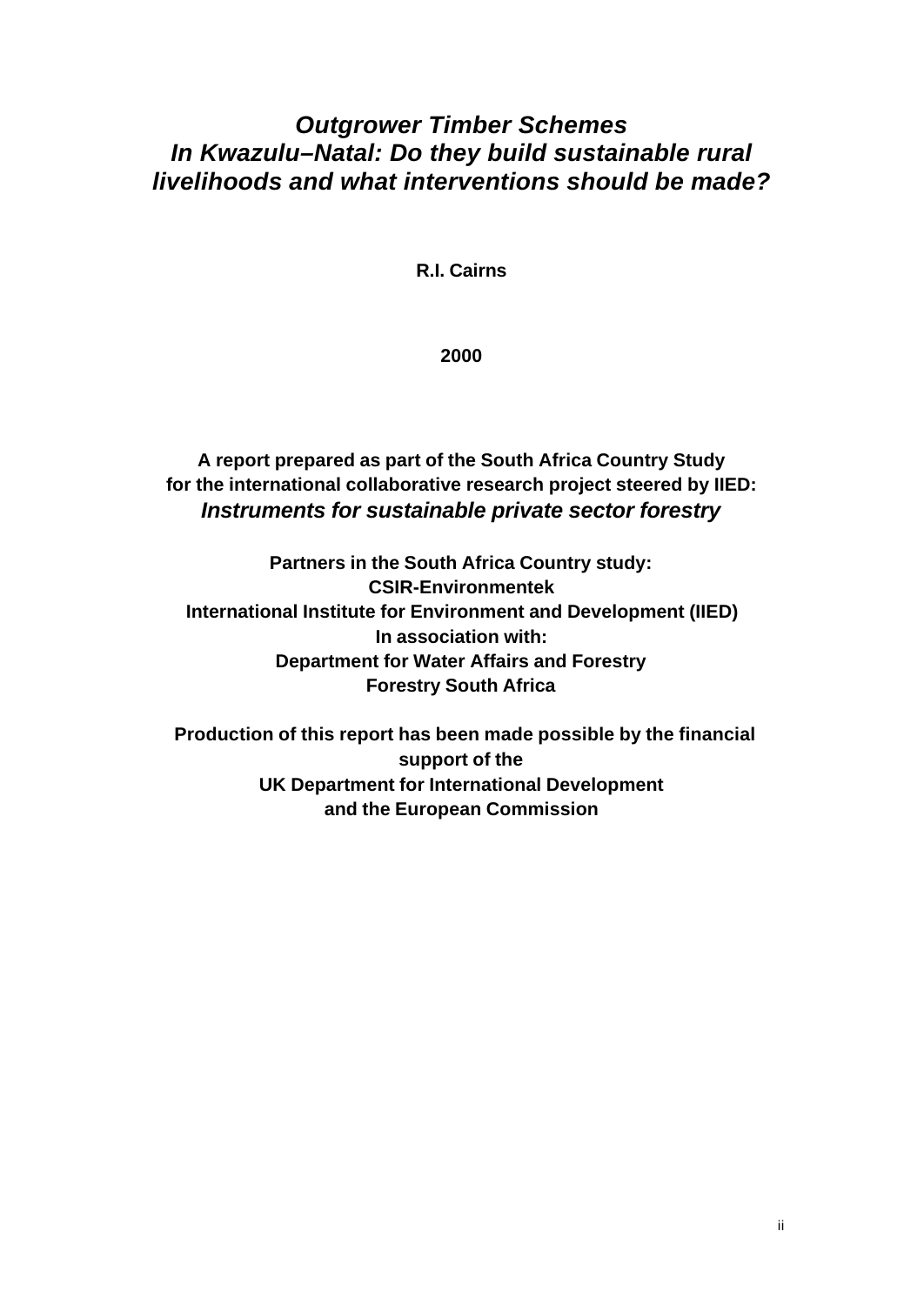**Citation:** Cairns, R. I. 2000. *Outgrower Timber Schemes In Kwazulu–Natal: Do they build sustainable rural livelihoods and what interventions should be made?* Instruments for sustainable private sector forestry, South Africa series. International Institute for Environment and Development and CSIR-Environmentek, London and Pretoria.

**Contacts for the lead author**: Robert Cairns, Rural Development Consultant, 12 Jesmond Court, 69 Berea Park Road, Durban 4001, Tel: +27 31 202 1653, Mobile: +27 83 232 6710, E-mail: iotc@3i.co.za

**About this report**: This report is one of a series prepared as part of a collaborative research project on instruments for sustainable private sector forestry in South Africa. The reports in this series are listed below.

#### *Instruments for sustainable private sector forestry, South Africa – report series*

#### **Overview and synthesis**

• Mayers, J., Evans, J. and Foy, T. 2001. *Raising the stakes: impacts of privatisation, certification and partnerships in South African forestry*. This report draws on all the studies below and widespread consultation in South Africa. It analyses the impacts to date of privatisation, certification, outgrower schemes and company-community partnerships and presents conclusions and a set of options and next steps for all the main stakeholder groups.

#### **Redistribution of opportunities and assets in forestry**

- Khosa, M. 2000. *Forestry contracting in South Africa*. This study of trends in outsourcing and contracting in the South African forest industry seeks to deepen understanding of the national context within which contracting is an increasing practice, and examines possible options for outsourcing.
- Heyl, L., von Maltitz, G., Evans, J. and Segoale, R. 2000. *Issues and opportunities for small-scale sawmilling in South Africa: an Eastern Cape case study*. This report describes the scale, structure and market niche of the small sawmilling subsector, with a focus on the Eastern Cape Province.
- Horn, J. 2000. *The role of small-scale sawmilling in household and community livelihoods: case studies in the Eastern Cape*. This study focuses on the livelihoods of small-scale sawmillers in the Eastern Cape, using a case study approach.
- Bethlehem, L. 2001. *Bringing democracy to the forests: developments in South Africa's forestry policy and legislation.* This paper describes the policy and legislative changes in the forest sector, and sets recent initiatives in the context of a drive towards sustainable and equitable forest management.

#### **Forest certification in South Africa**

- Frost, B., Mayers, J. and Roberts, S. 2002. *Growing credibility: impact of certification on forests and people in South Africa.* This is an overview of all the certification studies with additional supply chain analysis.
- Scott, D. 2000. *Environmental aspects of the forest management certification process*. This report by a member of FSC certification audit teams examines the audit inspection instrument and provides commentary on how it is used.
- Clarke, J. 2000. *Social and environmental aspects of the forest management certification process: a discussion of social assessment components in South Africa*. This report, drawing on audit experience, tackles the ability of FSC certification and the certification process to improve the wellbeing of workers and communities dependent on plantations.
- Hamman, J. 2000. *Forestry certification: social aspects*. Also by a member of FSC inspection teams, this report analyses the composition and focus of the audit teams and highlights issues which can compromise the positive impact of certification.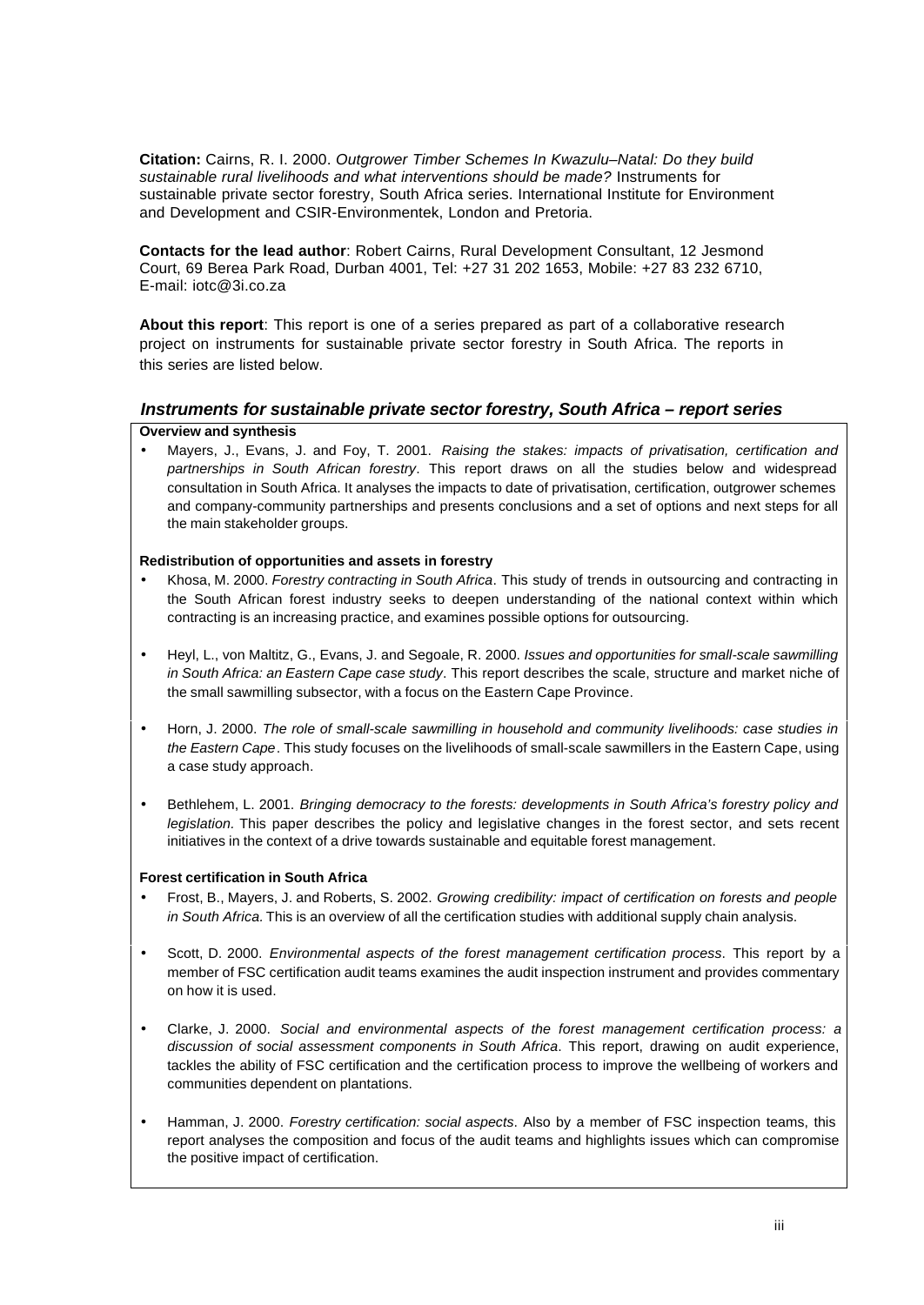- Dunne, N 2000. *The Impact of Environmental Certification on the South African Forest Products Supply Chain.* This study traces the route of FSC certified timber from mill to market, seeking to understand the impact of certification on traders and retailers in South Africa and the UK.
- von Maltitz, G. 2000. *The impacts of the ISO 14000 management system on sustainable forest management in South Africa*. This is a study focussing on one company's decision to adopt ISO accreditation, comparing the impacts of the ISO system with those of FSC certification.
- Crawford Cousins, C. 2000. *The impacts of stakeholder consultation in the FSC certification process on sustainable forest management in South Africa.* Focussing on the Stakeholder consultation process within FSC certification, this report highlights key assumptions about the efficacy of consultation.

#### **Outgrower schemes and community-company partnerships**

- Zingel, J. 2000. *Between the woods and the water: tree outgrower schemes in KwaZulu-Natal the policy and legislative environment for outgrowing at the regional leve*l. This report discusses the environment surrounding trends in outgrower development, both past and future.
- Cairns, R. 2000. *Outgrower timber schemes in KwaZulu-Natal: do they build sustainable rural livelihoods and what interventions should be made?* Focussing on case studies of outgrower households, this examines the role played by schemes in rural livehoods.
- Ojwang, A. 2000. *Community-company Partnerships in forestry in South Africa: an examination of trends*. This is a broad overview of types of partnerships in Southern Africa, with comparisons between forestry and other sectors.
- Andrew, M., Fabricius, C. and Timmermans, H. 2000. *An overview of private sector community partnerships in forestry and other natural resources in Eastern Cape*. Focussing at a provincial level, this report captures partnership trends in the Eastern Cape, drawing on five case studies.
- Sisitka, L. 2000. *Private sector community forestry partnerships in the Eastern Cape: the Lambazi case study.* This case study examines the relationships between stakeholders and actors in a corporate-initiated scheme
- Cocks, M., Matsiliza, B. and Fabricius, C. 2000. *Private sector community forestry partnerships in the Eastern Cape: the Longweni woodlot case study*. This report examines community preferences and options for the use of a woodlot in the context of opportunities provided in the forest restructuring process.
- Sisitka, L. 2000. *Private sector community forestry partnerships in the Eastern Cape: the Umzimkulu case study*. This is a study of a corporate-community joint venture project in a part of the province that has good afforestation potential.
- Cocks, M., Matsiliza, B. and Fabricius, C. 2000. *Private sector community forestry partnerships in the Eastern Cape: the Manubi woodlot case study*. This study examines issues around partnerships and joint forest management around a state-conserved indigenous forest
- Ham, C. 2000. *The importance of woodlots to local communities, small scale entrepreneurs and indigenous forest conservation*. Comparing issues and opportunities arising around two woodlots, this study highlights the relative importance of government-planted woodlots to different community interest groups.

#### **Copies of the CD containing the above reports can be obtained from:**

Forestry and Land Use Programme, International Institute for Environment and Development, 3 Endsleigh Street, London, WC1H 0DD, UK.

Tel: +44 207 388 2117 Fax: +44 207 388 2826 e-mail: forestry@iied.org http://www.iied.org

and The Librarian, Environmentek CSIR, PO Box 395, Pretoria 0001, South Africa. Tel +27 12 841 3640 Fax: +27 12 841 2689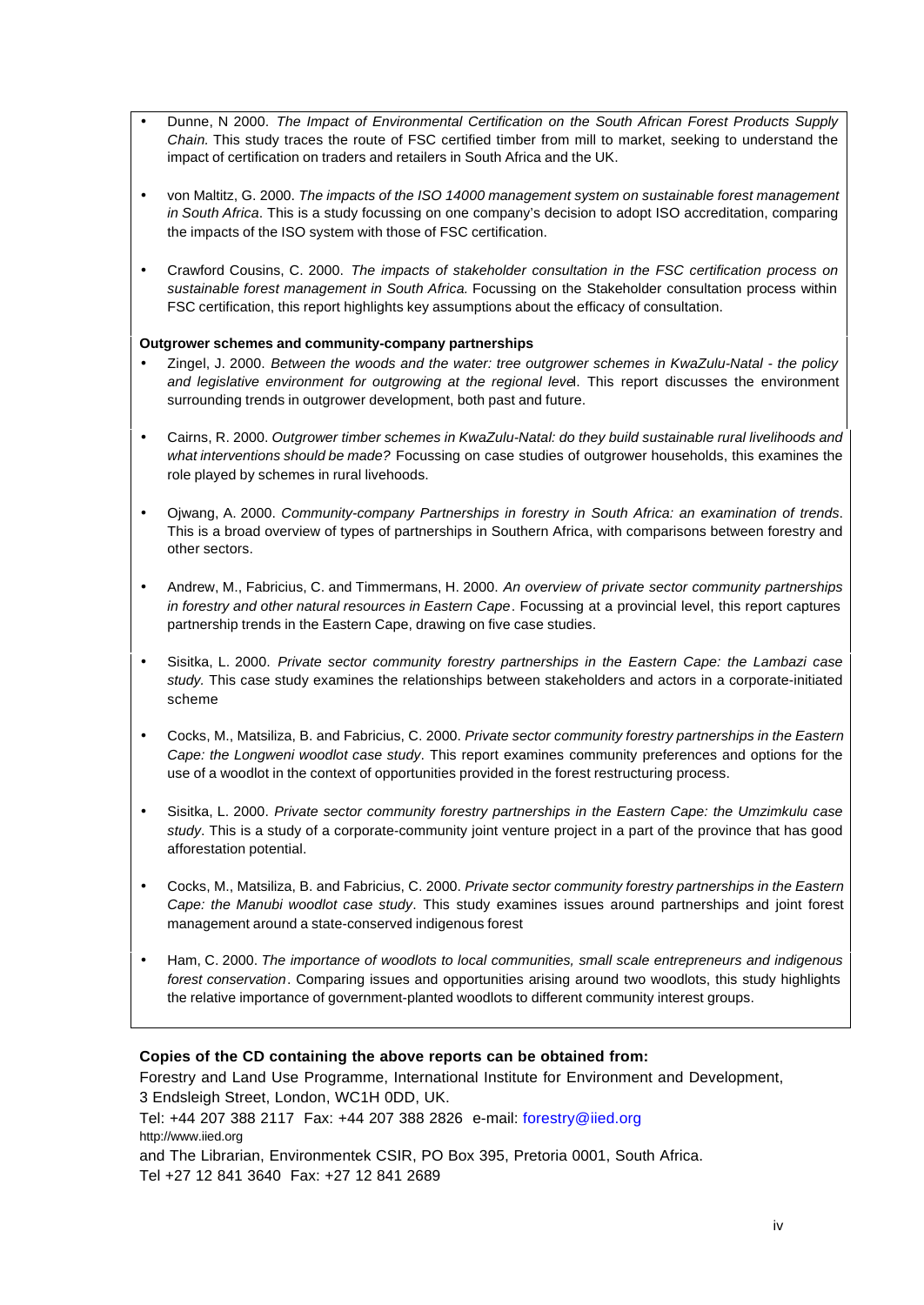# **TABLE OF CONTENTS**

| $1_{-}$ |                                                                            |  |
|---------|----------------------------------------------------------------------------|--|
| 1.1     |                                                                            |  |
| 1.2     | OVERVIEW OF THE SUSTAINABLE RURAL LIVELIHOODS (SRL) APPROACH 4             |  |
| 1.3     |                                                                            |  |
| 2.      |                                                                            |  |
| 2.1     |                                                                            |  |
| 2.1.1   |                                                                            |  |
| 2.1.2   |                                                                            |  |
| 2.1.3   |                                                                            |  |
| 2.2     | TIMBER OUTGROWER SCHEMES (CONTRACT FARMING) IN KWAZULU-NATAL:              |  |
|         |                                                                            |  |
| 2.2.1   |                                                                            |  |
| 2.2.2   |                                                                            |  |
| 2.2.3   |                                                                            |  |
| 2.2.4   |                                                                            |  |
| 2.2.5   | THE EFFECTS OF OVERSUPPLY ON THE WORLD MARKET ON EXPANSION OF THE          |  |
|         |                                                                            |  |
| 2.3     | OTHER MODELS OF COMPANY - COMMUNITY PARTNERSHIPS IN THE TIMBER             |  |
|         |                                                                            |  |
| 2.3.1   | SAWGU "PHEZUKHOMKHONO" SMALL GROWER SUPPORT SCHEME 13                      |  |
| 2.3.2   | NCT FORESTRY CO-OPERATIVE LIMITED SUPPORT FOR SMALL GROWERS 15             |  |
| 2.4     | GOVERNMENT LEGISLATION AFFECTING THE EXPANSION OF SMALL GROWER             |  |
|         |                                                                            |  |
| 2.5     |                                                                            |  |
| 3.      |                                                                            |  |
| 3.1     |                                                                            |  |
| 3.2     | THE HISTORY OF INDEPENDENT SMALL SCALE TIMBER GROWERS  18                  |  |
| 3.2.1   | A CASE STUDY OF INDEPENDENT GROWERS - MBONAMBI AND SOKHULU  19             |  |
| 3.3     | INCENTIVES AND DISINCENTIVES FOR JOINING THE SCHEMES (HOUSEHOLD LEVEL). 21 |  |
| 3.3.1   |                                                                            |  |
| 3.4     |                                                                            |  |
| 3.5     |                                                                            |  |
| 4.      |                                                                            |  |
| 4.1     |                                                                            |  |
| 4.2     | OVERVIEW OF HOW THE CONTRACTS WORK (PROJECT GROW AND KHULANATHI            |  |
|         |                                                                            |  |
| 4.3     |                                                                            |  |
| 4.4     |                                                                            |  |
| 4.5     |                                                                            |  |
| 4.5.1   | DIFFERENCES BETWEEN PROJECT GROW AND KHULANATHI CONTRACTS 29               |  |
| 4.5.2   |                                                                            |  |
| 4.5.3   |                                                                            |  |
| 4.5.4   |                                                                            |  |
| 4.6     |                                                                            |  |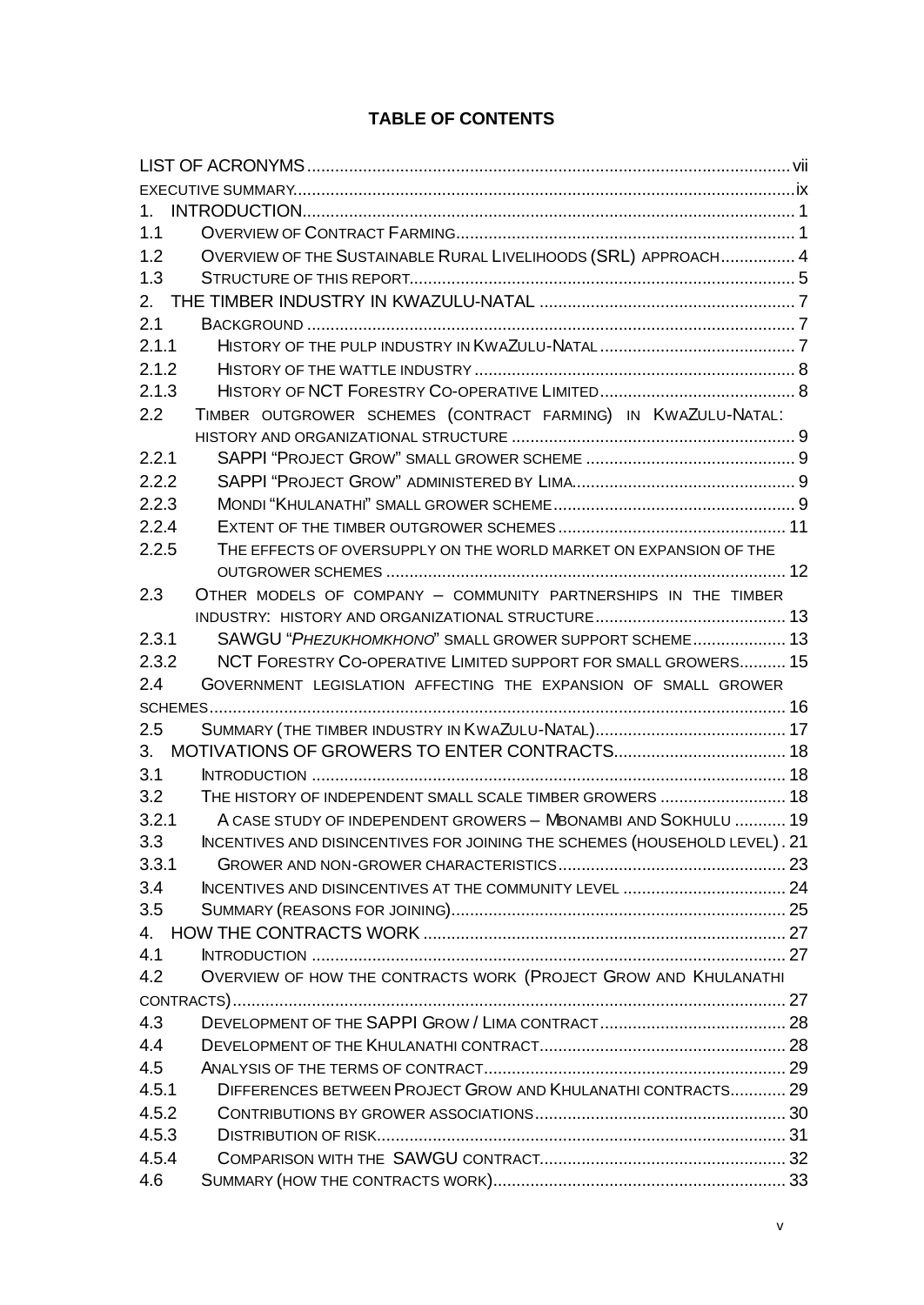|       | 5. WHAT IS THE ECONOMIC IMPACT OF GROWING TREES FOR THE           |  |  |  |
|-------|-------------------------------------------------------------------|--|--|--|
|       |                                                                   |  |  |  |
| 5.1   |                                                                   |  |  |  |
| 5.2   |                                                                   |  |  |  |
| 5.2.1 | FACTORS ACCOUNTING FOR SUCCESS OR FAILURE IN TIMBER GROWING 36    |  |  |  |
| 5.2.2 |                                                                   |  |  |  |
| 5.3   |                                                                   |  |  |  |
| 5.3.1 | COMPETITION WITH FOOD CROPS FOR ARABLE LAND AND LABOUR  39        |  |  |  |
| 5.3.2 |                                                                   |  |  |  |
| 5.3.3 |                                                                   |  |  |  |
| 5.4   | OPPORTUNITY COSTS ON OTHER LAND USES AND LIVELIHOOD ACTIVITIES 40 |  |  |  |
| 5.5   | SUMMARY (ECONOMIC IMPACTS AT THE HOUSEHOLD LEVEL)  41             |  |  |  |
| 6.    | THE WIDER ECONOMIC IMPACT OF THE SCHEMES IN THE COMMUNITY 42      |  |  |  |
| 6.1   |                                                                   |  |  |  |
| 6.2   |                                                                   |  |  |  |
| 6.2.1 |                                                                   |  |  |  |
| 6.2.2 |                                                                   |  |  |  |
| 6.2.3 |                                                                   |  |  |  |
| 6.3   |                                                                   |  |  |  |
| 6.4   |                                                                   |  |  |  |
| 6.5   | COMPARISON WITH AREAS ADMINISTERED BY LIMA RURAL DEVELOPMENT      |  |  |  |
|       |                                                                   |  |  |  |
| 6.6   |                                                                   |  |  |  |
| 7.    | WHAT IS THE DEVELOPMENT IMPACT AT THE COMMUNITY LEVEL 50          |  |  |  |
| 7.1   |                                                                   |  |  |  |
| 7.2   |                                                                   |  |  |  |
| 7.2.1 |                                                                   |  |  |  |
| 7.2.2 |                                                                   |  |  |  |
| 7.2.3 |                                                                   |  |  |  |
| 7.3   |                                                                   |  |  |  |
| 7.4   | ALTERNATE STRUCTURES OF OWNERSHIP - COMPARISON WITH NCT           |  |  |  |
|       |                                                                   |  |  |  |
| 7.4.1 |                                                                   |  |  |  |
| 7.4.2 |                                                                   |  |  |  |
| 7.5   |                                                                   |  |  |  |
| 7.5.1 |                                                                   |  |  |  |
| 7.5.2 |                                                                   |  |  |  |
| 7.5.3 |                                                                   |  |  |  |
| 7.5.4 |                                                                   |  |  |  |
| 7.5.5 |                                                                   |  |  |  |
| 7.5.6 |                                                                   |  |  |  |
| 7.6   |                                                                   |  |  |  |
| 8.    | INSTITUTIONAL SUPPORT FOR OUTGROWERS - LESSONS LEARNT AND         |  |  |  |
|       |                                                                   |  |  |  |
| 8.1   |                                                                   |  |  |  |
| 8.2   |                                                                   |  |  |  |
| 8.2.1 |                                                                   |  |  |  |
| 8.2.2 |                                                                   |  |  |  |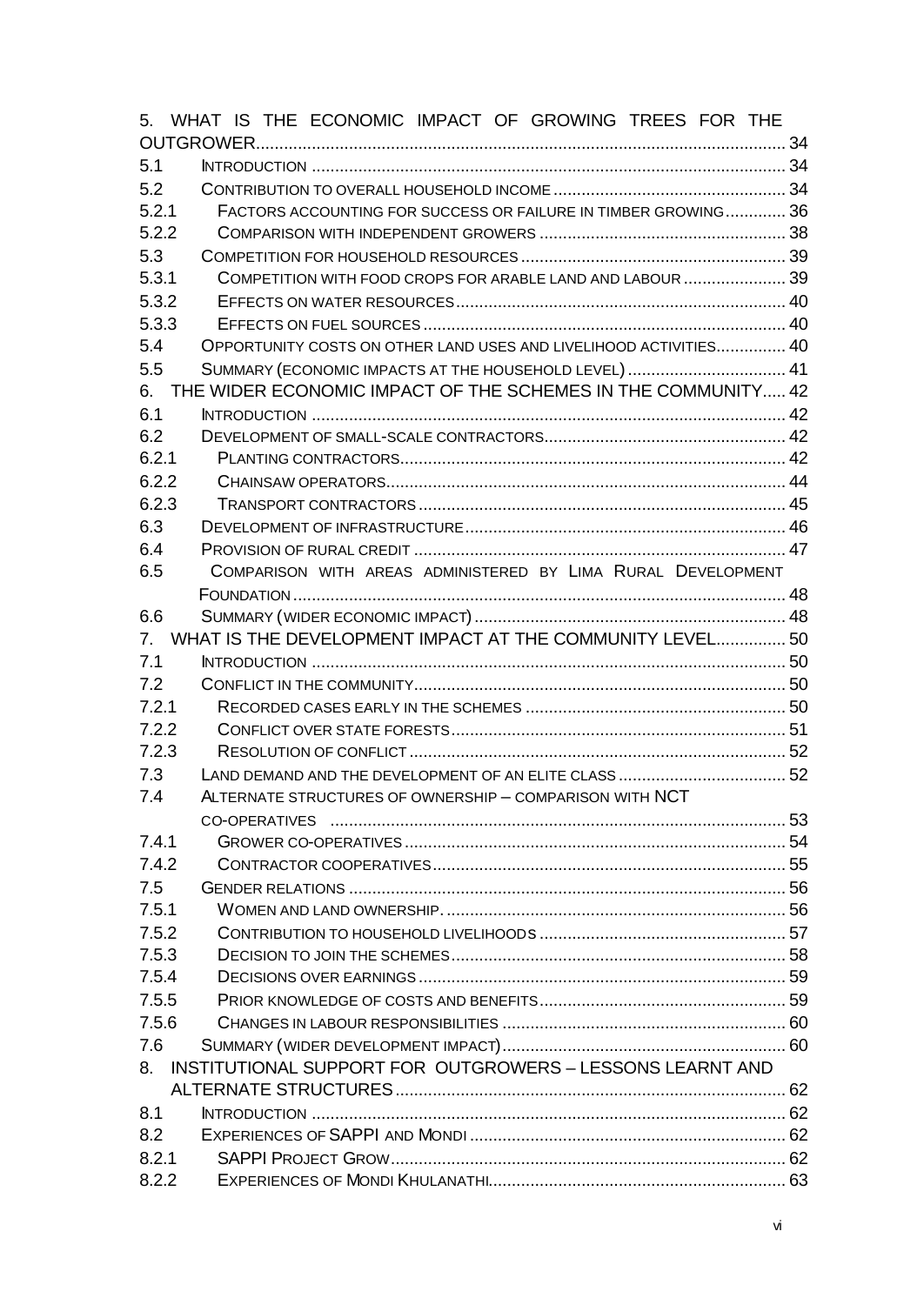| 8.3                                                                            |
|--------------------------------------------------------------------------------|
| INCREASING NET PROFIT THROUGH BETTER PRODUCTION SUPPORT (YIELDS)  64<br>8.3.1  |
| 8.3.2<br>INCREASING NET PROFIT THROUGH REDUCING HARVEST AND TRANSPORT          |
| <b>COSTS</b><br>64                                                             |
| 8.3.3                                                                          |
| SUMMARY (LEARNING EXPERIENCES AND ALTERNATIVE INSTITUTIONAL SUPPORT) 65<br>8.4 |
| 9.                                                                             |
| THE VULNERABILITY CONTEXT OF SMALL-GROWER LIVELIHOODS  66<br>9.1               |
| 9.2<br>THE EXTENT TO WHICH SCHEMES BUILD ASSETS REQUIRED FOR LIVELIHOODS 68    |
| 9.3                                                                            |
| 9.3.1                                                                          |
| 9.3.2<br>MEMBERSHIP IN LARGE COMMERCIAL GROWERS ASSOCIATIONS  73               |
| 9.3.3<br>ALTERNATIVES MODELS FOR SMALL - GROWER EMPOWERMENT 73                 |
| 9.4                                                                            |
| 9.4.1                                                                          |
| 9.4.2                                                                          |
| 9.4.3                                                                          |
| 9.4.4                                                                          |
| 9.5                                                                            |
|                                                                                |
|                                                                                |
| ANNEX 1: LOAN ADVANCES PAID FOR VARIOUS OPERATIONS 82                          |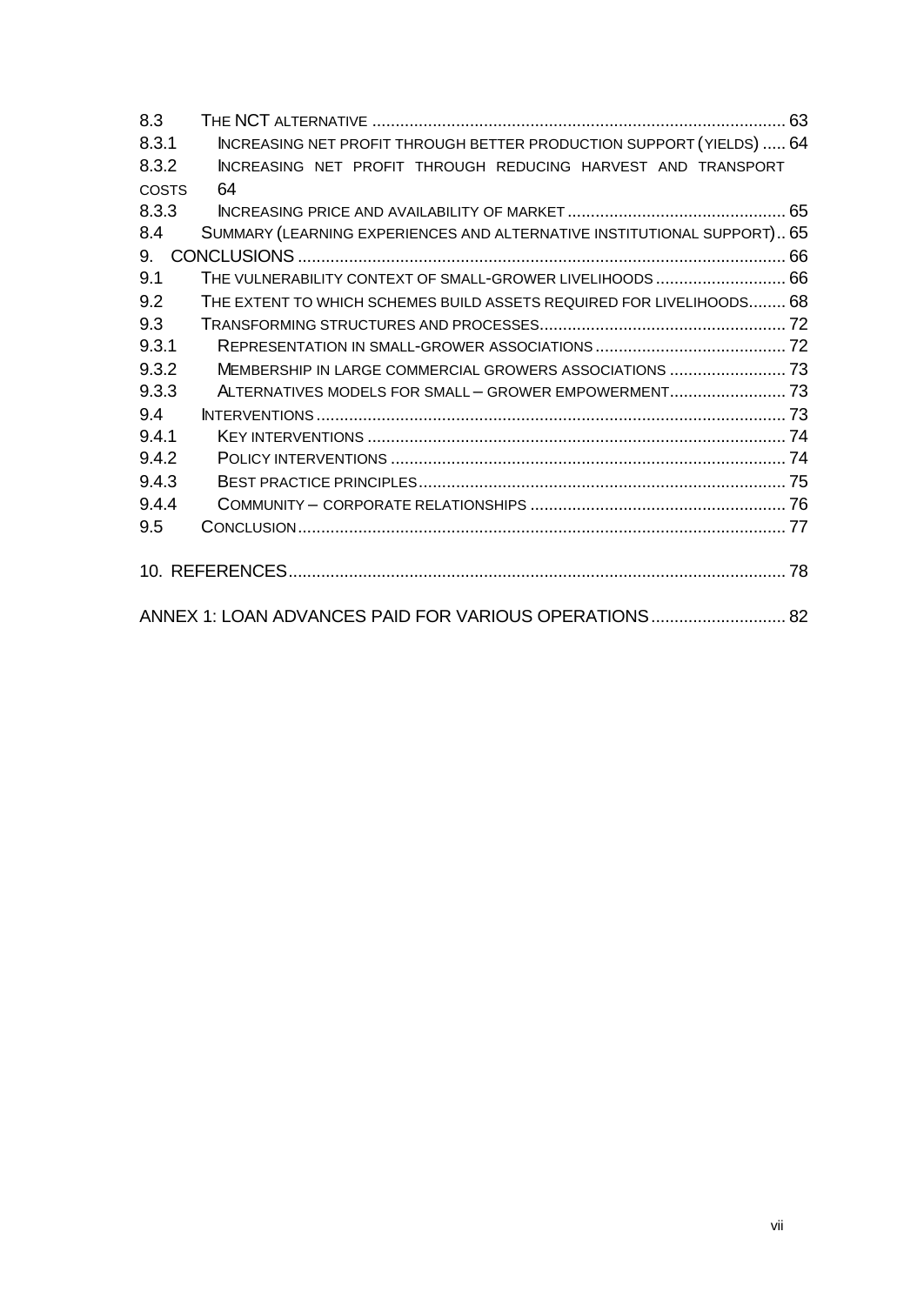# **LIST OF ACRONYMS**

| <b>AFRA</b>    | <b>Association for Rural Advancement</b>       |
|----------------|------------------------------------------------|
| <b>ANC</b>     | <b>African National Congress</b>               |
| <b>BBQ</b>     | <b>Basic Bark Quota</b>                        |
| <b>CLC</b>     | <b>Community Law Centre</b>                    |
| <b>CTC</b>     | <b>Central Timber Cooperative</b>              |
| <b>DLA</b>     | Department of Land Affairs                     |
| <b>DFID</b>    | UK Department for International Development    |
| <b>DWAF</b>    | Department of Water Affairs and Forestry       |
| <b>FAF</b>     | <b>Financial Aid Fund</b>                      |
| <b>FOA</b>     | <b>Forest Owners Association</b>               |
| <b>INR</b>     | <b>Institute of Natural Resources</b>          |
| <b>KDAF</b>    | KwaZulu Department of Agriculture and Forestry |
| Lima           | Lima Rural Development Foundation              |
| <b>MAI</b>     | Mean Annual Increase                           |
| <b>NCT</b>     | <b>NCT Forestry Cooperative Limited</b>        |
| <b>NTE</b>     | <b>Natal Tanning Extract</b>                   |
| <b>RDP</b>     | Reconstruction and Development Programme       |
| <b>SAAPAWU</b> | South African Allied Paper Workers Union       |
| <b>SABT</b>    | South African Bantu Trust                      |
| <b>SADT</b>    | South African Development Trust                |
| <b>SAFCOL</b>  | South African Forestry Company                 |
| <b>SAPPI</b>   | South African Pulp and Paper Industries        |
| <b>SASA</b>    | South African Sugar Association                |
| <b>SATGA</b>   | South African Timber Growers Association       |
| <b>SAWGU</b>   | South African Wattle Growers Union             |
| <b>UCL</b>     | <b>Union Cooperative Limited</b>               |
| <b>UNDP</b>    | United Nations Development Programme           |
| <b>WBI</b>     | <b>Wattle Bark Industry</b>                    |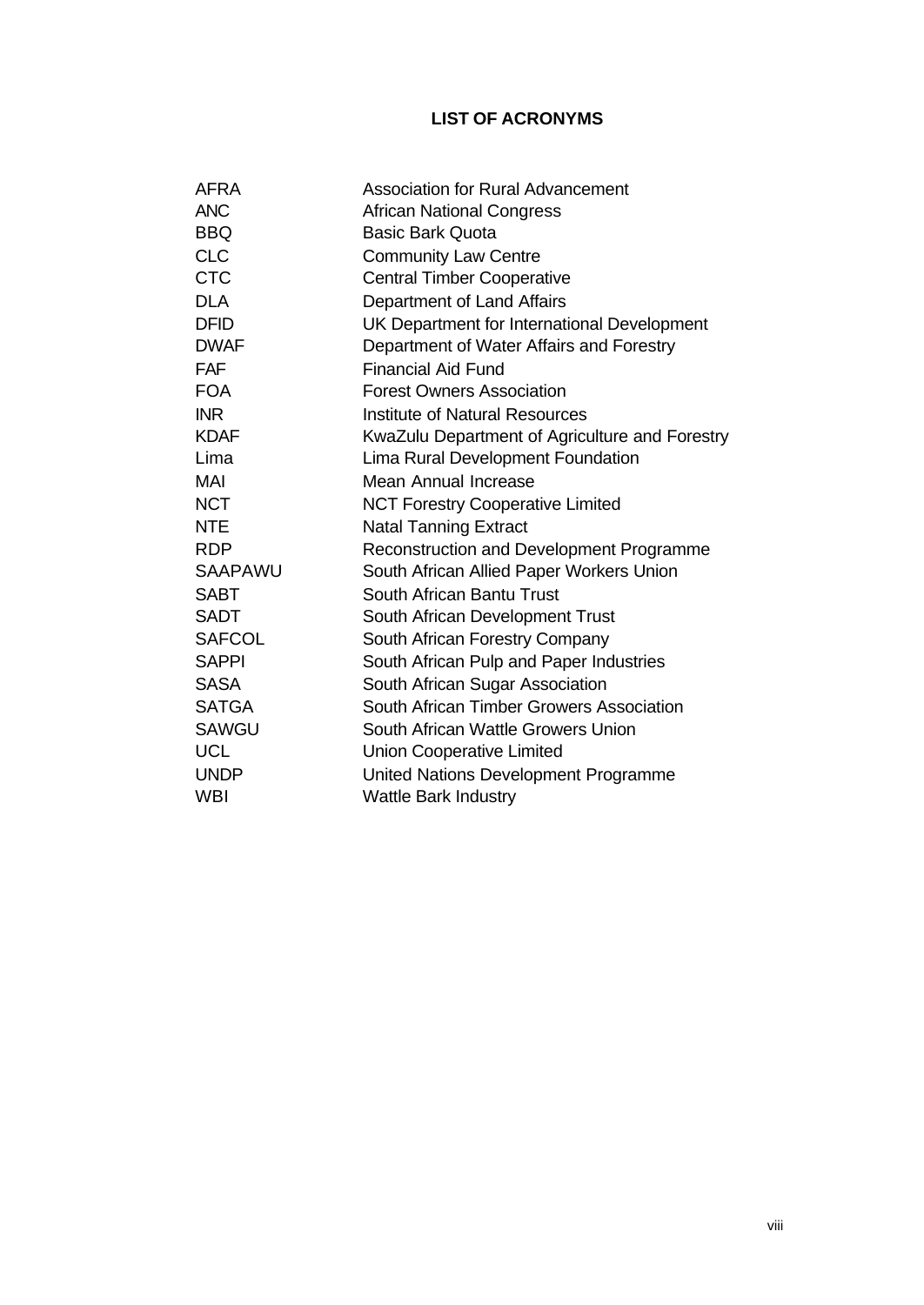#### **EXECUTIVE SUMMARY**

The objectives of this report are to understand the mechanisms of the timber outgrower schemes at the micro-level, their operation in the context of the empowerment and redistribution process, and their potential as a model for socially and environmentally sustainable private sector forestry. The report attempts to add to accounts on timber outgrowers by: conveying the human stories of farmers themselves (forty growers and non-growers were interviewed); drawing lessons from other small-grower support schemes in the timber industry (notably the SAWGU and NCT programmes); and assessing the contribution of schemes to grower livelihoods, using a Sustainable Rural Livelihood framework.

The SAPPI and Mondi outgrower schemes are based on the system of contract farming. Growers are provided with inputs (physical inputs, loans and extension) for the establishment and maintenance of small eucalyptus woodlots. In return they expect the harvest from all trees after a growing cycle of 6 years on the coast and 7 years inland. The SAPPI scheme is administered by a contract extension agent (Lima) on the Natal South Coast.

| Variable as at    | Khulanathi          | <b>Project Grow</b> | <b>Project Grow</b> |  |
|-------------------|---------------------|---------------------|---------------------|--|
| January 2000      | (Mondi)             | (SAPPI)             | (Lima)              |  |
| Mill supplied     | <b>Richards Bay</b> | Mandini             | <b>Umkomaas</b>     |  |
| Location of       | Coastal areas       | Inland areas        | Coastal and         |  |
| growers           | from Richards       | around Mandini.     | inland areas        |  |
|                   | Bay to              | Coastal areas       | south of            |  |
|                   | Mozambique          | from Richards       | Umkomaas mill       |  |
|                   | border, Nkandla     | Bay to              |                     |  |
|                   | and Nongoma         | Mozambique          |                     |  |
|                   |                     | border              |                     |  |
| Year started      | 1988                | 1983                | 1989                |  |
| Number of         | 2854                | 3134                | 4000                |  |
| growers           |                     |                     |                     |  |
| Average plot size | 1.5                 | 2.7                 | 0.8                 |  |
| (ha)              |                     |                     |                     |  |
| Total area under  | 5904                | 9031                | 2996                |  |
| scheme (ha)       |                     |                     |                     |  |
| <b>Volumes</b>    | 40 000              | 39 000              | 17 000              |  |
| harvested in 1999 |                     |                     |                     |  |
| (t/p.a)           |                     |                     |                     |  |
| % throughput in   | 3.2%                | 3%                  | 1.5%                |  |
| mills from small  |                     |                     |                     |  |
| growers           |                     |                     |                     |  |

Salient features of the outgrower schemes are: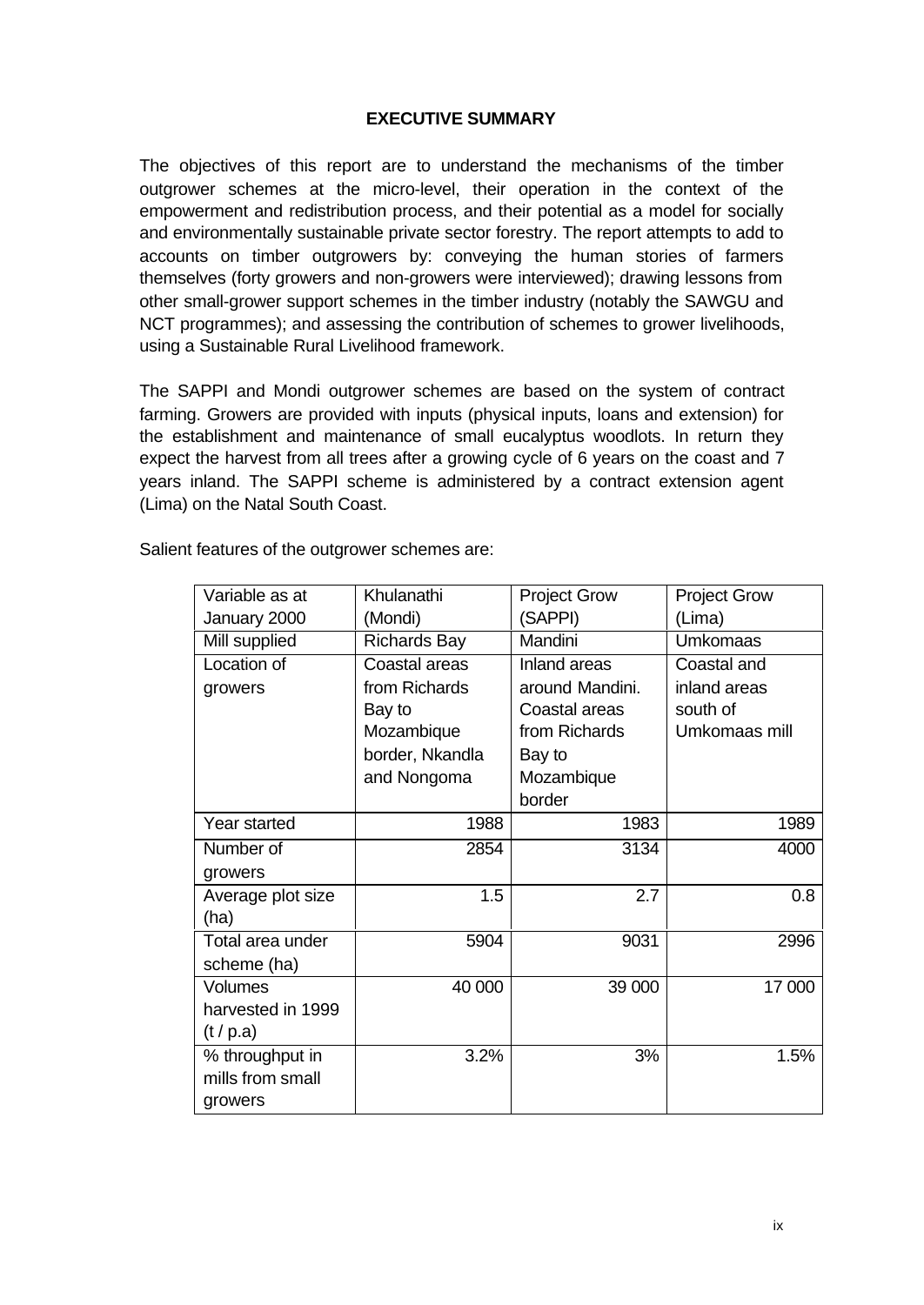| Development        |            |            |             |
|--------------------|------------|------------|-------------|
| targets:           | 800        | 1300       | 400         |
| Capacity for       |            |            |             |
| new growth (ha/yr) | Maputaland | Maputaland | South Coast |
| Location of        |            |            |             |
| future expansion   |            |            |             |

The main features of other small grower support schemes operating in KwaZulu-Natal are:

- ß SAWGU provides loans to small-growers of wattle on a similar basis to SAPPI and Mondi but with some protection for investment (fire and life insurance, and provision to pay back early). Wattle growers are automatically granted shares in tannin extract factories and representation on the General and Executive Bodies of the Union.
- **NCT** provides support to growers (wattle and eucalypt) to form co-operatives in order to qualify for A-Class membership. These members can purchase shares, receive higher prices and preferential allocations and have representative rights at share-holder meetings.

The schemes contribute to household income but do not take households out of poverty. In this regard, "contract farming generates an elite in a very flat pyramid. Whether it is in fact a path of development which will allow commercialising producers to emerge – that is to establish themselves as commercial producers – depends on whether it breaks free from its present narrow constraints" (Marcus, Undated: 27). Risk of participating may be measured in terms of opportunity costs on land and labour, rather than production risks. Some community and household tensions may develop over the schemes but mechanisms do exist to regulate this instability.

The outgrower – company partnerships do significantly build on the asset base (natural, social human and physical) of rural livelihoods but a number of problems (shown below in italics) exist:

#### Natural Capital

• They assist households to acquire new land under sale agreements of state assets;

*Community partnerships with former state forests may be threatened by problems around ownership, responsibility and distribution of benefits. The schemes have struggled with these issues with block plantings in the past*;

• They provide a means of securing land rights within the communal tenure system;

*By requiring signatures from Tribal Authorities, the schemes may entrench Tribal Authority power, occasionally to the detriment of grower interests*;

**Water resources are protected (under the DWAF permit system);**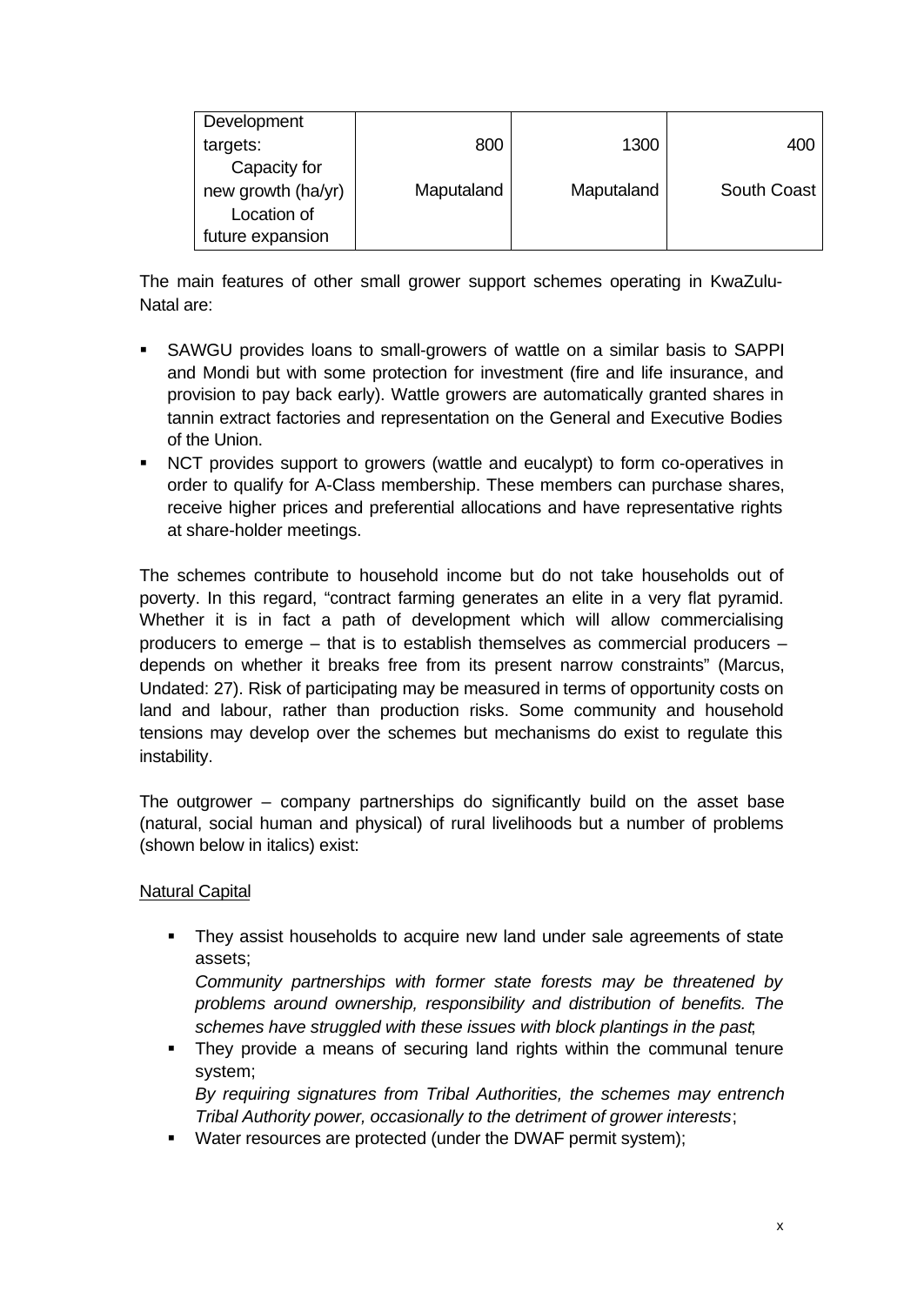*DWAF administration of the permit system has been slow to the detriment of growers and contractors*;

- **Households appear to set aside sufficient arable land for food crops;** *There are no overarching land use policies in place to ensure that arable land is used to its highest potential;*
- While taking up significant areas previously under grazing, households are increasing substituting trees for cattle as a form of savings; *Use of grazing land has caused conflict between growers and non-growers;*

# Social Capital

- **EXECT:** Loan advances allow very poor households to join as members; *Highly marginalized households (without land) cannot join the schemes;*
- The schemes build capacity of growers associations; *Associations are weak, used mainly for administration purposes and cannot negotiate for better terms of contract;*

# Human Capital

ß Skills are transferred on site (silvicultural) and in informal training days (business skills);

*Business skills training has been informal and ad hoc;*

• The schemes enable families to allocate labour effectively between wage and farm employment;

*There are a number of ways in which women are exploited in the schemes, gender sensitive policies are not in place*;

- **EXECT** Loan advances enable labour deficient households to hire contracted labour; *Hired labour and contractors may receive extremely poor wages and may operate under unsafe and harsh conditions*;
- ß Contractors are given support in terms of informal training and links to growers;

*Without further wood processing opportunities the schemes do not provide much capacity for spin-off opportunities;*

# Physical Capital

**Infrastructure (some access roads, input supply depots, weigh bridges) has** been developed in some rural areas through the schemes; *Trees may have been planted in marginal areas, companies, unlike their counterparts in the sugar industry, have been unsuccessful in acquiring government funding for access roads*;

# Financial Capital

• The schemes provide a significant percentage of rural credit in the areas where they operate;

*Farmers are unable to negotiate the terms of contract (size of loans and prices);*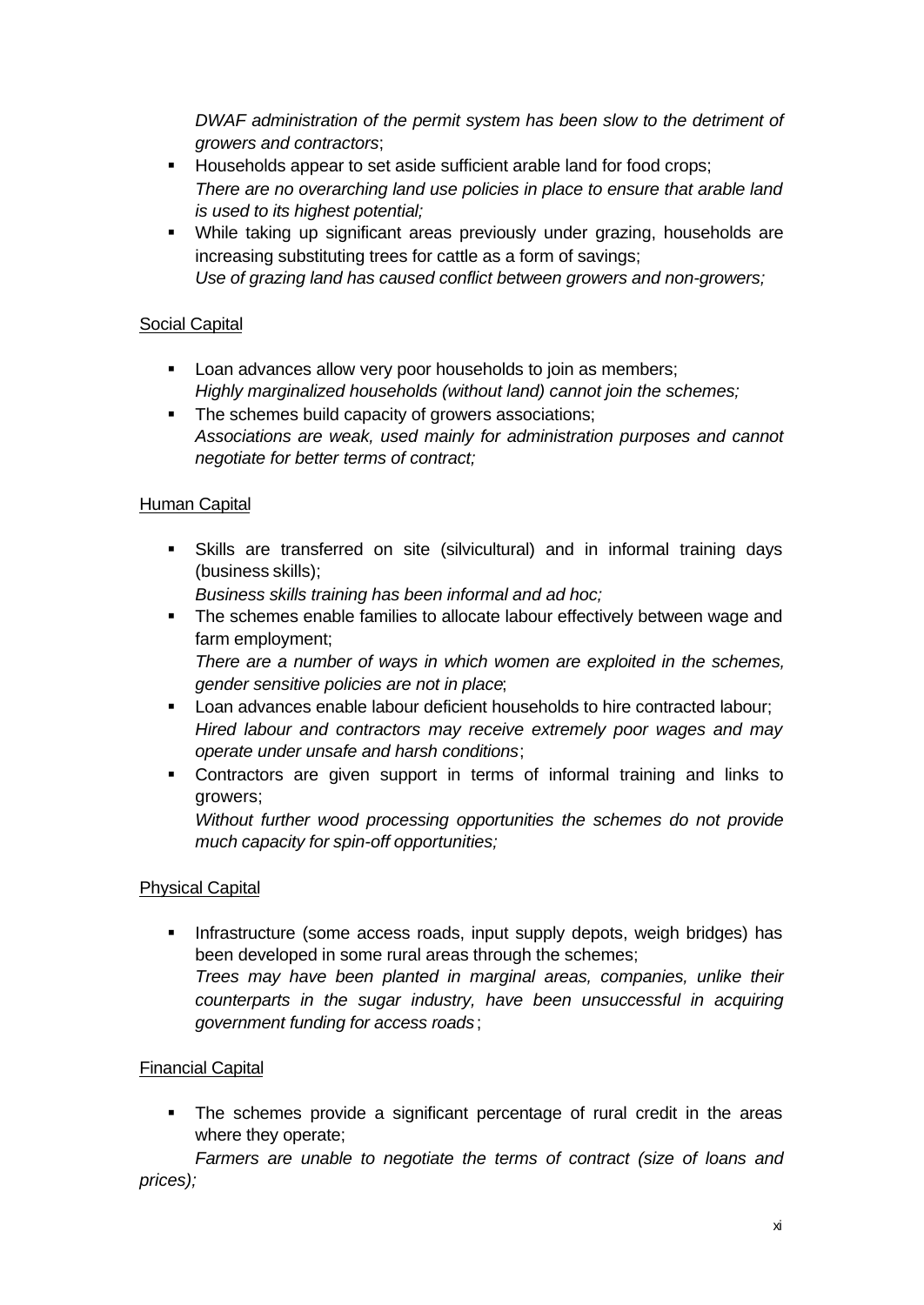- **Trees are seen a form of household savings and informal collateral** agreements do exist; *Many farmers fell early to escape interest accumulation or to meet emergencies, and informal collateral agreements between community members tend to be exploitative*;
- The schemes provide secure markets; *It is not in the companies interest to provide highest prices possible and growers are excluded from owning shares in the most profitable sector (processing);.*

The key interventions proposed are that growers are given representation on the executive bodies that control **structures** and **processes** of the forestry industry, and have power to lobby for favourable government policies.

- ß Political empowerment is unlikely to occur unless grower associations progress beyond their administrative function (conflict resolution and communication), and are incorporated into national forest owners' associations with real representative status. Opportunity now exists for such representation in the proposed merger of SATGA and FOA. However, to take advantage of this event, ongoing capacity building of grower organizations is needed. Umbrella bodies need to be created to represent local associations. These could possibly incorporate the SAWGU associations should cut across SAPPI, Mondi and NCT structures.
- ß Economic empowerment is unlikely to occur unless growers are given a greater stake in the profits from their timber. Profits are made in processing rather than production and there is evidence that wood prices are suppressed by the monopoly that pulp companies hold on the market. Share ownership along the lines of SAWGU ownership in tannin extract plants is a way of addressing this situation. Another method is to use a method of **revenue sharing** in determining the price formulae for timber. By this method the profit is distributed in an agreed proportion between producers and processor. The strengths of this system are that both risks and benefits are shared between producers and processor, and that allegations of unfairness which are common with all the other systems can be avoided.

Other recommendations relate to government policy (better administration of water permits, development of comparative advantages in crop production, and tenure laws) and best practice principles (site suitability, sharing of production data, business skills training, factoring in land rental to reduce interest charges etc.) to protect and build the capital assets of small-grower livelihoods.

The highly structured contracts under which grower operate may give way in the future to models of community-corporate relations that are more responsive to wider development issues. For example, Lima Rural Development Foundation is able to provide a wider range of development services than the timber companies. Similarly, rural finance agents may be able to offer other credit services. Grower and contractor co-operatives, such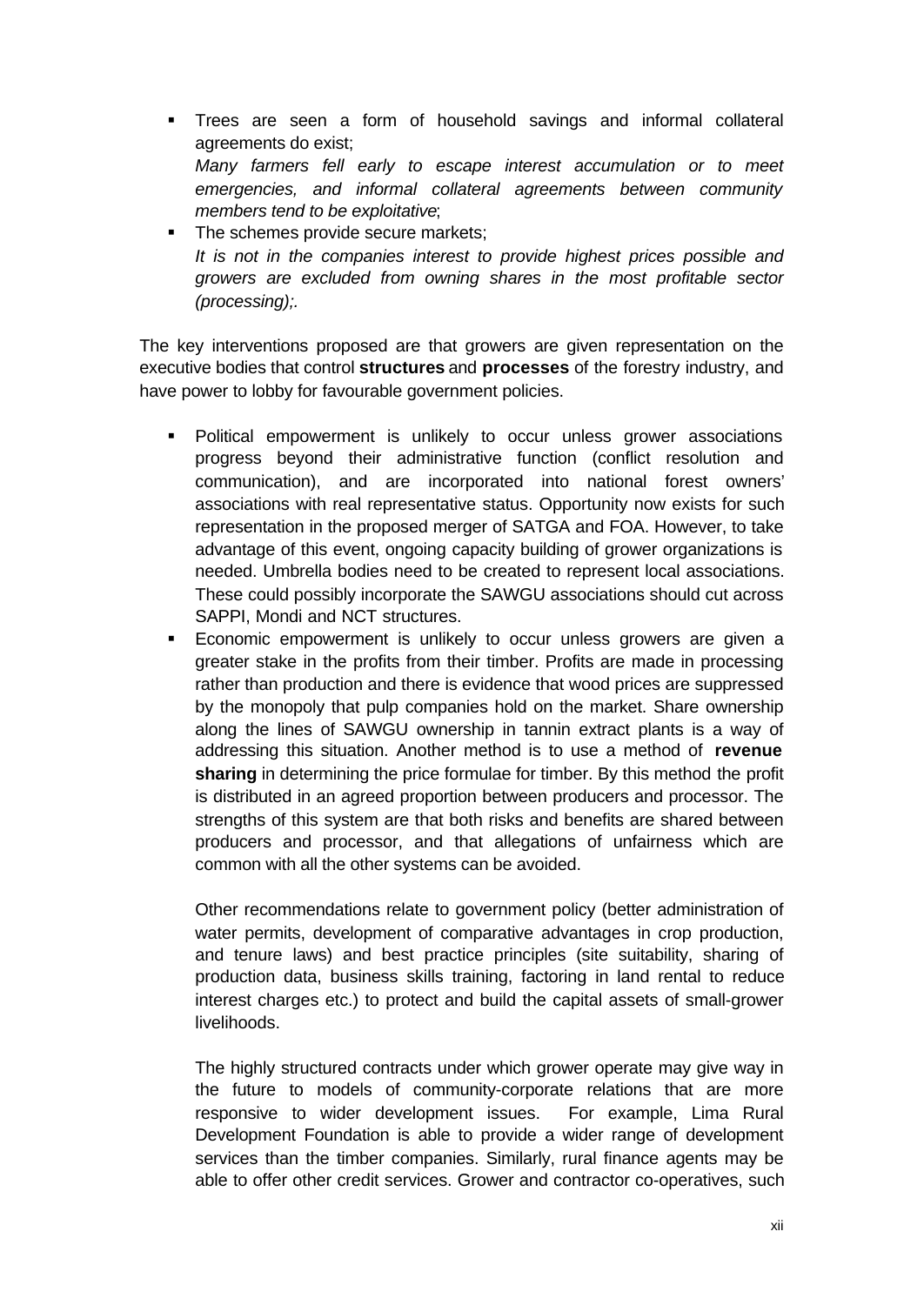as those promoted by NCT, may provide a better vehicle for communication, skills transfer and mutual support than grower associations.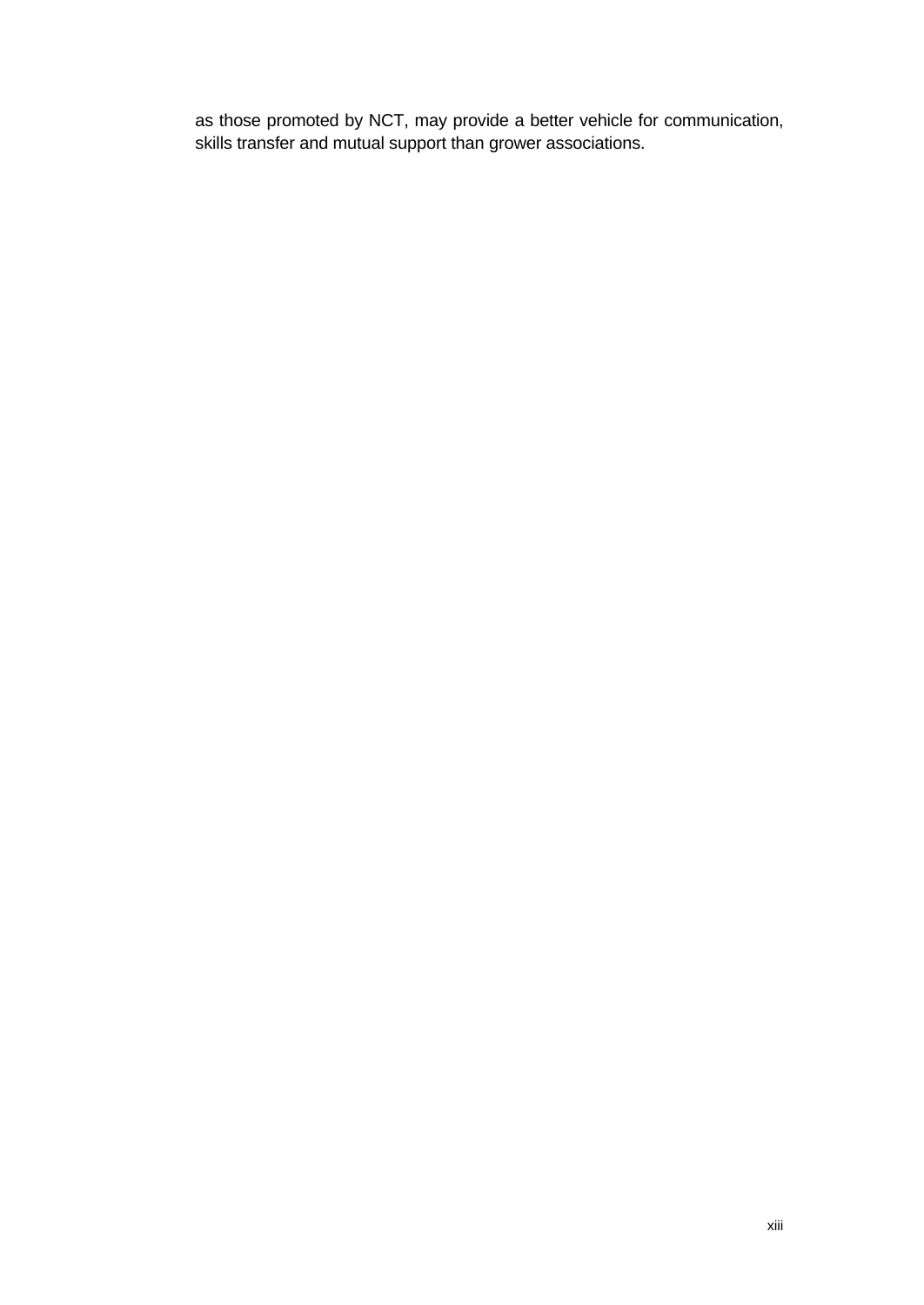# **1. INTRODUCTION**

Small-scale timber growers access commercial timber markets in KwaZulu-Natal through three mechanisms. These are:

- highly structured contractual arrangements (SAPPI, Lima and Mondi);
- **n** membership in commercial forest-owners associations or timber cooperatives (SAWGU and NCT); or
- independent sales to various outlets normally via contractors who may or may not offer reasonable prices (independent growers).

The objectives of this report are to understand the mechanisms of timber outgrower schemes in KwaZulu-Natal at the micro-level, their operation in the context of the empowerment and redistribution process, and their potential as a model for socially and environmentally sustainable private sector forestry

Some of this information has already been well documented. Problems associated with the contract farming system were reported in early assessments of the schemes (Friedman, 1991; A'Bear et al., 1991) and in comparisons with outgrower sugar schemes (Vaughan, 1992). Attempts were then made to *quantify* the extent of problems in grower / non-grower surveys (Cairns, 1993; Cellier, 1994, Othusitse, 1999). Other researchers have evaluated the schemes in terms of employment opportunities (Arnold, 1994), gender issues (Ojwang, 1998), sustainability indicators (Taylor, 1999), land reform (Saville, 1994), development policy (Vaughan, 1996), commercial and fuelwood sources (Karumbidza, 2000), and contribution to livelihoods (McIntosh and Vaughan, 1998).

The report attempts to add to accounts on timber outgrowers by:

- conveying the stories of farmers themselves, including independent growers (forty growers and non-growers were interviewed);
- **•** drawing lessons from other examples of small-grower support in the timber industry (notably the SAWGU and NCT small-grower support programmes); and
- ß assessing the contribution of schemes to livelihoods using a Sustainable Rural Livelihood framework.

# **1.1 OVERVIEW OF CONTRACT FARMING**

Contract farming has long been used in developed countries where it is estimated to account for 15% of agricultural output. In KwaZulu-Natal, the system has been the primary agent of change for small-scale farmers with more than 40 000 sugar growers and 15 000 timber growers.

The SAPPI and Mondi outgrower schemes are based on this system. Growers are provided loans for the establishment and maintenance of small eucalyptus woodlots. Permissible activities are specified in the contract but in practice only a subset of operations are carried out (e.g. marking, ploughing, fertilizing, weeding and fire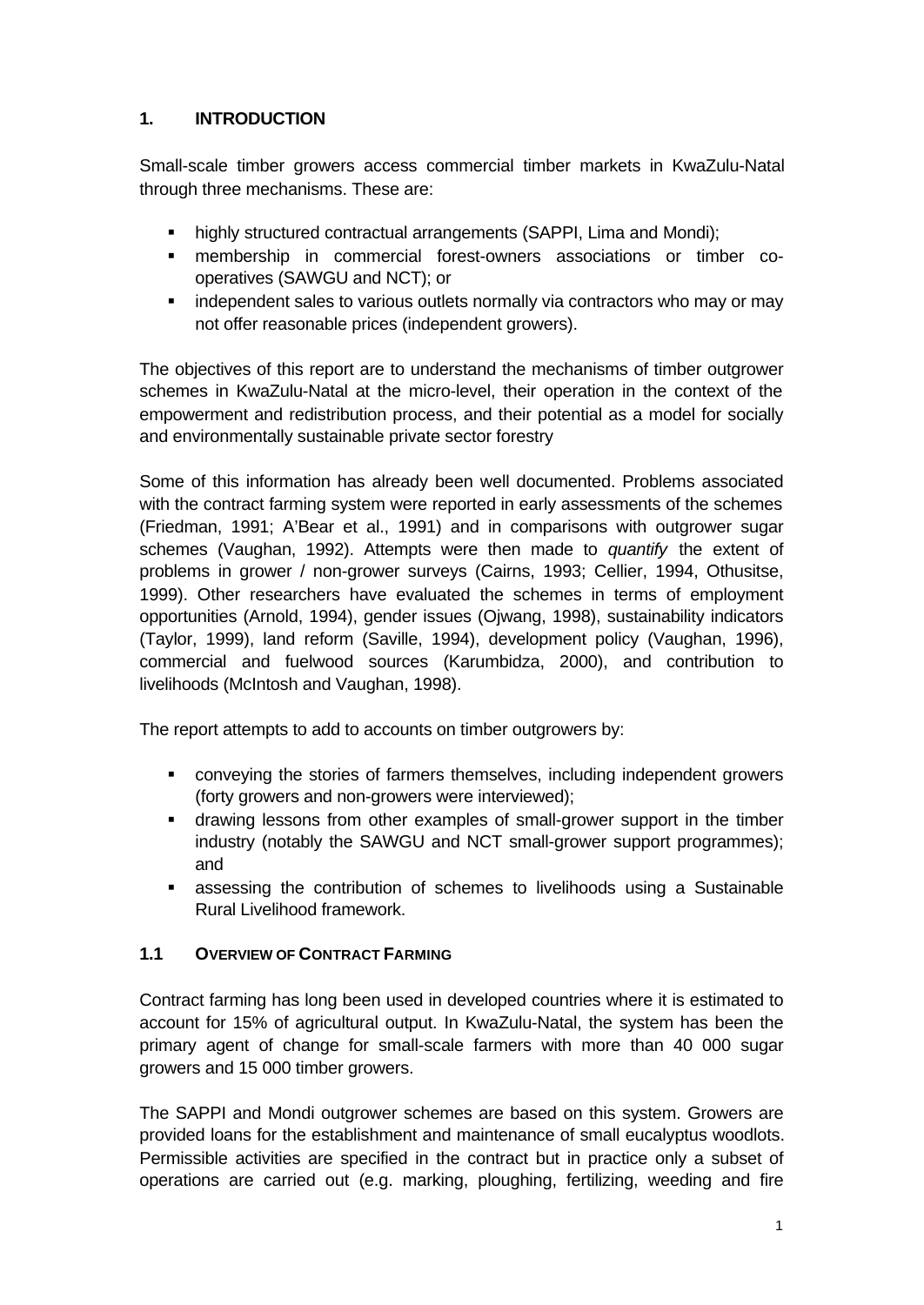protection). The companies provide extension and inputs. In return they expect the harvest from all trees after a growing cycle of 6 years on the coast and 7 years inland. Mills are located at Umkomaas (SAAICOR now owned by SAPPI), Mandini (SAPPI) and Richards Bay (Mondi). The SAPPI scheme is administered by a contract extension agent (Lima Rural Development Foundation) on the KwaZulu-Natal South Coast. The mechanisms of the KwaZulu-Natal timber contract farming system are illustrated below (Williams & Karen, 1985; Glover & Kusterer, 1989):

#### **BENEFITS TO FIRMS**

- The firms are assured of volume through their mills.
- Contracts allow a degree of control over production quality and quantity while providing access to free land.
- Responsibility of labour management is delegated to the farmer.
- Cheap forms of labour, which are not usually accessible (family labour), may be utilized.
- The system may present a progressive image of the firm and contribute to the formation of alliances with grassroots political bases who may defend the firms interests.
- The system permits the maximization of economies of scale at each stage of the production process and enables the firm to draw on specialized expertise of subcontractors.

#### **BENEFITS TO FARMERS**

- Farmers benefit from access to an assured market.
- The firm may open channels to international markets that are usually inaccessible to peasant farmers.
- Timely and appropriate physical inputs are supplied with specialized extension.
- The system provides access to credit.
- Crops may sometimes be used as collateral for long term loans.
- Spin-off employment opportunities are often created in the local communities.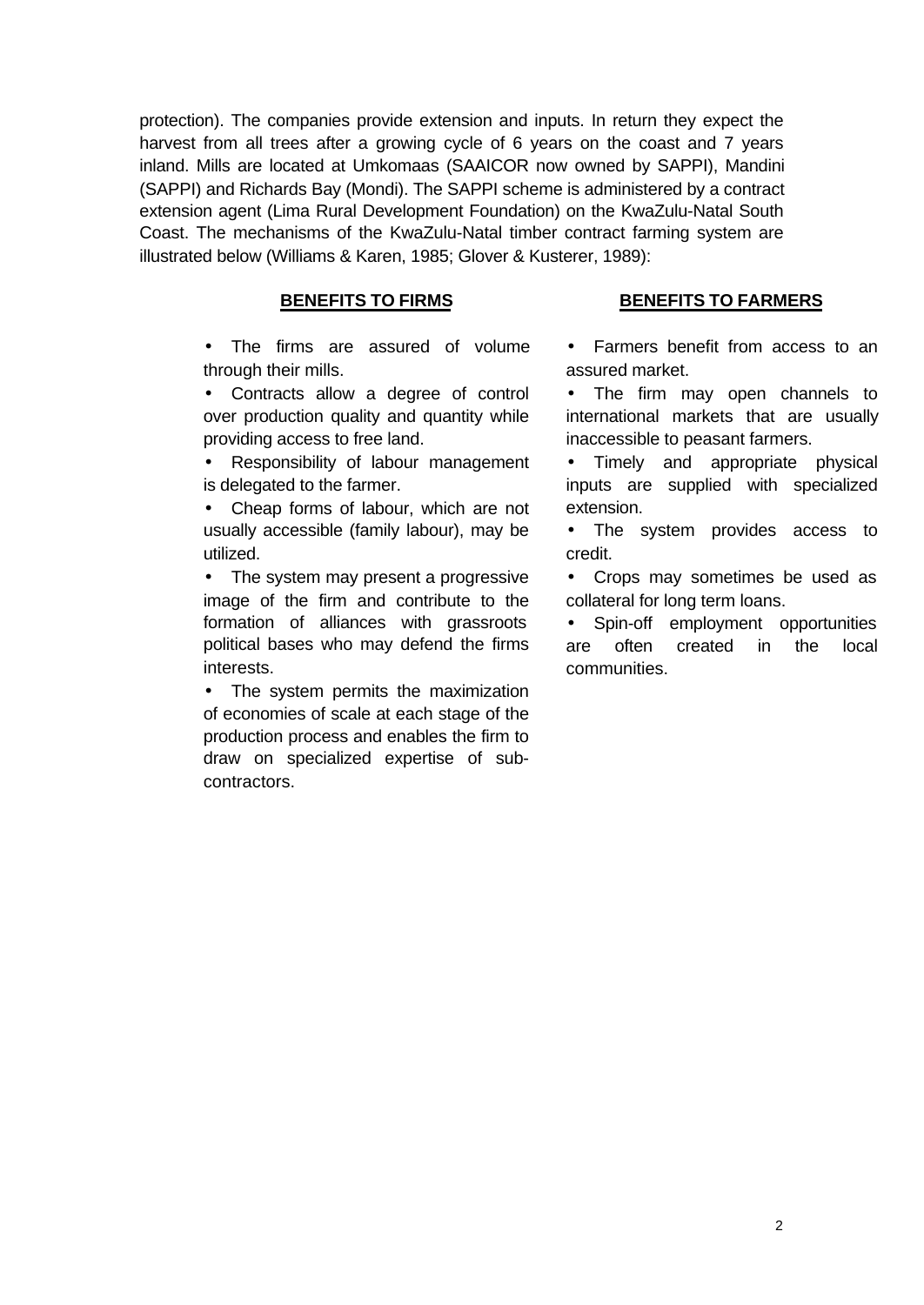

Critics of contract farming have argued that problems outweigh supposed benefits, and that these problems are inherent in this model of rural development:

- ß cash crops may divert household resources (labour, land) from staple foods with an inevitable reduction in nutrition (Lele, 1975);
- **•** schemes may promote inappropriate technologies and environmentally unstable farming systems (Feder, 1977);
- ß peasant farmers are rarely able to negotiate the terms of contract (loan sizes, produce prices) since they are seldom collectively organized;
- schemes may make use of child labour (Clapp, 1988);
- **Schemes transfer the major investment burden and risks of weather, insects,** disease, and fluctuating market prices to the farmer (Levin, 1988);
- **Example 1** agribusiness tends to control the most profitable sector the processing marketing of agricultural commodities - while restricting the out-grower to the production process (Neocosmos & Testerink, 1985);
- **agribusiness often maintains a tight control over supplies and markets as a** deliberate strategy to enforce the terms of the contract. The result is that outgrowers are bound into a long term dependency on the firm (Clapp, 1988);
- where firms are too interventionist, spin-off employment opportunities to small scale contractors (tractor owners, transporters) are stifled (McIntosh & Vaughan, 1998);
- the gender structure of rural economies may cause severe constraints on outgrower schemes by affecting the control of producers over their labour. Conflicts may arise over who bears the cost of production in terms of additional labour, and who shares in the benefits of this production (Sharp and Spiegel,1990);
- ß outgrowing may facilitate theft from agribusiness core estates since the source of raw materials becomes uncertain;

The debate between proponents and critics of contract farming can result in an *impasse* for those attempting to evaluate or implement the small-grower timber schemes in KwaZulu-Natal. However, the above costs and benefits can be usefully assessed using a Sustainable Rural Livelihoods approach.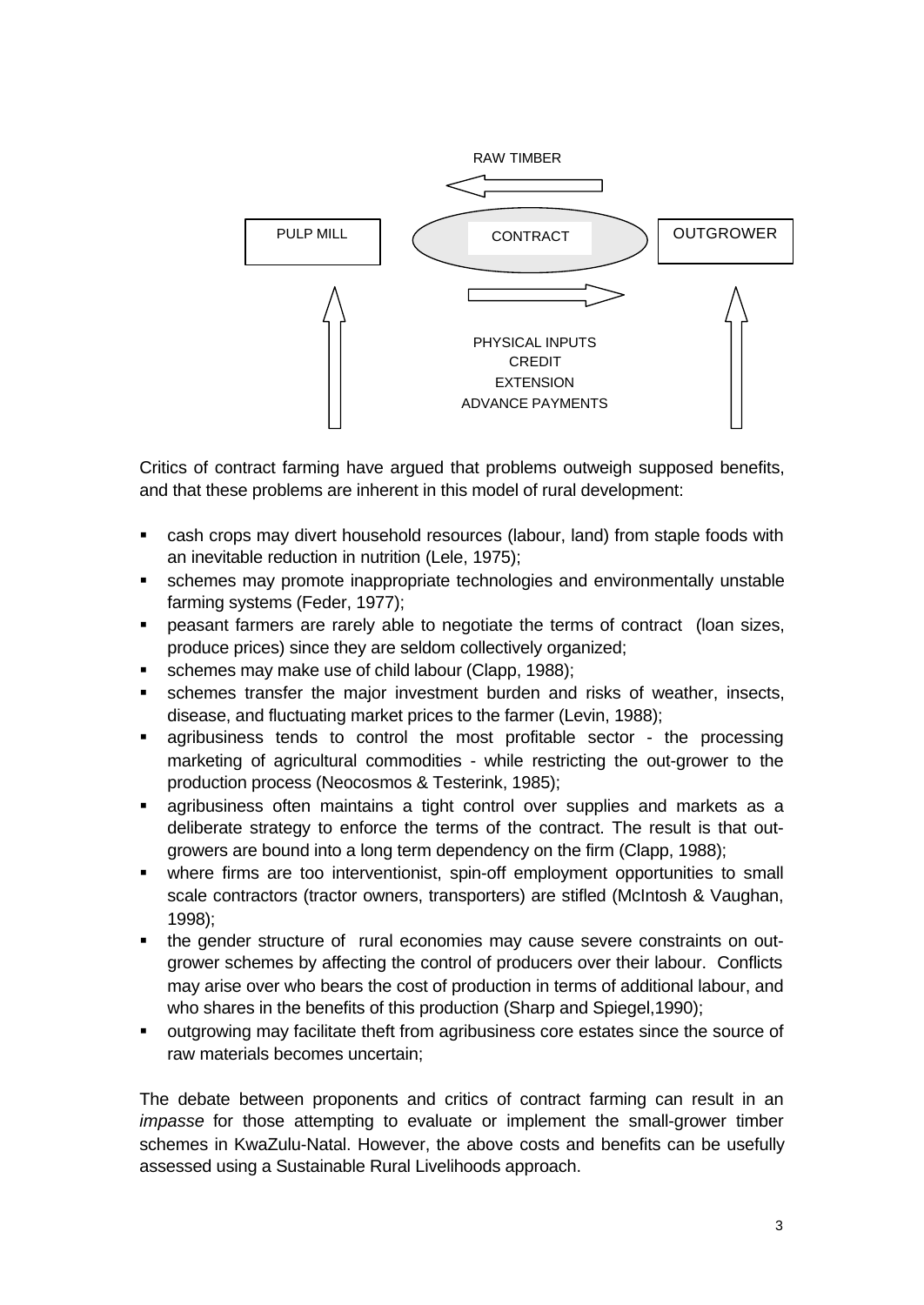#### **1.2 OVERVIEW OF THE SUSTAINABLE RURAL LIVELIHOODS (SRL) APPROACH**

The Sustainable Rural Livelihoods approach to rural development has recently been made popular by international development agencies such as the UK Department for International Development (DFID), Oxfam, CARE and the United Nations Development Programme (UNDP). The approach uses the following definition of a livelihood.

> *A livelihood comprises the capabilities, assets (including both material and social resources) and activities required for a means of living. A livelihood is sustainable when it can cope with and recover from stresses and shocks and maintain or enhance its capabilities and assets both now and in the future, while not undermining the natural resource base (Carney, 1998 after Chambers & Conway, 1992).*

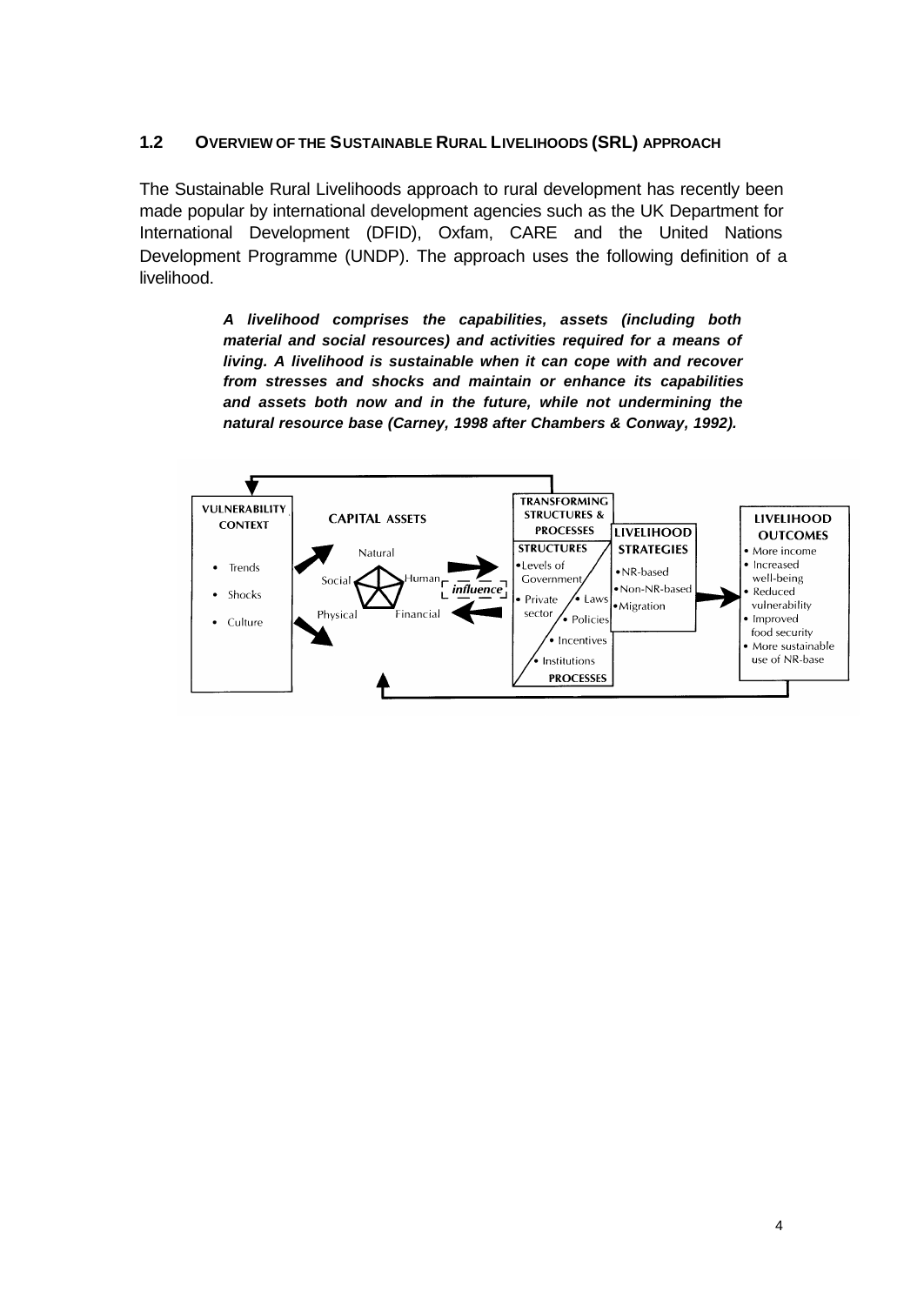The asset base upon which small-growers build their livelihoods include:

- land, other natural resources (natural capital);
- **numbership in the schemes, access to community groups (networks,** associations, local government) (social capital)
- ß silvicultural, agricultural and business skills, family and hired labour, access to contractors (human capital)
- **EXEDENT infrastructure (access roads, depots, weigh bridges, communications, equipment)** (physical capital)
- ß rural credit, household income and savings, markets (financial capital).

Simply put, the SRL approach can be used to evaluate the small grower timber schemes by assessing:

- the extent to which they build assets required for livelihoods;
- the vulnerability of those assets to withstand trends and shocks; and
- the extent to which schemes enable small-growers to transform the structures and processes governing access and value of those assets

#### **1.3 STRUCTURE OF THIS REPORT**

**Section 2** begins with an overview of the Timber Industry in KwaZulu-Natal. The history and organisational structure of the two major outgrower schemes (SAPPI and Mondi) are described. References are made to NCT and SAWGU small grower support for broad comparative purposes. An attempt is made to analyse the motivations for company involvement in the schemes.

**Section 3** deals with the incentives and disincentives at household and community level for growers to enter the schemes. These motivations help describe the vulnerability context in which livelihoods operate.

**Section 4** describes the contract, which lies at the heart of the community – corporate relationship. The terms of contract indicate the level of control that growers have over the structures and processes of the relationship, and the distribution of risk between the grower and the companies.

**Section 5** and **6** describe how the schemes build on or deplete capital assets at the household and community level.

**Section 7** describes how the schemes constitute a source both of conflict and collective action in the wider community (social capital).

**Section 8** describes some of the lessons learnt by companies and the alternative choices presented to growers by NCT.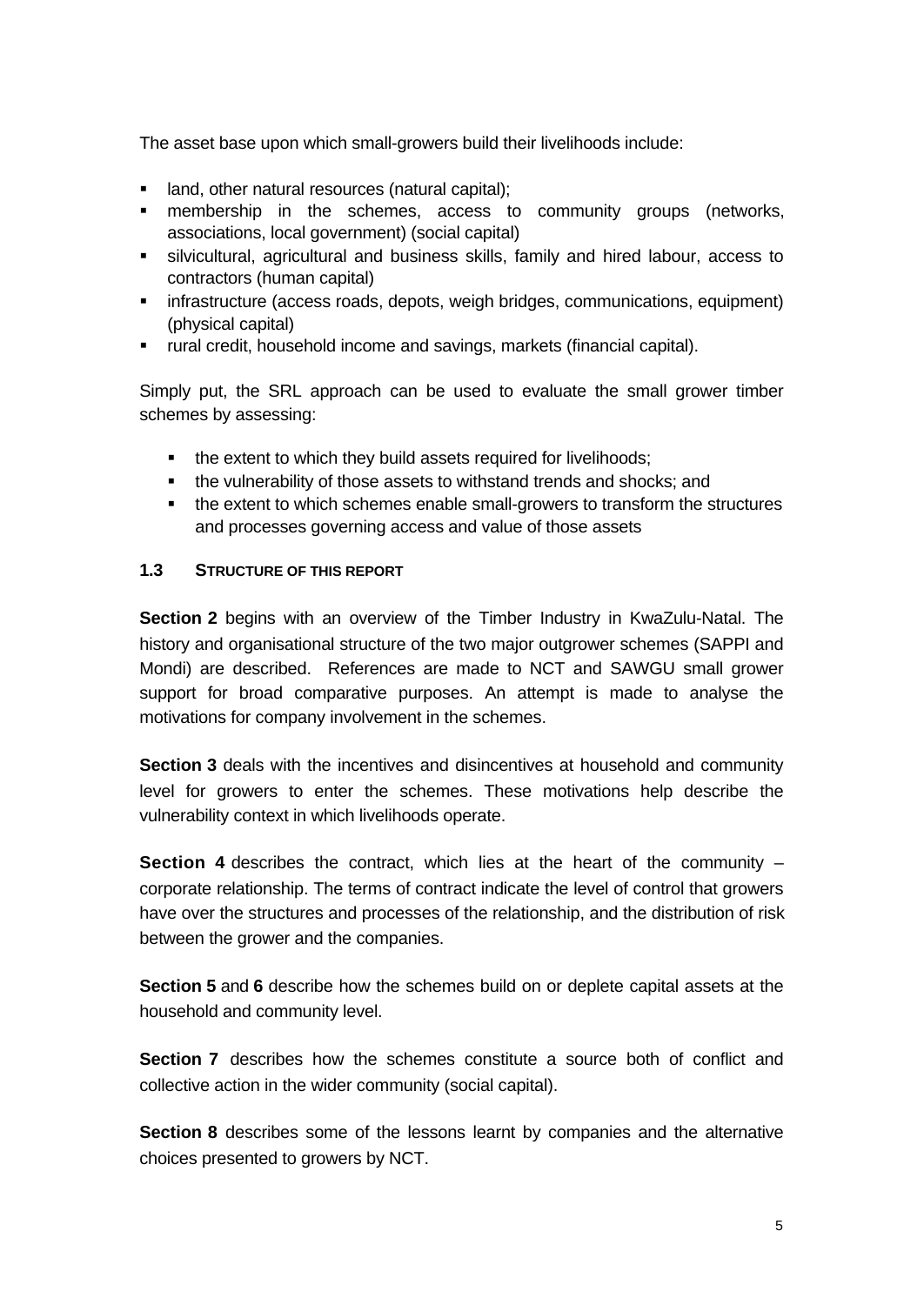**Section 9** analyses the findings within the Sustainable Livelihoods Framework and some interventions are proposed.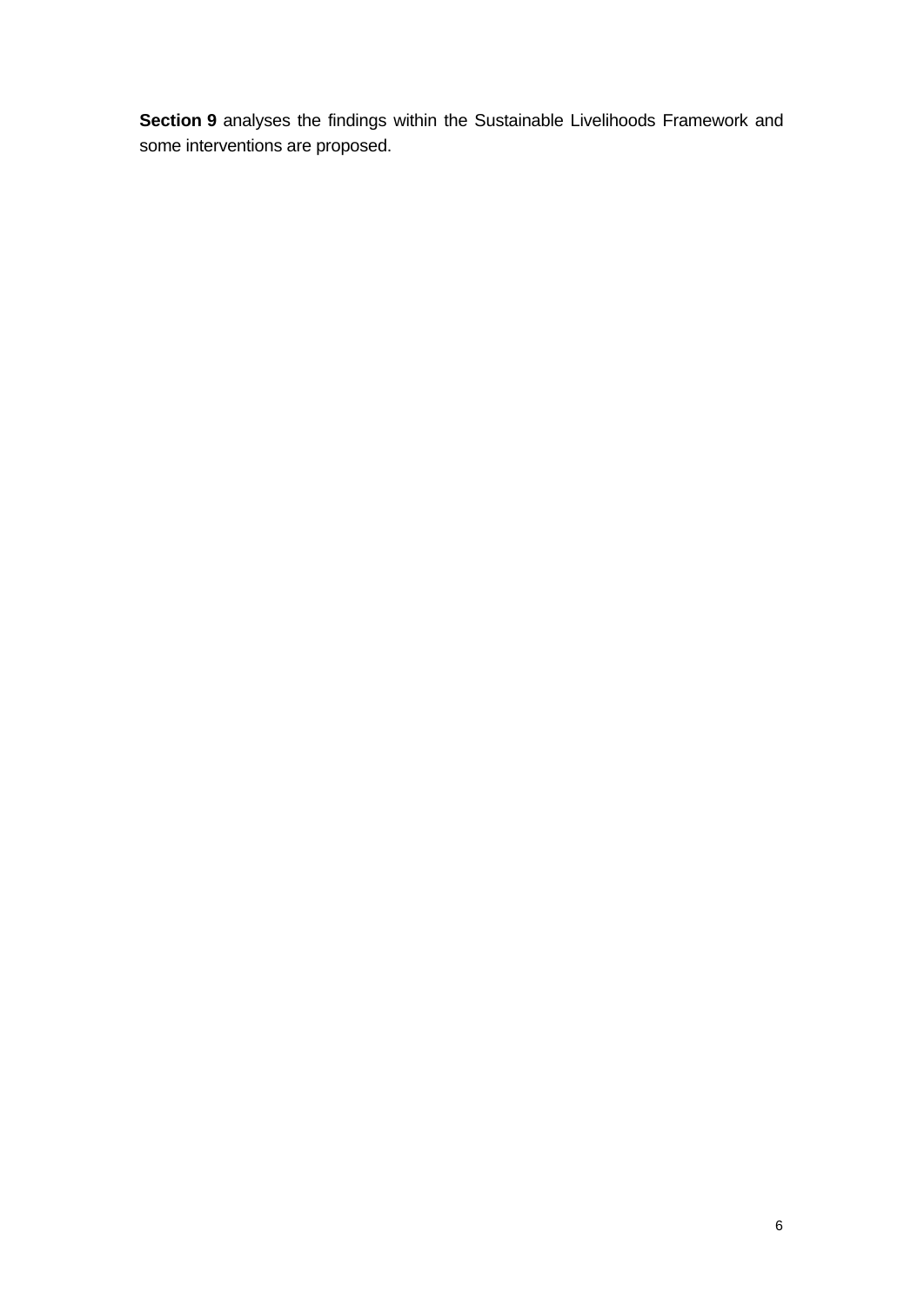# **2. THE TIMBER INDUSTRY IN KWAZULU-NATAL**

# **2.1 BACKGROUND**

# **2.1.1 History of the pulp industry in KwaZulu-Natal**

In 1936, the South African mining house, Union Corporation (which later merged with General Mining to form Gencor) set up SAPPI as a public company to erect and manage a pulp mill near Johannesburg. In 1951 a mill was built on the Tugela River at Mandini and the production of pulp in KwaZulu-Natal began in 1954. In 1988, SAPPI purchased the SAICCOR Mill at Umkomaas on the KwaZulu-Natal south coast. (Hocking, 1987).

In 1966, another mining house, Anglo American Corporation of South Africa, set up a paper mill (Mondi Paper). Mondi approached SAPPI to subcontract news sheet production and this marked the beginning of an uneasy relationship with the Anglo American Group (Hocking, 1987). In response to a tremendous worldwide demand for soluble pulp in the 1980s, the Mondi kraft mill at Richards Bay was built in 1984. The mill produces 45 000 tons of pulp and linerboard per annum. This volume requires some 4 000 tons a day or 73 000 hectares of plantation dedicated to the mill (assuming 20 MAI per hectare).

SAPPI bought its first farm in the Ixopo district in 1950. By 1958 SAPPI owned 50 000 hectares of timber and about 20% of pulpwood came from its own holdings. From 1986 to 1990 and following in SAPPI's footsteps, Mondi purchased more than 25 000 hectares of land (Cellier, 1994). Much of this land was previously under sugar and some tension arose between the two industries. The Director of South African Cane Growers pointed out that it was difficult to reconcile the high prices paid by the companies for land under sugar with the comparatively low value of timber unless the mills were suppressing the true value of timber. Converting from sugar to timber resulted in a 70% loss in employment. In addition, by not passing on a share of profits made in processing to the primary producer, the mills were able to buy up many private timber farms. 'We do not believe that any government can tolerate a situation which is leading to monopoly concentration of land holdings in so few hands and thus leading to rural unemployment, depopulation and degradation' (Hudson, 1990).

In the 1990s, the Timber Industry began a policy of contracting out forestry operations. There is evidence that this has lead to further unemployment and a deterioration in the conditions of employment for forestry workers.

Sale of state owned forests began in 1999. It appears that Mondi has been successful in acquiring some of the former Safcol plantations ('A-Grade' forests)north of the Tugela river. Many of these border on communal areas where the small grower schemes operate. In 2000 former KwaZulu state plantations ('B-Grade' forests) will be presented for bids. The first of these is a 30 000 ha plantation located at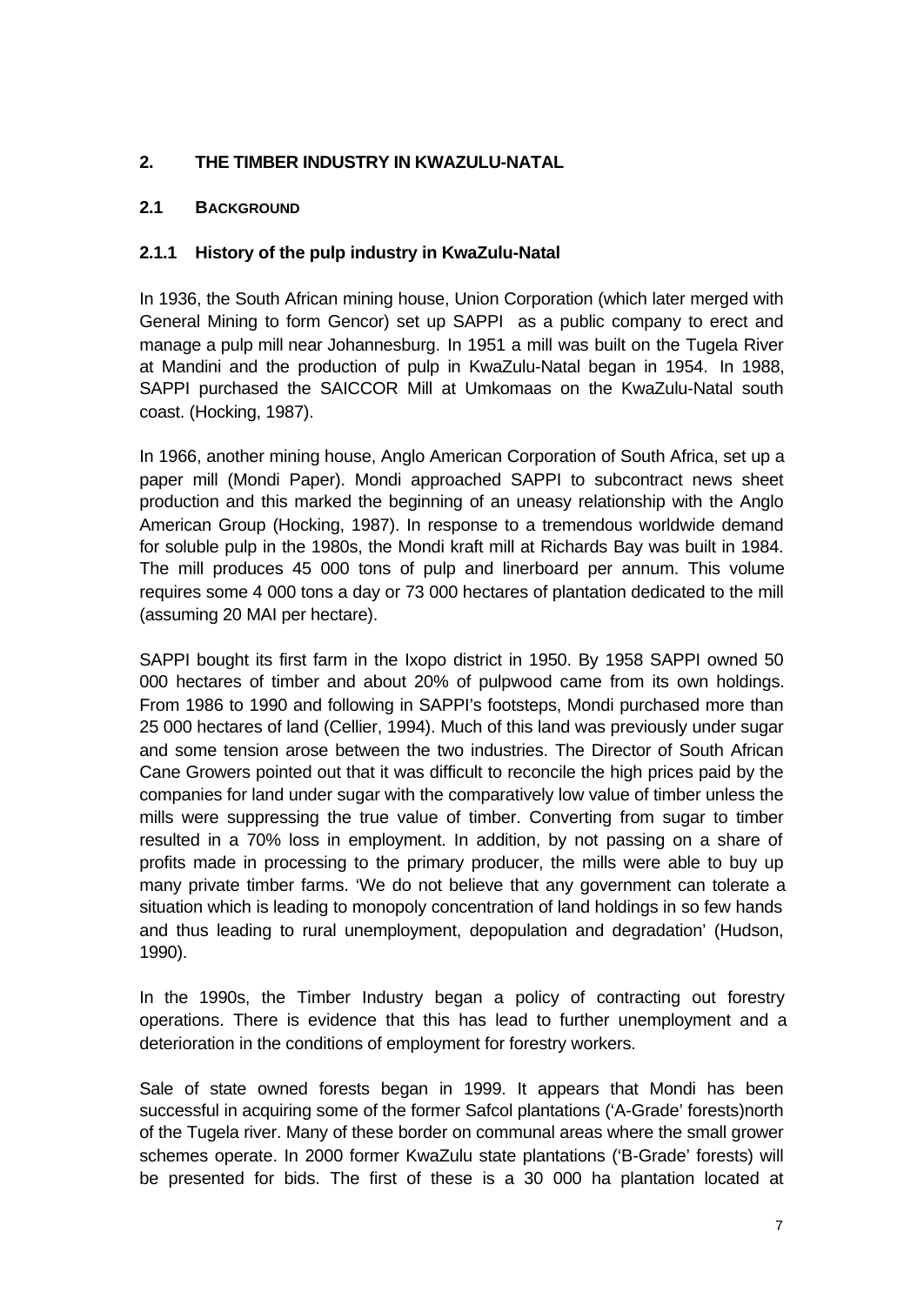Manzengwenya in Maputaland. Bids will be assessed on the strength of community corporate partnerships, and partnerships with Black contractors.

# **2.1.2 History of the wattle industry**

The first trial sowings of Black Wattle (*Acacia mearnsii* ) in South Africa were conducted in 1864. By 1908 about 59 500 hectares were planted to wattle in Natal (Sherry, 1947). By 2000, the area under Black Wattle was about 130 000 hectares mainly grown in the cool mist belt from south east Mpumalanga through northern KwaZulu-Natal and the Natal Midlands into southern KwaZulu-Natal (www.forestrysa.co.za).

The main application for wattle bark extract is the production of vegetable tanned leather and certain industrial adhesives known for low formaldehyde emissions. Wattle timber has a high basic density and a pulping yield. These qualities make it an excellent pulping species and there is an unmet demand for wattle timber at the dissolving pulp mills located at Umkomaas, Mandini and Richards Bay. About 56% of total production of timber is exported in chip and log form, mainly to Japan and Scandinavian countries where it is one of the preferred hardwood species for Kraft pulping. Other uses include charcoal, building, fencing and firewood (www.forestrysa.co.za).

The Wattle Industry is a partnership between Growers represented by SAWGU and manufacturers represented by SAWEMA. Most growers are also members of the cooperatives responsible for processing the wattle bark and are thus able to benefit from downstream processing. These are the Natal Tanning Extract (NTE) who own an extraction factory in Hermansberg and the Union Co-operative Limited (UCL) with a factory in Dalton.

The bulk of wattle timber produced by SAWGU members, is sold through the Central Timber Co-operative and its major shareholder NCT Forestry Co-operative Limited.

# **2.1.3 History of NCT Forestry Co-operative Limited**

The Natal Co-operative Timber Company (NCT), later to be called (NCT Forestry Cooperative Limited) was registered in February 1949. Its main function was to find a market for wattle timber. Initially, members of NCT held 8000 hectares, mainly of wattle. By 2000, members owned more than 200 000 hectares of soft and hardwoods. In 1963 the introduction of wattle bark quotas increased the need of utilising the timber. Several shipments of timber were made to Italy over the following two years and two pack mills were established by NCT at Kranskop and Dalton to market mining timber (Farrow & Ferguson, 1999).

In the late sixties a rift involving timber pricing had developed in the South African Timber Growers Association (SATGA). It was claimed that the large processors used their position as major producers to keep the wood price low (Arnold, 1994; cited in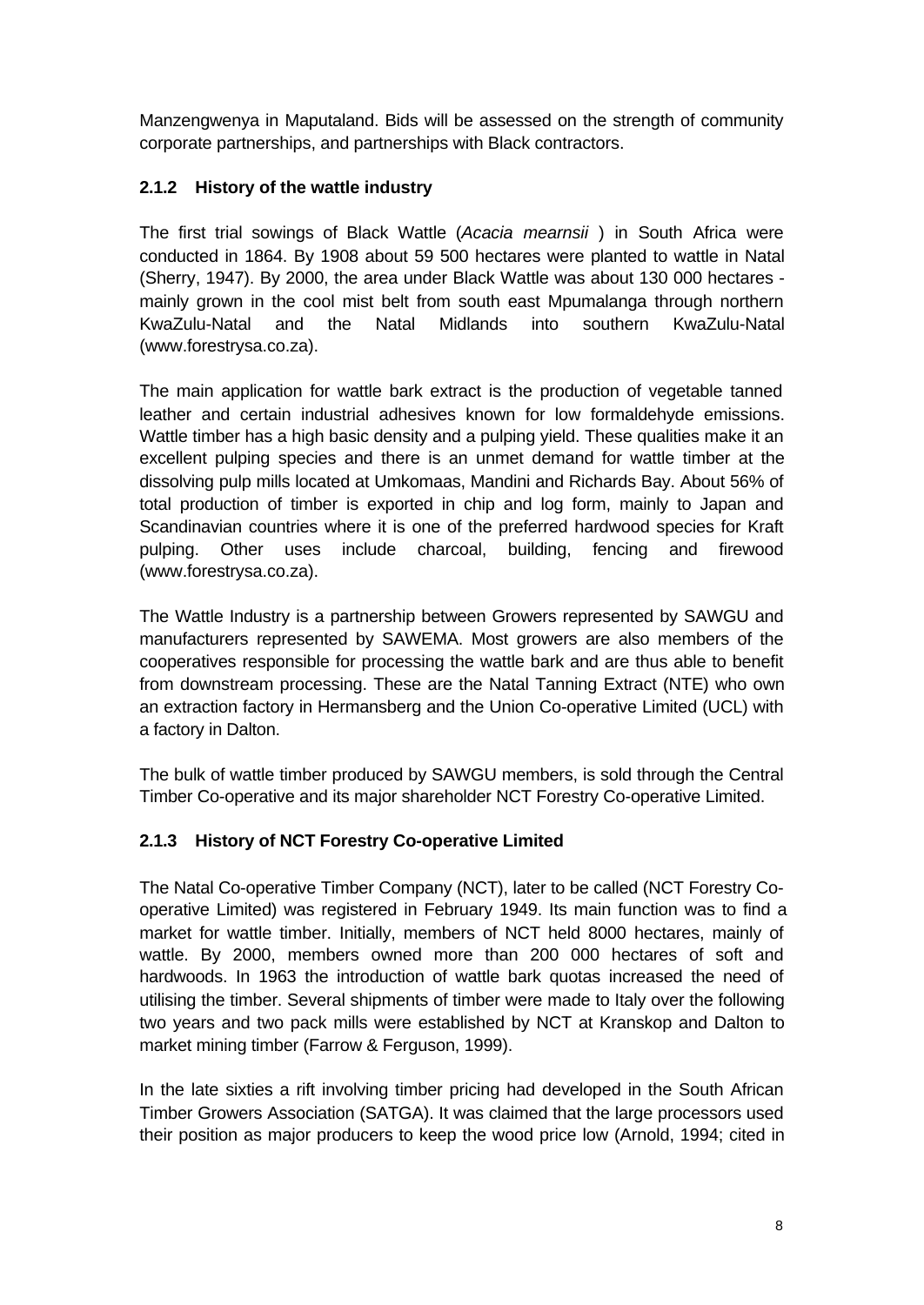Vaughan, 1996)<sup>1</sup>. The chairman of SATGA, had declared that in the future, private growers would have to protect and promote their interests through their respective co-operatives. This lead the formation of the Central Timber Cooperative (CTC) which was registered in 1970. By 1990, NCT was one of two remaining shareholders in CTC.

In 1970, CTC initiated negotiations with a Japanese buyer (Sumitomo Shoji Kaisha Corporation) to supply 250 000 tons of wattle chips per year for a period of ten years. In 1979 the wood chip plant was moved to Richards Bay. NCT meanwhile, also continued to export wattle timber on an ad hoc basis until the favourable supply contract for hardwoods then reduced the need for log exports by NCT.

# **2.2 TIMBER OUTGROWER SCHEMES (CONTRACT FARMING) IN KWAZULU-NATAL: HISTORY AND ORGANIZATIONAL STRUCTURE**

# **2.2.1 SAPPI "Project Grow" small grower scheme**

In the early 1950's, SAPPI had begun to issue free seedlings to its employees to plant around their homesteads in adjacent tribal areas as windbreaks and shelter for their livestock. The SAPPI approach was driven by welfarist and environmental concerns. However, by 1964 significant tonnage's began to be realized from these woodlots (Zingle, 2000). As the extent and value of the woodlots increased the importance of a more formalised partnership became evident to both SAPPI and the growers.

Formal support of commercial woodlots in KwaZulu was initiated in 1983 by SAPPI in their areas surrounding their pulp mill at Mandini. The SAPPI "Project Grow" began, and remains today, as a social responsibility programme. Promotion was low-key, relying mainly on word of mouth between growers and their neighbours. (*Pers. comm*. Van Loggerenberg, 2000)

# **2.2.2 SAPPI "Project Grow" administered by Lima**

Lima Rural Development Foundation was set up in 1989 as a non-government contract extension service. Its first contract was to administer the SAPPI Grow scheme south of Durban to provide timber to the newly acquired SAAICOR Pulp Mill at Umkomaas. The terms of contract for the grower do not differ from the Zululand based scheme. As SAPPI was unsure of the response of potential growers, Lima was appointed on a time basis for the first three years. Thereafter, the contract was on a commission basis for area planted and area serviced. Since 1997 Lima was contracted to harvest woodlots and the organisation is paid a commission on tonnage delivered to the mill. (*Pers. comm*. Stewart, 2000)

# **2.2.3 Mondi "Khulanathi" small grower scheme**

j

<sup>1</sup> The export of wood chips rather than dissolved pulp has raised some concern since benefits are lost in foreign exchange revenue, jobs and fixed investment (Joffe et al., 1995; cited in Vaughan, 1996).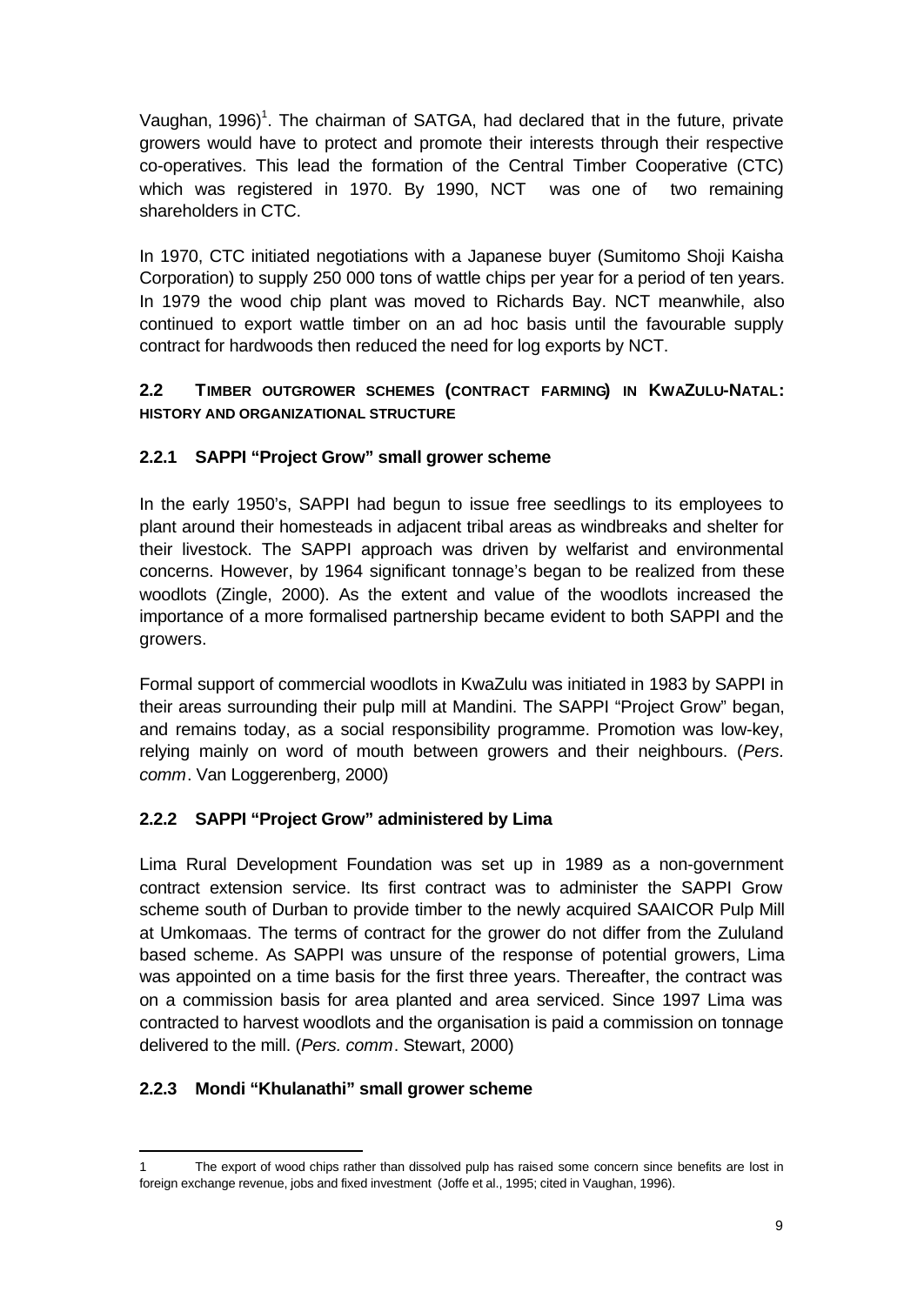The Mondi scheme grew out of two independent initiatives. The first was a project which was started by the Institute of Natural Resources (INR) affiliated to the University of Natal, with loan finance from the Natal Tanning Extract (NTE) in the Biyela area 60 km inland from Richards Bay. The INR had defined itself as a catalyst for development rather than a development agent, and had become involved in the Biyela area out of an interest in development systems research. "The land use plan they had developed focused on optimal land use and not necessarily the stepwise meeting of basic needs" (Friedman, 1991). They proposed commercial eucalypt on the steeper slopes in the area because of the appropriate soil and rainfall, proximity of a market, and potential for job creation and spin-off industries. "Moreover, in line with INR philosophy, it would be an ideal project to get the private forestry sector involved in rural development" (Friedman, 1991).

In 1982/83 season three small areas (total of 6 hectares) of communal land for plantation units were set aside by the Tribal Authority to demonstrate the concept of afforestation. Despite general suspicions among growers as to NTE's motives, the scheme had 102 members and had planted 165 hectares by 1989. In 1990, NTE was consolidated with Mondi and the Biyela growers were incorporated into Khulanathi scheme.

Concurrent to the INR/NTE Biyela scheme, Mondi initiated their "Khulanathi" ("grow with us") scheme at Mfekayi in 1988. Khulanathi "was conceived by Mondi as a commercial venture which would yield additional tons of timber for its Richards Bay pulp mill at a reasonable price to the mill … Mondi Forests designed and implemented its Khulanathi programme without consultation with the farmers, for its own commercial objectives" (Cellier, 1994: 3, 6). Mondi foresters felt that their job was to promote trees growing and that human and other developments would occur as spin-offs (Vaughan, 1996: 41).

However, while Mondi still considers Khulanathi to be primarily a business venture, the company has taken some care to promote and consult with grower associations. They appointed a social forester onto Khulanathi staff in 1991 and committed themselves to recommendations made from his doctoral thesis on the programme. In 1992 they commissioned studies by the INR at Mbazwana on environmental and social issues and by the Community Law Centre (CLC) on the development of the small grower contract (Moran, 1992).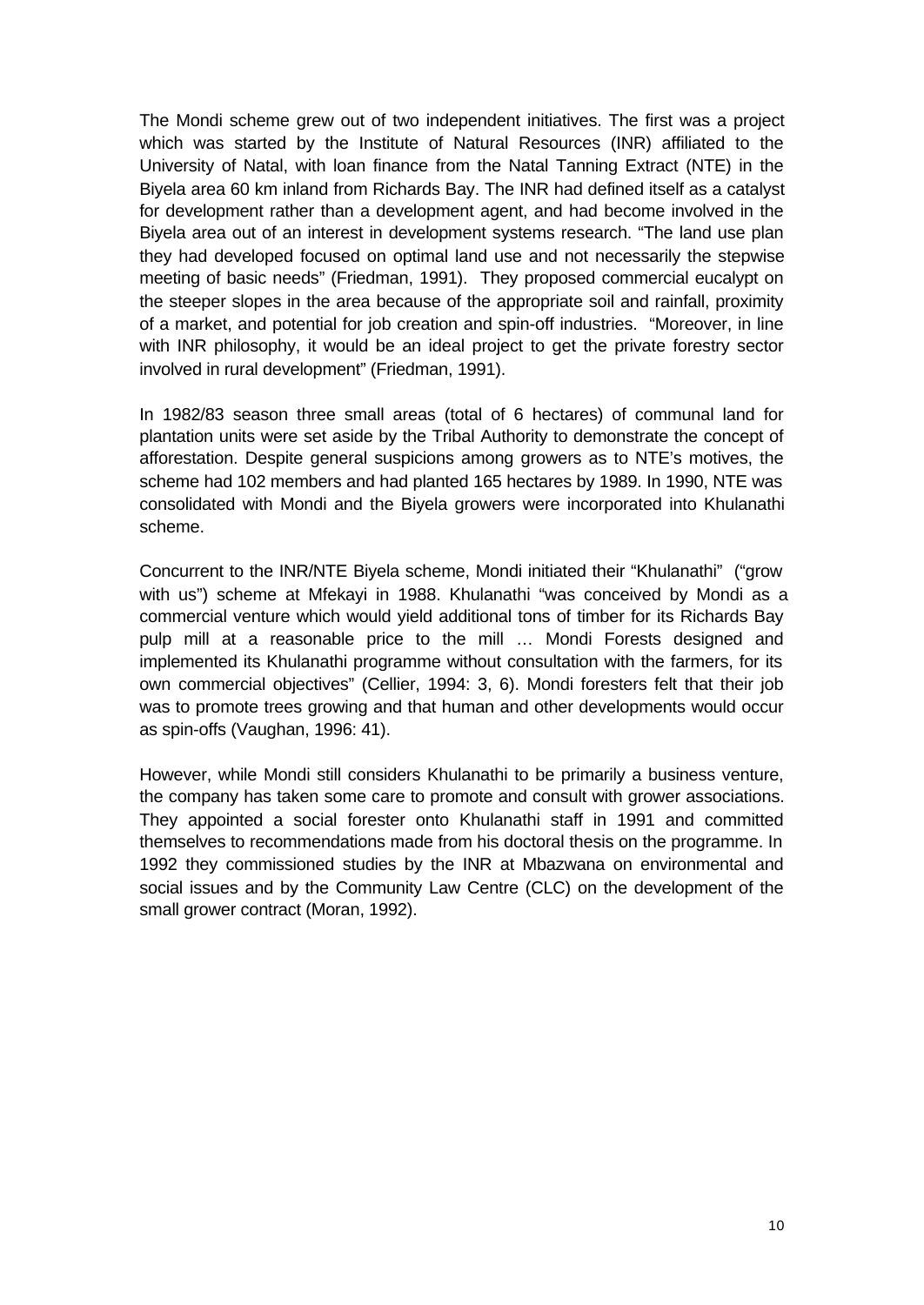#### **Box 2.1 Development of the Khulanathi scheme**

"Mondi completed their Richards Bay pulp mill in 1985, this created a strong demand locally for additional pulpwood. There were no more suitable commercial farms that could be bought for forestry purposes. There were substantial areas of good forestry land in the local tribal areas close to Richards Bay. Many of the local tribes' people were familiar with forestry mainly through employment in the industry and some had embarked on their own small-scale forest initiatives mostly with little success. Mondi had the technical forestry expertise and the idea of a commercial woodlot scheme was developed as a strategy to develop this potential. The overhead costs such as administration, management and extension is carried by the company while the operational costs are financed by means of interest (10% simple) bearing loans advanced for work undertaken by the grower which was recoverable against the final crop. These loans are secured by means of a formal agreement. As the woodlots mature a series of timber depots were developed in each tribal area to provide a local market to buy the timber produced. The overhead cost of the scheme is now covered by the margin on the timber traded". *Overall Khulanathi Manager Mr. H Kewley*

# **2.2.4 Extent of the timber outgrower schemes**

| wan o mc mnog comact schemes |                     |                     |                     |  |
|------------------------------|---------------------|---------------------|---------------------|--|
| Variable as at               | Khulanathi          | <b>Project Grow</b> | <b>Project Grow</b> |  |
| January 2000                 | (Mondi)             | (Sappi)             | (Lima)              |  |
| Mill supplied                | <b>Richards Bay</b> | Mandini             | <b>Umkomaas</b>     |  |
| Location of growers          | Coastal areas from  | Inland areas        | Coastal and inland  |  |
|                              | Richards Bay to     | around Mandini.     | areas south of      |  |
|                              | Mozambique border,  | Coastal areas from  | Umkomaas mill       |  |
|                              | Nkandla and         | Richards Bay to     |                     |  |
|                              | Nongoma             | Mozambique          |                     |  |
|                              |                     | border              |                     |  |
| Year started                 | 1988                | 1983                | 1989                |  |
| Number of growers            | 2854                | 3134                | 4000                |  |
| Average plot size (ha)       | 1.5                 | 2.7                 | 0.8                 |  |
| Total area under             | 5904                | 9031                | 2996                |  |
| scheme (ha)                  |                     |                     |                     |  |
| Volumes harvested in         | 40 000              | 39 000              | 17 000              |  |
| 1999 (t / p.a)               |                     |                     |                     |  |
| % throughput in mills        | 3.2%                | 3%                  | 1.5%                |  |
| from small growers           |                     |                     |                     |  |
| Development targets:         |                     |                     |                     |  |
| Capacity for new             | 800                 | 1300                | 400                 |  |
| growth (ha/yr)               |                     |                     |                     |  |
| Location of future           | Maputaland          | Maputaland          | South Coast         |  |
| expansion                    |                     |                     |                     |  |

**Table 2.1 Extent of the timber contract schemes**

Notes on Table 2.1: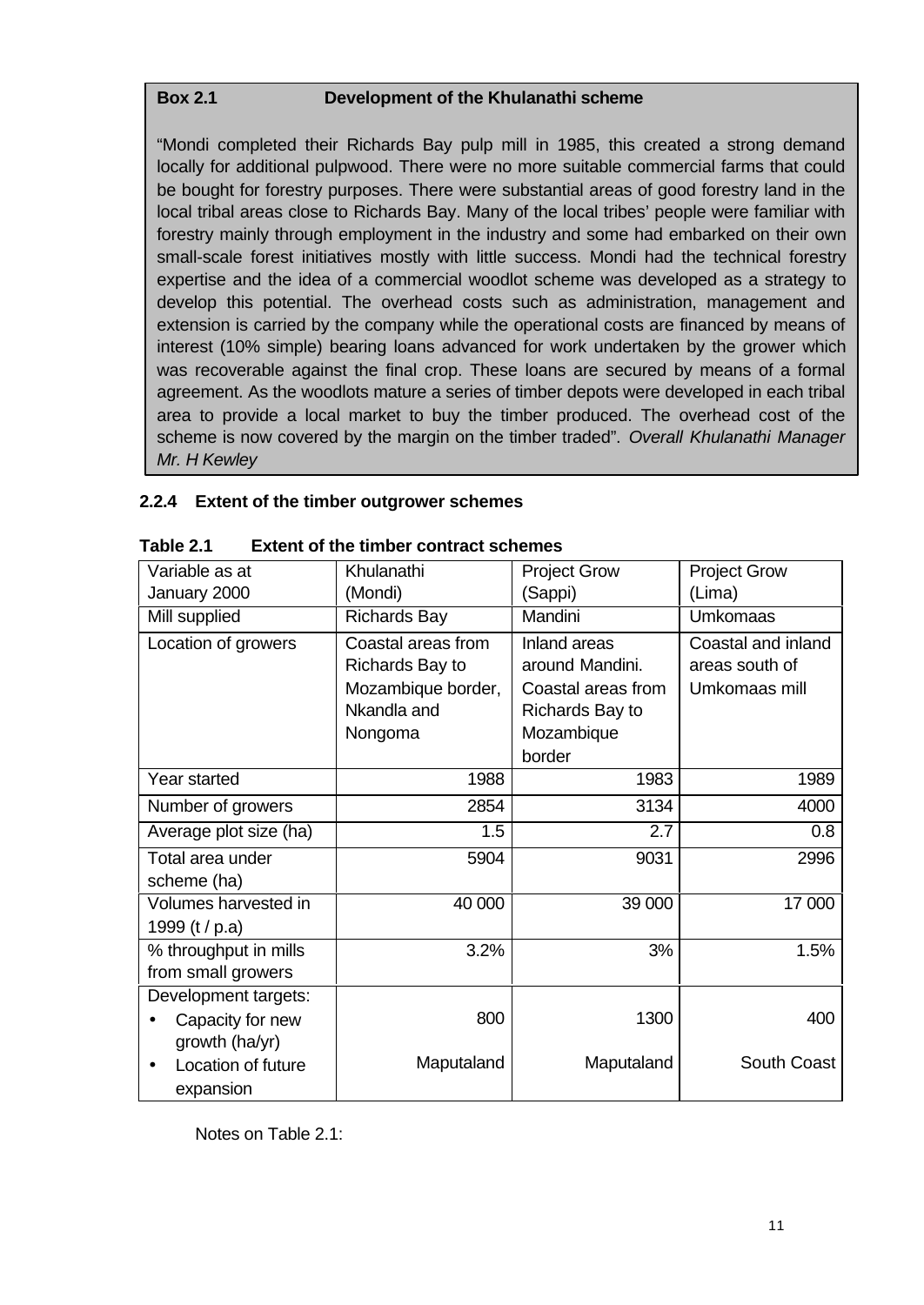• Average plot size is significantly higher (6.25 hectares) in the Maputaland area which lies directly south of the Mozambique border.

• Over the last ten years, Project Grow members have delivered 138 900 tons to the SAPPI mill at Mandini . This includes logs from timber exchange agreements (Mondi softwoods in Mpumalanga are taken to the Ngodweni Mill in exchange for SAPPI hardwood from Maputaland taken to Richards Bay Mill). SAPPI believes their program will bottom out at a sustainable harvest of 100 000 tons per year.

• Mondi does not keep records of tons delivered by Khulanathi members. Over the last four years, procurement from all small-scale growers has averaged 107 887t/yr. ranging from 82 720 t/yr. in 1999 to 137 441 t/yr. in 1997. The Mondi Woodlots Manager estimates that approximately 40% of this timber are sourced from Khulanathi members and the remainder from independent growers or from Project Grow (Maputaland) members under timber exchange agreements.

• Maputaland has high forestry potential (25t MAI), but is ecologically sensitive. The former KwaZulu government approved plans to develop 5000 hectares of forestry south of Lake Sibayi in locations identified by an Environmental Impact Assessment. This study, commissioned by Mondi, indicated suitable areas for eucalyptus away from rivers, wetlands and indigenous plants used for boat making, crafts and wine-making (Raffia and Lala palm). However, Mondi now fears that their activities in the area will clash with the objectives of the Lubombo SDI which focus on tourism potential of Maputaland. New plantings in the area have been temporary stopped despite many requests from local farmers including a deputation from a prominent local politician.

# **2.2.5 The effects of oversupply on the world market on expansion of the outgrower schemes**

Recent oversupply on the world market for pulp and paper has forced the pulp mills to reduce and regulate intake from both commercial and small growers via means of a monthly quota system. The situation tests the extent of the companies' real commitment to development objectives. SAPPI claims to have postponed harvest of 30 000 hectares of their own timber in 1999 to allow small grower deliveries but Mondi has not given preference to Khulanathi members.

Independent growers have been severely affected. Since September 1999, SAPPI has not accepted non-registered timber into their mills. In Mondi's case, quotas for local depots are allocated through the grower committees, with preference given to Khulanathi members. Mondi's attempts to develop these associations have met with partial success. Certain areas operate equitably. In other areas the system is manipulated by Tribal Authorities or powerful local individuals for their own political or economic advantage.

The quota system has forced independent growers to join the schemes. However, requirements are merely that plots are registered and that certain varieties of eucalyptus are not acceptable. Growers are not required to take inputs from the companies, though there is certainly confusion around this point (*Box 6.2*).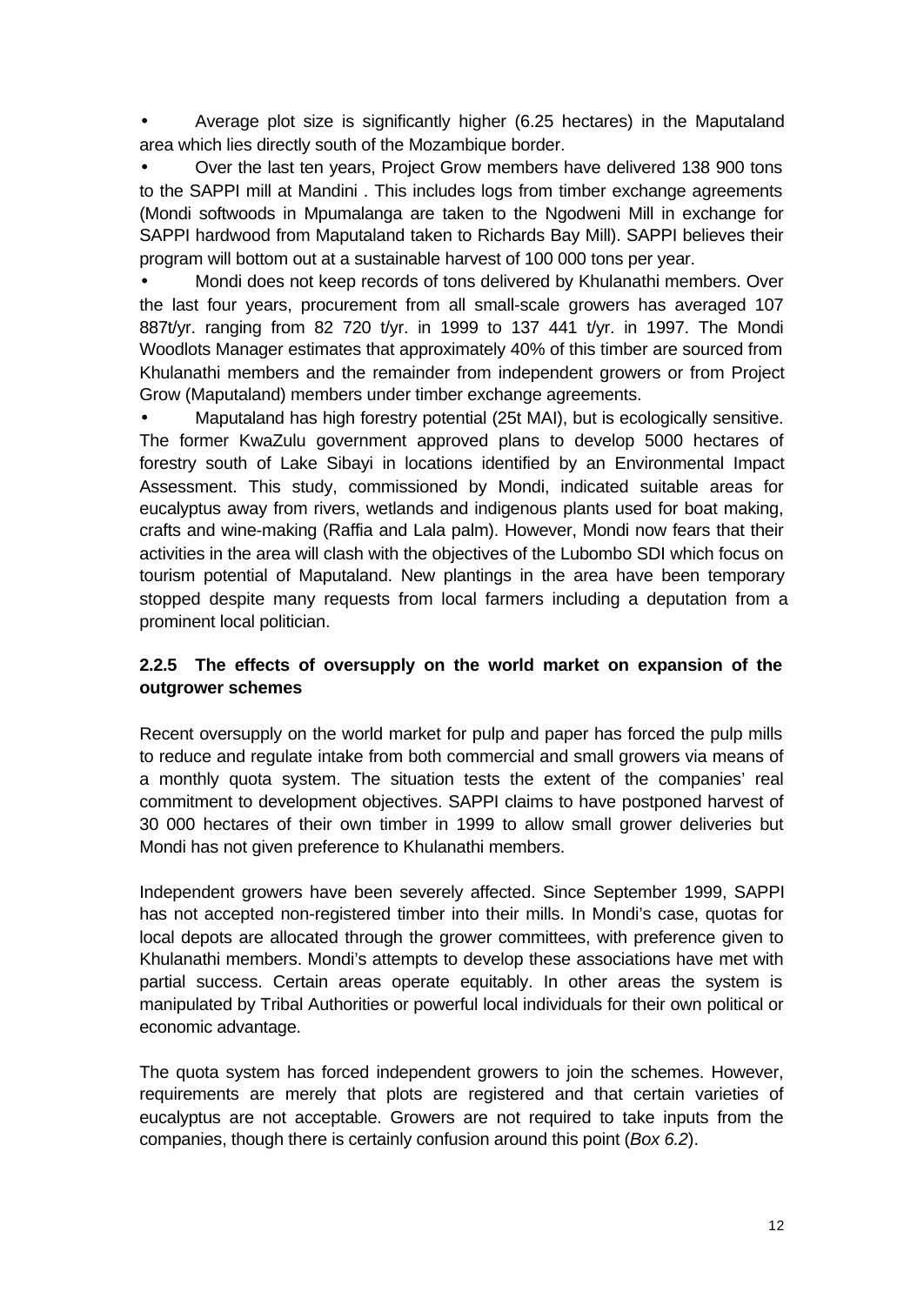# **2.3 OTHER MODELS OF COMPANY – COMMUNITY PARTNERSHIPS IN THE TIMBER INDUSTRY: HISTORY AND ORGANISATIONAL STRUCTURE**

# **2.3.1 SAWGU "***Phezukhomkhono***" small grower support scheme**

A significant number of small-scale wattle growers were producing bark and timber by 1967 (Table 2.2). These growers were assisted technically and allocated bark quotas through the KwaZulu Department of Agriculture and Forestry. In 1993, growers' associations set up by the KZDAF approached SAWGU for financial support. Subsequent meetings led formal inclusion of small growers<sup>2</sup> in the SAWGU constitution and to a support scheme called *Phezukhomkhono*. The scheme is similar in some respects to the SAPPI and Mondi schemes<sup>3</sup>, but differs significantly in terms of the institutional representation given to growers. Small growers provide about 5% of total annual harvest but occupy 15% representation in the controlling bodies of the Union (General and Executive Committees). They also form part of any SAWGU representation in the Wattle Bark Industry's (WBI) structure. SAWGU has facilitated Small Grower ownership rights in two of the tannin extract factories (Union Co-op Ltd. and NTE Co-op Ltd.) affiliated to SAWGU. With capacity building provided by SAWGU, the outgrowers have created their own representative grower committees falling under an umbrella committee, which administers their concerns.

By 1999, some 600 growers had joined *Phezukhomkhono* and the total registered small-growers had risen from 1964 in 1992 to 2801 (Table 2.1) (Feely, 2000, *pers. comm*.).

SAWGU estimates that their registered members now own about 90% of all small wattle plantations in KwaZulu-Natal. The remaining 10% of trees are planted too far from the mills or in woodlots that are too badly maintained to be of commercial value.

|                                     | 1967    | 1992    | 1997    |
|-------------------------------------|---------|---------|---------|
| Area of managed woodlots (hectares) | 1 675   | 3595    | 4 7 6 0 |
| Number of small growers             | 915     | 1 964   | 2801    |
| Annual production of bark (tons)    | 1 675   | 3 5 9 5 | 4760    |
| Annual production of timber (tons)  | 8 3 7 5 | 18 000  | 24 000  |

#### **Table 2.2 SAWGU small – growers**

j 2 The SAWGU constitution defines small growers as those who are "not continuously involved in planting, maintaining and harvesting wattle trees on an annual sustainable basis; and do not have more than 10 hectares of wattle trees" (SAWGU Constitution, 1993).

<sup>3</sup> It was designed together with wattle growers by the Services Manager of SAWGU, Mr. John Feely who initiated SAPPI "Grow" in 1983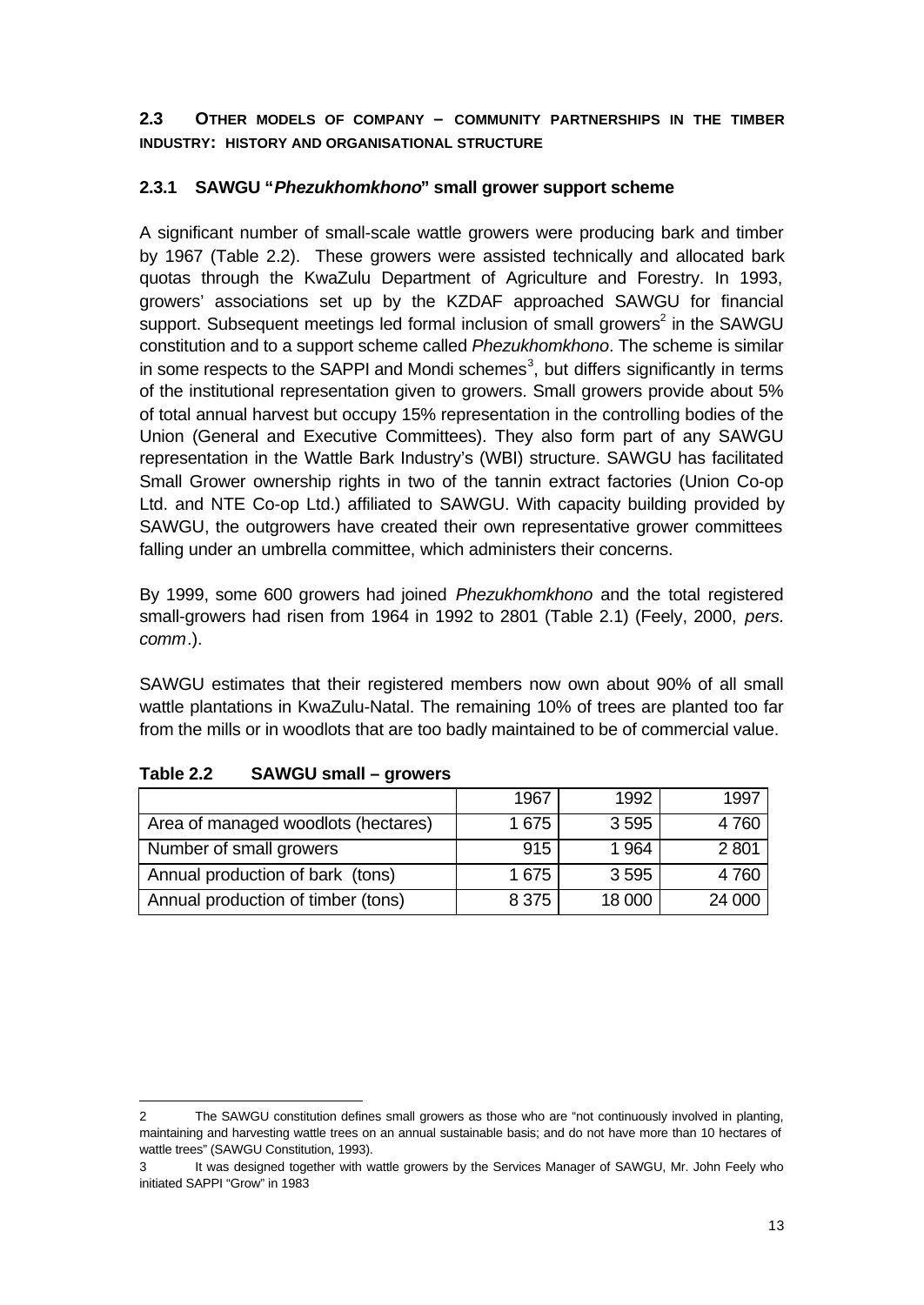Small grower activity grew as a result of employees of wattle growers in the KwaZulu Midlands practicing on their own lands what they had experienced in their employment. This took place chiefly in the magisterial districts of Melmoth, Nkandla, Maphumulo, Ndwedwe and Umlazi. The main objective was producing poles and lathes for the local building market, and firewood. Wattle bark became an attractive cash generator. They were supported technically and administratively by the former Forestry Department, and subsequently the KwaZulu Department of Forestry and Agriculture (KDFA). This included liaison with the Wattle Bark Industry (WBI) to secure an allocation of Bark Quota to supply to Bark Mills at Hermansburg, Dalton and Pietermaritzburg.

In those early years, there was no outlet for wattle pulpwood. Some of the individuals began operating as contractors, to harvest and transport this bark of their own and other woodlot owners. The WBI had limited resources in terms of developing this activity, as from the 1960's the Basic Bark Quota (BBQ) system was designed to downsize the whole industry. This was because leather footwear was being replaced by alternative materials. The WBI capacity to interact with many individuals was not available and from the late 70's and early 80's, KDFA performed the function not only of organising quotas, but also of distributing payments for bark, via local magistrates' offices.

From the mid 80's, SAWGU started to become aware that the woodlot activity was not an informal haphazard operation. It was certainly sustainable. Woodlot competitions and field days were held to promote improved silvicultural practice. The KwaZulu Government importantly established committees of local wattle growers in the early 1990's, usually based on tribal wards. These became the bases on which SAWGU subsequently established it's small grower structure. In 1993 SAWGU amended its Constitution to accommodate small grower representation and participation in all structures…

In 1992 SAWGU undertook the first complete survey of all individual woodlots using official orthophotos to establish individual ownership, area, age and silvicultural status. The tenant of individual ownership is important. In KZN Tribal areas, if an Inkosi or Tribal Authority allocates a piece of land to an individual, that is virtually a permanent arrangement, albeit no formal Title Agreement is generated … It is on this base that the local schemes of cane growers and timber growers have been established.

In 1993 a group of Small Growers approached SAWGU, requesting financial assistance for planting wattle woodlots. The WBI initiated its Woodlot Planting Assistance Scheme, later named by the growers Phezukhomkhono (PK). (This is the Zulu name of the "Piet My Vrou" bird whose Zulu bird call in early summer is saying "wake up and get busy"). PK commenced in 1994 when SAWGU appointed a Small Growers Extension Forester who besides managing PK, handles all liaison with Small Growers previously carried out by KDAF…SAWGU has recently facilitated for their Small Growers to become full members of the two Extract Manufacturing Co-ops (Union Co-op Ltd. and NTE Co-op Ltd.) so they now enjoy the benefits of full participation in the growing and processing of bark. *John Feely, Services Manager SAWGU, February 2000*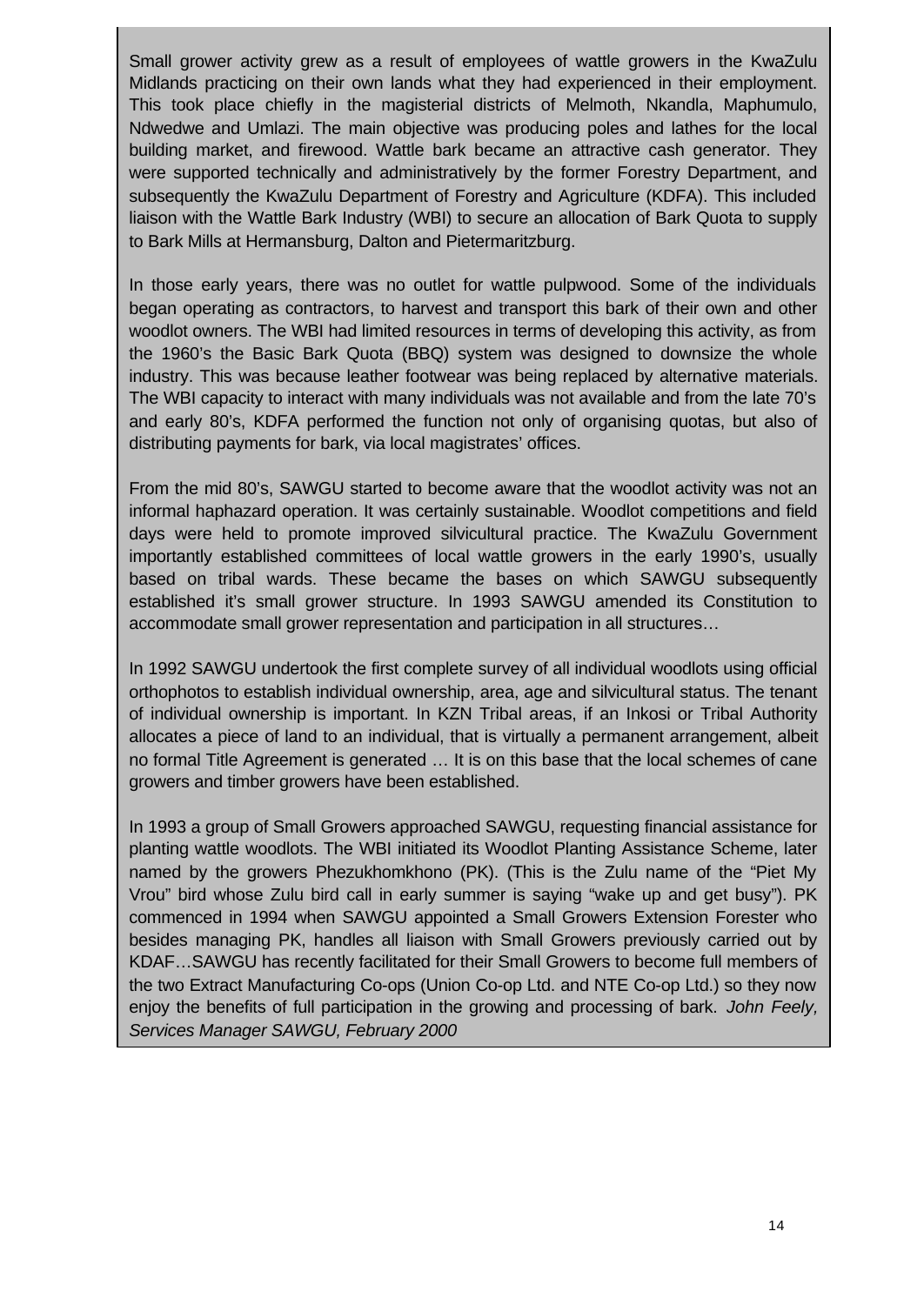# **2.3.2 NCT Forestry Co-operative Limited support for small growers**

# **Box 2.3 The NCT philosophy**

NCT starts with the grower, we look at his needs and don't try to lock him into a market. We try to create as many markets as possible, then let the grower choose... It is in our interest to find the best prices for our members whereas it is in their [the outgrower schemes] interest to find the lowest" (Keyworth, 2000, *pers. comm*.).

NCT markets timber to a variety of outlets. In the Zululand area approximately 80% of timber goes to the CTC wood-chip factory at Richards Bay and most of the remainder to Silvacel.

From the early 1970's NCT provided informal support to wattle growers by purchasing their timber at various depots in the KwaZulu – Natal Midlands through an arrangement with SAWGU. In 1998 NCT appointed a social forester to begin to formalise relations with small growers through a share holding scheme.

A-Class shareholders consists of growers who:

- have bought shares in NCT at a price of R200;
- **•** have demonstrated commitment to the relationship through a two-year probation period in which time they have consistently delivered timber and attended meetings.

A-Class members are given preferential allocations, monthly commitment bonuses (R7/t for eucalypt and R30/t for wattle) and representative rights in NCT shareholder meetings. There are fifty registered small growers and contractors in this group. The largest three growers among the A-class members have forests of 161 ha (wattle - Vryheid), 120 ha (eucalypt and wattle - Greytown), and 102 ha (Eucalypt – Mbonambi). Apart from individual members there are also 2 grower and 18 contractor co-operatives with A-Class membership.

NCT has supported the development of grower co-operatives through assisting members to construct small depots. In this way growers can bulk up harvests to reduce long haulage costs and provide a sustainable supply. In the Mbonambi area, a co-operative of 101 eucalypt growers has been established. Many members of the co-operative began growing trees in 1960's. Their woodlots average 12 hectares in size, and include a Tribal Authority forest of 46 hectares. One member is already an individual Class-A member. At Nkandla, NCT has helped wattle growers set up a grower / harvester cooperative of 18 members who own small woodlots and a labour force of 52 (mostly youth). The co-operative has started a depot, which enables transportation to Richards Bay (see *Box 7.3).*

General membership is given to other suppliers. The membership form merely expresses willingness to sell timber through NCT. There are no contractual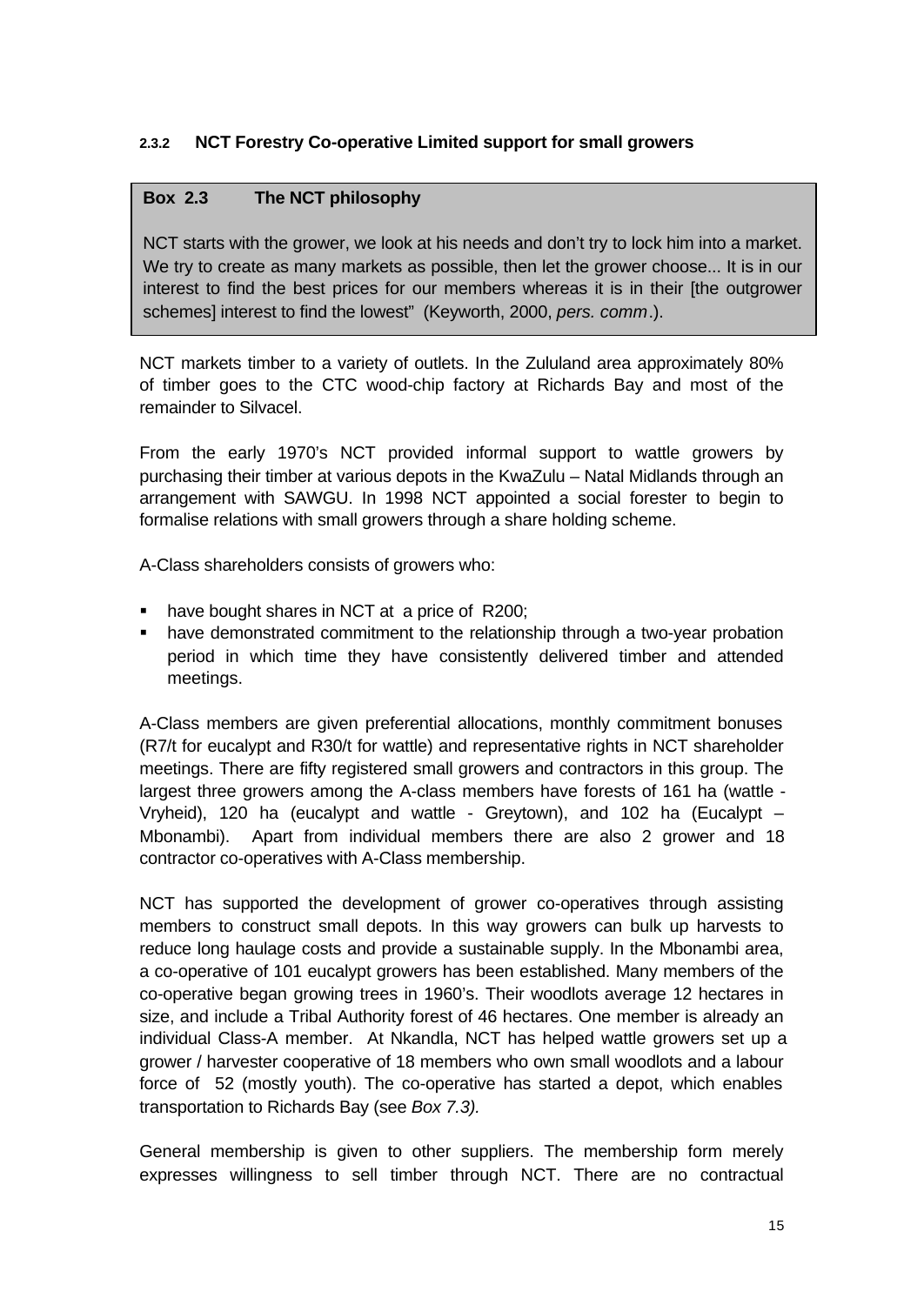agreements between the two parties and they may experience difficulties in getting allocations during times of oversupply (Addo *et al.*, 2000). However, allocation requests are computerised and as far as possible booked in advance for these members. They receive a regular newsletter in Zulu and may attend field training days. Some small-grower members have volunteered to do extension in other areas. There is a loan facility of R100 000 for all members. NCT estimates there are about 1200 members (600 in Zululand) in this category.

NCT has also encouraged small-scale contractors to combine efforts in order to sustain supplies from small-grower woodlots. Preliminary allocation requests (mainly from contractors who service the general members) for the year 2000 are: 100 000t (wattle), 80 000t (eucalypt) and 2000t pine.

# **2.4 GOVERNMENT LEGISLATION AFFECTING THE EXPANSION OF SMALL GROWER SCHEMES**

Under DWAF regulations small woodlots (less than 10 ha) did not require planting permits. In the past there was a "gentlemen's agreement to regulate distances of plantings from streams and wetlands but foresters reported difficulties in their attempts to persuade growers to observe these practices. However, since the Forestry Act of 1997, small-growers also require permission to plant (though under less rigorous guidelines). SAPPI and SAWGU have been able to negotiate community permits for certain areas, based on details of the catchments, existing afforestation and the potential for new plantings. However, expansion in 1999 was severely curtailed by the need for these permits. In 1999, for example, Khulanathi planted only 100 hectares (about 12% of the previous years achievement) due to difficulties in getting water permits. DWAF eventually inspected and approved Khulanathi small grower sites in November 1999 after a year -long wait.

# **Box 2.4 Reaction to administration of the DWAF permits**

"We also believe that development cannot be *carte blanche* but the water legislation have been built around a first world scenario. We have been waiting since November 1997 for permits to be approved. Some of it is because of ignorance on our side, but when we bring documents, they ask for more. This appears to be stalling tactics on the side of DWAF. Things are improving. We applied for five community based permits and have been granted two*" (SAPPI Forester, 2000*).

 "The application of various legislation requirements, in particular of Water Affairs, Environmental Affairs and Agriculture is very confusing and not conducive to rural development". (*The SAWGU Services Manager, 2000*)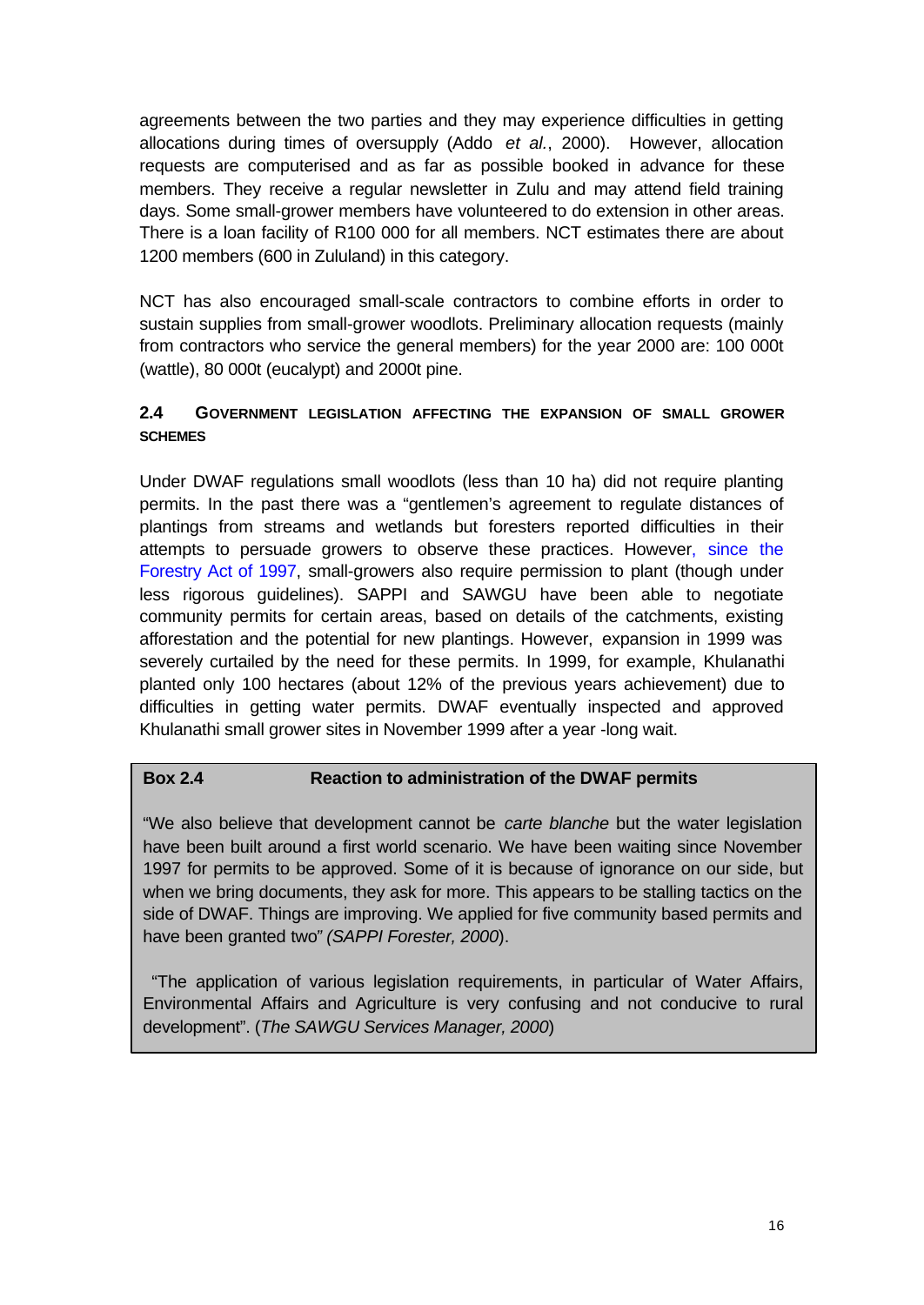# **2.5 SUMMARY (THE TIMBER INDUSTRY IN KWAZULU-NATAL)**

In summary, SAPPI initiated their scheme as a social responsibility programme<sup>4</sup>, Mondi as a business venture (*Sections 2.2.2 & 2.2.3*) and both companies claim that their motivations have not changed over time. This primary difference in aim is evident in some of the features of their respective schemes. These are discussed in the next section (*Section 3*).

In both cases the schemes offer benefits to the timber companies in terms of classic contract farming theory (*Section 1.1*).

The primary benefit is to enable access to land close to the pulp mills. This land falls under communal tenure and was previously inaccessible to purchase or lease agreements. The need for this land should be seen in the light of the worldwide demand for soluble pulp in the 1980s, combined with tensions with the Sugar Industry over land in KwaZulu-Natal (*Section 2.1.1*). Furthermore, most communally owned areas along the coast have a very high (25-30 MAI) potential for forestry;

• Costs of administering the schemes are probably higher than those incurred in commercial plantations but these costs (at least in Mondi's case) are covered by an unspecified margin over the timber traded (*Box 2.2*). It is therefore possible that considerable savings are made over company owned commercial plantations where land rental must be paid.

The outgrower system permits maximization of economies of scale and should be seen within the broader objectives of timber companies to contract out forestry operations (*Section 2.1.1*);

The schemes do present a progressive image of the companies and may provide some political benefits to the two companies $5$ .

By comparison, SAWGU and NCT initiatives were a response to the 1994 Government of National Unity Reconstruction and Development Programme (RDP) and aimed to integrate small-scale farmers into their respective organisations. The programmes have formalised relationships that grew out of the apartheid era by providing small farmers with representation at executive levels. Benefits to companies are probably more political than economic, yet small growers do contribute significant volumes (about 5%) of wattle bark and timber.

 $\frac{1}{4}$ The extension of SAPPI's programme to the South Coast formed anchor funding for Lima to set itself up as a contract based extension and rural development agent.

<sup>5</sup> It may be pointed out that Mondi started its outgrower scheme in earnest just before watershed political reforms occurred in South Africa. While this timing is coincidental to Mondi's business objectives, potential political benefits were probably not lost on senior level management. The Mondi Social Forester articulated this point in his thesis: "South Africa is undergoing a process of transformation and profit motivated private companies are being challenged about the role they will play in the new South Africa. Not the least are those industries such as forestry, which are largely land based. As the Pan African Congress' Peter Mayende states 'land is the substance and symbol of … national self determination'" (Cellier, 1994:6).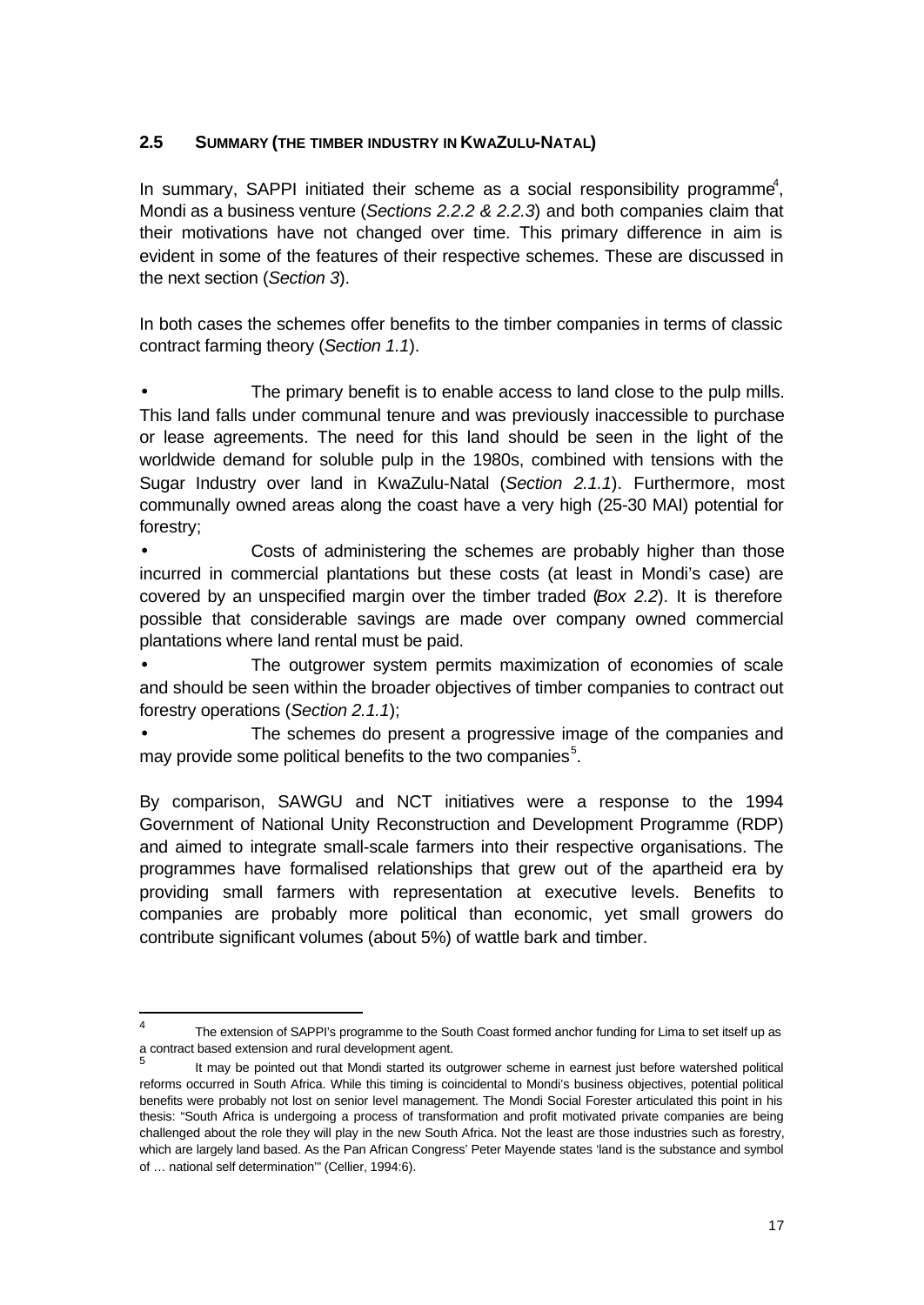# **3. MOTIVATIONS OF GROWERS TO ENTER CONTRACTS**

#### **3.1 INTRODUCTION**

Small growers coexist with non-growers in many coastal regions of KwaZulu-Natal. There are also a few cases where communities have entered into contracts with timber companies via Tribal Authorities. Aspirations of non-growers, independent growers, contracted individuals and Tribal Authorities may be different. These differences are at times a potential source of conflict (*Section 7.2*) and contribute toward an understanding of the **vulnerability context** of small grower livelihoods.

#### **3.2 THE HISTORY OF INDEPENDENT SMALL SCALE TIMBER GROWERS**

In most of the coastal areas which are near to commercial eucalypt forests, households started growing trees in an informal way, by taking seedlings from under the mature trees and replanting them around their own homes. These trees were used for firewood, building, fencing, shade and other domestic purposes, and occasionally sold to neighbours or inhabitants of nearby thornveld areas who sought the straight eucalypt trunks for building their homes.

j

# **Box 3.1 First trees planted**

"In 1933 a white man came our area to plant gum trees around the dip tank. The reason was to support the soil where the cattle had worn the grass away. People took seedlings from under these trees and brought them to their own homes. That is how forests started in our area. We used to sell to each other or to the *Hlanzani* (Tugela thornveld) people who do not have straight trees for building. Before these trees were planted we used to use cattle dung for our fires." (*Project Grow grower, Khangelani area near Mandini*).

Further inland, communal woodlots of wattle and gum were planted in many areas through government initiatives for conservation purposes<sup>6.</sup> In Sokhulu, Mtunzini and Mbazwana large tracts of eucalypt were planted in tribal areas under the auspices of the South African Bantu Trust (SABT). From 1972 the KwaZulu Department of Agriculture and Forestry (KZDAF) also assisted in distribution of subsidised eucalypt seedlings and technical advice from nine extension staff, operating out of a number of nurseries located in tribal areas. Initial community gum plantations proved problematic as no one took responsibility for the trees. By 1982 the KZDAF preferred to promote smaller privately owned woodlots and encouraged growers to join the SAPPI small grower scheme when it commenced in 1983. The KZDAF also assisted SAWGU in administration of small wattle growers for some time (Hughes, 2000, *pers. comm*.)

Workers in these and other commercial forests planted trees on their own land allocations, using techniques learnt in their jobs. Along the coastal areas, initial

<sup>6</sup> The first recorded government initiated woodlot for use by black homesteads was established in 1893 near King Williams Town. Driven primarily by environmental concerns, these type of woodlots continued to be promoted by state and parastatal organisations along the eastern seaboard of South Africa. Their functions were to provide firewood and building materials for small towns, or to provide an alternative source of wood near indigenous forests (Gandar, 1994).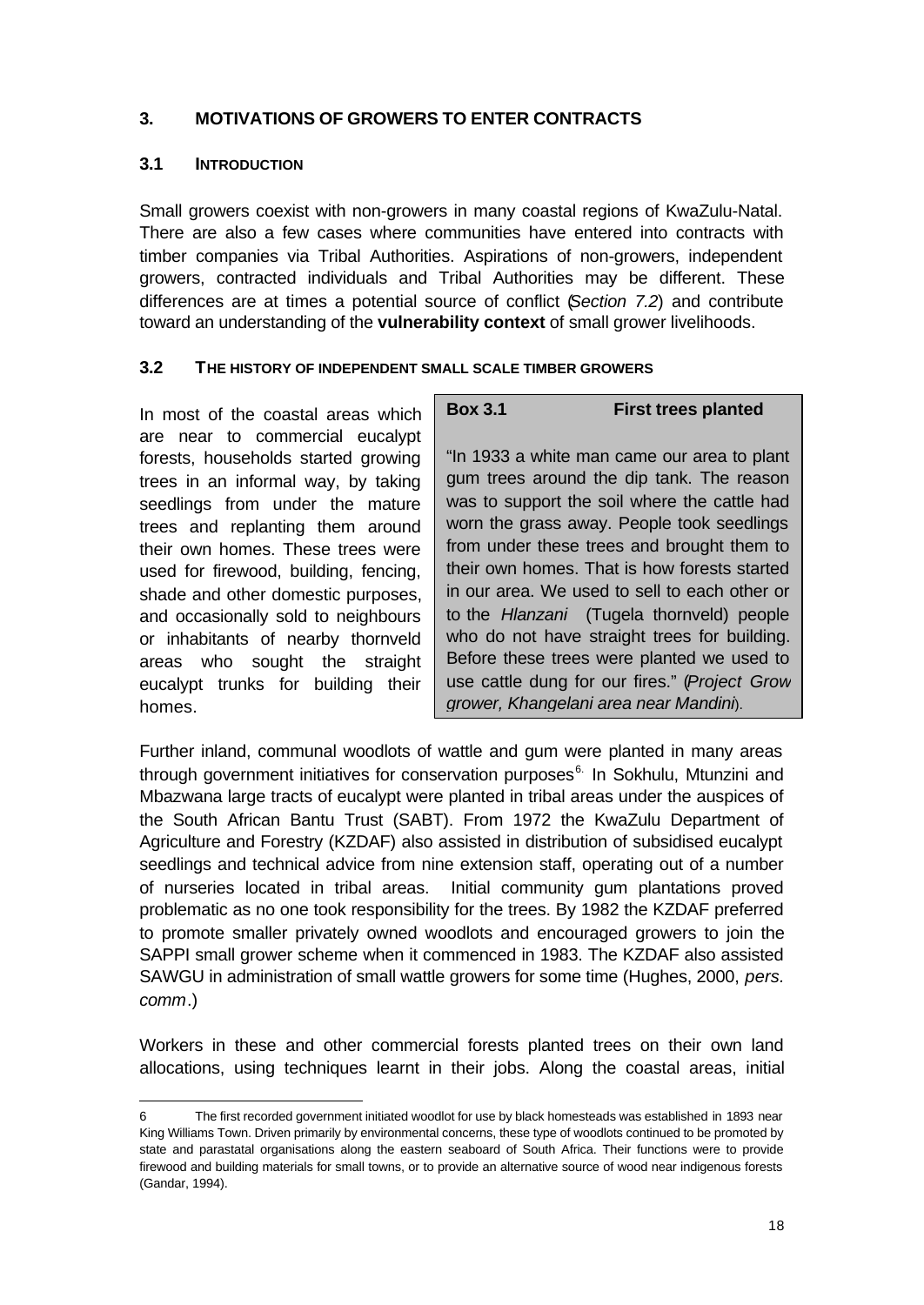contacts with commercial markets for eucalyptus were probably made in the mid-1960's via felling and transport contractors who were looking to fill procurement quotas (*Box 3.4*).

# **3.2.1 A case study of independent growers – Mbonambi and Sokhulu**

At Mbonambi which is now one of the most densely planted areas, woodlot production was given an unexpected boost. According to oral reports of local growers, in 1959, the forestry company Waterton attempted to convince the government that eucalyptus trees were necessary in the area in order to stabilise the coastal dunes. Other growers believe that the government simply wanted the land for its own plantations<sup>7</sup>. Under threat of forced removal, local inhabitants responded in an ingenuous way. They argued that if they planted trees themselves, there was no reason for them to move. Apparently the government relented and the KZDAF supplied the necessary seedlings. A number of people did leave the area. Those who stayed to plant acquired large holdings. By the early 1960's these farmers were selling their trees to contractors who felled and transported to a nearby weighbridge at Penicuik. Accounts of pioneer growers suggest that they were surprised at the magnitude of profits that could be earned from trees.

By the mid 1960s, at Sokhulu just north of Mbonambi, plantings were strongly encouraged by the local Tribal Authority which also feared that Timber companies would take land that was not utilised. As far as the author is aware, this is the only area where a Tribal Authority played a significant role in promoting trees independently of the SAPPI and Mondi schemes.

# **Box 3.2 History of first plantings - Sokhulu**

j

"I started growing trees when I was still a youngster more than thirty years ago. At that time the Inkosi gave land to anyone who wanted to plant trees. He did not want the Timber Companies to see any open space when they flew over in their aeroplanes." (*Project Grow grower, Sokhulu area*)

<sup>7</sup> Verbal accounts differ as to the motives of the government. The Surplus People Project reports that Reserve Four (Mbonambi and Sokhulu) north of Richards Bay was threatened with removal in terms of the 1975 consolidation plan for KwaZulu. The land was descheduled and excised from KwaZulu and it's status under the Group Areas Act had been proclaimed white. Reasons appeared to be "it's proximity to the growth point of Richards Bay, its general situation along a coastline regarded by government and the military as strategically sensitive, and it's favourable agricultural prospects" (AFRA, 1983)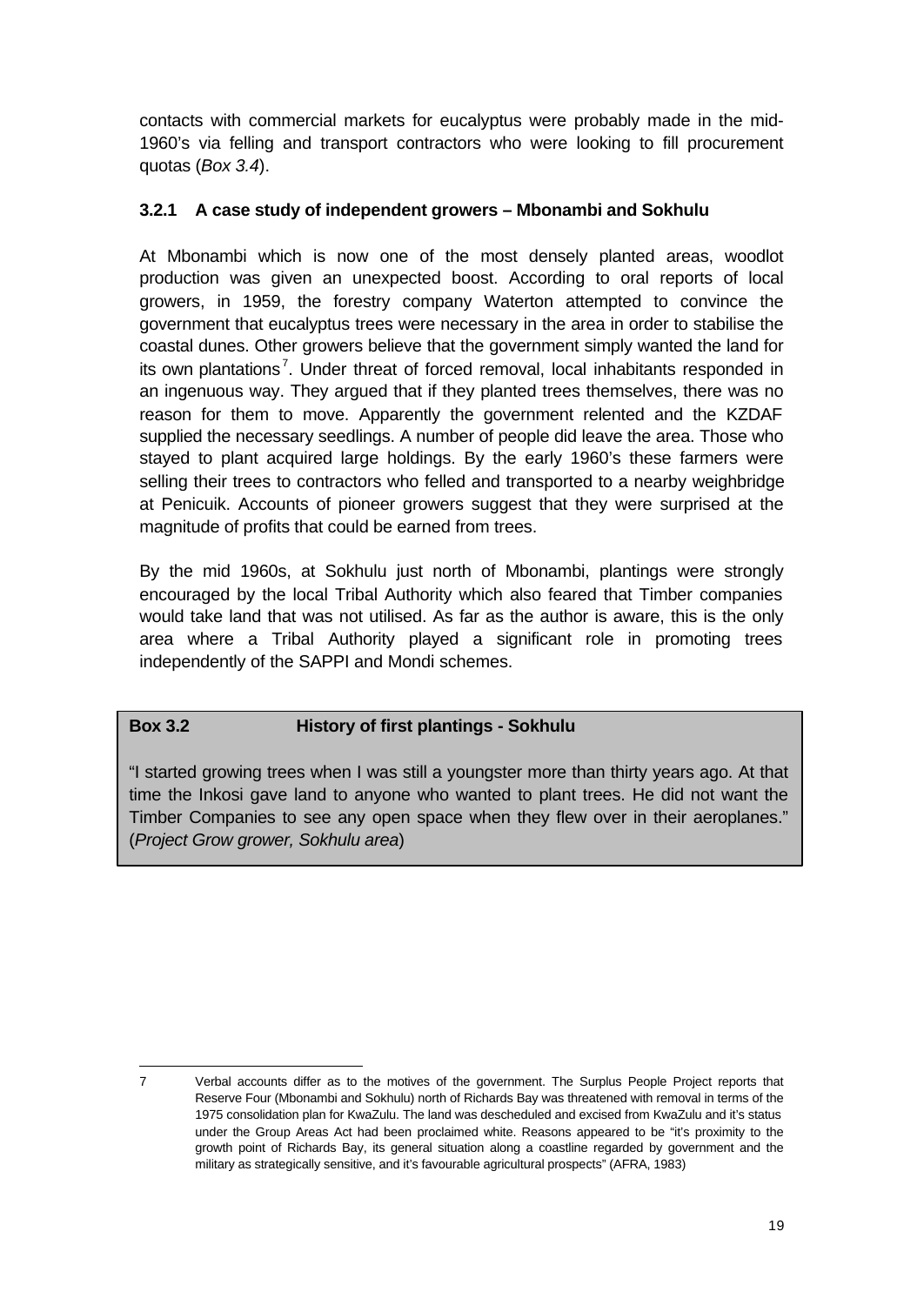# **Box 3.3 Case study of an independent grower at Mbonambi**

Mrs M… moved to the Mbonambi area in 1949 to get married. In 1955 people living in her area were threatened by government officials with forced removal allegedly to stabilise dune encroachment from the nearby Richards Bay coastline. "This was just a trick to move us as we knew nothing about this beach sand or of planting trees". The M... family gained permission from the Tribal Authority to contest the removal and eventually an agreement was reached that community members could stay if they planted trees in the area. "After some time we received a box with a Pietermaritzburg registration. It was just a small-small. It was delivered by the whites that came here before. When we opened it there were the seeds but we didn't know how to plant them". Many neighbours then left but her husband planted more than 50 hectares to trees after being given seed for gum and pine. Most of this land was previously grazing land. Under tribal law this land was then allocated to his household. The family was taught to plant trees by a local farmer who had previously worked on white farms. By the early 60s it was time to harvest the trees but no-one knew where to take them. The only mill at that time was the SAPPI mill at Mandini. They approached a forester at Eteza Station who was working for Waterton Forests and he agreed to help them. They were surprised to find their trees were valuable. At that time they were paid R8 per load. In the 1970's the Sokhulu magistrate advised people to plant more trees to reclaim the swampy areas. They continued living in the area with no problems until the local Induna died and was replaced by his son. The son had been living in Swaziland and did not know the history of the area. He was apparently jealous of the large land holding that the M. family had. Even so, problems only started after Mr M… died in 1981. Mrs M... believes that the Induna has caused problems for many families but particularly those who are headed by women. He gave away a lot of her land although she still have about 35 hectares. In the early 90s her family was accused of supporting the ANC. This was not true, in fact she had been a strong member of the IFP for 8 years. It was purely an excuse to try to drive her family from the area. In 1993 both her two sons were killed in the violence that swept through the area. Her husband's brother fled to Mandini where he was working, and is still living there today although she looks after a 5 hectare forest for him. She also had to leave and was helped to return through certain lawyers. Subsequently it was found that these lawyers were commissioned by the ANC but she was not aware of that. The *Induna* has subseq

uently attacked her himself but his gun did not fire. This year he set fire to her pine plantation (about 2 hectares). She has taken alternative measures to protect herself (*muti*) but is scared to be alone now. All that is left of her family are her two daughters and seven grand children.

Mrs M… is now a pensioner. Her daughters are unemployed and receive no maintenance income. Her husband's brother sometimes helps out with cash. They plant about two hectares of madumbes in the swamp close to their house together with some vegetables and a half a hectare of maize. Some income is gained from sale of madumbes but most of the money comes from trees. The family does all operations (planting, weeding, felling, stacking and marking) unless their chainsaw is broken. In that case they hire a contractor to fell at R200 per truckload. If they provide their own petrol and oil he charges R150 per load.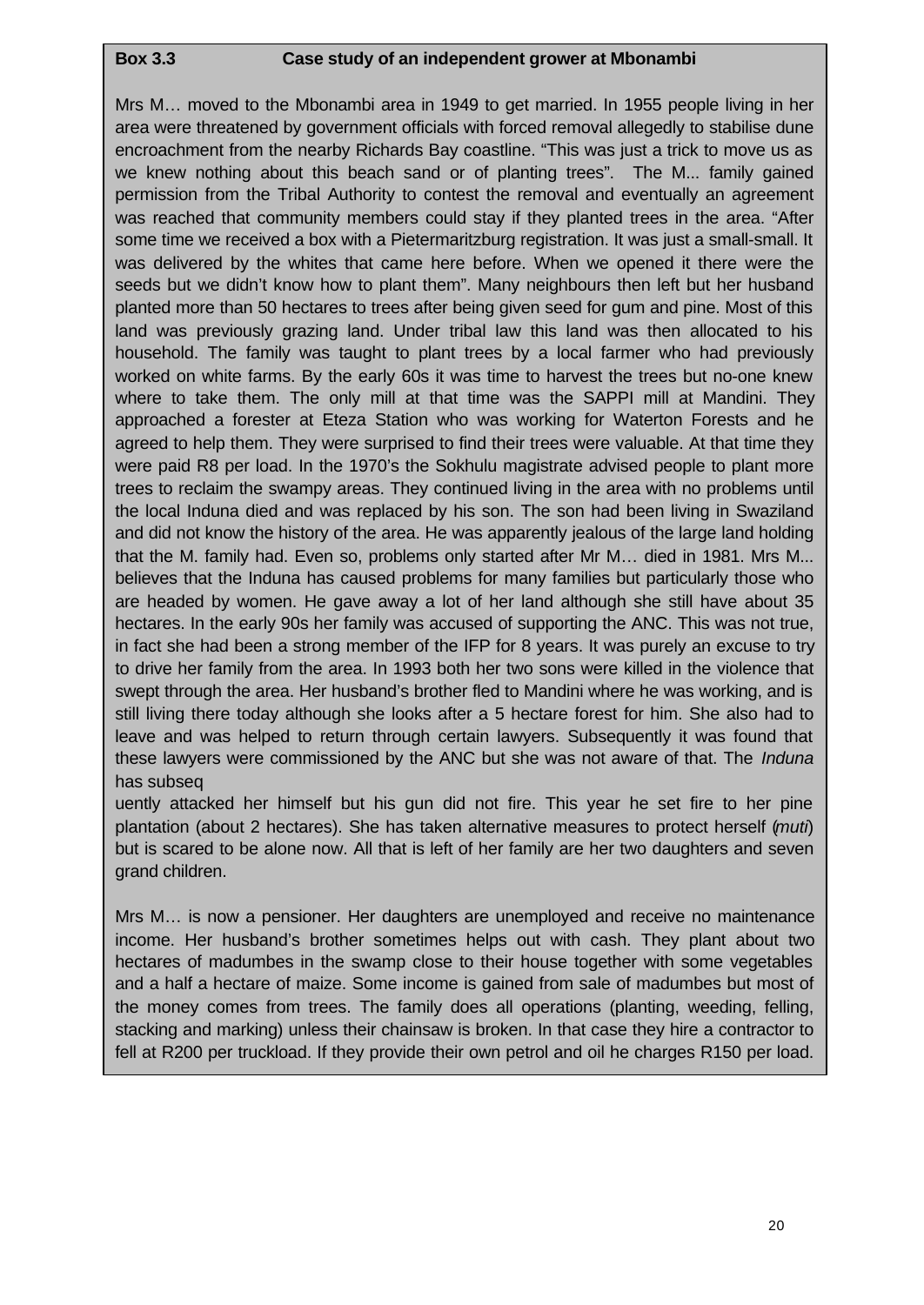They pay R260 per truck (10 tonne) to Mbonambi weigh-bridge. The trees were initially registered as Mr M... but after his death she took ownership. She now takes all decisions over the trees. Money is used for household expenses only. Two chainsaws were bought some time ago. Although she could probably afford to now buy a second hand tractor it would not help as she has no one to drive it. She also buys other peoples forests from time to time and takes charge of transporting them to the depot.

She is considering joining one of the small grower schemes because there are rumours that the local weigh bridge will stop taking non-contracted timber. She first approached Mondi although people say that the loan repayments are very high because of the interest. However, it is rumoured that the Mondi foresters at the weigh bridge are encouraging people to join the SAPPI schemes because they are tired of people defaulting on their loans. The Induna also refused to sign the permit necessary for her to join the scheme. She has therefore approached SAPPI to join as a member.

Recently the area has been heavily planted to trees and the community have noticed that the pans have dried up. The result has been that many livestock have died from lack of water and grazing. (*Independent grower, Mbonambi*)

#### **3.3 INCENTIVES AND DISINCENTIVES FOR JOINING THE SCHEMES (HOUSEHOLD LEVEL)**

Quantitative studies of small grower timber schemes suggest the following reasons why new timber growers join the schemes (Cairns, 1993; Cellier, 1994; Othusitse, 1997):

# Major incentive (80% - 90% of respondents)

• to obtain cash income at harvest - trees seen as a form of savings (some respondents mentioned that trees are better than cattle in this regard)

#### Minor incentives (up to 5% of respondents)

- To obtain the annual payments
- To obtain fuel and sell wood to neighbours.
- To secure their rights over unutilised land.
- Ease of management compared with food crops.
- Reliability of yield.
- Persuaded by an extension officer or neighbours.
- Land was not suitable for other crops.

Although reason for growing trees to secure tenure - is a minor incentive in terms of frequency (estimated by Cellier at 5% of respondents), it has a major impact of the livelihoods of the relevant households. Under the communal system of land tenure, a field remains allotted to its original user unless it is unutilized for a considerable period of time. A household's right to unutilized land may become weakened when the male household head dies. This must be understood in the context of the strongly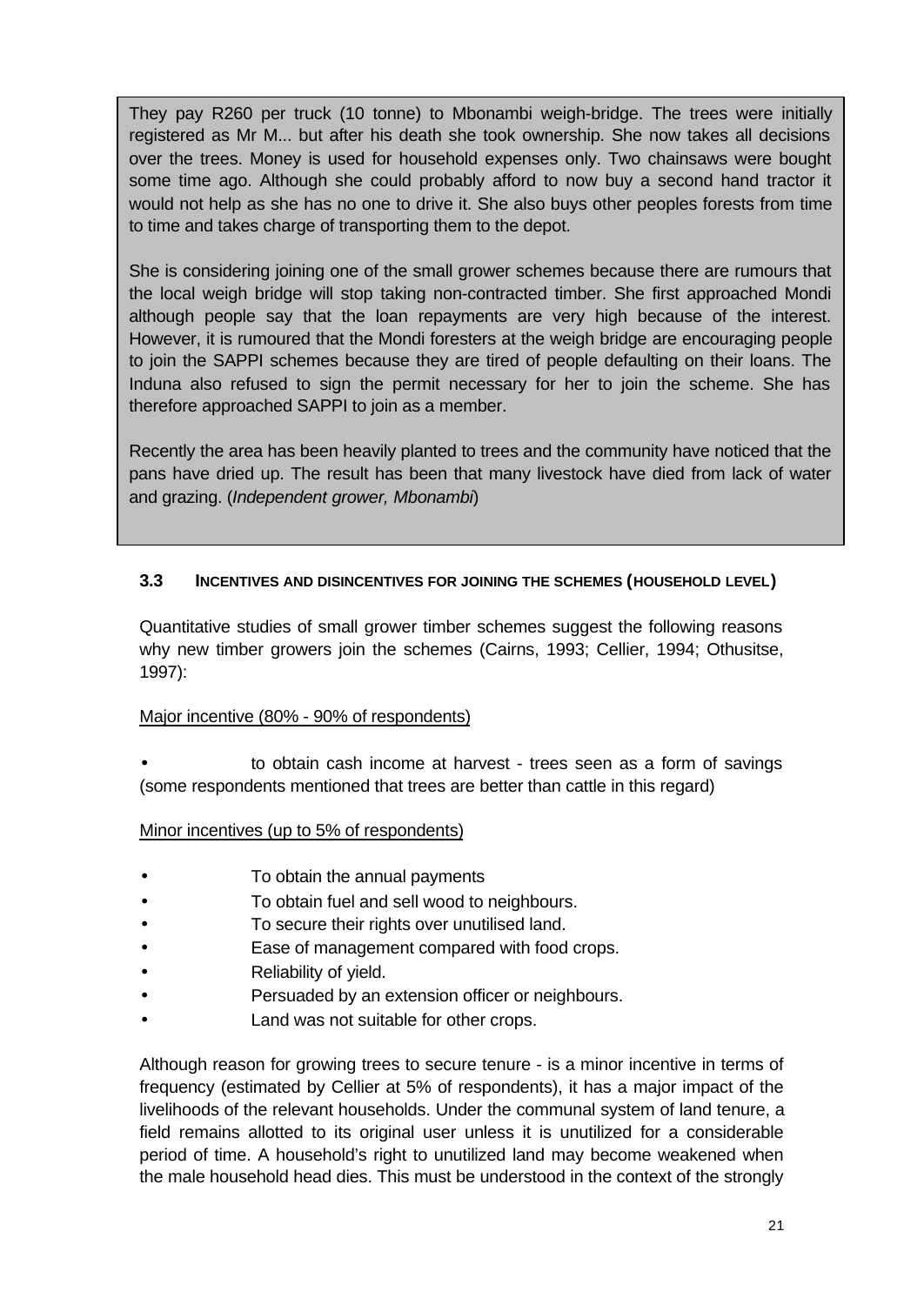patriarchal settlement patterns that exist in KwaZulu. The husband's family may lay claim on unutilised land. In these situations, the schemes are godsend for widows, harassed on the one hand by unsympathetic *indunas* who wish to reallocate their land, and on the other unable to find household resources to plant every year or maintain more intensive perennial crops such as sugar (see also *Box 5.1*).

# **Box 3.4 First Project Grow member at Ingodweni**

Mrs M…'s husband was interested in planting trees ever since he worked on a farm in Vryheid. He started picking up seedlings and planting around the home long before the SAPPI scheme, but in a very haphazard way. He died in 1973. The SAPPI forester introduced the scheme at a Tribal Authority meeting and Mrs. M. introduced herself to him at a school meeting. She joined to try to earn money for her family as they had no other source of income. The SAPPI forester emphasised that they should not use land where they plant food. They should use steep areas only. Mrs. M… was the first to plant in the Ingodweni area. She started an association of six other women. They had to get forms signed by the Inkosi and he agreed on condition that they plant on their own properties only. Their association boomed. Only women were allowed to join because they do not trust men with money. Her first planting was 25 000 plants and the second was 37 000 plants (about 3 hectares in all). They believe that many contractors are dishonest. Truck drivers are generally suspected of off-loading small-grower timber on the way to the depot. The association planned to get their own transport for their timber, but violence in 1993 disturbed their plans. Mrs. M...'s house was burnt down in 1996 along with six others. This may have been because of jealousy (she has bought all her furniture, a stove and a fridge from profits), but there is also a long standing faction fight in the area. Her son has battled to get a job. "I bought him a chain saw and he is harvesting for people right now". (1<sup>st</sup> *Project Grow grower in Ingodweni area*)

The quantitative studies found that disincentives were (in order of importance):

# Major disincentive (80% to 90% of respondents)

small landholdings

# Minor disincentives (up to 5 % of respondents)

- people wanted to see the real profits from trees before they committed themselves;
- the long growing cycle;
- fear of cattle damage;
- preference for other crops (sugar, vegetables, fruit trees)
- lack of household labour (too busy with other crops or too old to plant);
- fear of jealousy among neighbours;
- concern for what would happen to the market if the timber companies no longer needed trees;
- suspicion of timber companies motives (stealing land);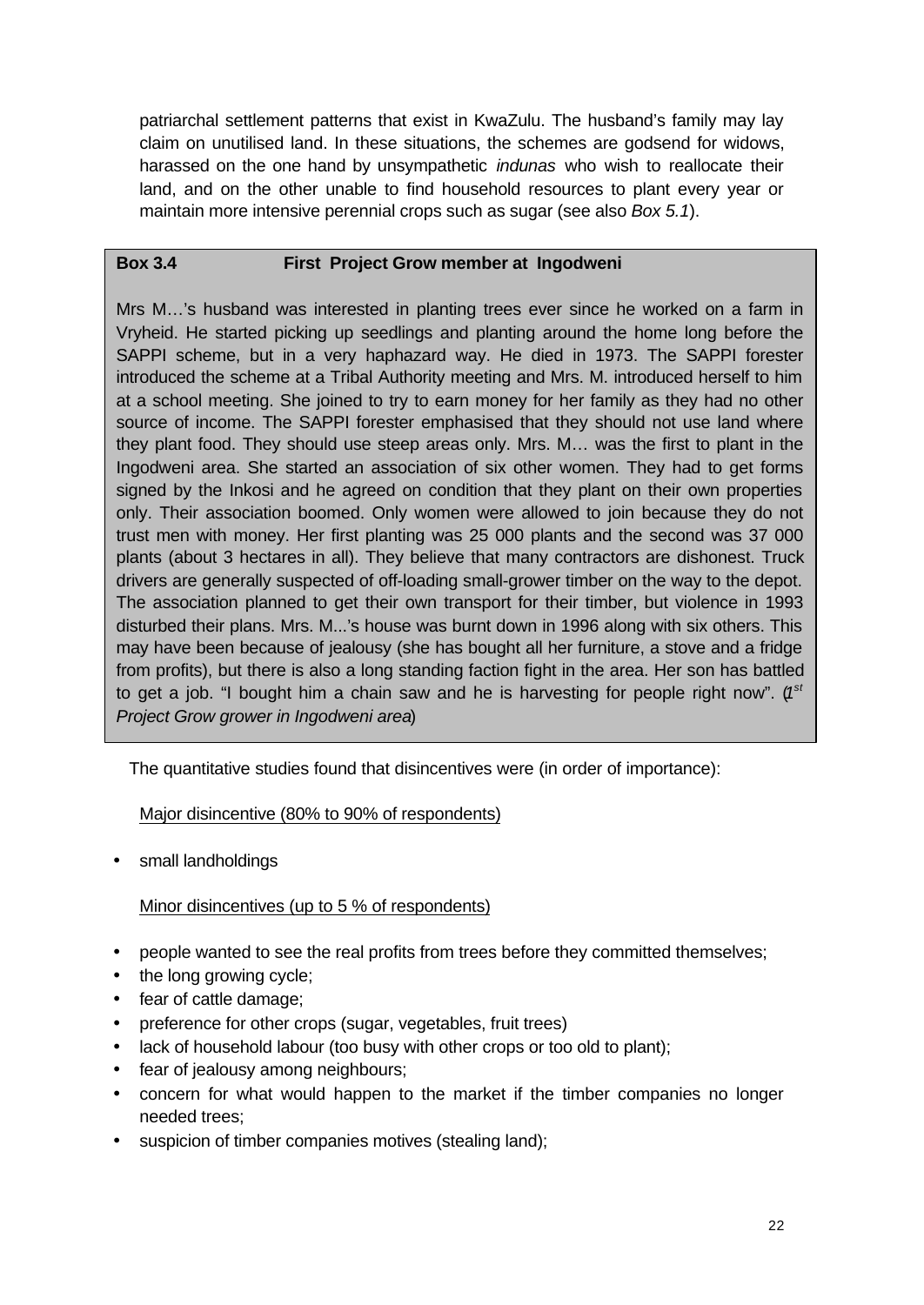• concern about the inability to change once trees are established.

# **Box 3.5 Non-grower at Esikhaweni**

Mrs M. came to Esikhaweni in 1990 from Matubatuba to live with her husband. He was born in Esikhaweni. They have a small piece of land where they plant maize and madumbes. Mrs. M. works with a group of five other ladies to plant and weed other peoples' forests. They have no land to plant trees themselves. Her husband is no longer working. He used to work for Unitrans. He now fells woodlots. He charges R50 to make a truck load (10 ton). He does not own a chainsaw yet. The forest owners provide the equipment. (*non-grower and part time contractor, Esikhaweni area*)

Interviews with previously independent growers who have recently joined the schemes indicated four reasons for joining. These are (in order of importance):

- Quota allocations favour members of the schemes. Independent growers have now joined in an attempt to get a market for their timber.
- The schemes provide access to better inputs including improved varieties of eucalyptus that they are unable to get elsewhere.
- **EXECT** Certain varieties of eucalyptus (*E. maculata, E. paniculata*) that were given out by the KDAF are no longer accepted at the mills. Independent growers join to get acceptable varieties.
- They were now old and needed to employ others to do the work. The contractors that Mondi provided enabled them to continue maintaining their woodlots.

# **Box 3.6 Former independent grower who joined Khulanathi**

"I used to grow my own trees. We joined the scheme when we were told that our trees break the machines in the mills. We cannot harvest at any time now because we don't know when this place will open. It happens that it opens for about a week or more. It depends on how many tons Mondi needs." (*Khulanathi grower, Sokhulu area*)

# **3.3.1 Grower and non-grower characteristics**

A factor analysis of growers' characteristics among 62 growers from all schemes and 30 non-growers, suggested two broad categories of households who were likely to join the schemes (Cairns, 1993). The first group had large land holdings. This group also tended to be wealthy in traditional ways, having large land holdings with the land and labour resources to produce cash crops such as cotton or sugar in the coastal areas. They usually had relatively larger cattle herds and were likely to have resided in the area for a long time. However, the family normally had no formal source of cash income and there was a large ratio of unemployed adults at home. The household head might have been involved in some local business and was usually not a pensioner.

The second group of participants were mainly pensioners who had long residency in the area but smaller land holdings than the first group. The household head was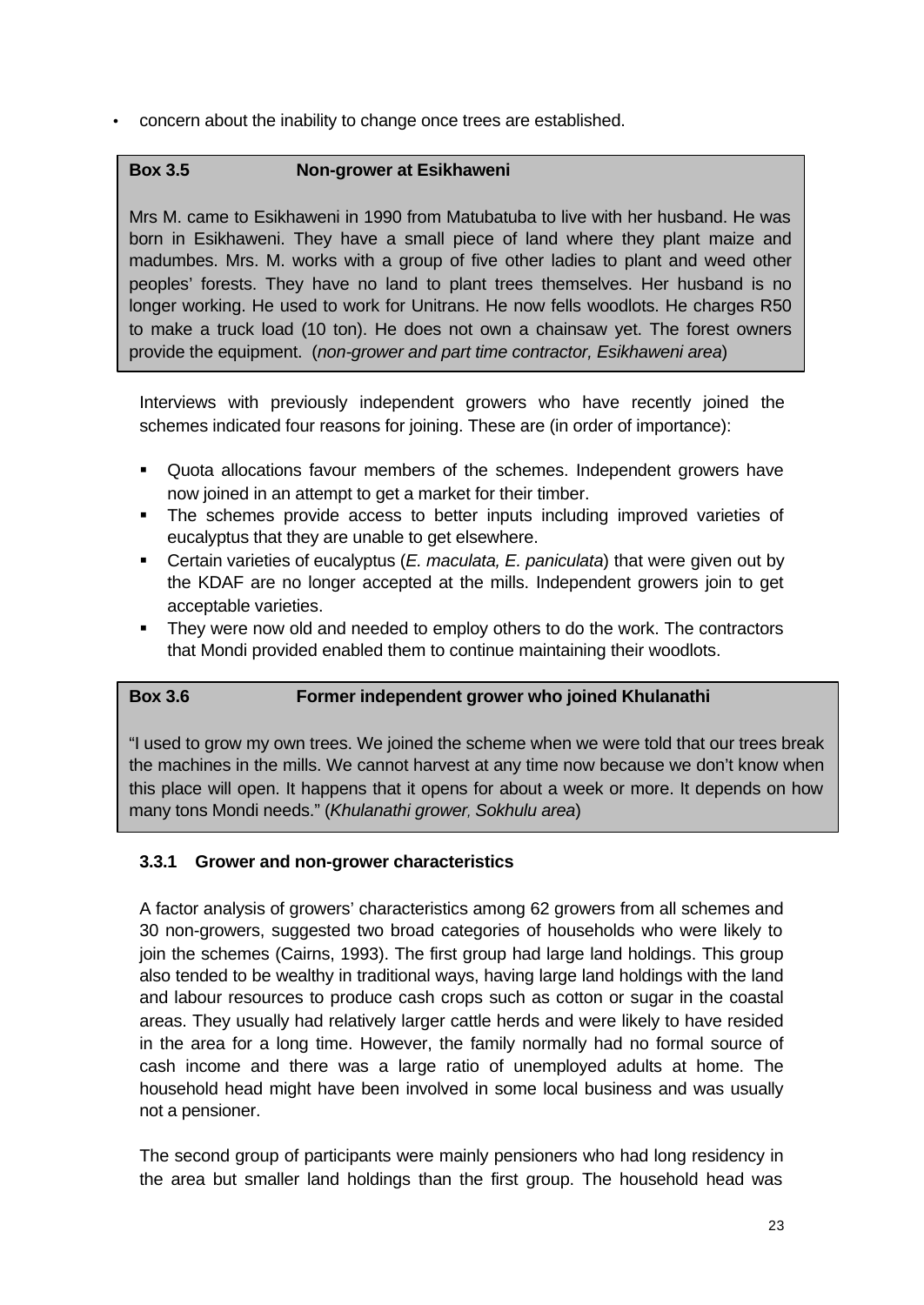unlikely to be formally employed or to own a local business but was more likely to be a member of the Tribal Authority.

Characteristics of non-growers were correlated most strongly with small land holdings, including a recent move into the area, with non-local formal employment of the household head.

Table 3.1 shows the breakdown of livelihood sources of respondents for this report. Although the number of respondents was very small (40 interviews), the table does indicate that households from all vulnerability classes are able to join the schemes. (Note that the definition of vulnerability in this case does not include the *size of land holding* which does have an effect on entry). There appears to be no particular leaning toward marginal or vulnerable households among growers. On the other hand, weeding and firebreak contractors and chainsaw operators appear to come from highly vulnerable households, while the transport contractors interviewed all had formal wage earners in their households. All households interviewed grew food crops.

| Type of livelihood           | Marginal    | Vulnerable sources |          | Semi        | Reliable    |
|------------------------------|-------------|--------------------|----------|-------------|-------------|
| source*                      |             |                    |          | vulnerable  | sources     |
|                              | Agriculture | Unreliable         | Pension  | Two or more | Wage labour |
|                              | or non-farm | remittance         | or state | vulnerable  | or reliable |
|                              | petty       | +agric             | welfare  | sources $+$ | remittance  |
|                              | commodity   |                    | + agric  | agric       |             |
| Contracted growers           | 4           | 3                  | 5        |             | 5           |
| Non-contracted growers       | 0           |                    |          |             |             |
| Weeding and firebreak        | 2           | 0                  |          |             |             |
| Chainsaw contractors         | 3           | 0                  |          | ი           |             |
| <b>Transport contractors</b> | 0           | 0                  |          | 0           |             |
| Percentage total             | 34%         | 14%                | 24%      | 7%          | 28%         |

| Table 3.1 | Sources of livelihoods of respondents |
|-----------|---------------------------------------|
|           |                                       |

**Notes on Table 3.1:** These vulnerability classes have been taken from May's 1998 study of livelihoods in KwaZulu-Natal. Where there is a mix of sources of income or where the main income is derived from formal wage employment (25% of households in KwaZulu-Natal), livelihoods are less vulnerable. However, many households rely solely on welfare payments (7%) or unreliable remittances (12%) for income. Even more vulnerable are those who have no access to formal sector opportunities, or state welfare and rely solely on agriculture and non-farm petty commodity production (about 1%).

#### **3.4 INCENTIVES AND DISINCENTIVES AT THE COMMUNITY LEVEL**

In a few cases, communities have entered into contracts with timber companies via block plantings owned by Tribal Authorities. These are only possible in areas of relatively low population density, where large tracts of grazing land have not been allocated to specific households.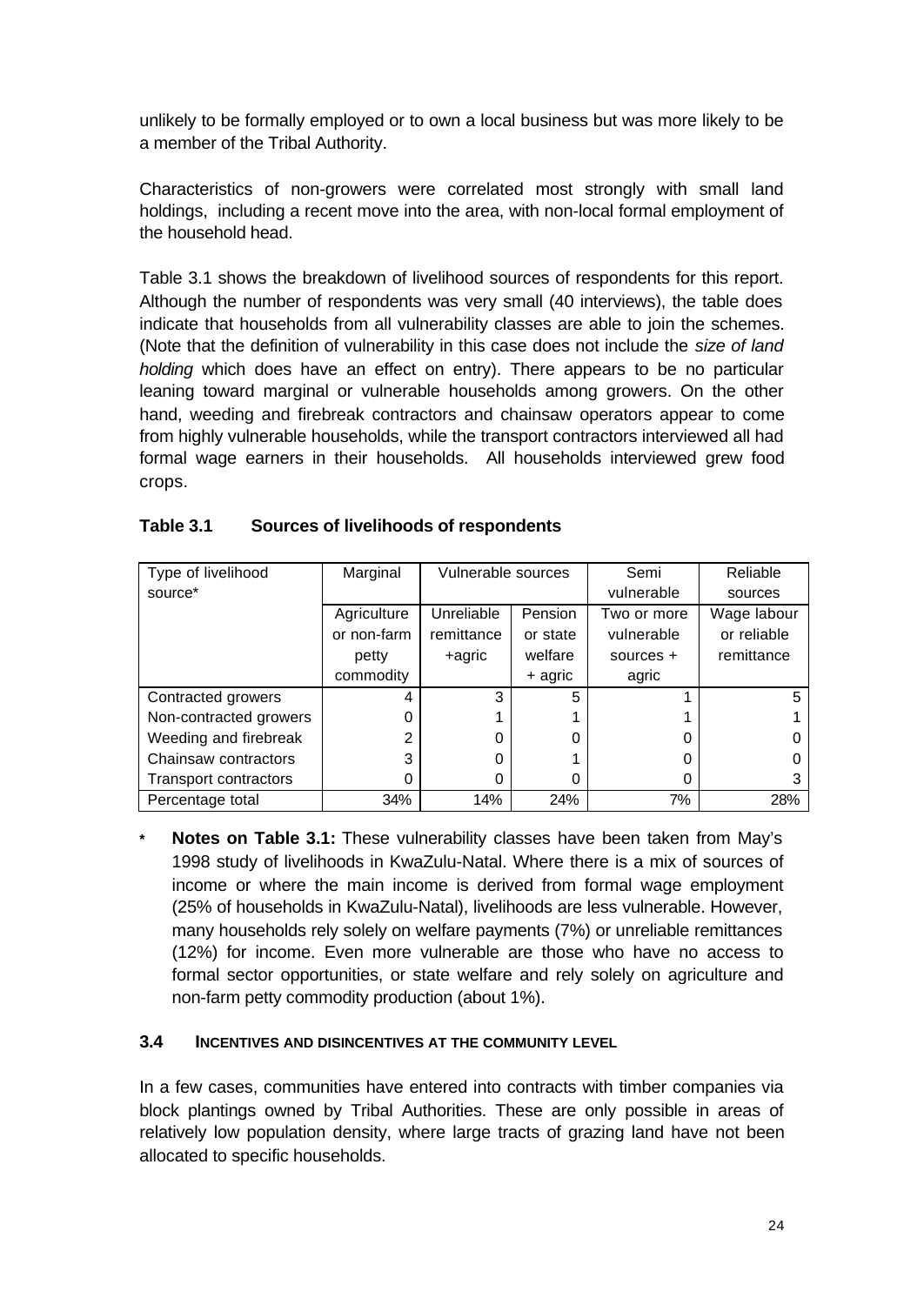The major incentives to the community are:

- the possibility of large scale earnings which could be used for development projects;
- iob creation in isolated areas:
- the economies of scale in establishment and maintenance of a large plantation.
- However, Mondi has found block plantings to be problematic in the past. Major disincentives are (see also *Section 7.2.1*):
- lack of organisational capacity no one takes responsibility of ownership, in regard to protecting the forest from fire and stock, weeding and maintenance, and communities are unsure of how benefits will be disbursed;
- the opportunity cost to surrounding pastoralists in relinquishing large tracts of grazing land to forestry;
- the opportunity cost to youth in relinquishing land for future households.

# **Box 3.7 History of a block planting controlled by a Tribal Authority**

In 1990, Inkosi … planted 155 hectares to eucalyptus under the Khulanathi scheme. The forest was registered in the name of his Tribal Authority. In 1993 a fire swept through the area but the trees coppiced and recovered well. According to the Mondi forester, people in the area were never interested in weeding or fire protection. In 1999 contractors from Vryheid approached the Inkosi and offered R250 000 for the trees. The Inkosi maintains that Mondi was informed of the sale but the forester had lost interest in the trees since the fire. Mondi denies having been notified. The contractors deposited R70 000 into the T/A account and then harvested the trees. Nothing further has been paid. Mondi took a decision to write off the R200 000 loan on the forest. A conservative estimate of the standing value of the forest at time of harvest is R2.1 million. (*Account by Tribal Authority Member and Mondi Forester*)

## **3.5 SUMMARY (REASONS FOR JOINING)**

The presence of independent growers since the early 1960s, in areas of high potential, close to the mills indicates that small growers can operate with little or no financial or technical support from timber companies. Independent growers join the schemes to secure markets under the quota system, rather than get loans and inputs. This is significant because it indicates that small grower production would not necessarily collapse if the schemes were withdrawn.

New growers join the schemes to obtain cash at harvest. Trees are thus seen as a form of savings for some bulk expense (building, education, pension supplement). A small number of new growers (possibly 5%) join as a means of securing tenure. This is particularly important for widows whose rights to land become insecure after the death of their husbands.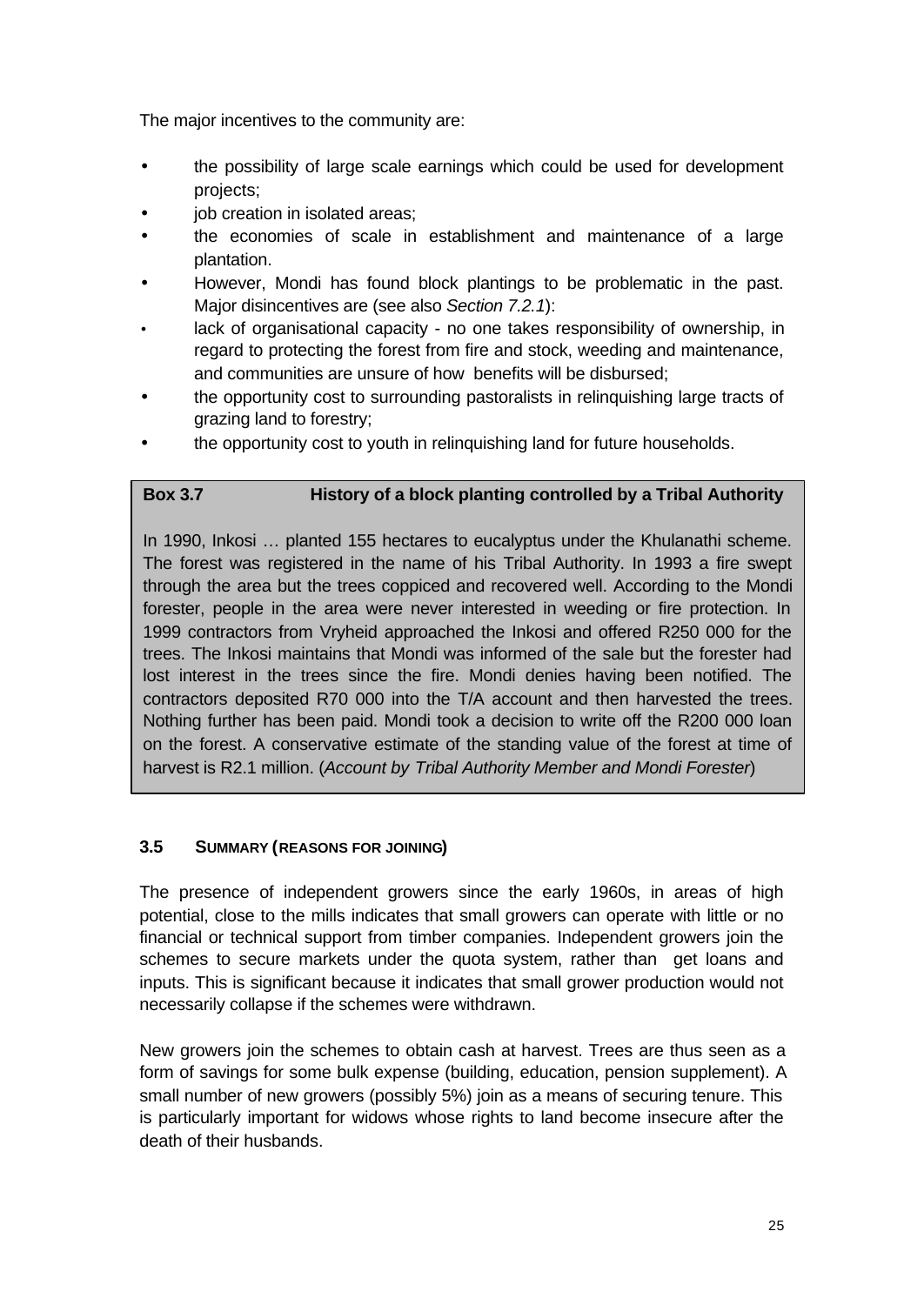The schemes appear to have allowed entry by a wider range of vulnerability classes. Even very marginal households can join because advance payments do allow labour deficient and very poor households to use small scale planting and weeding contractors. The exception is those households who do not have sufficient land holdings. These may be youth who have moved away from their parents smallholdings or newcomers to an area. The schemes may have a highly detrimental effect on these households since they effectively lock up previously unutilised land for an indefinite time.

Contracts at the community level have not been particularly successful. Problems occur around ownership, responsibilities, distribution of benefits and the opportunity cost of giving up large tracts of land for forestry (see also *Section 7.2*).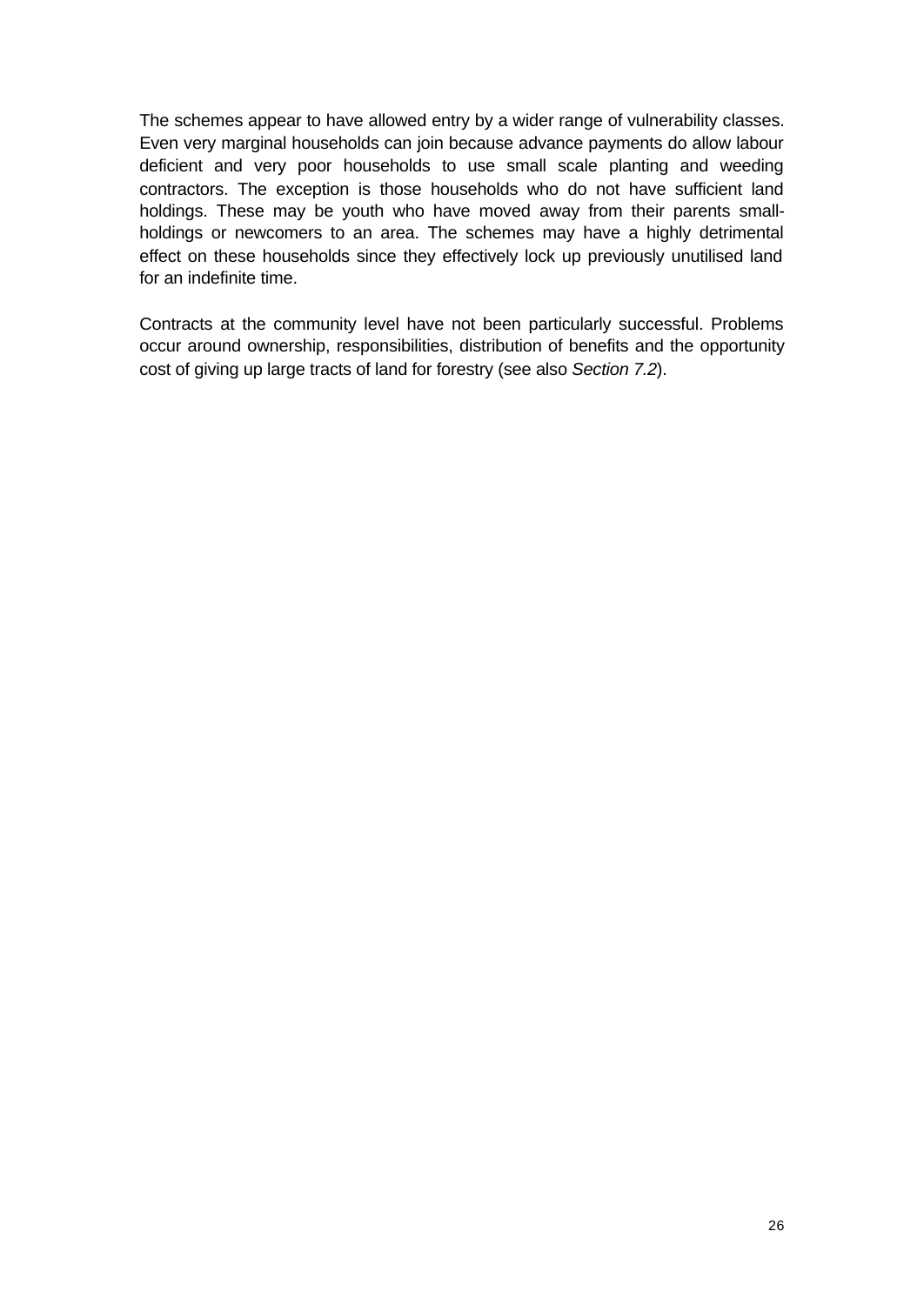## **4. HOW THE CONTRACTS WORK**

#### **4.1 INTRODUCTION**

The contract lies at the heart of the grower – company partnership. The terms of contract determine:

- the power relations between grower and company which affects the growers' ability to transform the **structures and processes** governing access to livelihood **assets** (*Section 1.2*); and
- the distribution of risk which affects the **vulnerability context** of household livelihoods.

#### **4.2 OVERVIEW OF HOW THE CONTRACTS WORK (PROJECT GROW AND KHULANATHI CONTRACTS)**

The following steps describe how growers join and participate in the SAPPI and Mondi schemes (Cellier, 1994; Boake & van Loggerenberg, 2000, *pers. comm*.):

- A potential grower approaches an extension forester to request to join. The forester accompanies the farmer to see if the site is suitable in terms of general geographic location, soil, rainfall, slope and size of land, and conservation status of vegetation to be disturbed. Initially, Mondi set a lower limit of 1000 spots (tree plantings) which means the site must be at least 0,6 hectares. By 1992, Mondi had lowered this figure to 500 spots;
- Each farmer must have the approval of the local Induna and the Inkosi before any work can take place. This is mainly to ensure that farmers do not plant on land allocated to other households. The local government Agricultural Officer is also notified;
- Application is then made to DWAF for permission to plant. Blanket community permits based on quartenary catchment information have recently been approved;
- The forester then explains the operations that need to be done on each particular site and the correct timing for each operation A contract is then signed by the grower and the company;
- The contract makes provision for an advance to be paid by the company to the grower after he or she successfully completes each operation (these operations and the accompanying tariffs are shown in Appendix 2). In the Mondi scheme the grower is free to keep this money, hire local people to do the work, or have the company arrange for a local contractor. SAPPI discourages the use of planting contractors;
- Normally, growers only carry out a subset of operations, which includes marking, ploughing, pitting, planting, fertilizing, weeding and fire protection. Certain fertilizer applications (such as Agrofert) are very expensive and only rarely applied in troublesome areas;
- The money paid out to the grower for each operation is essentially a loan advanced against the value of the final product. SAPPI provides interest free loans, Mondi charges 10% simple interest. Amounts advanced are deducted from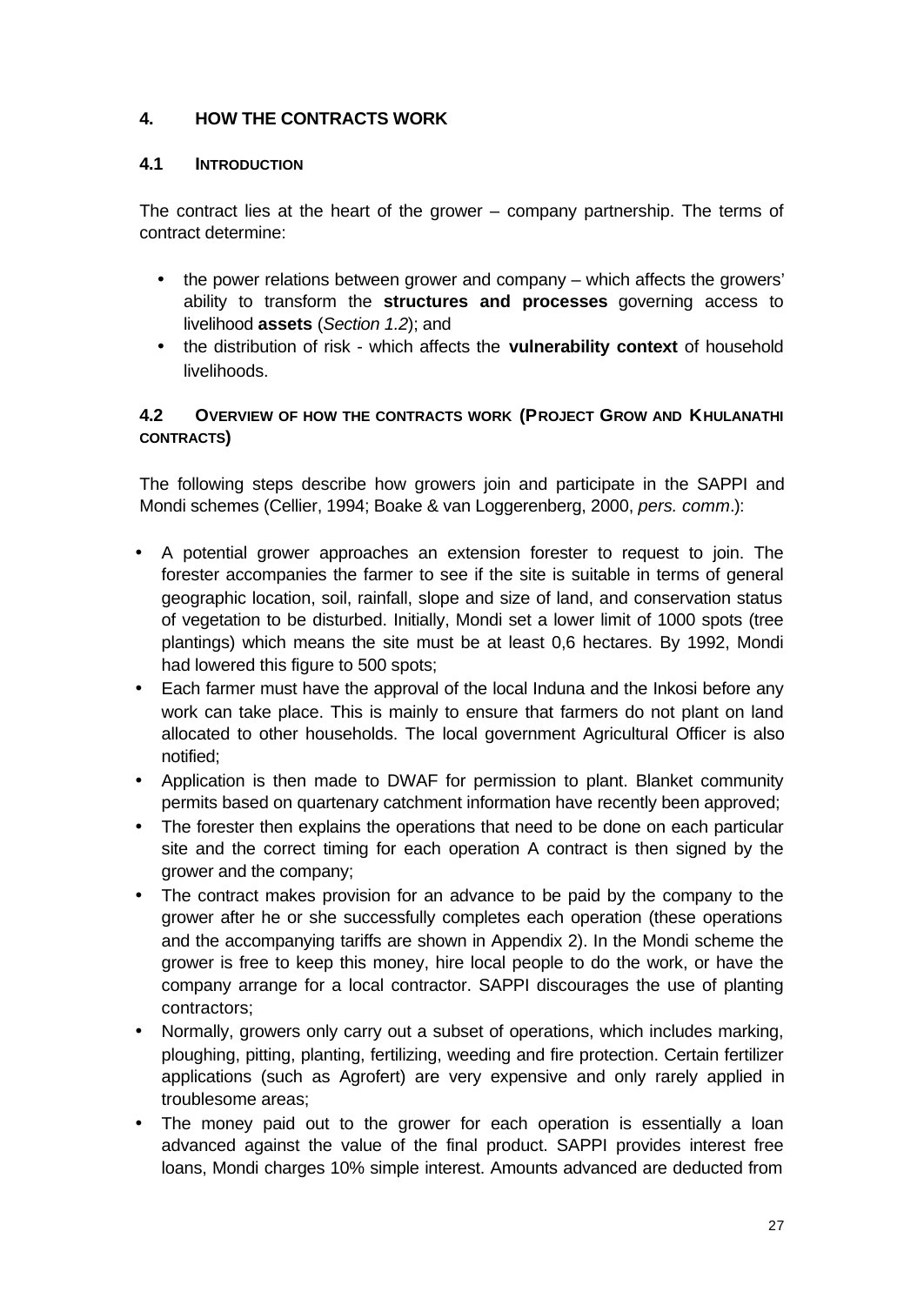the final payment, made out to the grower at the time of harvest. The companies provide extension free of charge and fertilizer and other chemicals at bulk cost price. SAPPI provides free seedlings. Mondi promotes the use of clones which are considerably more expensive, but Mondi believes that the cost is justified through the growth rates that can be achieved. Mondi subsidises the cost of clones by about R170 per 1000 trees;

It is also possible for the grower to take an additional annual advance against the final value of the crop.

#### **4.3 DEVELOPMENT OF THE SAPPI GROW / LIMA CONTRACT**

The SAPPI Grow contract was developed in 1982 by Mr. John Feely (now of SAWGU), drawing from individuals' experiences in the Cane Growers Association and the Financial Aid Fund (FAF). SAPPI also approached a retired magistrate living in Eshowe (Mr. Niels Otte) who was known and trusted by the rural community to review the contract and promote the scheme. Timber was not a widely known crop and there were no small grower associations that could comment on the terms. A pressing issue was to overcome the cash flow problem during the 6-8 year growing period and to this end, the contract introduced the element of maintenance payments and firebreak protection. Advance payments were loosely based on a land rental price<sup>8</sup> (Feely, 2000, *pers. comm*.).

The most significant change in the terms of contract was the introduction of a clause giving SAPPI rights to the first coppice. This was to protect the firm's investment in the case of fire damage – to enable recovery of the loan from the coppice crop (van Loggerenberg, 2000, *pers. comm*.).

SAPPI has made some enquiry's regarding life and fire insurance's on their loans. They have also approached the minister of forestry for assistance with insurance, equipment, vehicles and watchtowers in Project Grow areas. They are awaiting his reply.

#### **4.4 DEVELOPMENT OF THE KHULANATHI CONTRACT**

j

The Khulanathi contract evolved from a prototype contract between the Natal Tanning Extract (NTE) and small growers in the Biyela area in a project set up by the Institute of Natural Resources (INR). The main policy making body of the project was the Steering Committee, consisting of (all men) from NTE, INR and the KwaZulu Department of Agriculture and Forestry (KDAF). The project proposal was put to a mass meeting attended by aspirant growers and the Biyela Tribal Authority. The broad framework for the contract was discussed at Steering Committee level and thereafter NTE's lawyers formalised it. The Zulu version was translated from English legalese and was not adequately understood by growers (Friedman, 1991).

<sup>8</sup> While payments were based on land rental rates, SAPPI always discouraged the concept of rental among growers and the scheme does not promote the services of contractors (particularly large scale) in planting and maintenance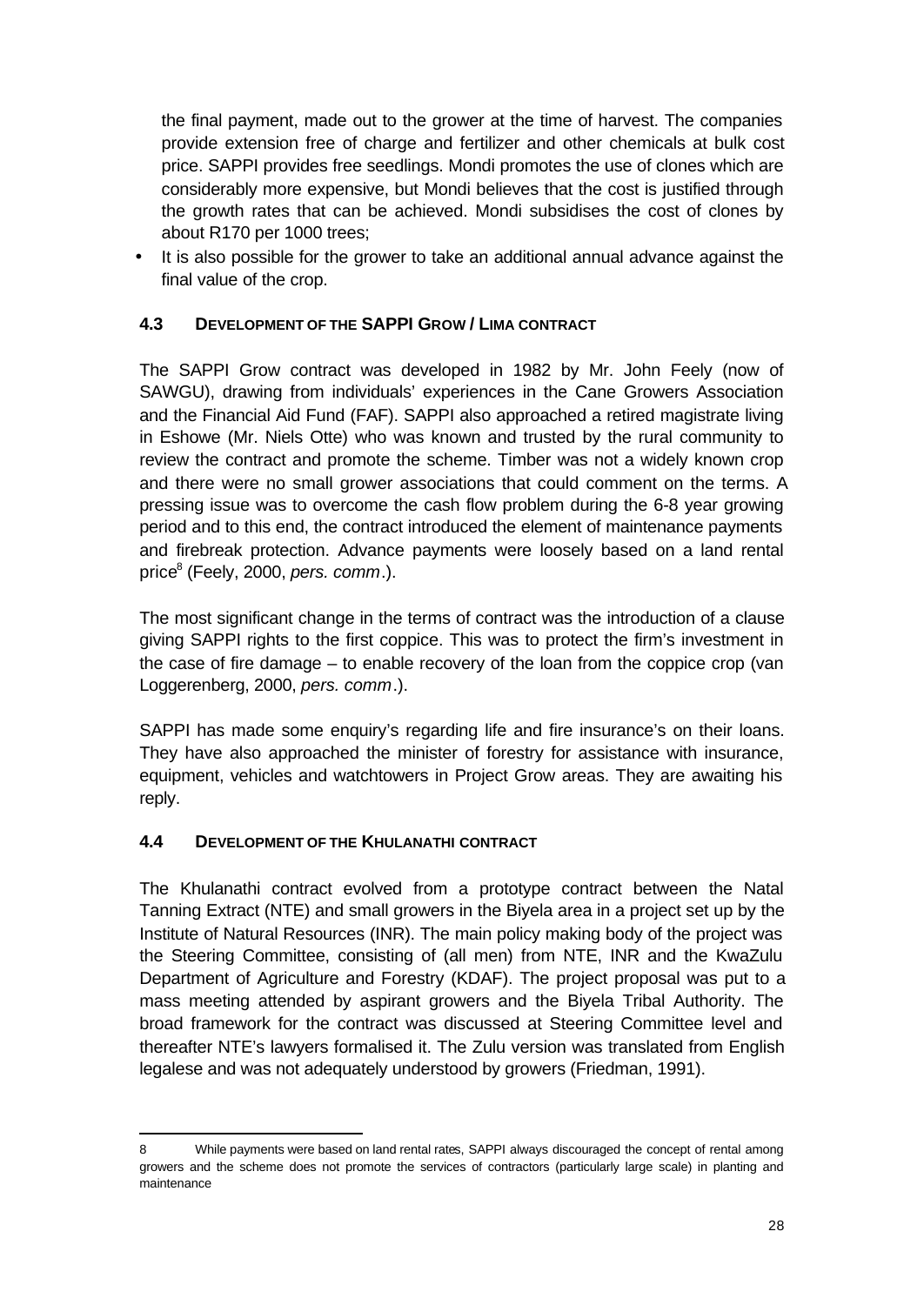The contract came under the scrutiny of the INR and the CLC which were both affiliated to the University of Natal. The CLC and other observers, raised criticism that the contract was drawn up by lawyers who were hired by the company to protect its best interests and that growers had no say in determining the terms of contract (Cellier, 1994: 40). Some specific issues raised by outside observers and growers were:

- Mondi retained first rights to coppice. This clause was disturbing since produce from woodlots would then remain legally under the control of the mills for more than 20 years, preventing recirculation of raw materials within the community and the possible development of local employment opportunities;
- there was no clause to cover inheritance rights over woodlots;
- advance payments did not adequately cover the cost of hired labour in cases where households were unable to maintain their own forests.

Mondi did not agree with some of the CLC findings, in particular with the fact that a negotiated contract was the basis for a working relationship based on trust. They argued that growers were not sufficiently organised to propose a new contract but that their grower committees could provide a forum to discuss changes in the contract. However, the clause on retaining rights to coppice was removed and a clause on inheritance was included following a study by the CLC that was commissioned by Mondi. Instead of allocating more money to operations, Mondi now trains and brokers small-scale local contractors to carry out certain operations at reasonable prices, where family labour is insufficient.

#### **4.5 ANALYSIS OF THE TERMS OF CONTRACT**

#### **4.5.1 Differences between Project Grow and Khulanathi contracts**

Differing company motives have manifested in certain features of the contracts.

#### **Table 4.1 Differences between Project Grow and Khulanathi**

| Feature                                               | <b>SAPPI Project Grow</b>            | Mondi Khulanathi                                                | Implications                                                                                                                    |
|-------------------------------------------------------|--------------------------------------|-----------------------------------------------------------------|---------------------------------------------------------------------------------------------------------------------------------|
| <b>Stated</b><br>company<br>motive for<br>involvement | Social responsibility                | <b>Business venture</b>                                         | Project Grow tends to<br>be more laissez faire,<br>Khulanathi more<br>interventionist (via<br>small contractors)                |
| Interest                                              | Interest is not<br>charged on loans. | Simple interest is<br>charged on the loans<br>at 10% per annum. | Interest buildup leads<br>to alarm among<br>Khulanathi growers. In<br>consequence some<br>growers fell early to<br>repay loans. |
| Input level                                           | Inputs are applied at                | Mondi promotes                                                  | Khulanathi growers                                                                                                              |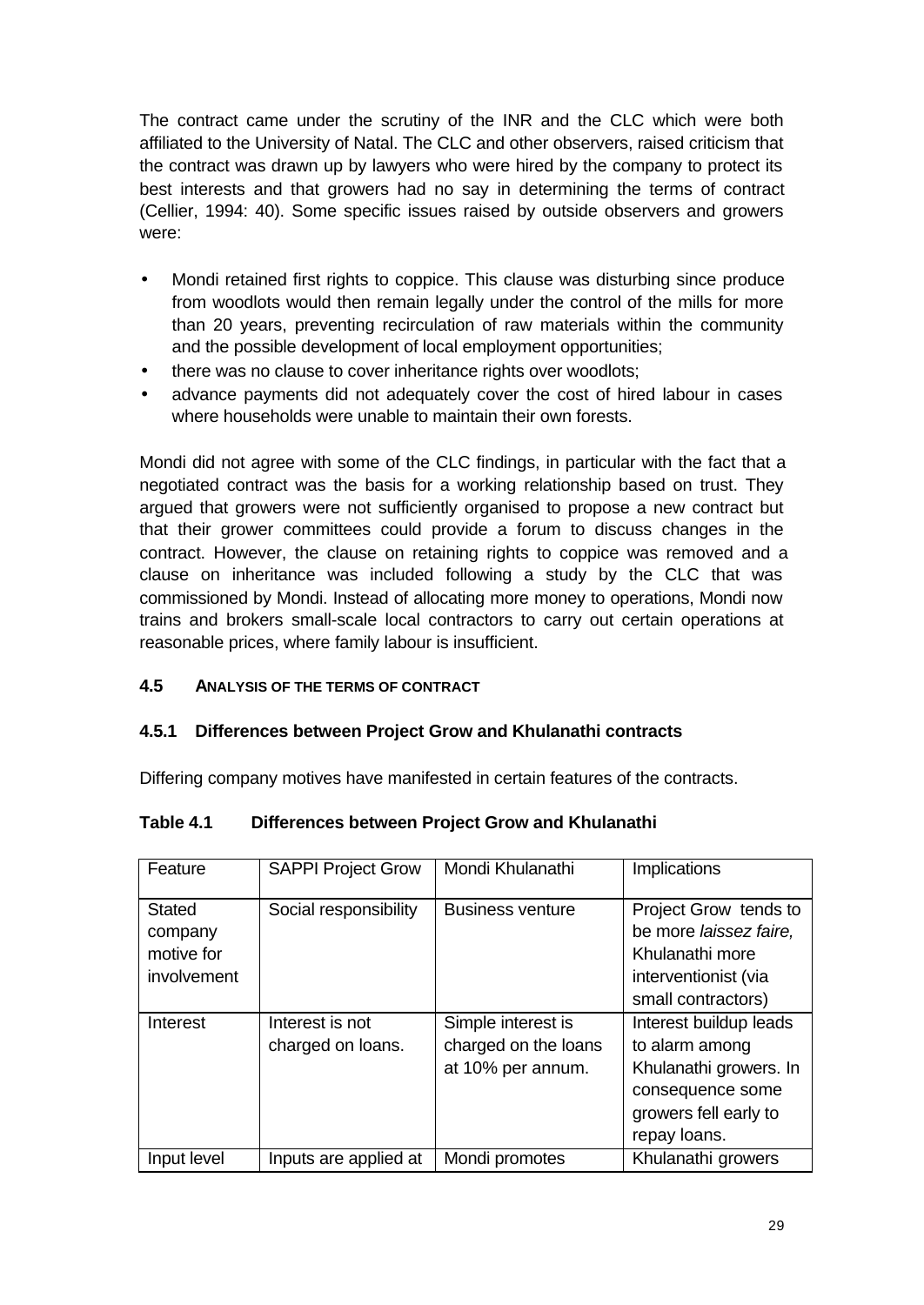|           | low levels.         | higher levels of inputs, | should achieve higher      |
|-----------|---------------------|--------------------------|----------------------------|
|           | Seedlings are       | especially in the high   | yields (records are not    |
|           | provided free of    | potential coastal        | available). If             |
|           | charge. Growers are | areas. Mondi prefers     | maintenance                |
|           | encouraged to use   | to distribute higher     | operations are not         |
|           | more marginal lands | yielding clones (which   | carried out properly,      |
|           | for trees, leaving  | are purchased by the     | yields may not be          |
|           | arable lands for    | grower at a subsidised   | realized, resulting in     |
|           | subsistence crops   | rate). Intensive land    | lower overall net          |
|           |                     | preparation and higher   | profits. There is a        |
|           |                     | levels of fertilizer are | higher opportunity         |
|           |                     | recommended.             | cost for growing trees     |
|           |                     | Growers are              | among Khulanathi -         |
|           |                     | encouraged to use        | high potential lands       |
|           |                     | best sites - chosen to   | are used and               |
|           |                     | maximize mean            | household food             |
|           |                     | annual increase (MAI)    | security may suffer.       |
| Marketing | The scheme has      | The schemes have         | <b>Suspicions of Mondi</b> |
|           | largely been        | been aggressively        | motives have been          |
|           | promoted by word of | marketed through         | evident in areas where     |
|           | mouth among         | <b>Tribal Authority</b>  | the schemes are new.       |
|           | grower communities  | meetings and             | Khulanathi                 |
|           |                     | extension officers       | membership has             |
|           |                     |                          | increased at a higher      |
|           |                     |                          | rate                       |

While SAPPI keeps detailed computer records of grower yields, Mondi does not. It would be in the growers interests if comprehensive analysis of the distribution of gross profits, under varying input intensity, site characteristics and distances from mills could be made using data from both companies. This would determine the viability of recommendations, such as the practice of promoting trees on best sites.

## **4.5.2 Contributions by grower associations**

Both SAPPI and Mondi have set up grower associations in the areas where they operate. They function mainly to facilitate administration of the schemes (co-ordinate meetings and training days). In some cases they may distribute advance payment cheques and recently they have assisted companies to allocate the small-growers' quota among members and non-members.

These groups operate independently in their geographical regions:

- they are not organised under an umbrella association either within or across schemes and;
- they are not integrated with commercial associations such as SATGA.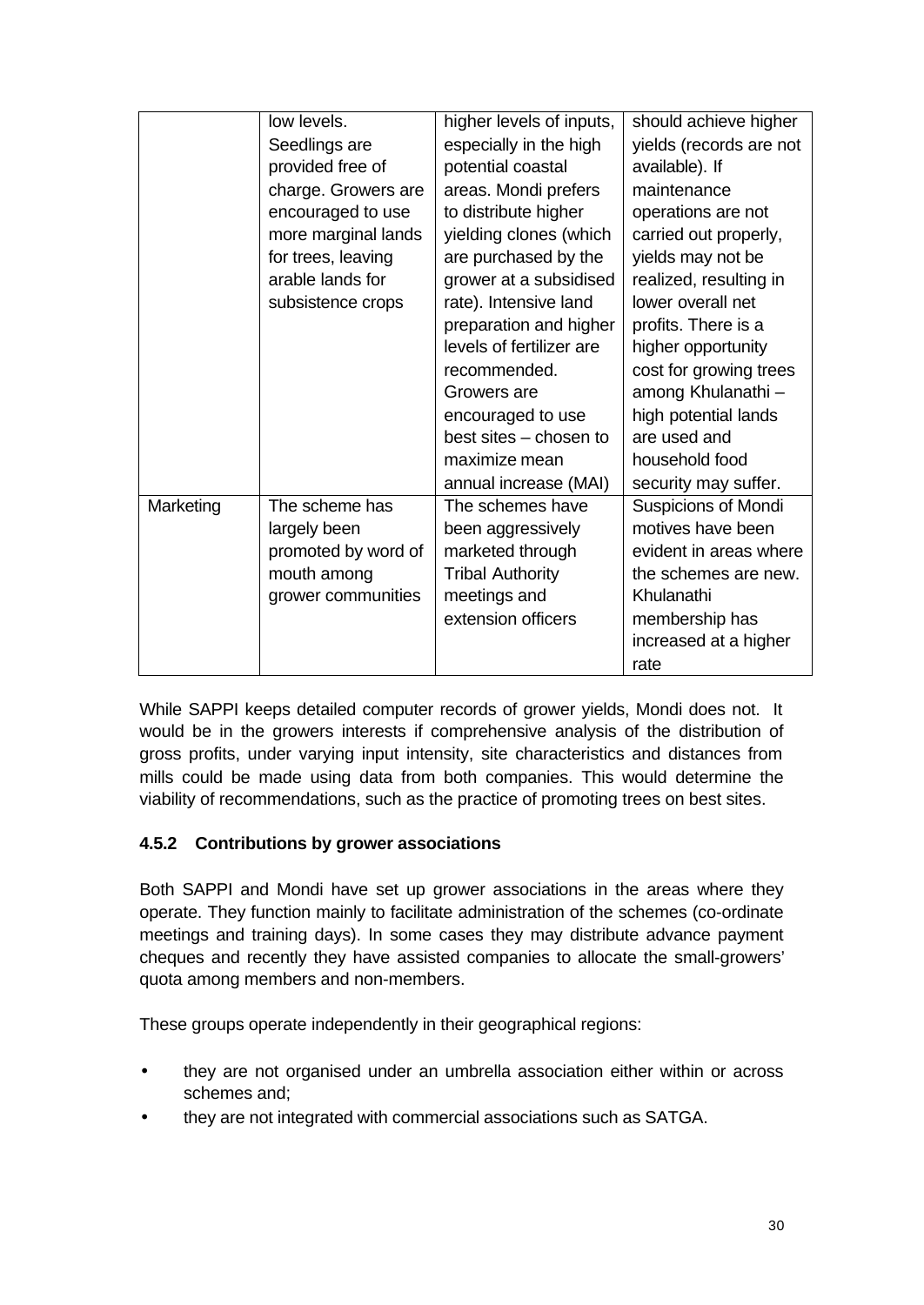As yet the associations groups have not been powerful enough to negotiate for better terms of contract.

### **4.5.3 Distribution of risk**

Contract farming theory indicates that while most of the risk of production is delegated to out-growers, and the risk of marketing to the firm, each may share in the other through the terms of contract. Important variables are the size of loans, ways taken to protect the harvest, action against defaulters, budget for overhead costs of the schemes, and guarantees of purchase (price and proportion of harvest).

**The size of the loan:** indicates the company's willingness to retain a portion of the production risk. The company can lose this money in two ways:

- when a grower is unable to recover the value of the loan from harvest. Normally this occurs under unforeseen circumstances (death of owner), natural production hazards (drought) or when the crop is inadequately protected (in the case of trees, damage is usually caused by fire or stock rather than disease).
- when a grower deliberately defaults on repayment.

On average SAPPI and Mondi appear to advance similar amounts at about R3000 per hectare over the growing period. These advances represent about 16% of the expected gross value of the trees at harvest (using the SAPPI expected MAI of 22t/ha/yr).

**Protecting the harvest**: It is in the company's interest to manipulate the proportions of the advances to ensure that adequate attention is paid to firebreaks and weeding. Annexure 1 shows the relative payments per hectare to reduce fire risk. There appears to be no significant difference between the two schemes. Neither company offers life or fire insurance to growers.

**Action against defaulters**: Neither SAPPI or Mondi have taken action against defaulters because of the legal costs of recovering small amounts of money and the damage to the image of their schemes. They have relied instead on two mechanisms to recover their loans:

- they have a relative monopoly of markets in the region. The only contender is the CTC chipping plant at Richards Bay which has historically set the price for timber in the region (*Section 2.1.3*). Small growers can access CTC by arranging their own small-scale transport contractors. However, SAPPI and Mondi have recently concentrated extension efforts on organising cheap and efficient transport to their mills (*Section 6.2.3 )* which may outweigh the price advantage at CTC.
- companies rely on perceived benefits to growers to remain in the schemes after harvesting.

Where ownership of forests is not clearly defined (either because of inter-household gender issues, or on block plantings "owned" by Tribal Authorities), these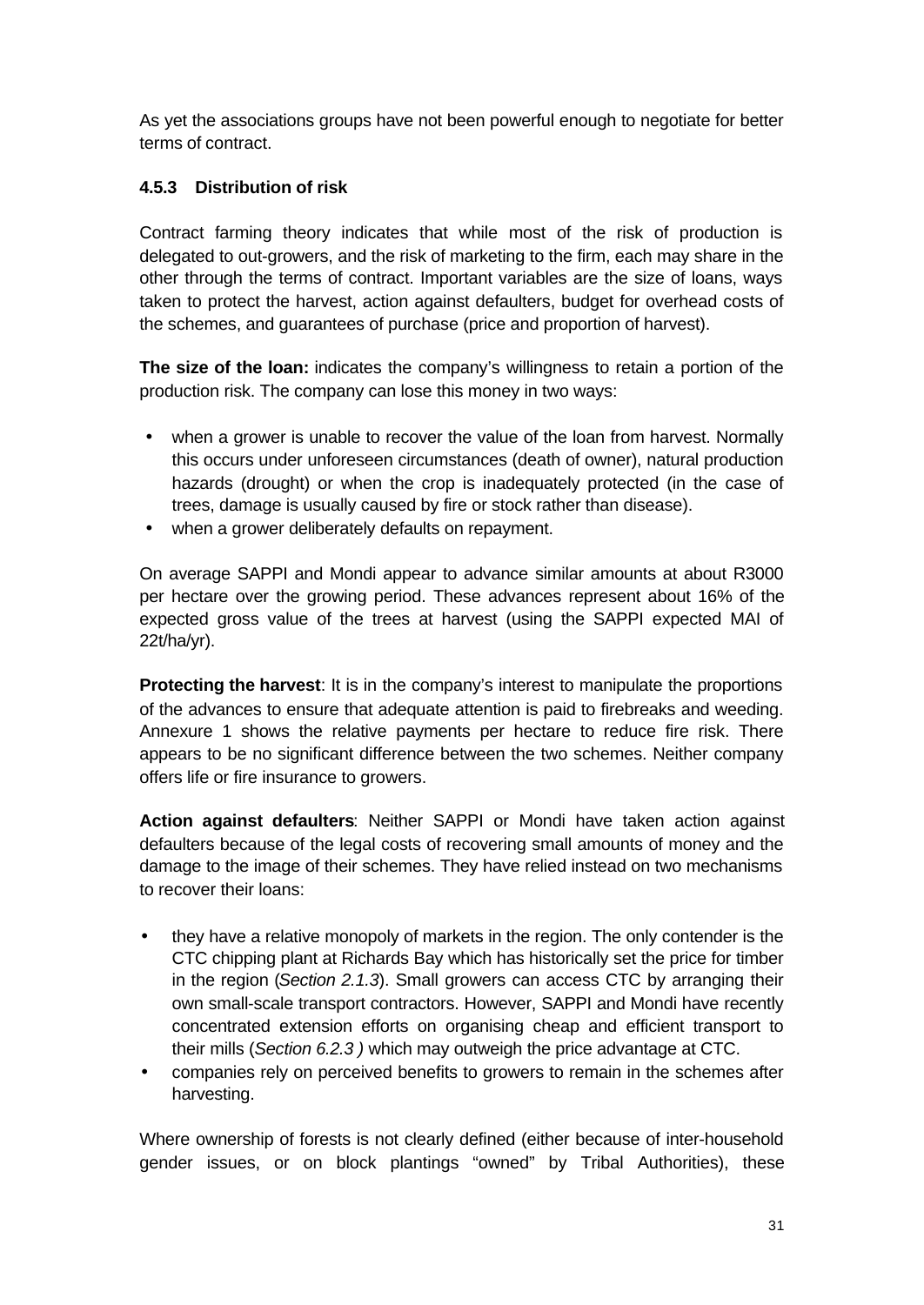mechanisms do not always work. A significant defaulter has been a case of a Tribal Authority that refused to pay back R200 000 in loan advances after selling their forest to independent contractors. The contractors paid out less than the value of the loan itself (*Box 3.7*).

Overall, defaulting on loans, either because of crop failure or deliberate non-payment has been small, at about 5%.

Guarantees of purchase. Contract farming theory indicates that firms usually take on the risk of marketing by setting purchase prices and purchase volumes in the contract. In the case of SAPPI and Mondi, the firms appeared to have defaulted on this responsibility.

- *Purchase Prices* SAPPI specifies that the grower will be paid the price at the "local market price" at the time of felling for the type and quality of the timber delivered. Since the local market price referred to is the Mandini mill price, there is no risk for the firm attached to this clause (unless growers were to contest the definition of the word "local"). The Mondi contract specifies that all timber must be sold by the grower to the Mondi mill and that the mill will purchase at the ruling pulpwood prices.
- *Purchase volumes* Both contracts imply that the mills will purchase all the timber delivered, but the terms do not obligate the mills to do so.

#### **4.5.4 Comparison with the SAWGU contract**

SAWGU was fortunate to have relatively well established grower associations at the onset of their small-grower support programme. Their contract has some unique elements that emerged from the negotiation process which function to protect the financial and labour investments of both growers and the Union. These were:

- up to two thirds of the total advance payments may be drawn to purchase barbed wire for fencing the woodlots against cattle (poles and labour costs must be provided by the grower);
- since wattle thinnings provide some income, no interim payments are made beyond the first year and there is a clause to allow for the early repayment of the loan from deductions from income earned in older woodlots (this clause was introduced by growers who were alarmed at interest build up on loans);
- there is provision for group life and fire insurance for growers.

Growers also requested assistance in securing title deeds for their woodlots to further protect their investments. To date SAWGU has been unsuccessful in cutting through the legal issues around land ownership in communal areas.

Apart from these features, and the fact that interest is charged at 8% (simple) on loans, the contract does not differ much from Project Grow<sup>9</sup>. Like SAPPI, SAWGU

.<br>9

The SAWGU small growers' manager Mr. John Feely also developed the SAPPI contract.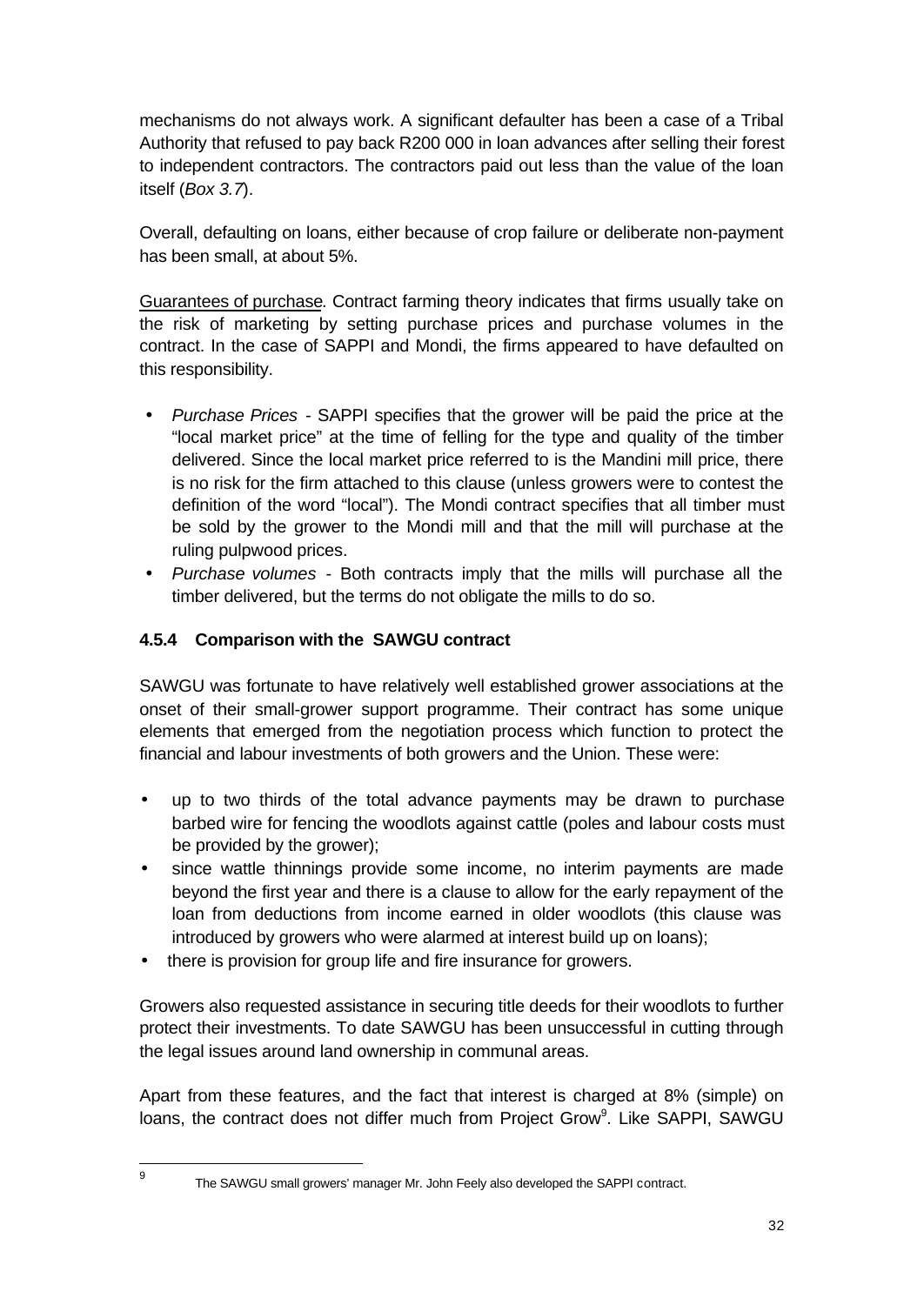also prefers not to intervene heavily in operations and loans are usually not given to households who cannot do the work themselves.

### **4.6 SUMMARY (HOW THE CONTRACTS WORK)**

With small growers still producing less than 5% of the pulp mills' throughput, and with grower associations as yet, isolated from each other and from commercial grower structures, it is evident that the balance of power is heavily in favour of the companies. This balance is at times regulated by the companies themselves (for example, Mondi commissioned the CLC to comment on their contract) but this does not guarantee favourable terms for small growers.

It appears that the companies do take on some of the risks of production since they do not act against defaulters. Mondi probably takes somewhat more risk than SAPPI because they encourage higher levels of inputs and advance larger loans per hectare. The terms of contract do not appear to obligate the companies to purchase the timber.

Growers risks may be measured in terms of the opportunity costs of their land and labour. The SAWGU comparison shows that where terms have been negotiated with strong associations, growers place great emphasis on protecting their investments (fencing, fire and life insurance and provision to pay back early), and prefer to reduce the burden of interest on loans as soon as possible.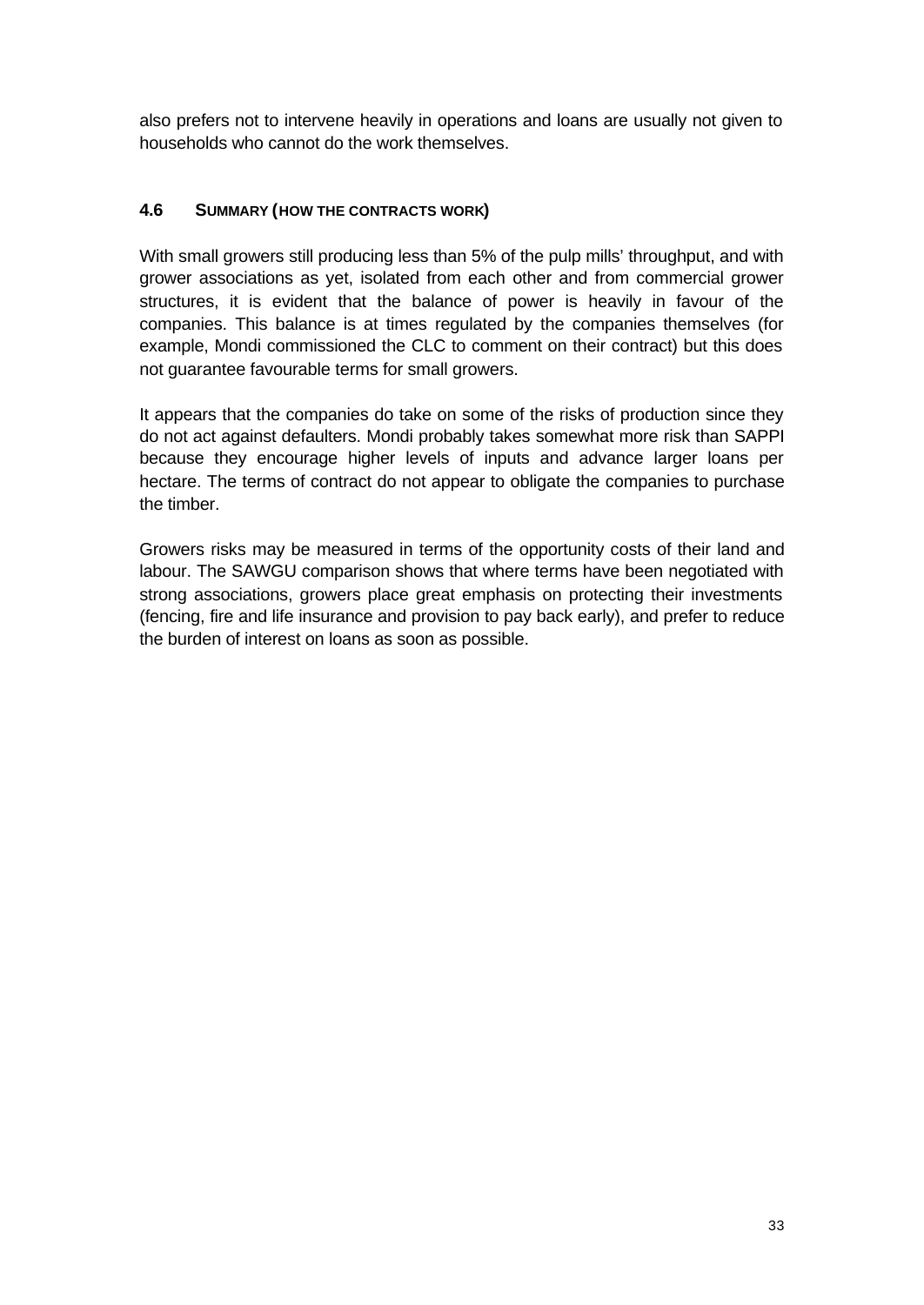## **5. WHAT IS THE ECONOMIC IMPACT OF GROWING TREES FOR THE OUTGROWER**

#### **5.1 INTRODUCTION**

Rural livelihoods in rural KwaZulu-Natal are derived from a number of sources. Microstudies indicate that state pensions provide as much as 50% of household incomes with migrants' remittances providing most (20%) of the remainder. Agriculture only contributes about 16% and informal employment and home industries about 13% of household income. Local employment or businesses provide a very small source (0.5%). (Ardington, 1995).

However, the above figures are misleading if taken to describe an "average" household. In practice "households choose between and combine these activities into a strategy through which they hope to generate an adequate income" (May, 1998).

An attempt is made in this section to answer two questions:

- what contributions do the outgrower schemes make to overall household income? - the question is important because it indicates whether the schemes are significant in reducing **vulnerability** of grower livelihoods;
- how do schemes compete for household resources? the question attempts to analyse some of the opportunity costs of the schemes and how they contribute to or deplete land and labour available to households. These resources constitute some of the **human** and **natural capital assets** with which households build their livelihoods.

#### **5.2 CONTRIBUTION TO OVERALL HOUSEHOLD INCOME**

Income and expenditure studies in KwaZulu indicate that the majority of rural households have an expenditure of less than R12000 per annum. Using a 'poverty line' of R750 per month, about 44% of rural households have livelihood strategies that are insufficient to prevent household members living in poverty (May, 1988). Micro-studies which include income from subsistence agriculture (maize, vegetables, poultry) indicate that average household incomes may be higher, in the region of R18 000 to R29 000 per annum (Ardington, 1995).

The Mondi Woodlots Manager believes that average net profit is about R8 912 per hectare over 6-8 years (Table 5.1) but net profits of over R16 000 per hectare are possible (see *Box 5.1*). As average woodlot sizes are 0.8 hectares (Lima), 1,5 hectares (Mondi), and 2,7 hectares (SAPPI), that average net profits could range from R7 000 to R24 000 per grower. The commercial woodlots could thus contribute R1100 to R4 000 per annum or 12% to 45% of annual household income taken at the 'poverty line'.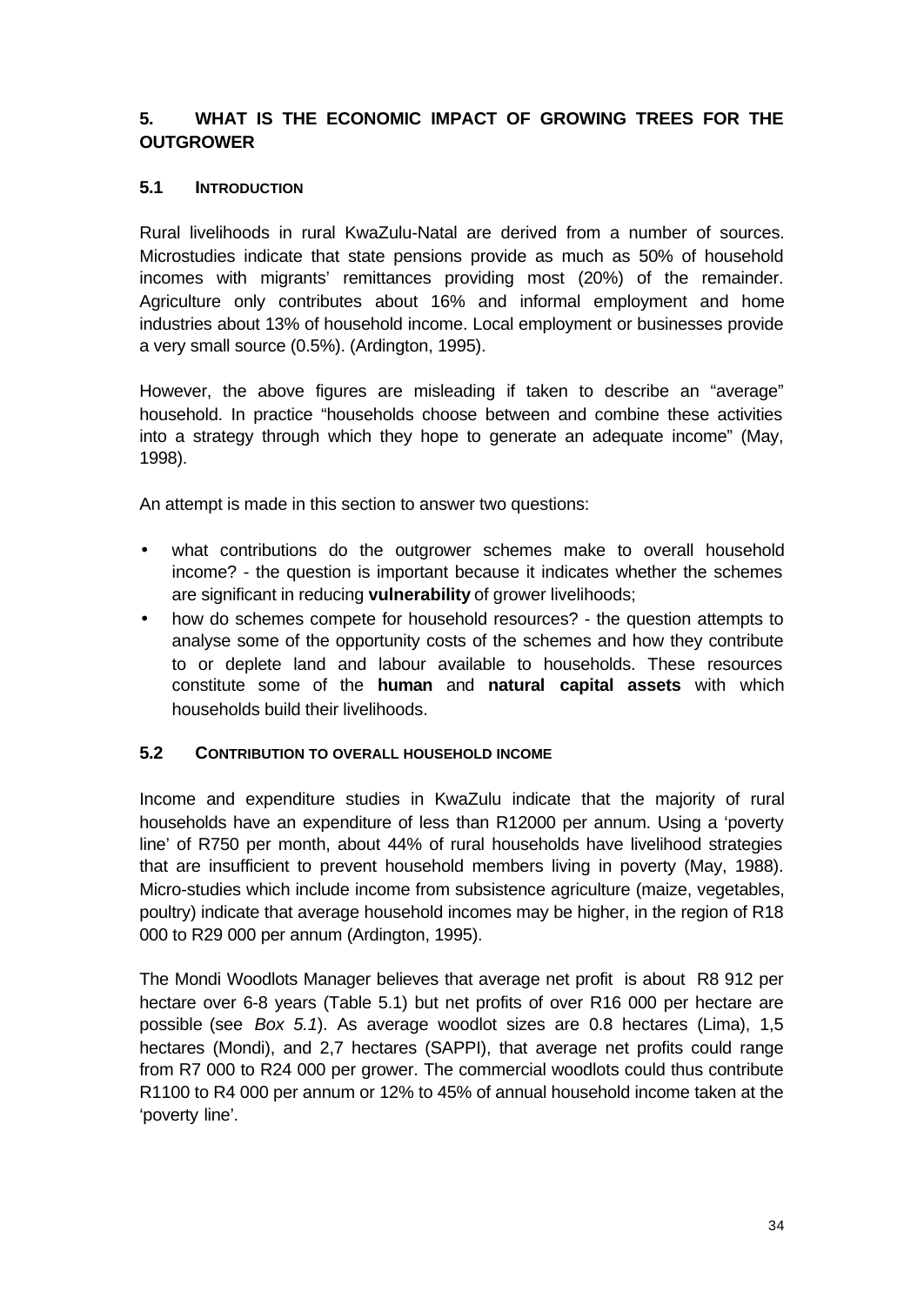#### **Box 5.1 Khulanathi 'Grower of the Year 1996'**

The Z... family has lived in the Port Durnford area for many years. In 1992 two brothers of Mrs. Z... planted woodlots under the Khulanathi scheme. She then told her husband about the scheme. Her husband was working in Pinetown (near Durban). He went to see the forester at Esikhaweni who explained the terms of contract. It was easy for them to understand the system because they had grown sugar cane for many years. Since their family lived close to the indigenous coastal forests of Mtunzini their sugar was constantly damaged by wild pigs so they decided to try trees. In 1993 her husband planted 2.1 hectares. A local tractor was hired from a sugar farmer by Mondi to prepare the soil (R2000 to plough and disk for 2 hectares). The husband originally employed his wife, 3 daughters and neighbour's wife to weed the woodlot and paid them R10 per day to work in the land. His daughters later refused to work, since they wanted to be paid directly by Mondi, but his wife and neighbour continued. In 1996 they were awarded Khulanathi Best Grower of the region for the quality of their woodlot and firebreaks.

In 1994 her husband died. The family has still not received pension from his employee because his ID book did not match his name and surname. She is still negotiating with the Department of Home Affairs to issue a new ID from her husband's old reference book (*dompas*). In the mean time his bank account has been frozen.

After her husbands death the forest was registered in her name. She feared that her husband's family would take back a portion of her land. In order to strengthen her claim on the land she planted two new woodlots of 0,8 hectare each in 1997. She used Mondi contractors for everything. The contractors consisted of 10 women who worked for 2 weeks.

The first forest (2.1 hectares) was harvested in 1999. The total income from the forest was R52 483 (Mondi records) from 40 truck loads (372 tons). The Mondi loan repayment was R5185 and the contractor cost was about R15 600 to fell and take the load to the Esikhaweni depot (R42/t to fell, stack, mark, and transport about 15 km). She was paid R141 per tonne at the weighbridge. She therefore cleared R32 000 as profit.

She had no such expectation. The largest sum of money she had ever seen was a gift of R500 from her husband. She had been expecting about R1000 from the trees. She is using the money for household maintenance. She has 1 hectare of sugar from which is obtained 1 trailer load per year (poor soil, wild pigs). They also grow some maize and fruit trees. The family has no other income until the husband's death certificate and pension is sorted out. (*Khulanathi grower, Port Durnford*)

It must be noted that most households do not have access to significantly larger portions of land for trees. Thus while the schemes do contribute to household income, they do not take households out of poverty.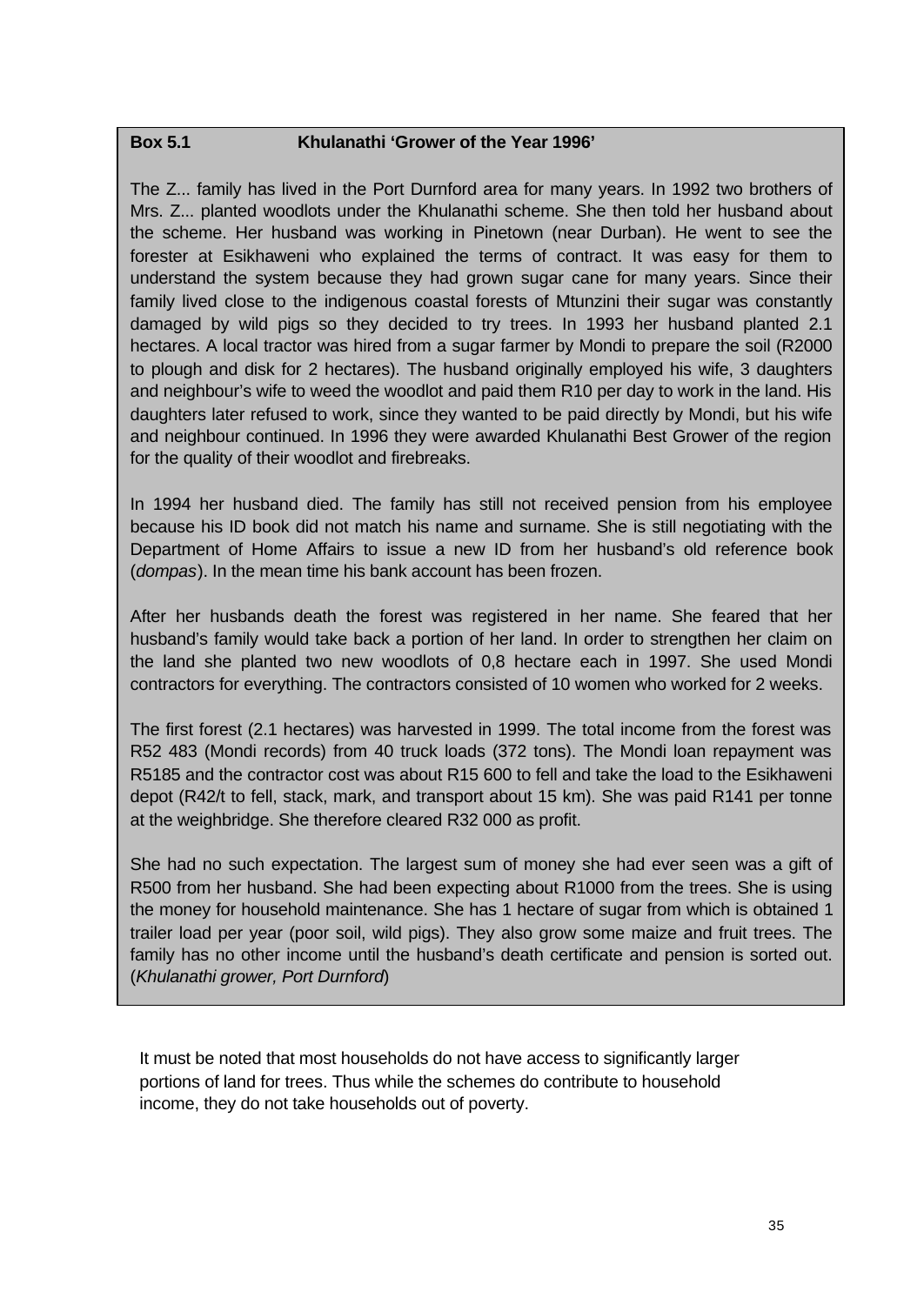| <b>Assumptions</b>                                |                  |                                        |                     |
|---------------------------------------------------|------------------|----------------------------------------|---------------------|
| Yield (SAPPI average)                             | 133 ton/ha       | <b>Indirect Costs</b>                  |                     |
| Local depot price                                 | R140/t           | <b>Tractor water</b>                   | R418                |
| Harvest & short haulage                           | R45/t            | Clones                                 | R450                |
|                                                   |                  | Fertilizer                             | R <sub>144</sub>    |
| Establishment costs 1 <sup>st</sup>               |                  |                                        | R <sub>1012</sub>   |
|                                                   |                  | Maintenance costs 2 <sup>nd</sup> yr   |                     |
| <b>Direct Costs</b>                               | R <sub>562</sub> | Hoe rows                               | <b>R81</b>          |
| Ploughing                                         | R <sub>22</sub>  | Advance                                | R73                 |
| Mark Pit                                          | <b>R53</b>       | Fire protection                        | <b>R55</b>          |
| Planting                                          | R43              |                                        | R <sub>209</sub>    |
| <b>Blanking</b>                                   | R33              | Maintenance costs 3-5 <sup>th</sup> yr |                     |
| Manual water                                      | <b>R81</b>       | Fire protection                        | <b>R55</b>          |
| Weeding (x2)                                      | <b>R74</b>       | Advance                                | R <sub>73</sub>     |
| Advance                                           | R36              |                                        | R <sub>128</sub>    |
| Fertilizing                                       | R55              | Interest over 6 years                  |                     |
| Fire protection                                   | R959             | 10% p.a. (simple)                      | R <sub>1415</sub>   |
| Calculation of net profit                         |                  |                                        | Per Hectare         |
| Gross profit (Yield x Depot price)                |                  |                                        | R <sub>18</sub> 620 |
| Less average costs incurred                       |                  |                                        |                     |
| Establishment costs (direct and indirect)         |                  |                                        | R <sub>1971</sub>   |
| $2^{nd}$ year costs                               |                  |                                        | R209                |
| $3rd - 5th$ year costs                            |                  |                                        | R <sub>128</sub>    |
| Interest                                          |                  |                                        | R <sub>1415</sub>   |
| Harvest & Short haulage (Contractor costs x 108t) |                  |                                        | R5985               |
| Net profit                                        |                  |                                        | R8912               |

#### **Table 5.1 Average financial benefit from woodlots (pers. comm. Boake, 2000)**

#### **5.2.1 Factors accounting for success or failure in timber growing**

In 1992, a study of 30 households that had harvested trees at Port Durnford and Mandini areas showed a median net profit per hectare of R2124 for the entire growing cycle. However certain farmers had achieved profits of up to R10 000/hectare (Cairns, 1993).

Profits were not as high as expected because:

• schemes have been promoted too far from the mills in certain areas;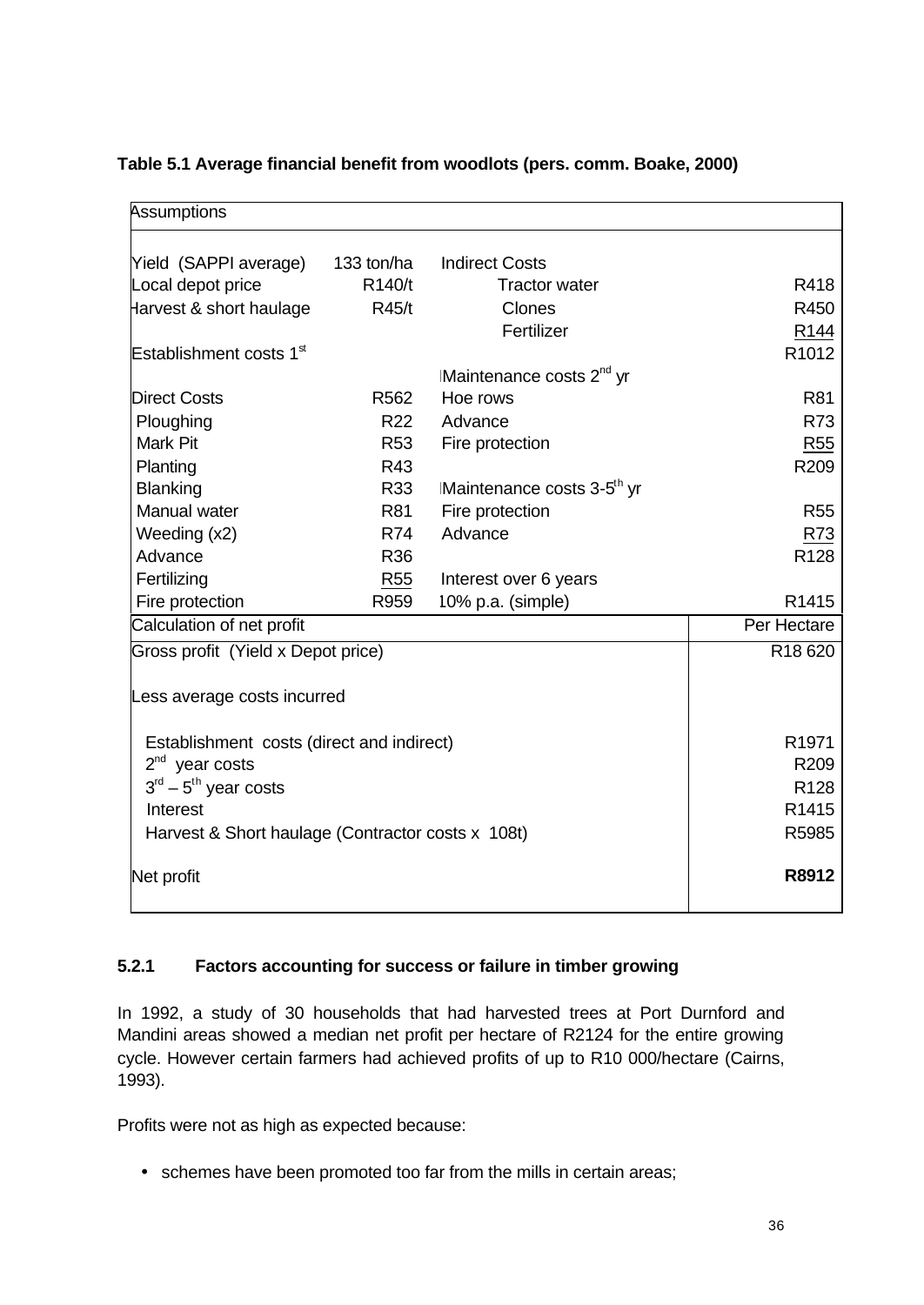- trees were often planted on inaccessible land and promises regarding provisions of access roads to the woodlots by the companies, have been broken;
- expectations of profitability were unreasonably high where foresters themselves were ill informed;
- poor site preparation, fire, drought and livestock damage reduced yields;
- private contractors often charged excessive fees to fell and harvest;
- many farmers felled early due to desperate need of cash felling one year too early may result in more than a 50% decrease in profits.

A comparison of farmers showed that good management resulted in a significant (100%) increase profitability. Management factors were increasing site preparation and weeding, good fire and stock protection, using cheap transport and felling at the recommended time.

Net profits measured among the first Project Grow members to harvest in 1992 were considerably less than incomes now reported by the companies and observed in case studies for this report. Timber companies now pay particular attention to arranging long haulage transportation for growers at reasonable rates. On the other hand, short haulage costs may have increased as more marginal woodlots are harvested. Recent estimates of the distribution of income show higher proportional harvest / short haulage costs and lower long haulage costs. Net profit is proportionately lower but higher in real terms as overall yield is considerably higher (Figure 5.1). Where management is good, yields are comparable to those achieved in corporate plantations.



**Figure 5.1 Distribution of gross profit (SAPPI GROW, 1999) (van Loggerenberg,** *pers. comm***.)**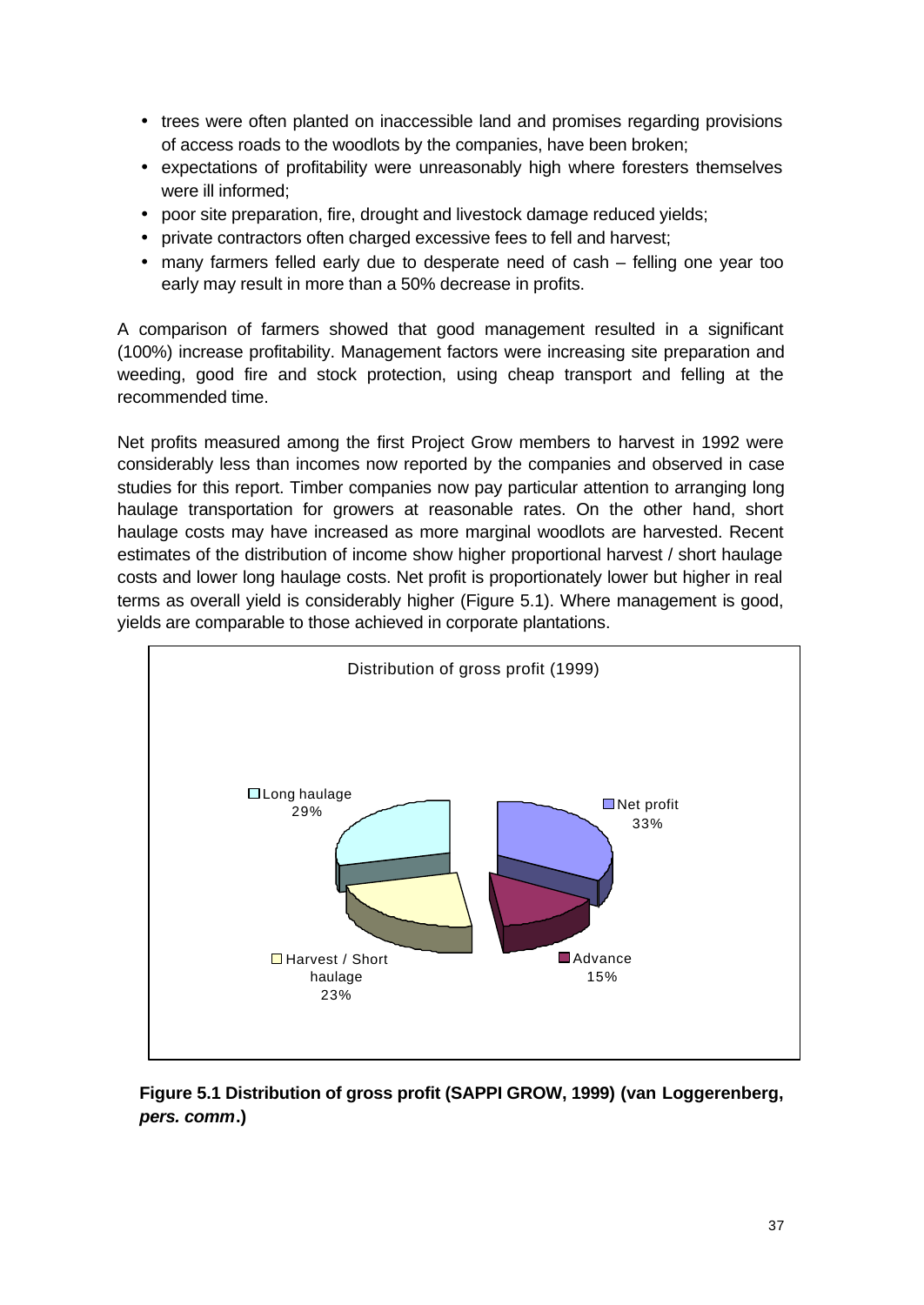However, where contractors operate outside the normal channels, growers are still inevitably cheated (*Box 3.7*)<sup>10</sup> and net profits are reduced by excessive charges.

The practice of felling early remains a major reason for low net incomes from timber. Woodlots double in value in the last two years of growth, yet many households continue to fell at four or five years. Case studies indicate that this practice occurs when cash is needed for some urgent and unforeseen household expense. A number of Khulanathi growers also reported that they became alarmed at the escalating loan (Mondi charges 10% simple interest on advances). They felled early in order to be free of the loan.

The recent case studies reveal that in certain inland areas there is much anxiety over woodlots that were planted on inaccessible slopes. Access roads have never been built, and some growers have taken the decision to wait and hope that a solution will be found, rather than pay heavy labour costs to extract their timber.

#### **Box 5.2 Problems with access roads and quotas – Khangelani area**

"We used to sell our trees independently to Mandini Mill. The price in those days [1980s] was very good but we had a problem with transporters and trees would often get dry lying in the fields. In 1990, they brought Project Grow to our area. What is painful is that they promised that they would open up farm roads to connect o the main roads. People began planting up to 10 km from the main roads. But right up to now those forests have not been harvested. People are waiting for access roads because they know the costs [of extraction] will be too high but their trees are getting too old…We have collected an amount of R6000 for roads to try and meet the government halfway and have been to the Department of Agriculture, but they cannot help, their tractor is broken…

Another problem is that many people are now wanting to sell their forests but SAPPI doesn't issue quotas freely. SAPPI may say go ahead and then we cut 20 trucks. After that they only take 5 trucks and we must wait another month. In the mean time the trees get dry in the fields. It is also possible that the trees may rot. They have also dropped the price from R160/t to R140/t. When they explain the reason it is mostly because of sanctions and competition. They also say our wood is not as good as SAPPI wood…

Look, joining the schemes has helped us a lot. Most of the children around here have gone to Technikon and University because of the forests but when you write your report you must tell them about our roads" (*Chairman of the growers association, Khangelani Area).*

#### **5.2.2 Comparison with independent growers**

j

The author is not aware of any studies on income among independent growers. The following points did emerge from interviews:

<sup>10</sup> SAWGU has also indicated concern over unscrupulous contractors who pay a fraction of the standing value of wattle in the Nkandla area.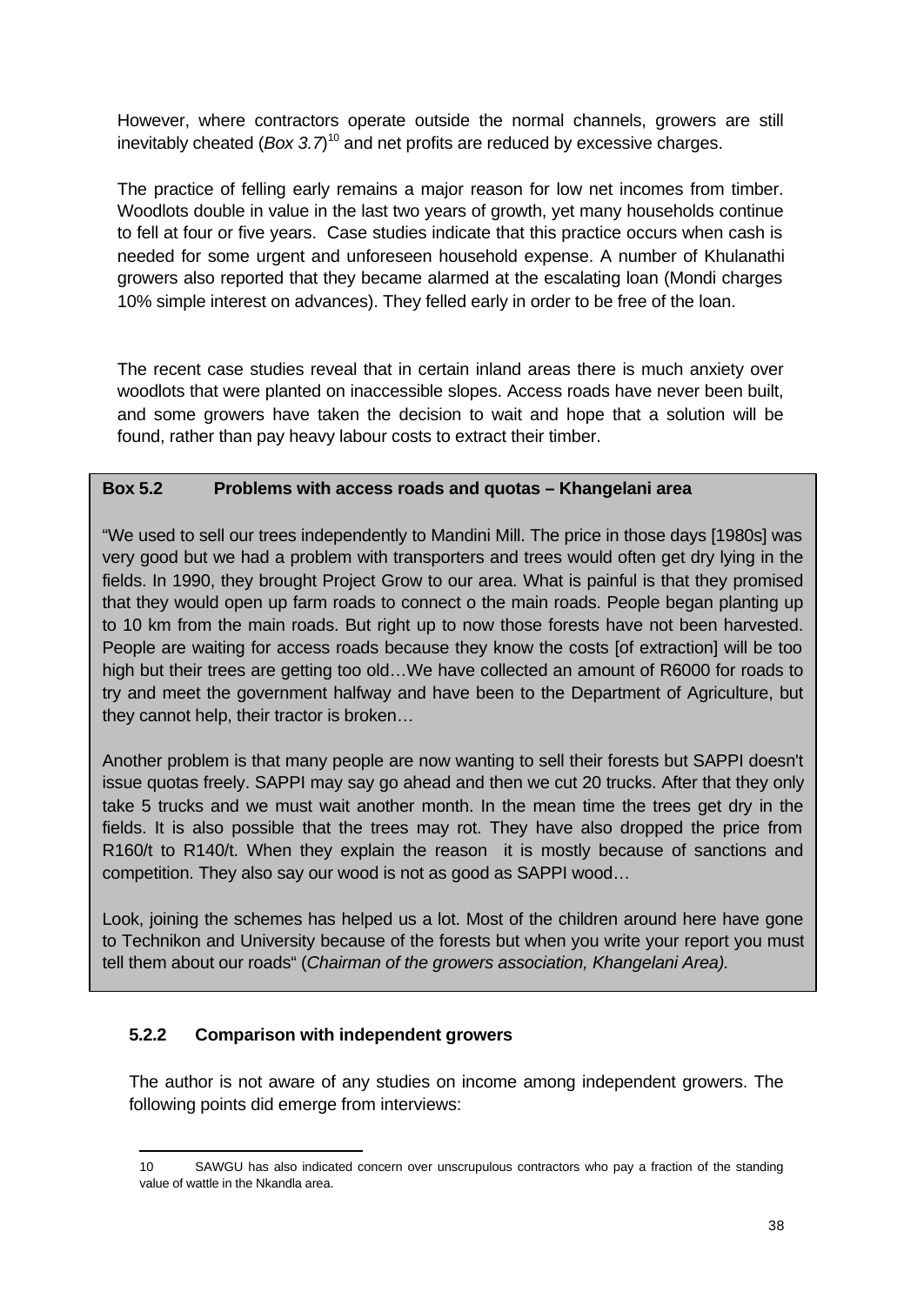- Independent growers tend to have larger plantations, more land was available in the 1960s when most independents started growing trees. It follows that total contributions to household incomes from trees are probably higher among independents than among outgrowers.
- The species used by independents are slower growing than modern clones now propagated, fertilizer weeding inputs may also be lower. Yields are probably considerably lower than those achieved among outgrowers.
- This does not necessarily mean than net profits are lower because input costs are significantly reduced and independent growers often market timber at higher prices via NCT.
- Independents tend to harvest timber when cash is needed, trees may be too young or too old at harvest, however their usefulness for households does tend to be maximized in this manner.

#### **5.3 COMPETITION FOR HOUSEHOLD RESOURCES**

#### **5.3.1 Competition with food crops for arable land and labour**

Studies elsewhere in Africa find that cash crops divert household resources (land, labour, finances) away from food crops (Lele, 1975). Cairns' (1993 :45) study of 80 growers concluded that in the context of the timber schemes this concern "appears at present to be unfounded. Most houses (77%) plant less than 50% of the total land allocation to trees leaving the remainder for food crops. Trees are normally planted on lands previously used for grazing (60% of the area under trees). Where other crops have been replaced, there were normally rational reasons for doing so". These reasons included: unsuitable soils for food crops, soil erosion on steep slopes, frequent stock damage, susceptibility to drought or very poor yields on land previously planted to food crops. However, the study concluded "since 54% of households want to expand their woodlots, diminishing food supplies may become a problem in the future."

Ojwang's study seven years later, also concluded "the initial expectation was that contract farming had replaced other agricultural activities but the findings do not confirm this… Most respondents did not regard timber production as interfering with food production or that there was significant competition for land between the two" (Ojwang, 1999: 63, 64). Ojwang's study and interviews for this report confirmed that in the densely planted areas of Sokhulu, Mbonambi, and Port Durnford, women continue to plant sweet potatoes, *madumbes* and other vegetables in communal gardens near to rivers or swamps. In the inland areas, land around the homestead is still allocated to maize and vegetables.

This apparent contradiction of other outgrower studies is probably due to the nature of the cash crop. It is well documented in social forestry theory that trees serve to diversify the subsistence farming system in a rational manner. In this case, eucalyptus may be planted over an extended period during the rainy season, they require weeding for only two years after planting or coppicing and they regenerate after harvest. Furthermore, firebreaks normally require maintenance during periods of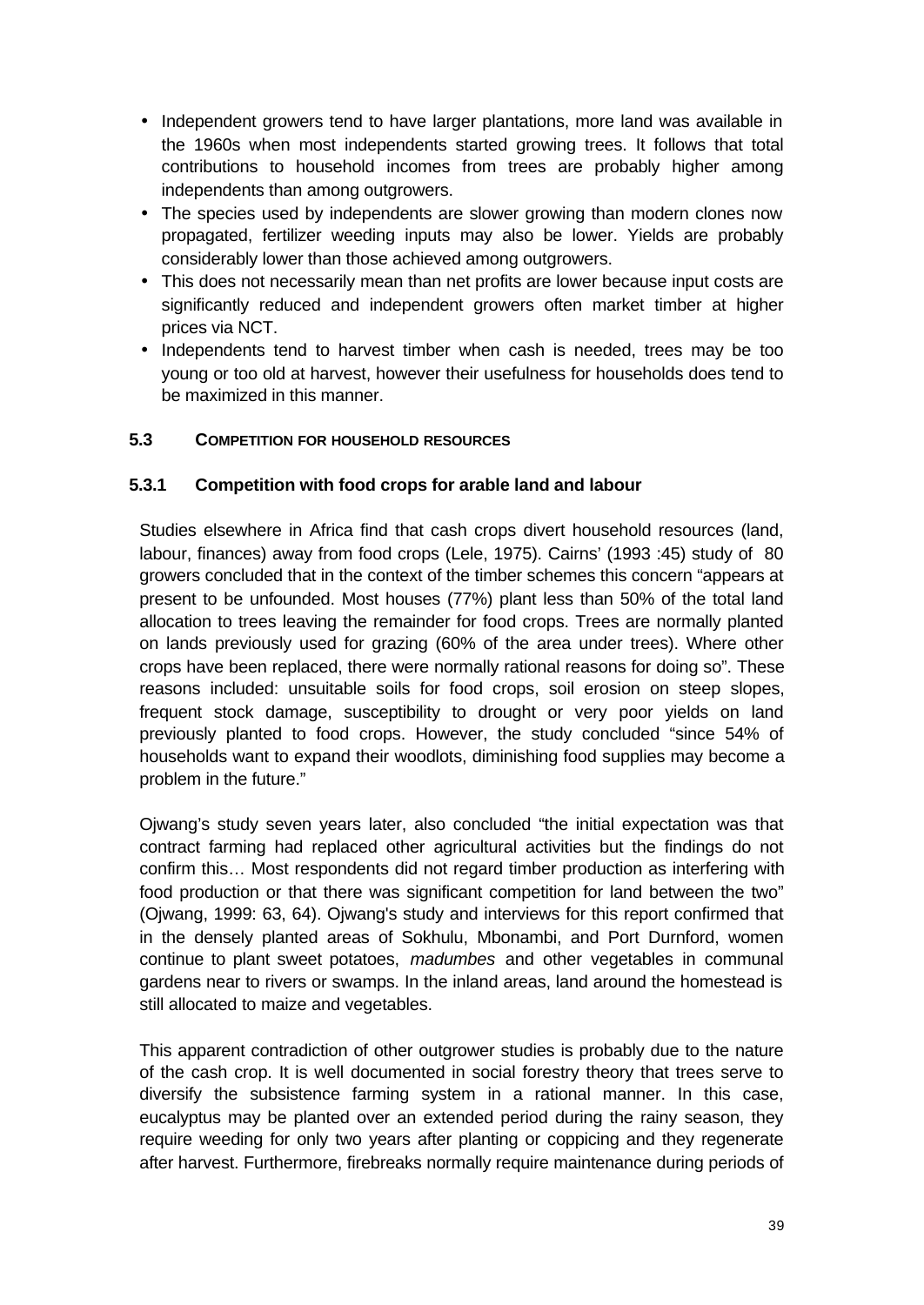low agricultural activity. They provide a viable option for households with little labour capacity, or for households to allocate labour with a comparative disadvantage in wage employment (less educated, mothers with young children), to forestry.

#### **5.3.2 Effects on water resources**

Rural households normally draw water from streams or boreholes. Case studies to determine effects of afforestation runoff and ground water, showed the following effects on hydrology (Lorentz & Schultze, 1992; Kienzle & Schultze, 1992):

- There would be significant effects of afforestation on runoff in small stream catchments (case study at Ngodweni) especially in areas where stream flow is already highly variable. Stream flow could dry up entirely in the critical dry winter months under different levels of afforestation and catchment characteristics. Problems could be overcome with the construction of a small earth dam.
- Fifty percent afforestation in the coastal areas (case study at Mfekayi) would lower the general water table by two to five metres. Within the plantations themselves, water table would be lowered by 8 metres with an effect on boreholes within 150 metres.

#### **5.3.3 Effects on fuel sources**

Unlike social forestry programmes, the commercial woodlots do not serve a multiple resource function. Eucalyptus is not an effective fuel source and the growers are discouraged by the contract from using their trees for firewood. In the Ndundulu area for example, shortage of fuel was actually worsened by the outgrower scheme because the cultivation of trees narrows the natural resource base (Macdonald and Vaughan, 1995). Although the companies do provide free seedlings for firewood, there appears to be a general reluctance among households to use commercial woodlots for fuel purposes. It is estimated that about one third of households who are members of the schemes gather firewood from distant sources (Cairns, 1993). This situation has contributed in part to a description of the plantation development areas as "a lack of firewood in a sea of trees" (Carrere and Lohmann, 1996 cited in Karumbidza, 2000).

#### **5.4 OPPORTUNITY COSTS ON OTHER LAND USES AND LIVELIHOOD ACTIVITIES**

While it appears that households do not replace food crops or cash crops with trees unless there are rational reasons for doing so, trees have been planted on arable lands that have the potential for the production of other, possibly more profitable crops. This is particularly disturbing considering the prohibitive costs of destumping once saplings are established in the soil.

The question of potential high value crops is still academic for two reasons: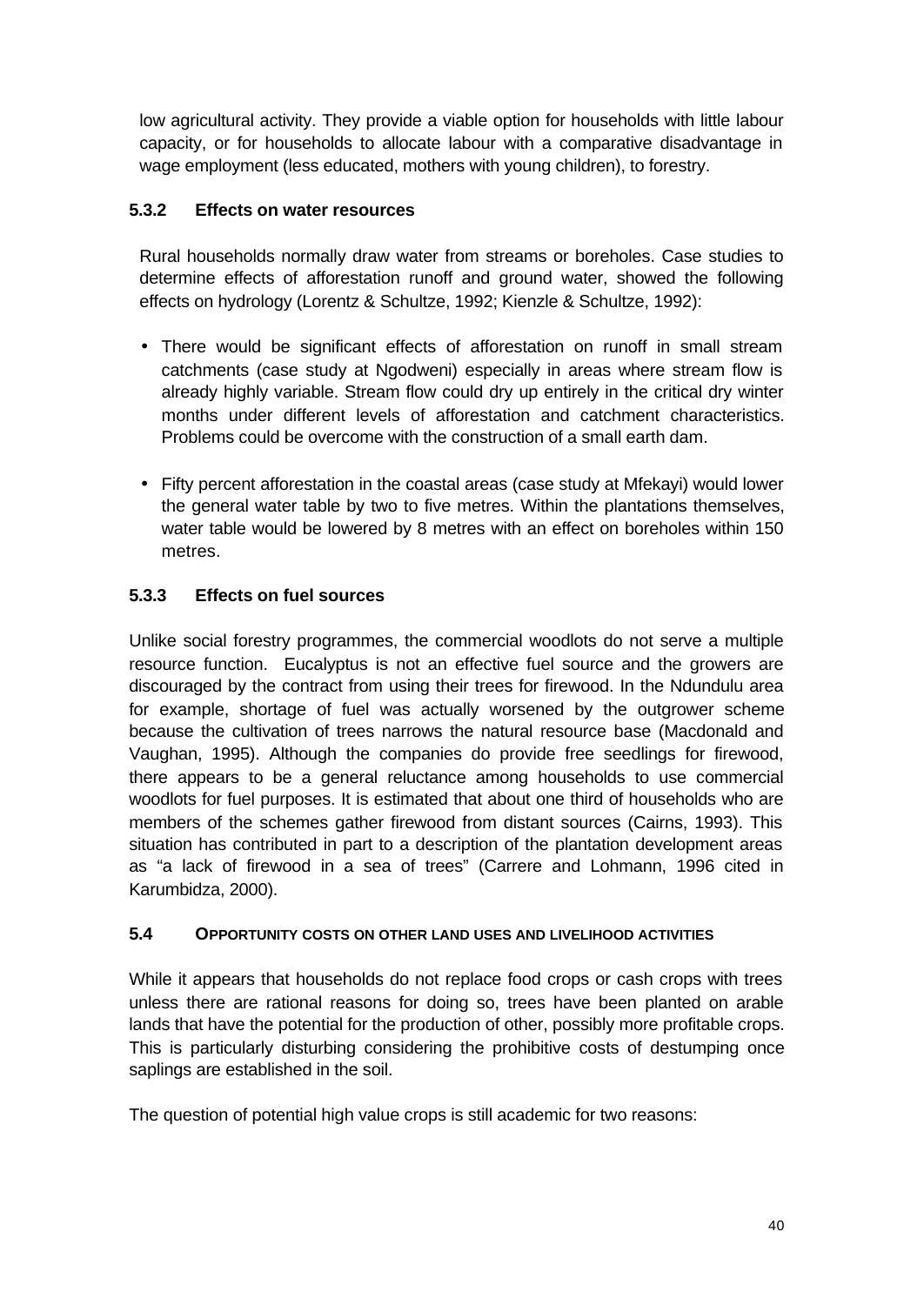- Without appropriate overarching policies and support, there are no reasonable cash crop alternatives for small-scale farmers apart from the small grower sugar schemes.
- It is unclear how high value cash crops perform against timber in the light of complex allocations of household resources in small farm systems. Results from one such land-use study indicate that timber is a particularly efficient crop for small-scale farmers in the way it uses domestic resources and substitutes contractor services for lumpy machinery  $costs<sup>11</sup>$ . (This comparison also did not factor in further economic advantages of institutional support and input supply implicit in the contract farming schemes).

#### **5.5 SUMMARY (ECONOMIC IMPACTS AT THE HOUSEHOLD LEVEL)**

The schemes appear able to contribute under average management, from 12% to 45% of the income needed for a household to remain above the abject 'poverty line' (R750 per month). However, the schemes cannot alone take households out of poverty because access to land in communal areas is limited. Thus, even if production risks are not taken into account, the livelihoods of outgrower households remain vulnerable.

Management practices (site preparation, weeding, fire and stock protection, felling at the correct time) have been shown to vary considerably among growers, significantly affecting yields and net profits. Growers fell too early in order to obtain cash when needed for urgent situations or when they become alarmed at the build up of interest. There may be a number of small-growers who have been encouraged to plant in areas with insufficient access roads and now face high costs for short haulage. On the positive side, assistance in arranging contractors at reasonable rates, provided by the companies, significantly improves net profits.

As yet, the schemes do not appear to compete with food crops for household resources (land or labour) because trees are generally planted on land unsuitable for food crops and at operations are carried out at times in the year when agricultural activities are minimal. This situation may change as households increase the area under trees.

While outgrower timber has not replaced existing food and cash crops, the schemes do pose an opportunity cost for *potential* high-value cash crops, considering in particular the costs of destumping. This cost is presently academic - overarching policies and support for crops with comparative advantages are not yet in place in KwaZulu-Natal, and comparative advantages of crops are difficult to assess in small farm systems.

Labour demands may be increased as local water sources are depleted and women must walk further each day to fetch water. Contrary to what might be expected, the schemes do not significantly improve fuel wood availability.

j

<sup>11</sup> In an exercise to measure the Domestic Resource Cost (DRC) of sugar cane, timber, dry beans, and maize in small-holder production in KwaZulu-Natal, timber was found to have the greatest comparative advantage in the efficiency of resource use (Ngqangweni et al, 1998).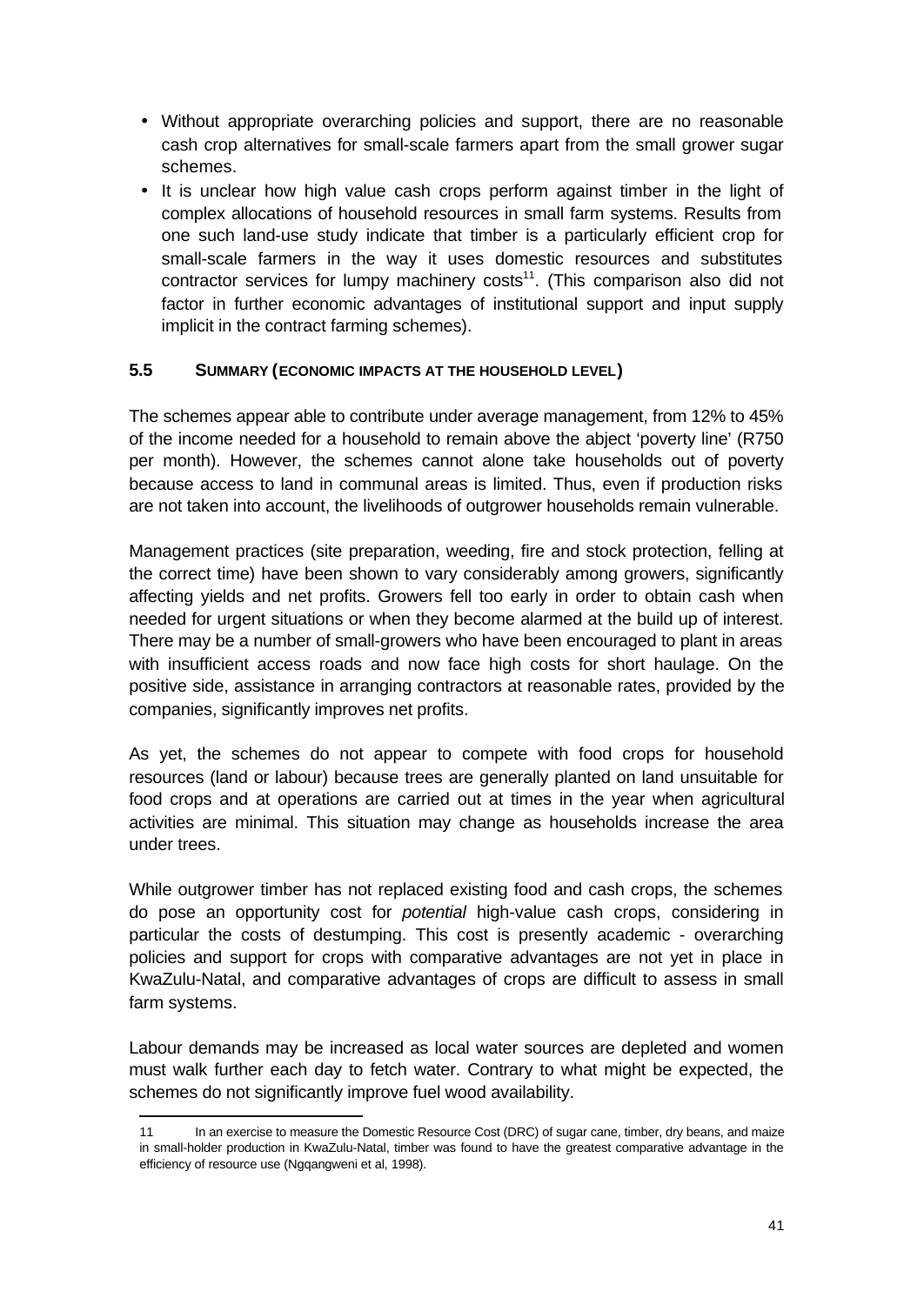## **6. THE WIDER ECONOMIC IMPACT OF THE SCHEMES IN THE COMMUNITY**

#### **6.1 INTRODUCTION**

Timber outgrower schemes have been charged with bringing both costs and benefits in the wider economic sense. This section describes how schemes contribute (or fall short of contributing to) skills transfer (**human capital**) to contractors who are involved in spin-off opportunities from the outgrower schemes, infrastructure (**physical capital**) and availability of rural credit (**financial capital**) in the areas where they operate. Some development of contractor associations (**social capital**) is also evident.

#### **6.2 DEVELOPMENT OF SMALL-SCALE CONTRACTORS**

The numbers of small contractors that have emerged are relatively small compared with the number of growers. "Small grower timber projects have less potential than sugar cane projects to support linked, income generating activities in contracting and haulage. While contractors have emerged, the nature of the work is too sporadic, and the payment rates set by companies are too low to achieve sustainable employment or economic linkages" (Vaughan 1996:40).

SAPPI and Mondi scheme managers estimate that there are about 60 planting and weeding contractors (in 6 groups), 70 chainsaw operators and 40 short haulage transporters operating among small growers. In addition, SAPPI uses 4 small-scale long haulage transporters.

A Khulanathi forester who is an ex-high schoolteacher with a diploma in resource management gives elementary training in business management skills to growers and contractors but Mondi does not support contractors in any other way. The SAPPI silviculture manager gives regular on-day courses on business skills, budgeting, tasking labour and use of volume tables. The training has been given on a voluntary basis and is not formalised into the scheme.

The likely sale of SAFCOL forests to Mondi will bring benefits to Khulanathi growers and contractors in neighbouring areas. The Nyalazi state forest borders on Mfekayi, the Port Durnford forest on Esikhaweni, and Dukuduku forest on Mbonambi. Bids for these forests have been assessed by DWAF on the basis of skills training and contracting partnerships with local people.

## **6.2.1 Planting contractors**

Mondi has set up 6 local planting contractor groups consisting mainly of small groups of women in various areas. They are introduced to prospective growers and contracted to mark, pit, plant and weed land at set rates. Mondi trained and set up these contractors after growers complained that the advances for planting operations were not sufficient to hire local labour.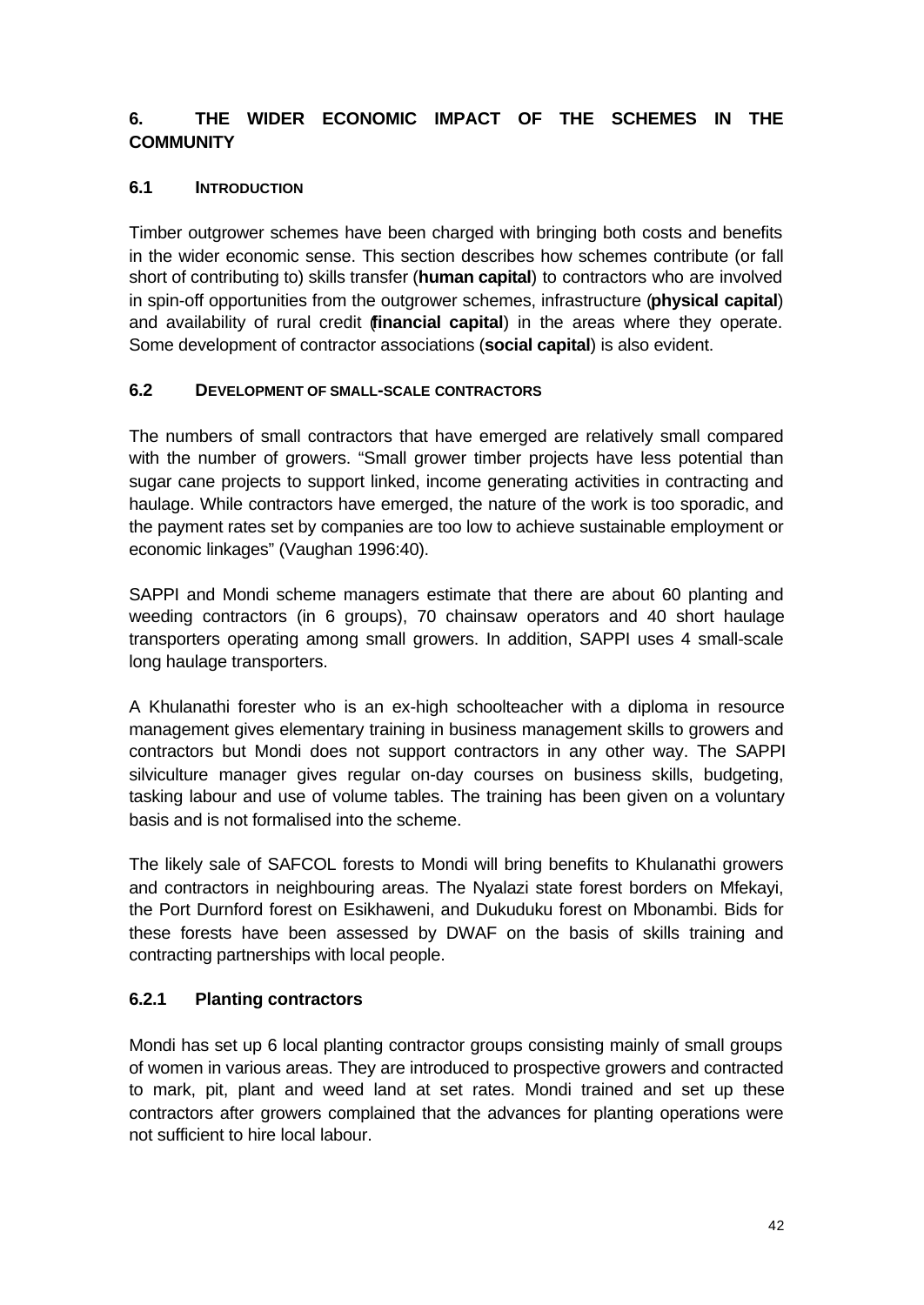The contractors work for extremely low wages. Case studies indicate that these women are drawn from very poor households, who do not have sufficient land to plant their own trees (*Table 3.1 & Box 6.1*).

#### **Box 6.1 Case study of a planting contractor**

Mrs. S… moved from the Mthethwa to the Port Durnford area with her husband in 1976. They relocated because they both liked the wet areas and good soils. Neither Mrs. S… nor her husband are formally employed. Her husband is crippled but does not receive a disability grant. She has two daughters, one is at school and the other is married. Her family plant maize, sugarcane, madumbes, and various fruit trees (banana, avocado and mango). They do not have any spare land to plant trees. They plant their sugar in a very small field next to a swamp. They are scared that the water will dry up if they plant trees on this land. In her community people have taken a decision to plant sugarcane whenever an old woodlot is destroyed to try to bring back the swamp lands.

Mrs S… was looking for piece jobs when she met the local Mondi forester. He introduced her to a small team of women who were doing planting for Mondi. The leader of the team had attended training on the various operations with Mondi. The ladies then began working together. They were taken to the fields by the Mondi tractor in the early morning. At first there were 15 but 5 left when they saw it was very hard work. The remaining team were usually able to mark and plant 1000 spots in a day (working from 7am to 4pm). Weeding and firebreaks took about half a day for each operation. Money was shared equally. The team leader does not take more than the others. (They were thus able to make about R20 to R25 each per day). These piece jobs were her main source of income and she had no other steady work in the month. Since the permit system was introduced there has been no more work for the team. (*Khulanathi planting and weeding contractor, Port Durnford)*

The planting contractors do enable households with limited labour (for example pensioners or absent migrant workers) to join the schemes as loan advances are sufficient to pay these workers for planting operations. However, field interviews have shown some resentment, and alienation resulting from the use of these contractors (*Box 6.2*). Some growers mistakenly believe that they have to use contractors and are subsequently alarmed at the rapid buildup of their loan balance.

#### **Box 6.2 Former independent grower – complaints about costs**

"I started growing trees in 1978. Before 1978 it was just grazing land. I used to work for Safcol which was growing trees for the government. I joined Mondi in 1995. We were told that the mill would not accept our trees Only the special trees from Mondi would be accepted [*E. maculata & E. paniculata*, which were distributed by the KDAF are no longer accepted at the mills ]. Mondi did all the work. We were told that is how the system works. I could have done the job myself." *(Khulanathi grower, Sokhulu area*)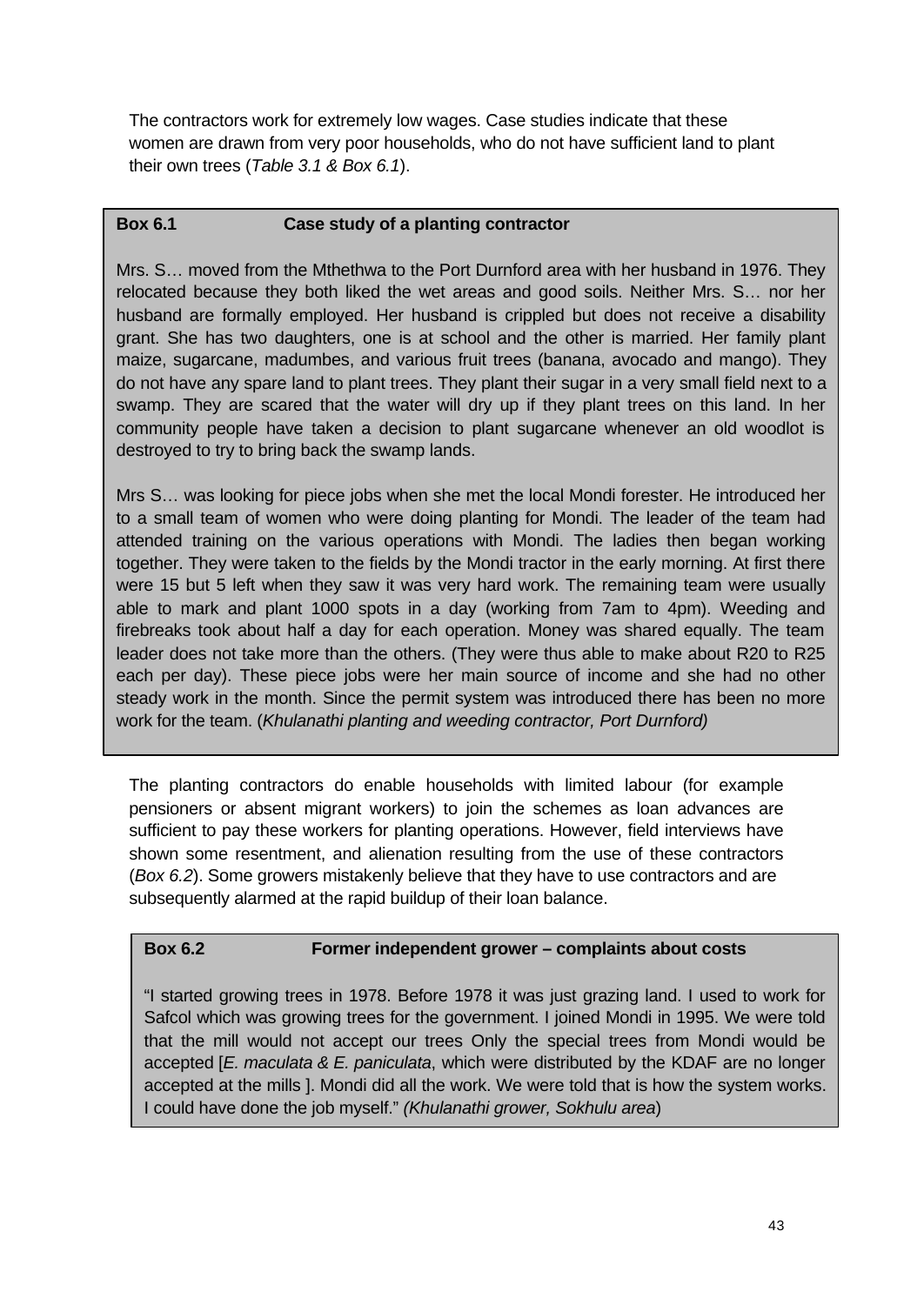#### **6.2.2 Chainsaw operators**

A number of growers reinvest profits from woodlots by buying a chainsaw. SAPPI and Mondi estimate that about 70 chainsaw operators (consisting of both growers and non-growers) service the small grower schemes. Independent chainsaw operators earn about R35 per day. Interviews suggest that operators with previous experience in the forestry industry are able to develop and manage larger operations with full teams working under them to harvest and clear. It is possible for such a contractor to earn in the region of R6000 per month after petrol, maintenance and labour costs, providing there is sufficient work (see *Box 6.3*).

At Mfekayi, there is an association of chainsaw contractors which was formed at the suggestion of Mondi in 1998. The association was reported to have solved some problems around allocation of jobs and standardisation of rates. However, the main problem for contractors is that the weighbridge closes for part of the year. It has happened for example that trees had been felled but could not be brought to the

#### **Box 6.3 Case study of a chainsaw contractor**

Mr. Z… family was originally from St. Lucia but the community was forcefully removed in the 1950's to Nkolokoto. Mr. Z… first wife died leaving one son (now seeking work) and three daughters (still schooling at Nkolokoto). Although he has not yet paid *lobola* for his second wife, he has been living with her at Mfekayi since 1995. He has four children by his second wife, one has died and the others (2 sons and 1 daughter) are schooling. He rents a cottage at Nkolokoto at R400 per month for his children by his first wife, but they are unable to come to Mfekayi as high schools do not accept children from other schools. The food bill for these children is about R500 per month and R500 for his second wife's family. His wife does grow some food crops but he relies on his business for most of the household income. He would like to grow trees but has no land. He has never approached the T/A for land and thinks that he would probably not get any because there is not much open space left in the area (he does not think that being a newcomer to the area would count against him).

Mr. Z… used to work for SAPPI but was retrenched in 1993. With his small pension he was able to buy a chainsaw and begin contracting at Mfekayi. He now employs two men and 8 women at R15/day. He has trained these people himself. He is normally able to find work for 6 weeks out of 8 in Mfekayi and charges R25/t for felling. It takes about a week to fell one hectare. Whenever he finishes a job he reports to the weighbridge and the foresters then direct growers to him. At the end of the day after paying labour, petrol and repairs to the chainsaw, he does not earn much.

There is also some piece work on commercial forests. When working in these areas he employs local people to help.

Mr Z… suggested that Mondi could help contractors in the following ways: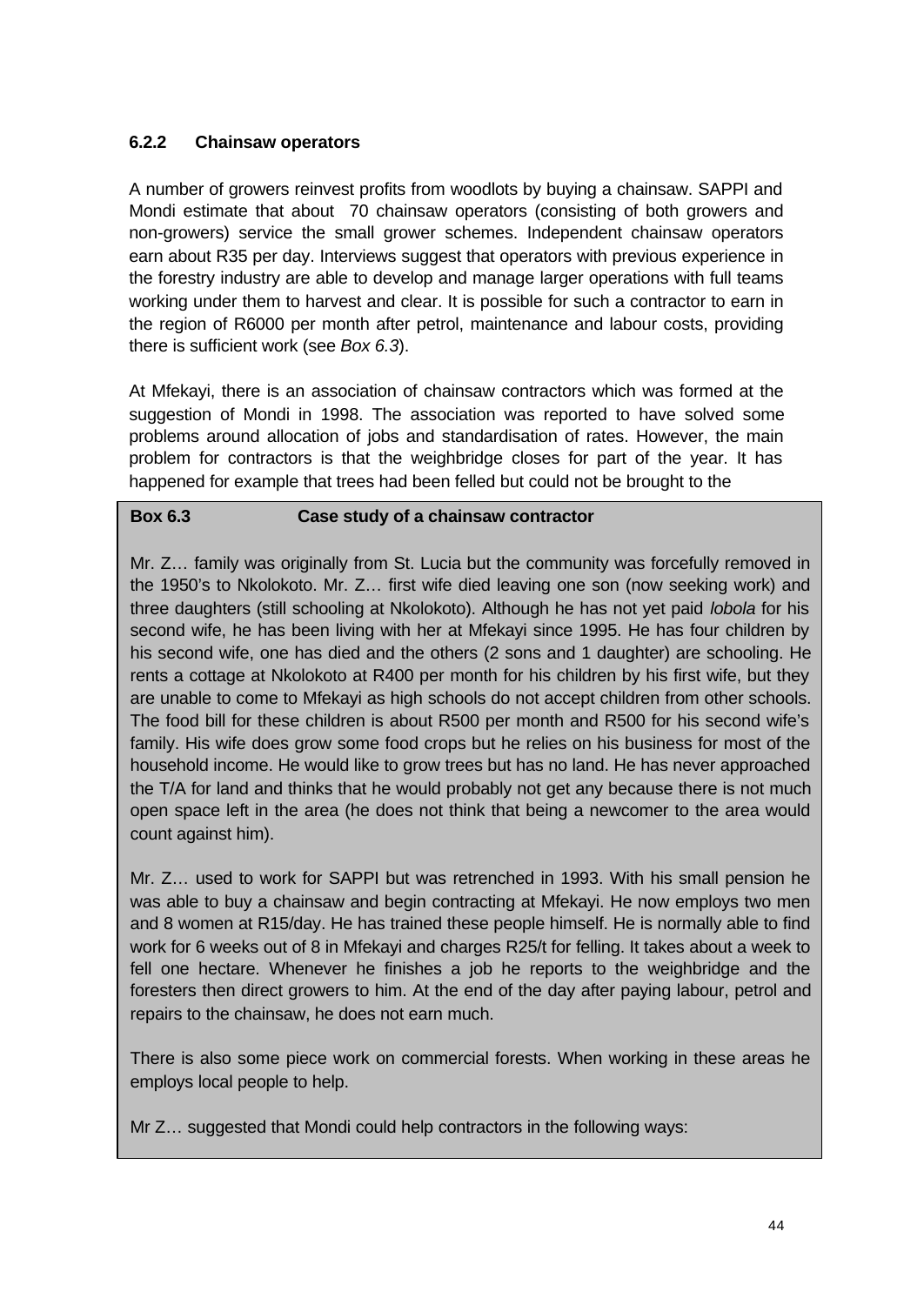- Provide short term loans (e.g. to fix the chainsaw if it breaks during a job)
- Help training in business skills management
- Help in technical training (personally he doesn't need this, other contractors do need training but he cannot say anything in case they are insulted) *(Khulanathi chainsaw contractor, Mfekayi)*

weighbridge on time because of delays in transport. These were left to rot in the field and the contractor was not paid for the job. Mondi has not solved this type of problem.

## **6.2.3 Transport contractors**

Both SAPPI and Mondi recognise the importance of recruiting transport operators at reasonable rates for small growers. In the Kwambonambi area, SAPPI makes use of contractors with 15-ton trucks. This size vehicle is still fairly cost efficient for the long haulage to Mandini, especially when coupled with a trailer, but is small enough to be driven into woodlots. Extraction costs are therefore minimised. (SAPPI has adjusted recommended planting spaces to suit the axle length of these trucks). SAPPI used to have a depot at Kwambonambi. This depot supplied the Mondi mill at Richards Bay under exchange agreements. However, a number of costs were incurred in loading and transporting. The mill no longer accepts single differential trucks (15 tonne or less). They also inspect trucks for roadworthiness and do not accept vehicles in poor condition. This has mitigated against small scale contractors who SAPPI are trying to help. The Kwambonambi depot has therefore been closed. SAPPI pays set rates to contractors:

| Clearing and felling:   | R30/t        |
|-------------------------|--------------|
| Transporting:           |              |
| Hluhluwe                | R57/t        |
| Kwambonambi             | R30/t        |
| Mtatubatuba             | R38/t        |
| Short haulage:          | <b>R20/t</b> |
| Loading:                | R5/t         |
| Separate mining timber: | R6/t         |

In the Khulanathi areas, associations of transporters carry timber to various weighbridges using ten ton trucks. Those approved by Mondi are paid a set rate.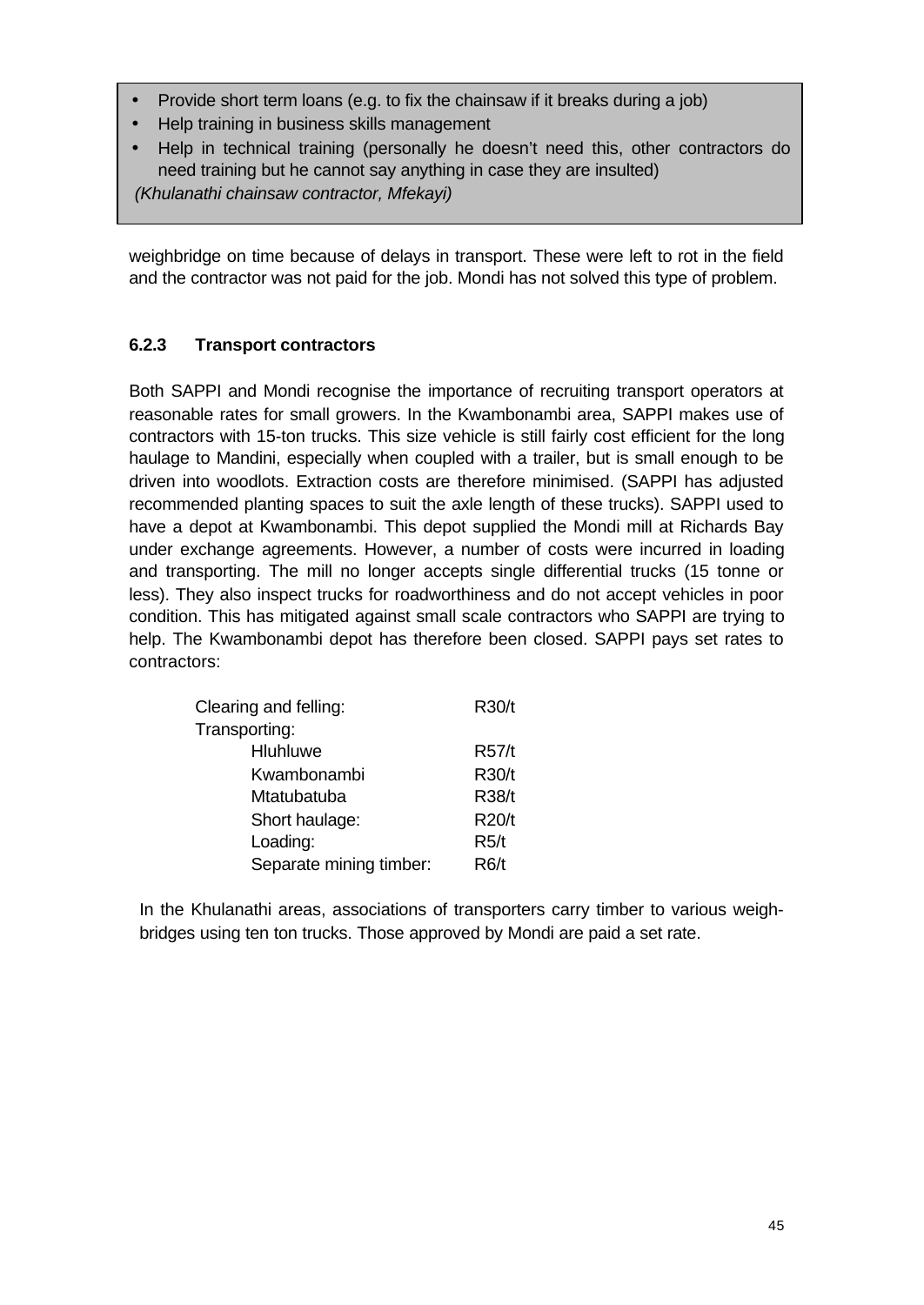#### **Box 6.4 Case study of a transport contractor**

Mr. M… has lived in the Mfekayi area since birth. He has about 9 hectares of sugar and was able to buy a truck in 1990 from profits made from sugar. He also has 0.6 hectares of trees but believes that sugar is more profitable than timber. He used to get A pool prices (R930/t) but with removal of GATT he now gets R840/t for his cane. In the mean time prices of inputs have escalated. His main income is now from trucking.

In 1993, he began trucking timber to Richards Bay. A year later the depot was closed to single differential trucks and he now delivers to the Mfekayi weighbridge. A meeting of truckers and growers was held in 1996 to decide on fixed tariffs. The meeting was called by growers and instigated by the cane farmers among them who are used to paying per ton and not per load. (Mondi was not involved in this meeting). It was agreed that the price would be set at R22 per ton as a blanket fee for all growers at Mfekayi irrespective of their distance from the weigh-bridge. In the beginning there were 6 truckers who agreed to this price but all the others have fallen away. There are many other transport contractors in the area but they prefer sugar. Reasons are escalating prices of diesel, damage to wheels in forests and damage to load beds from the timber. He is trying to negotiate for a higher price. In 1996 he was able to buy a second truck.

He also does some felling in the SAFCOL forests although most of the work is given to the giants of the timber industry. This work occupies about 2 months a year. For this he employs 9 women at R18.50 per day (peeling and marking), 1 man at R35 per day (cutting) and 3 men at R20 per day (loading). He does not fell locally in order to give smallscale contractors a chance. Normally he only employs people with experience in forestry.

He believes that he was able to make the jump to contracting because of his experience in sugar cane. He attended a course in business management at Illovo which enabled him to keep track of income and expenses. Many contractors (especially small-scale chainsaw operators) find that after paying labour expenses, they are left with no profit. Mondi should

The interviews (for example, *Box 6.4*) indicate that transport contractors have emerged from sugar industry and from private businesses. This has occurred through the accumulation of capital and business skills in these activities. The small-grower timber schemes do not provide sufficient volumes to support full-time local transporters, and as yet there are no formal programme in place to develop the business skills of contractors.

Both SAPPI and Mondi have tended to favour the interests of the grower over that of the transport contractor. The arrangements have prevented exploitation by unscrupulous transporters and considerably improved growers profits but many contractors are unable to meet the required rates.

#### **6.3 DEVELOPMENT OF INFRASTRUCTURE**

Over the last decade, Mondi built depots in the Sokhulu (1990), Esikhaweni (1993), Mbonambi (1995), and Mfekayi (1998) areas to accept timber from small-growers. The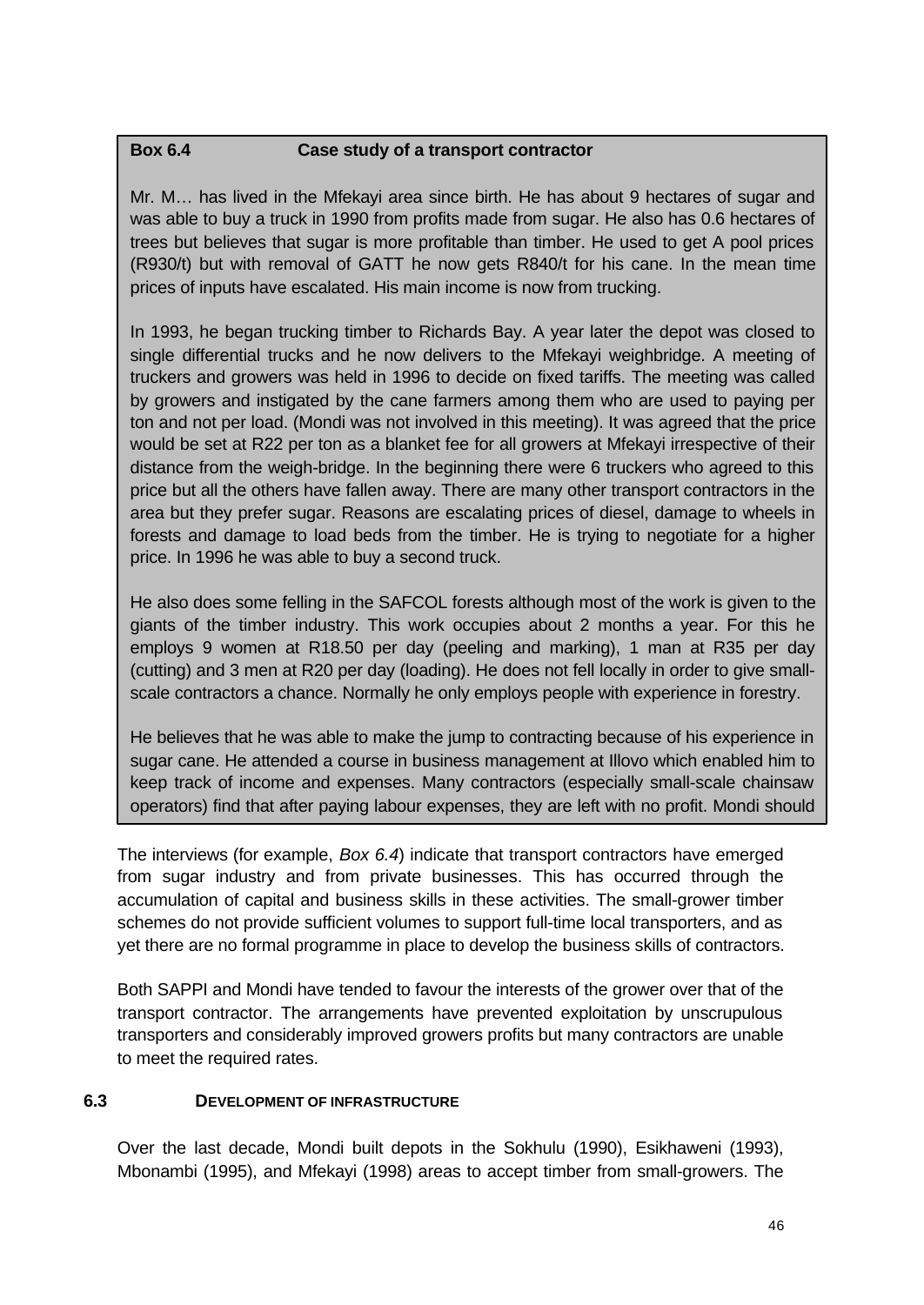main purpose was to cut long haulage costs by bulking small deliveries to local depots onto 30 ton trucks. In 1999, the Richards Bay mill closed access to trucks smaller than eighteen tonnes. Caterpillar loaders operating at the mill have the capacity to lift 10 tons at a time. Small trucks increased offload times and were often damaged by the equipment.

The decision to close the main depot to small-scale contractors was also a strategy to combat timber theft. An estimated R30 million of timber was stolen in 1998, mostly from large commercial plantations. Timber companies attempted to co-ordinate the use of a timber sourcing document for all transport contractors. For small growers in communal areas, this meant that deliveries would have to be signed by Indunas, verifying the source of timber. Khulanathi management believed that local depots could better handle this function.

Local depots have improved general communications with growers. They have become focus points for notices and grower meetings with foresters and are places from which growers access planting, weeding, chainsaw and transport operators. Water is supplied at the depots and many neighbouring households make use of this facility. Local depots also provide an effective means to enforce quotas.

The SAPPI experience with depots has not been so positive. SAPPI built a depot at Kwambonambi in 1995. "We found it was a disaster. People saw it as a dumping area for underage and poor quality timber and demanded access" (SAPPI Forester). It was closed down in 1998.

SAPPI has stopped purchasing spot timber and is actively encouraging non-contracted growers to join their scheme. This costs nothing, sites are inspected to check on the quality of timber. Certain older varieties are not accepted. Regulations are needed to plan procurement. If non-contracted growers deliver large quantities to the mills it impacts across the board for SAPPI growers.

#### **6.4 PROVISION OF RURAL CREDIT**

The schemes are probably the major provider of rural credit in the areas where they operate. Since 1987, Mondi has paid out over R12 mil in advances in 13 magisterial areas. This averages at approximately R72 900 per magisterial district per year. In the three areas of most rapid growth (Mfekayi, Sokhulu, and Mbonambi) loan advances average R93 700 per district per year.

SAPPI advances an average of R3000 per grower over the six year cycle. A total of R1,2 mil was paid out in loans in 1999 in the Zululand area and R300 000 in the South Coast area under Lima. In Maputaland which is the present growth point for Project Grow, SAPPI advanced R150 500 to small-growers in 1999 in two magisterial districts. The four main magisterial districts on the South Coast receive about R50 000 each per annum.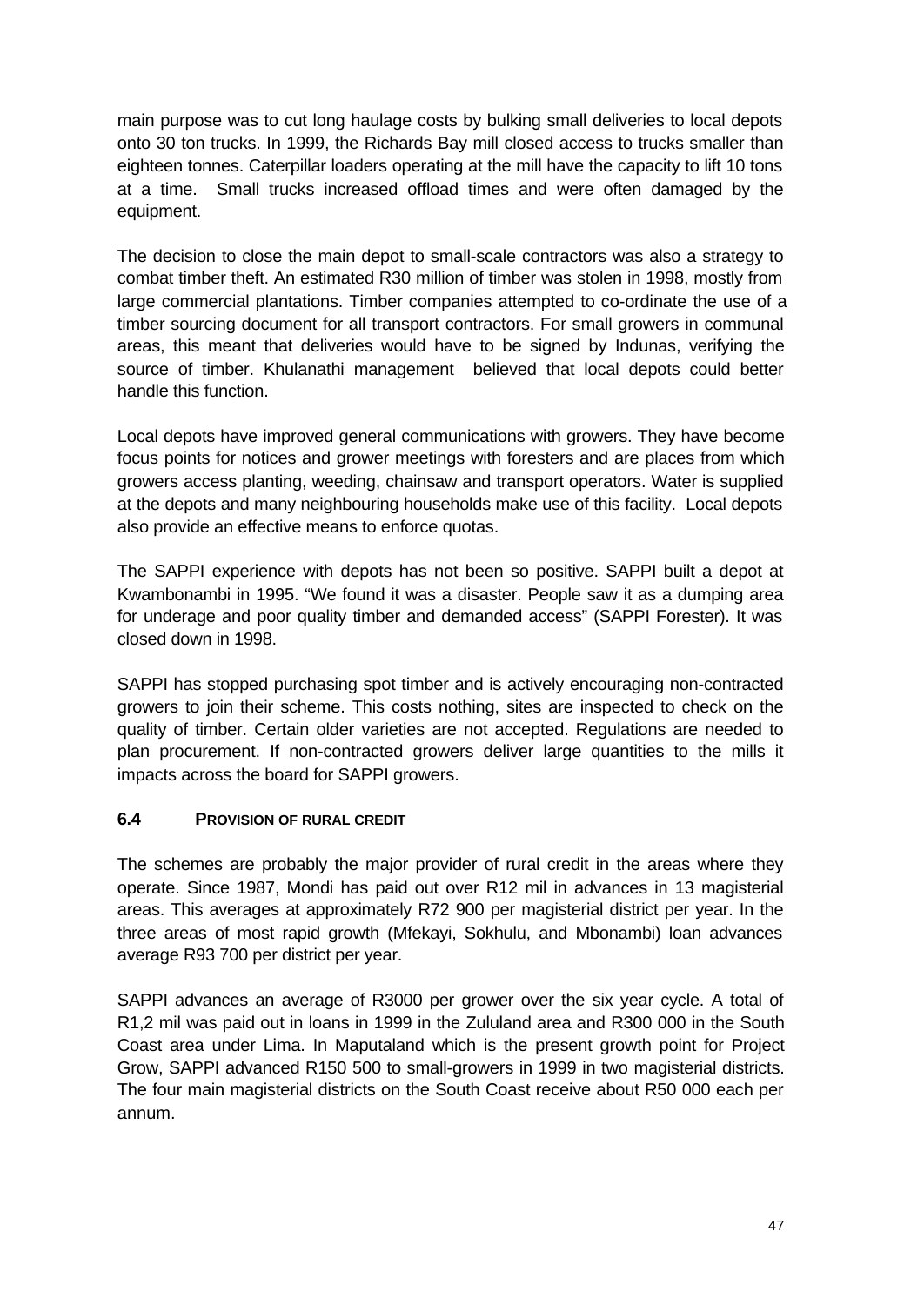#### **6.5 DEVELOPMENT OF CONTRACTORS, PROVISION OF INFRASTRUCTURE AND CREDIT – A COMPARISON WITH AREAS ADMINISTERED BY LIMA RURAL DEVELOPMENT FOUNDATION**

Lima has attempted to maximise farmer involvement both in growing and harvesting. In some cases farmers have set up co-operatives to undertake harvesting in an area. Lima has established 30 micro level contractors who work with bow saws and hand tools. Lima advances R300 for the purchase of equipment and charges no interest on this loan. About 15 small-scale contractors (chainsaw operators) have also been assisted to get loans from Ithala. The scheme makes use of 12 long-haulage local contractors.

Lima has constructed seven depots that stock forestry and agricultural inputs. Up to 1998 Lima was also involved in labour-based construction of access and in-field roads. However, since the Department of Forestry was relocated from Agriculture to Water Affairs, applications for funding for road construction are now made to the Department of Transport (DOT). The DOT has prioritised commuters' needs over forestry roads.

#### **6.6 SUMMARY (WIDER ECONOMIC IMPACT)**

The timber industry has less potential than the sugar industry to create spin-off opportunities for small scale contractors. There are very roughly 60 planting and weeding contractors (in 6 groups), 70 chainsaw operators and 40 short haulage transporters operating among small growers. In addition, SAPPI uses 4 small-scale long haulage transporters. Interviews with contractors indicate:

- Planting and weeding contractors are drawn from very poor households and are paid low wages (R20-R25/day). They do allow labour deficient households (where adult members are pensioners, or migrant workers) to participate in the schemes as advance payments cover the set rates charged by these contractors.
- Chainsaw operators may earn more (R35/day). Some (possibly former employees in forestry) have progressed to form labour teams. These operators may earn R6000 per month above expenses, if there is sufficient work.
- Transport operators organised by SAPPI and Mondi charge reasonable rates to growers, but allegedly struggle to make a profit. Mondi no longer accepts small trucks at their mill depot. This has reduced opportunities for small transporters.
- Transport contractors have emerged mainly from local business and the sugar industry. The timber industry does not appear to allow the necessary skills and capital accumulation.
- Closure of depots due to the quota system has interrupted work and severely impacted on the livelihoods of all contractors.
- Contractors have indicated a need for business skills. These are offered by the sugar industry but no formal training has yet been provided by the timber companies

The schemes are a significant provider of agricultural credit in the areas where they operate. Approximately R1.2 mil in loans is made available by the companies each year.

The schemes have provided some infrastructure in the form of depots. These depots have become a focus point for growers to meet contractors and foresters. The timber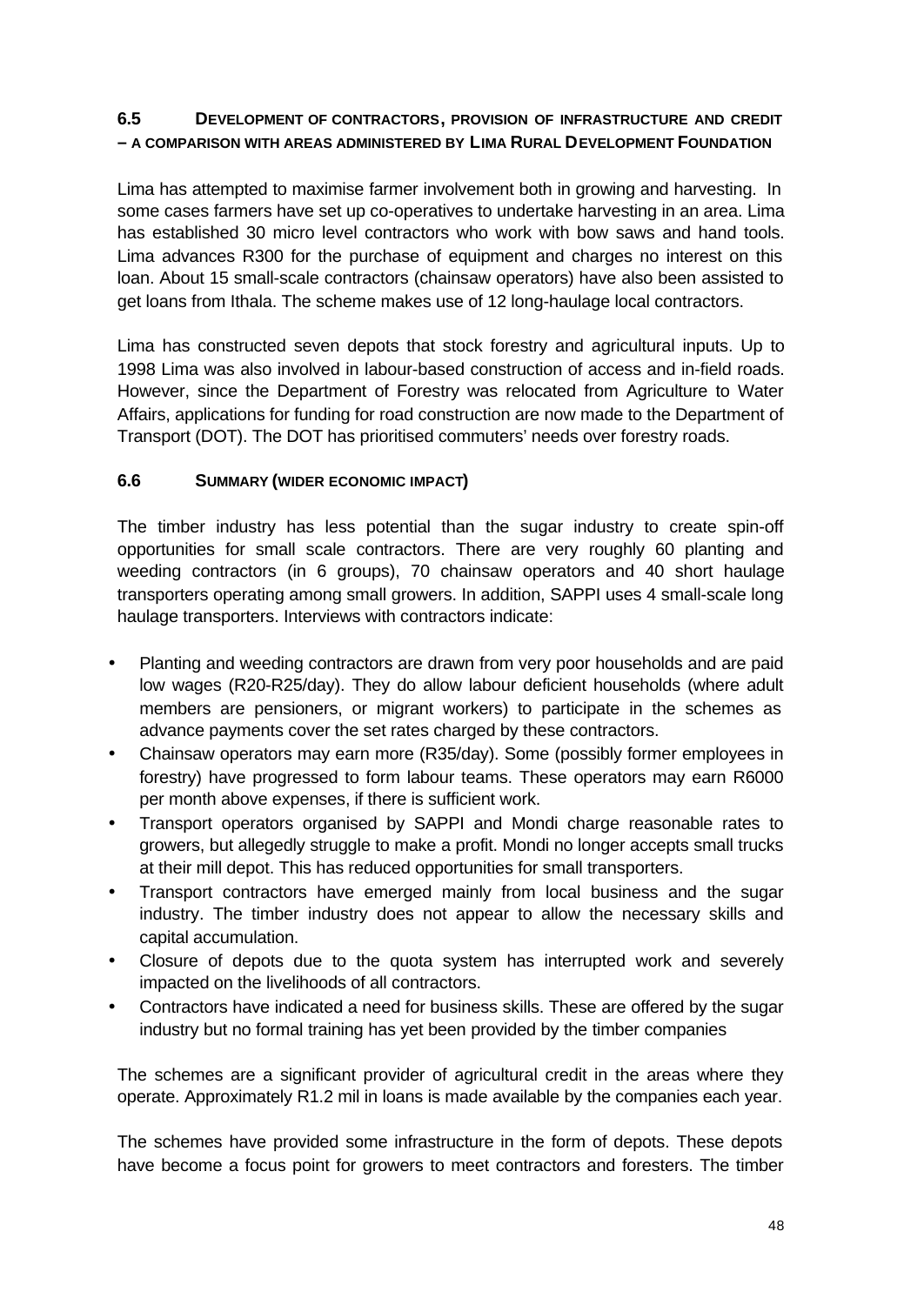industry has been less successful than the sugar industry in raising government money for access and in-field roads. This is partly due to the location of forestry with the Department of Water Affairs.

Spin-off opportunities appear to be maximised in areas administered by Lima (labourbased access roads, agricultural depots and contractor development). This may be the major advantage of sourcing out administration to a professional rural development organisation.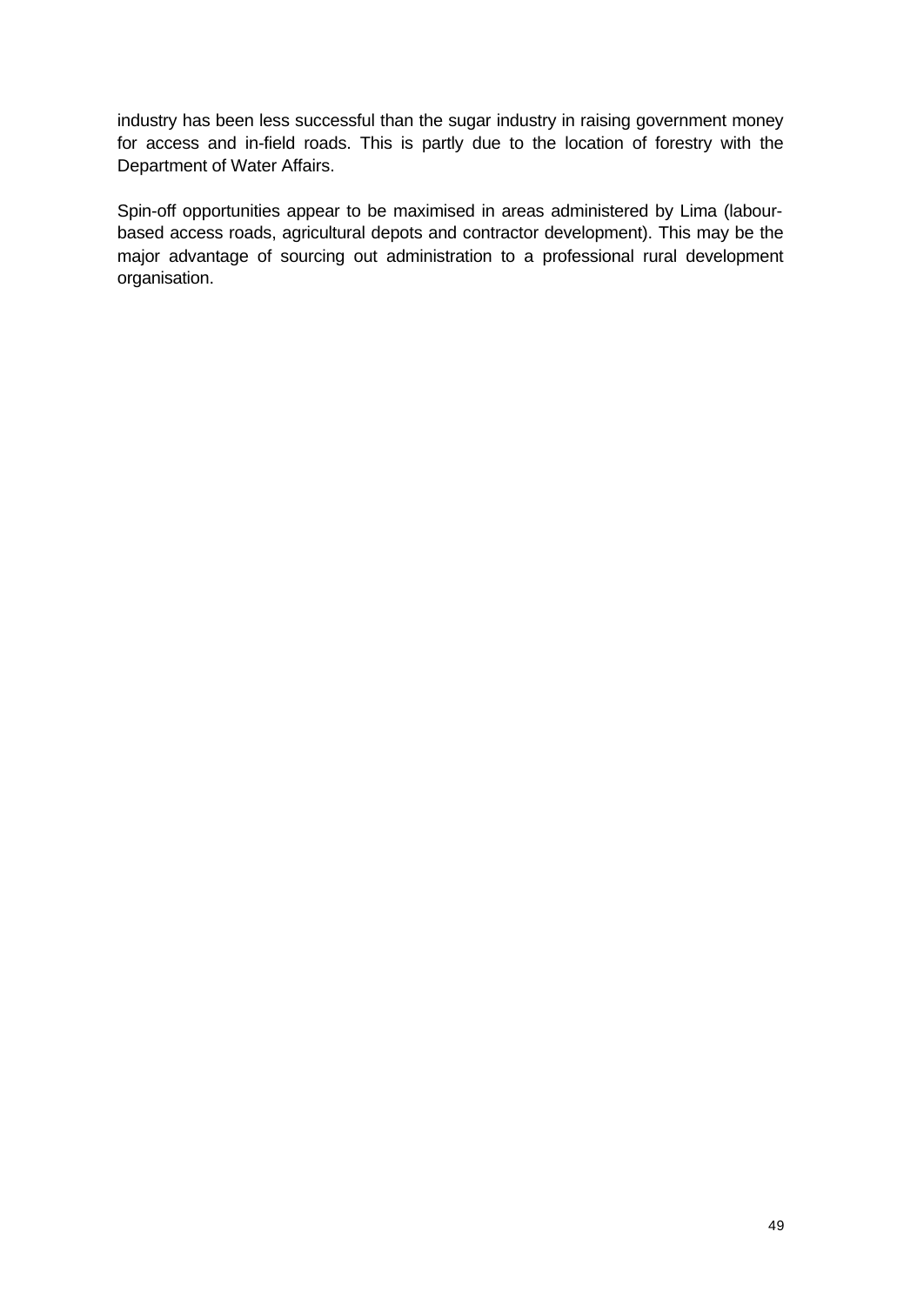#### **7. WHAT IS THE DEVELOPMENT IMPACT AT THE COMMUNITY LEVEL**

#### **7.1 INTRODUCTION**

j

The outgrower schemes constitute a source both of collective action and conflict in rural areas. Conflict must be seen in the light of underlying tensions around local government<sup>12</sup>, elite landholders and gender roles at the household and community level. Mechanisms to promote collective action or to resolve conflict build the **social capital** (membership of groups and networks) of communities.

#### **7.2 CONFLICT IN THE COMMUNITY**

#### **7.2.1 Recorded cases early in the schemes**

Given the history and threat of land dispossession in the area surrounding Richards Bay<sup>13</sup>, it is unsurprising that many in the communities initially suspected the schemes as being a ploy on behalf of the companies to steal their land. For example in 1992 at Mfekayi, it was rumoured that the community would be forced to leave the area once the land became sufficiently valuable under forestry. Others worried that their land would be redistributed to other community members by the Inkosi (who strongly supported the schemes) if they did not plant trees. Suspicion was strongest in areas like Mfekayi where the schemes had been aggressively marketed, rather than relying on promotion by word of mouth.

In the Ndundulu area, women complained that forests had made the area unsafe as they provided refuge for thugs at night. In this area, an ongoing faction fight led to several woodlots being burnt in acts of revenge in the early 1990's.

Other disputes arose over grazing rights and boundary disputes. In the Mandini area, cattle belonging to non-growers had destroyed trees. Non-growers in turn argued that forests had reduced traditional grazing areas, with the result that their agricultural crops were increasingly destroyed by stock. In some areas, stock owners were forced to herd their cattle all year instead of herding only over the traditional maize growing period. Conflict took the form of intimidation of growers and foresters, verbal

<sup>12</sup> Communities in rural areas within tribal wards are governed locally by traditional leaders under Tribal Authorities (the Chief, his *indunas* who manage sub-wards and councilors), and elected leaders under District Councils. Tribal Authorities exercise limited legislative and executive powers (for example, presiding over customary law and land allocation), and advise government through the Houses and Council of Traditional Leaders. District Councils are responsible for integrated development planning and the delivery of services. Confusion of roles and political affiliations cutting across these institutions, cause tensions in rural areas.

<sup>13</sup> The history of land dispossession in the area dates to the annexation of Zululand to Natal in 1897. The boundaries of the 'Native Reserves' were initially established by the Zululand Land Commission of 1902/04 whose purpose was to open up parts of Zululand for white settlement. Boundaries fixed at this time entailed a significant loss of land to white farmers and areas set aside for state forests. Tribal Authorities were established in the 50s and 60s (e.g. Mbonambi in 1959 and Sokhulu in 1968) and grouped under the Amangwe Regional Authority, which in turn became an "area" of the KwaZulu Legislative Assembly in 1972. Under the 1975 consolidation plan for KwaZulu, the area was descheduled and excised from KwaZulu. Over the next ten years, the Tribal Authorities opposed severe threat of forced removal.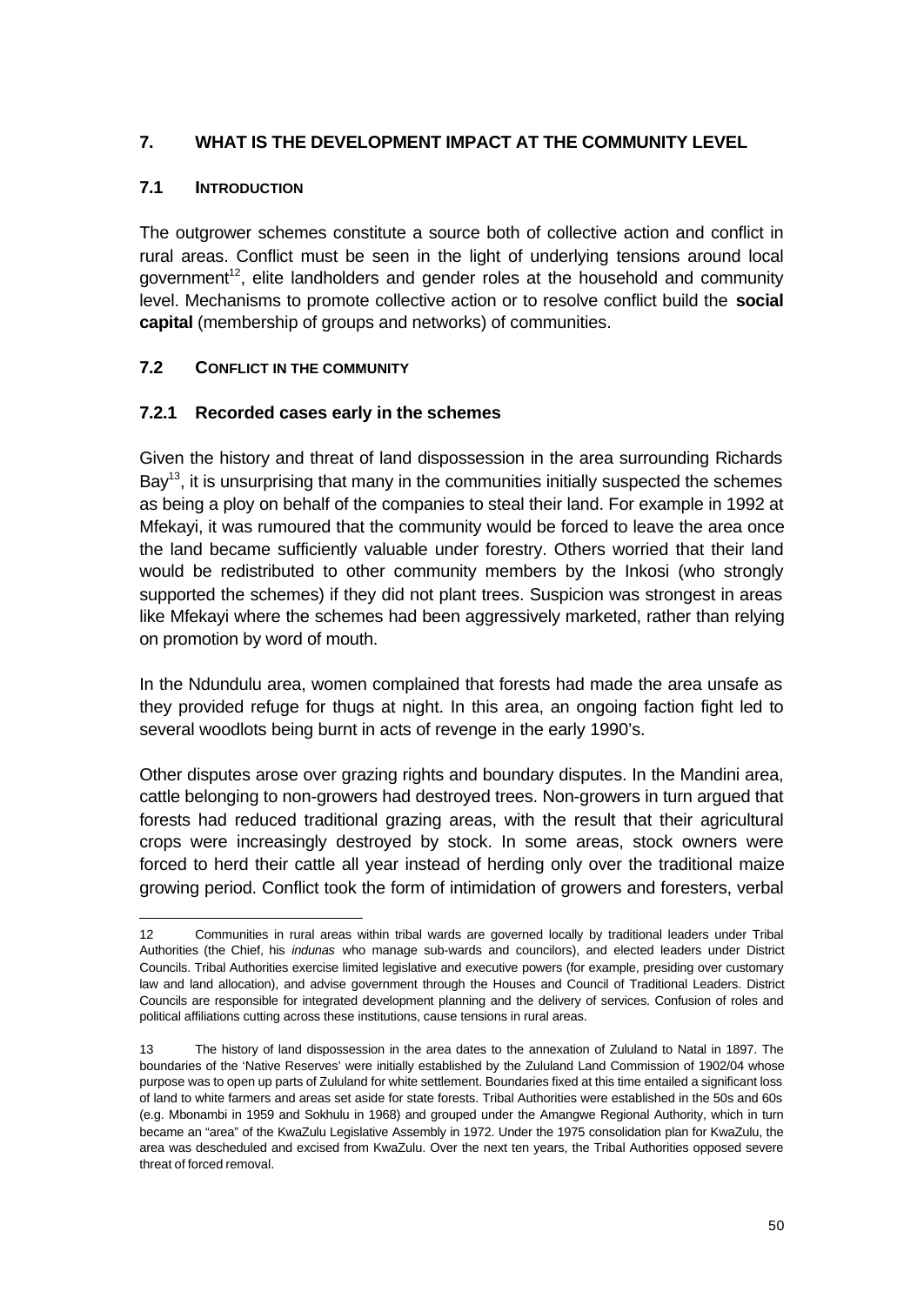disputes and arson. In 1992, it is estimated that 10% of growers had experienced deliberate attempts of arson by non-growers and 26% had experienced stock damage (Cairns, 1993).

Conflicts have been particularly severe in areas planted to large blocks under agreements with Tribal Authorities (see also *Section 3.4*). In October 1991 in the Nkandla district, most of a 18 hectare block of trees was destroyed by cattle. The community did nothing to prevent this as the *Inkosi* was dying of cancer and had little control over Tribal matters.

In December 1991 a block planting of 273 hectares in the Mbazwana area (under an agreement between the Tribal Authority and Khulanathi) was destroyed by local youths. Khulanathi investigations into the incident found the main reasons to be:

- Unfair land allocation by the Tribal Authorities, which was perceived to favour themselves and their associates;
- A fear among the youth that they would have no land for their own households;
- Lack of communication about the scheme;
- A breakdown in the traditional authority structure;
- Prevailing unrest over boundaries of game reserves (Cellier, 1994).

#### **7.2.2 Conflict over state forests**

Conflict over trees has not been limited to the small-grower schemes. There are approximately 4000 ha of former KwaZulu state forests surrounding Richards Bay. In October 1994, an area of approximately 2000 ha of forest situated next to Esikhaweni Township, was stripped by timber thieves. Approximately 1000 people from surrounding areas invaded the forest, barricaded roads, cut timber with chain saws and axes and transported logs to the Mondi Mill and CTC using pick up trucks, lorries and tractors. Many of the thieves were armed.

Oral accounts suggest that circumstances surrounding the looting were:

• pre-election promises from the ANC were not fulfilled regarding return of the forest to the original Tribal Authorities;

• the surrounding community whose loyalties were with the ex-KwaZulu government felt that the trees no longer belonged to their government. (pers. comm. Vukuziphati members, 1995).

More than 300 people were arrested and appeared at Mtunzini court on charges of theft in December 1994. The magistrate decided to release offenders on condition that they form an association that could enter into legal contracts with the state to harvest and transport timber.

These people met on 3 March 1995 at Empangeni to form Vukuziphati - an association with 350 members, mostly from J2 section of Esikhaweni. To date, their attempts to enter into legal contracts with Mondi and SAFCOL have failed.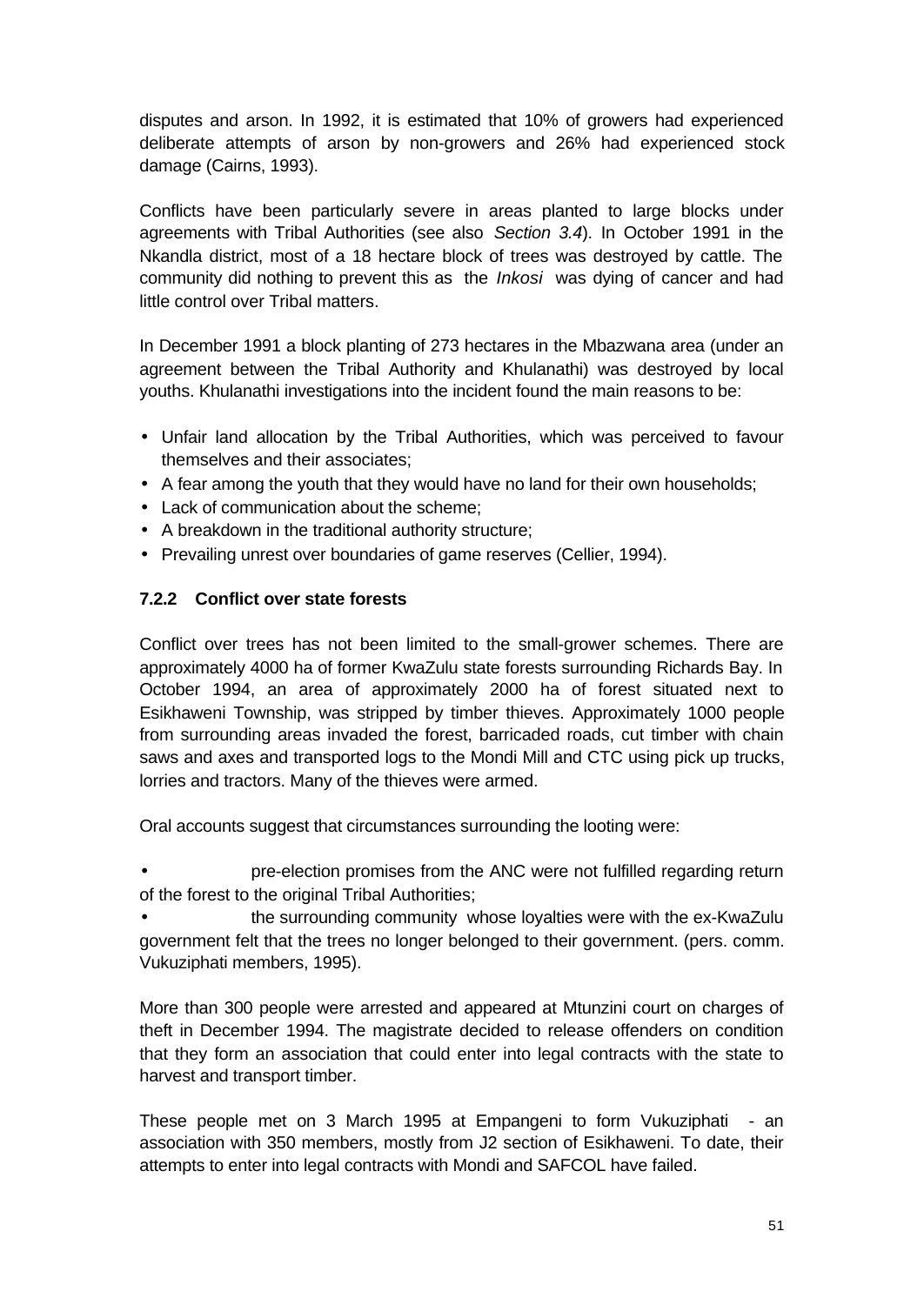In the mean time the forest was not maintained in any way. DWAF allocated the forest as "C-Grade" and mining rights were given to Richards Bay Minerals (the soil is rich in titanium).

## **7.2.3 Resolution of conflict**

j

Interviews for this report indicate that community conflict over woodlots has declined in recent years. An Induna at Esikhaweni reports that cases over fire or stock damage are now seldom brought up and that "community members respect each other". A grower at Mfekayi put it this way "People here used to be suspicious. We didn't know anything about trees and were scared that our land would be stolen but we have grown up now".

This has come about in part because Company efforts in building capacity of grower committees have been successful in improving communications and explaining the schemes. For example, Khulanathi foresters believed a serious conflict was developing at Mbonambi in 1993, with consequences far greater than the area lost at Mbazwana, but that it was diffused by timeous grower meetings (Cellier, 1994:145).

However, factors exogenous to grower associations, have also contributed to diffusing community conflict. These are:

- Tribal Authorities are well placed to deal with most cases of boundary disputes and compensation for stock damage<sup>14</sup>;
- politically instigated violence prevalent in the early 1990's has significantly declined;
- as the first cycle of harvest and payments came about many fears and suspicions were allayed.

## **7.3 LAND DEMAND AND THE DEVELOPMENT OF AN ELITE CLASS**

MacDonald and Vaughan (1995) argue that agribusiness support for commercial crops will not necessarily lead to an increase in the demand for land from those who take up production opportunities. Other factors such as institutional support, adequate infrastructure, and evident returns to labour and investment over the short term influence households' perceptions on the merits of land utilisation. Thus, timber outgrower members in the Ndundulu area were found to be similar in their profiles of needs and priorities to households in areas of no cash cropping opportunities. In contrast, there was a 100% demand for more land among small sugar cane growers in areas under irrigation with strong institutional support.

However, as MacDonald and Vaughan point out, the study sought polarised examples of cane and timber growers. At Ndundulu, growers had not yet harvested their crop, and the area was marginally suited for trees. In areas where growers have

<sup>14</sup> Approximately one third of reported cases of community conflict had been successfully resolved by Tribal Authority action (Cairns, 1995).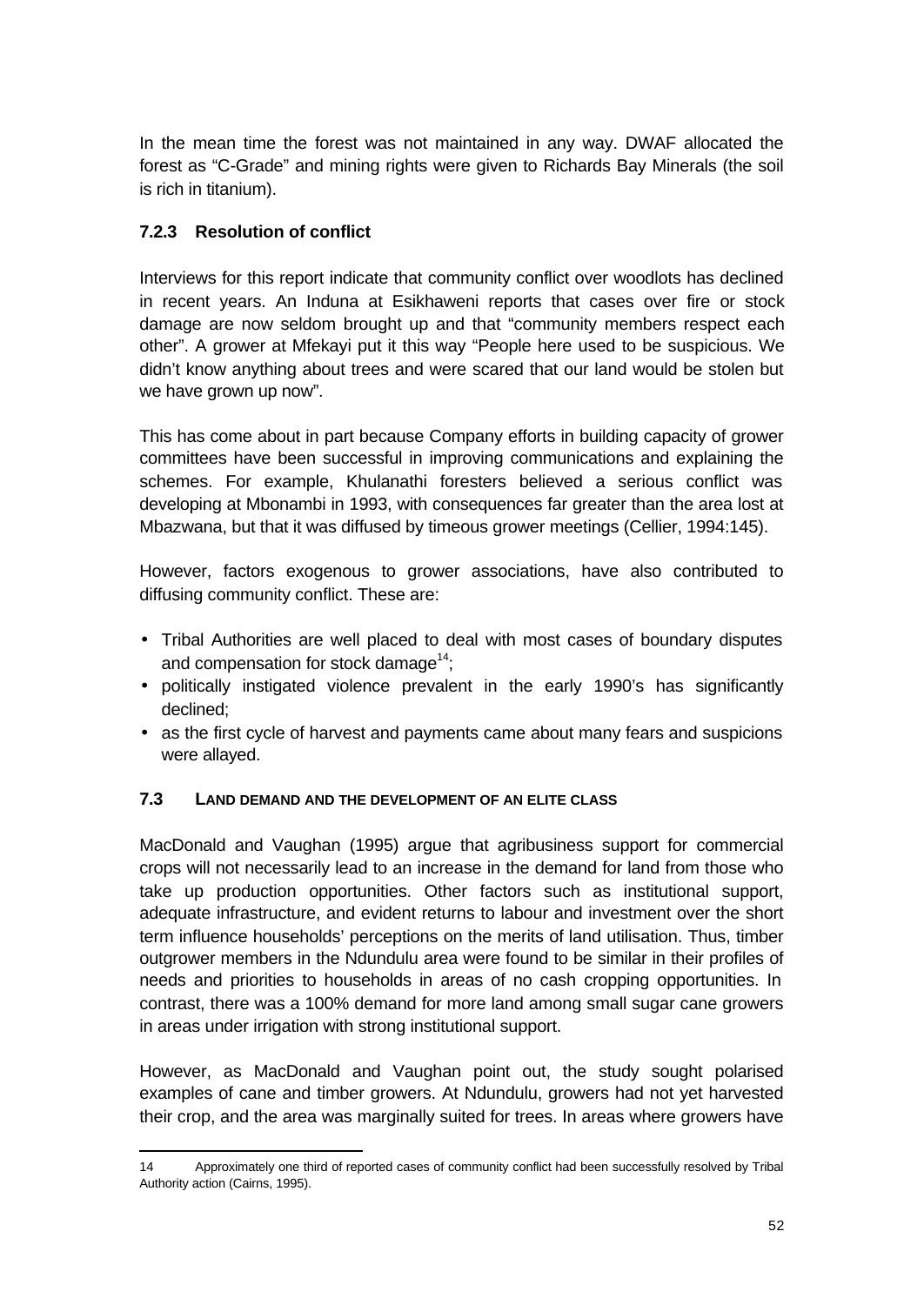harvested there have been substantial increases in the number of new members and in extension in the size of woodlots (van Loggerenberg, Boake, *pers. comm*.).

Although checks do exist through Tribal Authority structures<sup>15</sup> and egalitarian ethics<sup>16</sup>, increased demand for land may lead to agglomeration of holdings and the development of an elite class of land "owner" to the detriment of poorer households in the future. The mechanisms for land acquisition are allocations from the Tribal Authority (which sometimes takes away unutilised land from original holders), outright purchase from the original user and share-cropping arrangements (*Box 7.1*).

#### **Box 7.1 Case study of a large land holding**

"I originally came from Mtethwa ward Reserve No 5 in 1965. At that time I was working for *UmAfrica* as a sub-editor then as a clerk in the Empangeni courthouse from 1966-1972. In 1972 I resigned and started several businesses. From 1966, over weekends, I began planting seedlings collected from neighbouring forests. It took me five years to finish my first forest (2.4 ha). I sold this forest to a white contractor in 1979 at R7.50 per tonne. I got R1800 for those trees, the timber was taken to Waterton mill. In 1980 I applied to SAPPI (Mandini) for a quota and was given 8 railway truck loads. I then began to transport timber from other peoples' woodlots. In 1985 I joined CTC to increase my quota. Prices were also higher for CTC. CTC gave me further quotas and at one stage I was filling twenty trucks per month. I then bought timber from other farmers and used two of my own tractors to transport the timber to the railway siding. I now own five tractors.

At present CTC gives the highest prices (R171/t) but they do not take all my timber. In 1998 I joined the SAPPI Project Grow scheme because Mandini mill no longer gave quotas for forests that were not registered with their scheme.

I now own 32 hectares from 13 woodlots in Sokhulu but at Manzingwenya I have about 40- 50 hectares. I was given 3 fields by the Tribal Authority and bought another 10 fields. In 1986 I paid R800 for two hectares but last year I bought a forest of 2.4 hectares for R21 000. One man was desperate to get married so he sold his field to me for R13 000 to pay lobola. Another man wanted to build a house. Once a field is sold it cannot be claimed back but I do have a share crop arrangement with one grower. I would like to sell my bottlestore now and concentrate full time on forestry." (*Project Grow member, Sokhulu*)"

#### **7.4 ALTERNATE STRUCTURES OF OWNERSHIP – COMPARISON WITH NCT CO-OPERATIVES**

Outgrowing has led to alternative forms of collective action and development. NCT in particular has encouraged grower and contractor co-operatives among independent producers in order to provide sustained harvest throughout the year. At present, these appear to operate inefficiently (*Box 7.2 and 7.3*), labour costs in particular are

j

<sup>15</sup> In the Sokhulu area respondents reported that sale of land rights was strongly discouraged by the Tribal Authority

<sup>16</sup> For example, MacDonald and Vaughan (1995) cite examples where poorer households in a sugar irrigation scheme had been the recipients of small parcels of land.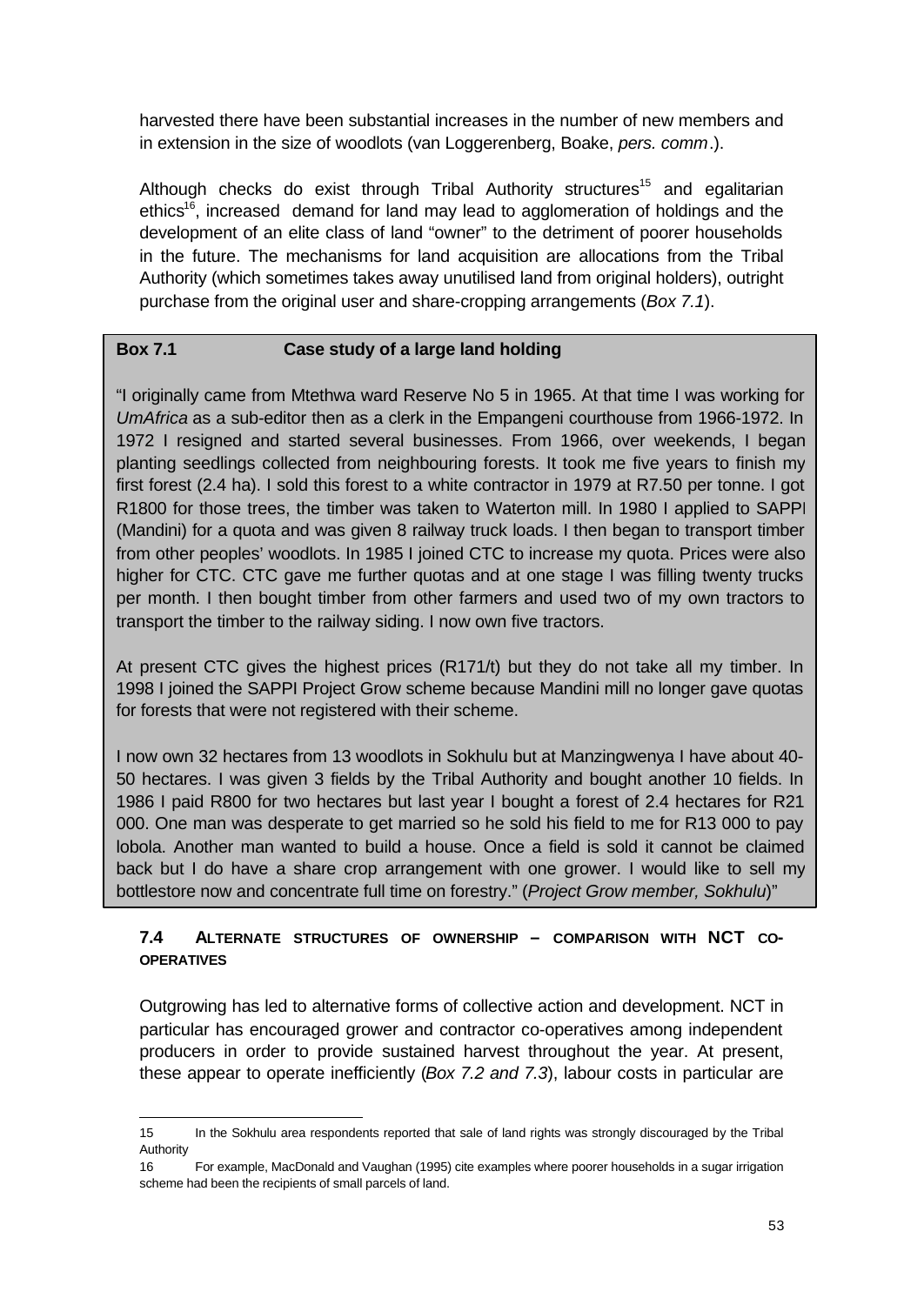high. However, co-operatives may become an effective way to widen spin-off benefits of timber to the surrounding communities.

#### **7.4.1 Grower co-operatives**

NCT has set up co-operatives in order to cut transport costs and enable small-scale growers to qualify for Class-A membership. One such cooperative operates at Nkandla (*Box 7.2*). At present, the value of timber extracted only covers labour costs which appear to be very high even when inaccessibility of woodlots is taken into account. However, the founding objective of the group was to provide employment for youth in the area and the cooperative pays out about R20 000 per month in

#### **Box 7.2 NCT grower co-operative**

Mr. M. was retrenched from his work in Johannesburg with Schindler lifts and returned home to Nkandla to start a small trading store. When he came home he was particularly concerned about school leavers who were unable to find work at Nkandla or elsewhere. Many of the youth are beginning to turn to crime. There are many wattle woodlots in the area where he lives and farmers used to send bark to Melmoth, but now the timber is only used for firewood and building. (Transport subsidies from Melmoth to the extraction plant in Hermansberg have fallen away). There are external contractors who clear the woodlots from time to time but the community has never really benefited from these people. Through friendship with a transport contractor working in the Melmoth area he learnt that there was good market for wattle in Richards Bay. After several trips to Richards Bay in which he located the depot and NCT office, he registered with NCT and was visited by the NCT extension officer.

After meeting NCT he called a meeting with his neighbours to discuss setting up a timber cooperative. About 18 forest owners have joined as members but the labour force is estimated at 52 workers (mostly youth). There are five members in a management position. The co-operative does not have a legal status but has registered a constitution at the bank. Most of the youth come from families who own trees but do not yet have their own homestead. When the plans were presented to the Inkosi, he also joined the cooperative.

The cooperative has requested an allocation of 11000 tonnes per annum with the NCT depot. In the four months since starting, they have sent 280 tonnes from five woodlots to Richards Bay, but work was curtailed for about two months by heavy rains and the Christmas season. Seven trucks have been booked for the month of March. To date, five woodlots have been cleared. They have been replanted with purchased seedlings and fertilizer has been applied. Off-cuts are left in the woodlots for firewood, fencing and building. Labour is paid at the following rate:

| R <sub>19</sub> /day | strippers                        |
|----------------------|----------------------------------|
| R30/day              | clearers, markers, cross-cutters |
| R50/day              | chainsaw operator                |

owners are stacked in separate piles. In the absence of a weigh-bridge, individual tonnage Short haulage is done by a local tractor owner at about R180 for 11,4 tonnes (two loads). Transport costs are R45 per ton (long haulage) plus R4,50 per tonne mechanical loading. The cooperative uses 40 ton trucks from Alex Carriers. Trees from the individual forest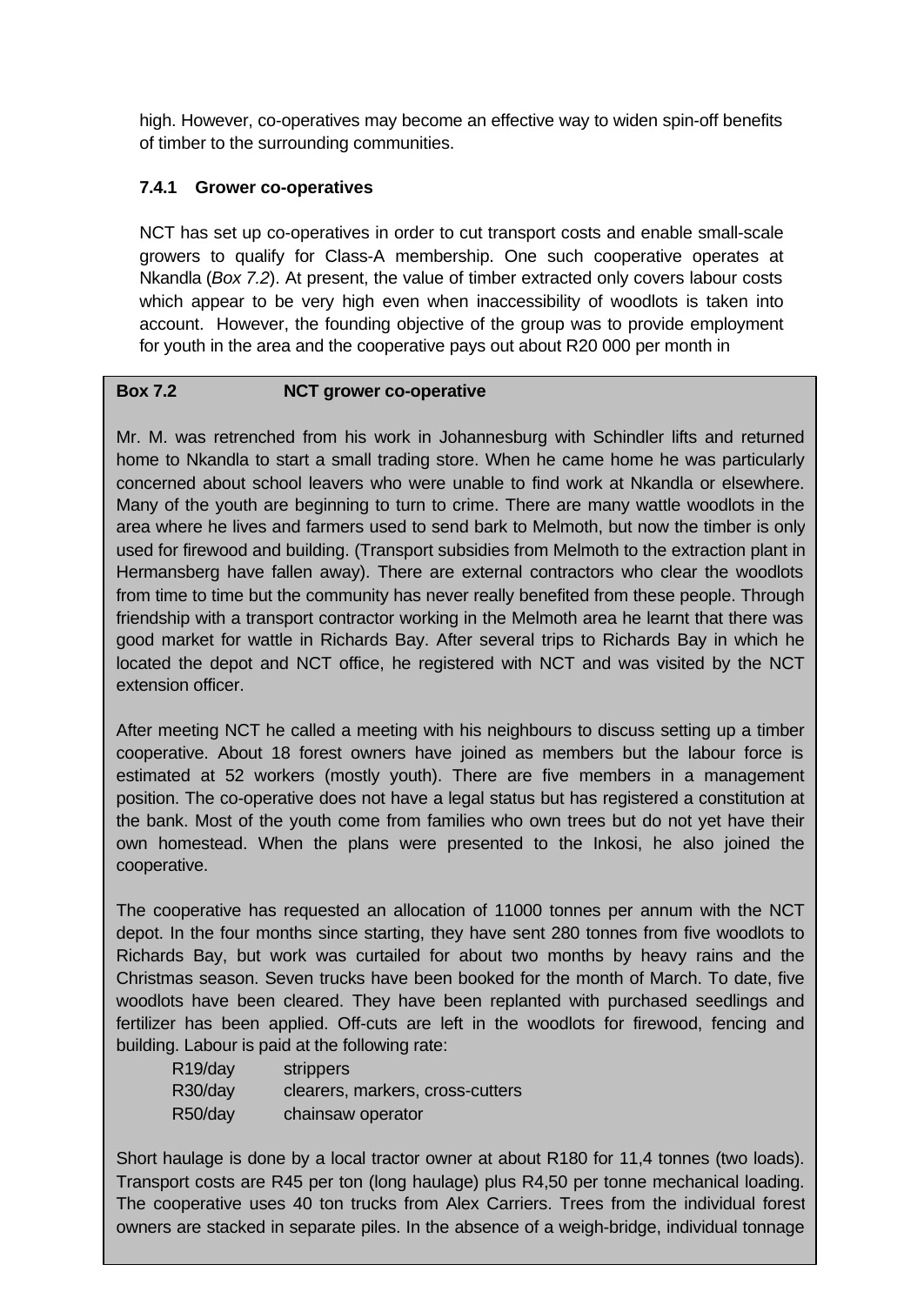is estimated when filling the truck. These are recorded to calculate forest owners proportional shares. All payments and tonnage's are recorded by the secretary who has a std 9 education. The cooperative makes use of Mr. M.'s telephone.

To date earnings have just matched labour and transport costs. The co-operative has not yet earned a profit to pay the five forest owners whose woodlots have been cleared or the management team who are each meant to be paid R500 per month for administration. While these two interest groups are hopeful that profits will soon be realised, their stated concern is to provide employment for the 52 members. In the mean time they are attempting to make their operations more efficient. The major expense is seen to be short haulage. NCT has agreed to purchase a  $2^{nd}$  hand Ford 6110 tractor and trailer at a cost of about R85 000 which the cooperative will pay off in one year. (*NCT cooperative member, Nkandla*)

salaries. Unfortunately this situation is likely to be non-sustainable as new woodlot owners join with profit motives. The example illustrates the need for capacity building and training before this type of structure can operate successfully.

#### **7.4.2 Contractor cooperatives**

NCT has assisted several groups of contractors to combine efforts in order to meet requirements for preferential prices. The case study (*Box 7.3*) indicates that neither growers nor contractors necessarily benefit from these arrangements. However, present inefficiencies in operations (such as employing new labour in each ward) do tend to increase employment in the surrounding communities.

#### **Box 7.3 NCT contractor cooperative**

N… Forestry Services was started by three men from the Esikhaweni area in November 1999. They are members of the SAPPI Grow scheme and gained experience in forestry from their own eucalypt plantations which are between 7 and 8 hectares in size. The chairman, Mr. N... is also a sugar farmer since retiring from  $\varepsilon$ clerical job. " We joined NCT as timber farmers and contractors and are  $2<sup>nd</sup>$  category members as we have not yet completed our probation period. Since demand for wattle is high we are able to get our allocation".

They were introduced into the Nkandla area where they are now working, by a local Induna in November last year. People were at first negative and hostile from experiences with previous harvesting contractors. "The induna said to them 'these people have taken the right approach by coming to me first, those other people you never introduced to me.' After that argument nine homesteads approached us with [wattle] forests to sell. But to be honest, we have been captured by these people along the road. It is more viable to use these trees and the transporter agrees quicker to getting involved."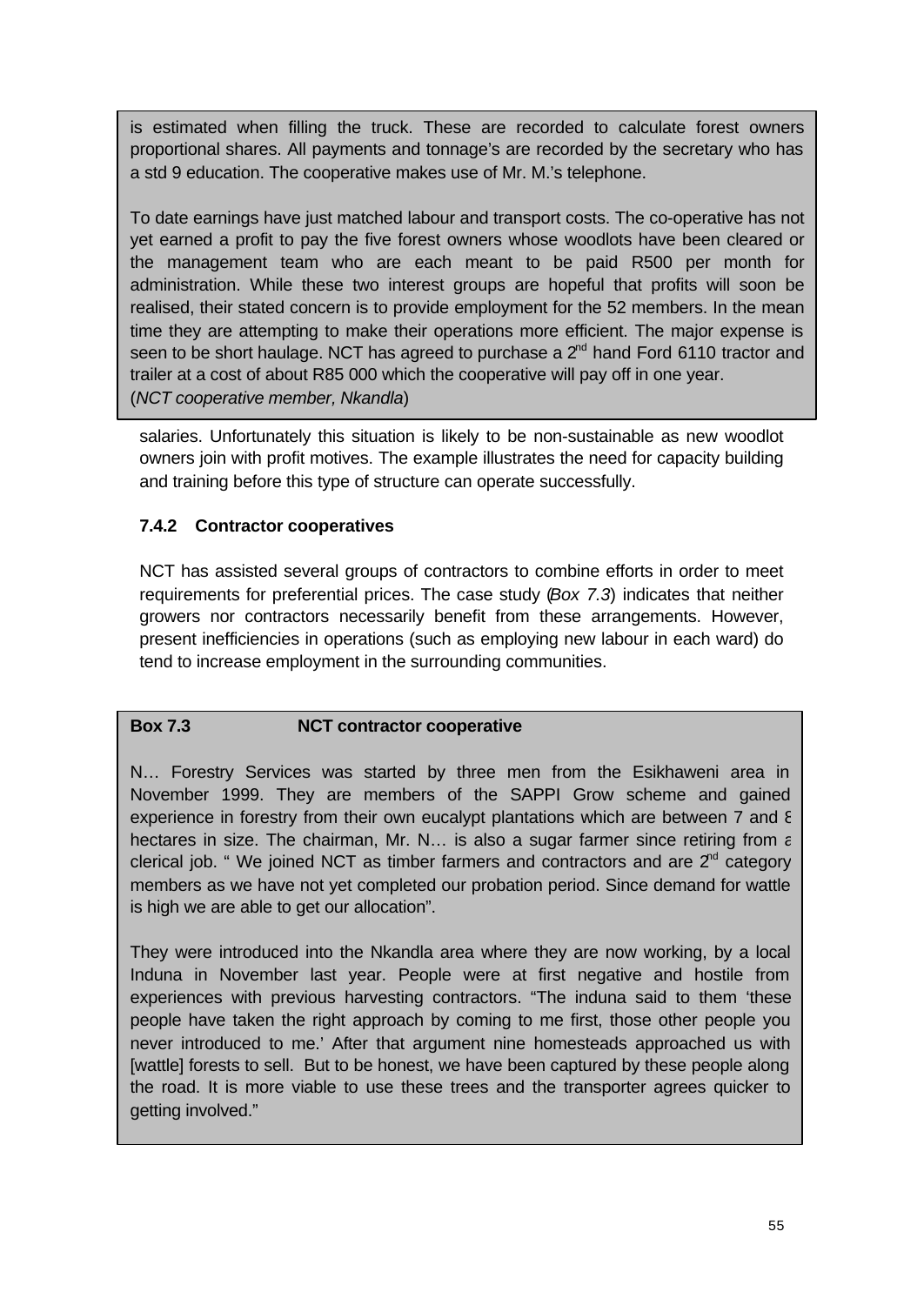"We ask the owners 'how should we pay you? Most people are ignorant about tonnage. Now some are saying per truck, others just give a blanket amount". Most people ask about R1300 to R1600 per 40 ton truck load. They regard R1900 per load as the cut off point for most forests in the area. Their cooperative uses Alex Carriers who charge R4,50 per ton to load with a mechanical loader and R45 per ton to transport to Richards Bay. NCT helped them source this transport after their local transporter let them down on several occasions. They use a local tractor owner for short haulage (3 km) from site to depot. He charges R150 per load (about 5 tons). They send about 200 tons a month to Richards Bay. Profits are unknown at this stage

The cooperative hires new labour every time they move to a new *isigodi* (induna's subward). They pay R15 per day to start. If a profit is made the workers earn more. Chainsaw operators earn R35 per day. Mr. N…'s partners are both experienced operators but now they train local people from scratch. They presently have 20 men and women working for them and have moved through three *izigodi* since arriving at Nkandla.*(NCT contractor cooperative, Nkandla)*

#### **7.5 GENDER RELATIONS**

Many of the wider development impacts of the schemes are determined by gender relations at the household level (decision making, provision of labour and allocation of benefits) and gender roles in the community (how land is acquired, participation in local government). The gender structure of rural economies may cause severe constraints on out-grower schemes by affecting the control of producers over their labour. Conflicts are known to arise over who bears the cost of production in terms of additional labour, and who shares in the benefits of this production<sup>17</sup>.

#### **7.5.1 Women and land ownership.**

j

Traditional Zulu culture prohibits women from obtaining land allocations directly from the Inkosi. User rights are normally acquired through male members. Single mothers, for instance may be allocated land through their parents or brothers. This limits the freedom that women have in controlling their means of production. Since 1994, government has attempted to change customary law relating to marriages. However, it is still highly unusual for a woman to approach the Inkosi directly for land (Ojwang, 1999: 61,62).

Situations of tension appear to arise within a community and a household on the death of a husband. On the one hand, the case studies illustrate that the schemes do provide an effective means for women to entrench existing land rights for her household in the event of claims by her husbands family or by neighbours (see for example *Boxes 3.3 & 5.1*).

<sup>17</sup> The following discussion draws heavily on Ojwang's (1999) study of gender and contract timber farming among 30 households in the Mfekayi, Sokhulu and Biyela areas.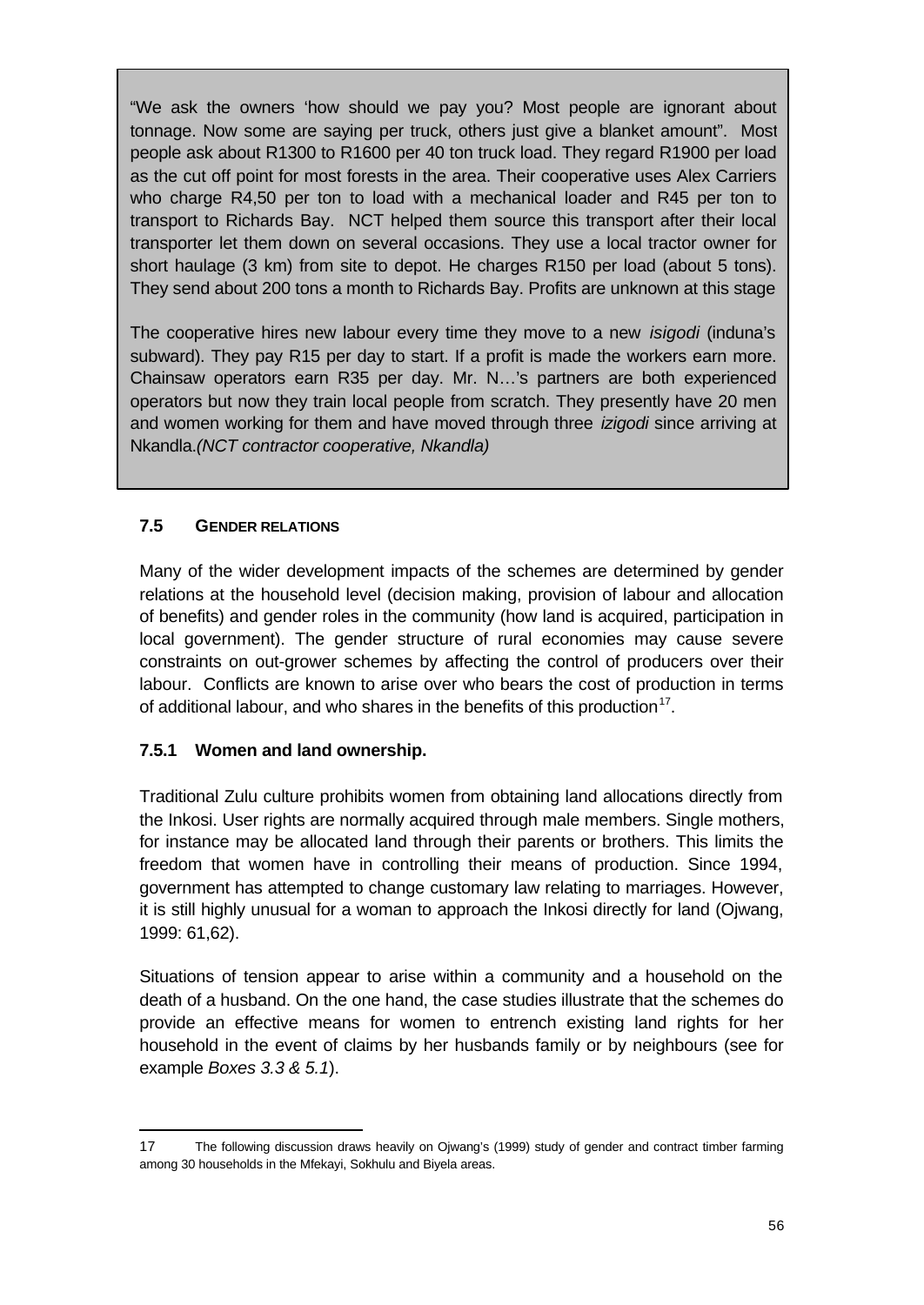On the other hand, first born sons are expected to take control over the household, effectively giving them control even over their mother's labour. Traditionally sons were expected to be responsible in their decision making and in particular to care for their mothers. As this ideal is abused, widows increasingly claim control over their resources. This causes tensions in the household. (Mondi has attempted to address this problem through a clause on inheritance in the contract).

#### **7.5.2 Contribution to household livelihood**

Contract farming is said to replace other agricultural activities and increase labour requirements thus becoming the major source of livelihood in the family. As women are the providers of labour they are most affected. However, Ojwang (1999) found that none of her respondents considered timber growing as their major source of income. More than 90% of the women derived their regular income from selling subsistence crops that they grow alongside timber. "Most of the respondents did not consider benefits from timber as a source of income given the long period that the timber takes to mature… most families counted on the money for big projects like building new houses or buying cars" (Ojwang, 1999:65). Ojwang also found that women preferred to spend income on their families (school fees, husband's medical expenses, lobola for a son, and building a house) while men spent income on themselves (put in bank account, lobola etc).

Case studies for this report indicate that many families have a range of livelihood strategies and timber may contribute a significant safety net to highly vulnerable households (Table 3.1) except those without sufficient access to land. Where net incomes from woodlots are high (perhaps over R20 000), trees may be considered major contributors to income after the first harvest.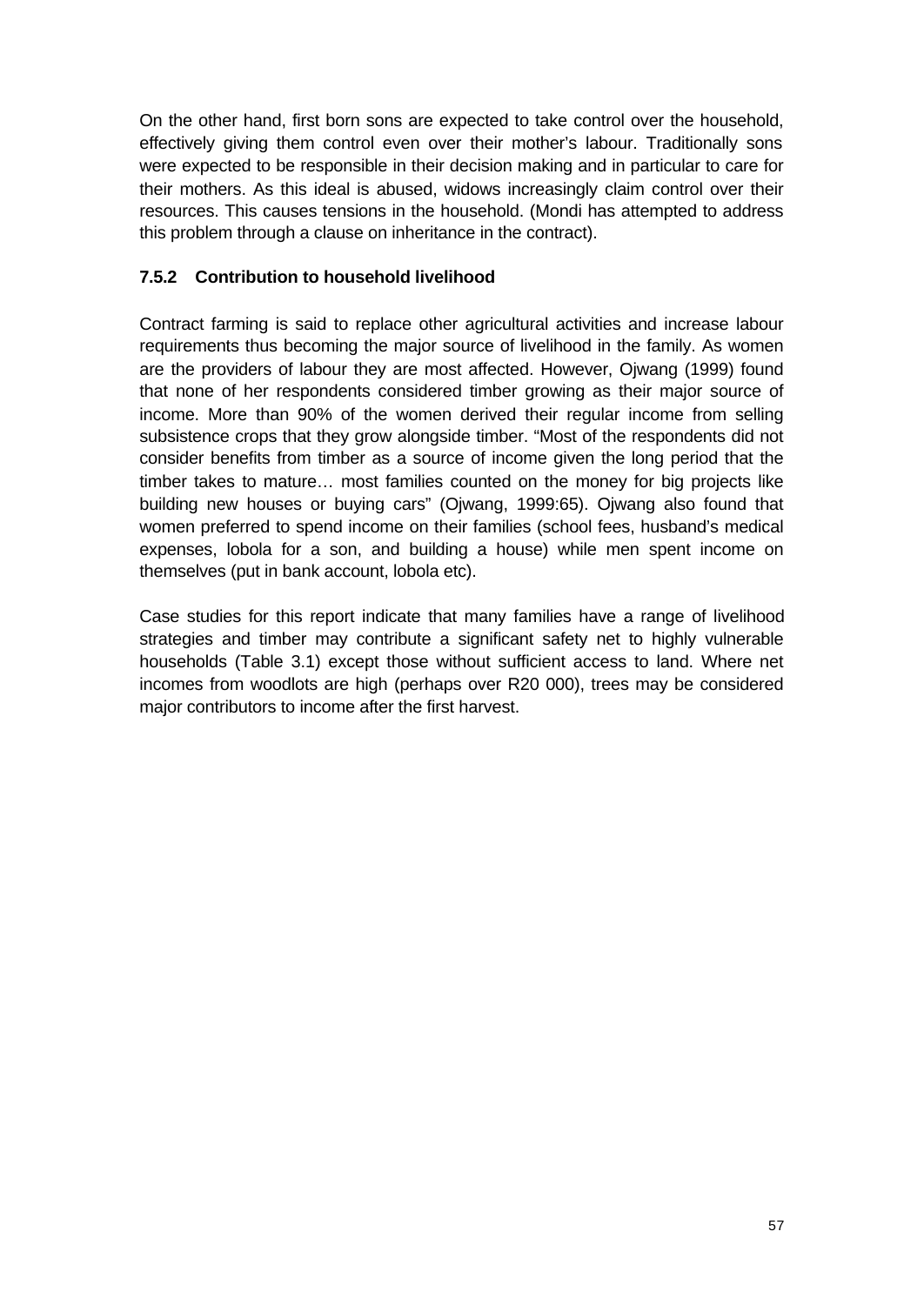#### **Box 7.1 Case study - husband and wife (1)**

Mrs M.. first heard about the scheme from neighbours. Her main interest in trees was to get some cash income. After asking permission from her husband she planted the trees in 1994, using Mondi contractors for all operations. The trees were registered in her name.

In 1999 her daughter got married. Her husband who works for in Durban came home in July and decided to harvest the trees to get money for the wedding. Mondi was contacted to provide contractors but there is always a long waiting list and they could not wait for the transport to arrive. They found their own contractors and paid them as follows:

| Area                           | 0.9 <sub>ha</sub>                                   |
|--------------------------------|-----------------------------------------------------|
| Yield                          | about 93 tons $(103 t/ha)$                          |
|                                | (Compare with 177 t/ha of best grower)              |
| Felling                        | R150 / truck load x 10 trucks                       |
| Stacking                       | 10 people R10/day for 20 days                       |
| Transport                      | R <sub>150</sub> / load                             |
| Loaders                        | R20 / load (on) per truck                           |
|                                | R <sub>10</sub> / load (off) per truck              |
|                                |                                                     |
| <b>Total contractors</b>       | R5300                                               |
|                                | (Compare Mondi price at R42/tonne = about R4200)    |
| Mondi loan repayment           | R2302                                               |
| Total income (probably) R13113 |                                                     |
|                                | (Compare R14 570/ha with R24 761/ha of best grower) |
| Take home (probably)           | R <sub>5511</sub>                                   |
|                                | (Compare R6123/ha with R15238 of best grower)       |

Mrs M.. does not know how much was earned as her husband took the money. She does not belong to any association of growers though she believes it could be useful to exchange experiences with others.

She believes the family had no choice but to harvest early as the money was needed urgently. She cannot use the trees as collateral with the banks as she does not have PTO on the land. Her husband is seldom home and has a girlfriend in Durban so does not send much of his earnings to her. She has 3 daughters (one now married and two staying at home) and three grandchildren. Her main income comes from a part time job in Empangeni. Her daughters at home are attending school. She has  $\varepsilon$ small plot of maize which is fenced (about 0.25 hectares) and madumbes (0.1 hectares). (*Khulanathi grower, Esikhaweni area*)

#### **7.5.3 Decision to join the schemes**

Ojwang (1999: 68) found that of thirty respondents, only two males indicated that decision to plant trees was taken jointly with their wives. "A number of women respondents had no role to play in regard to what amount or which piece of land was to be converted to tree planting, while some thought that it was Mondi's directive for trees to be planted". Ojwang reported significantly more decision making powers among widows and single women as heads of households. These findings were contrary to Cairns (1993:32) who found that 80% of growers stated that their spouse or children (where the spouse was deceased) had been consulted about joining. However, Cairns, like Cellier reported a reticence to discuss family disputes particularly from the women.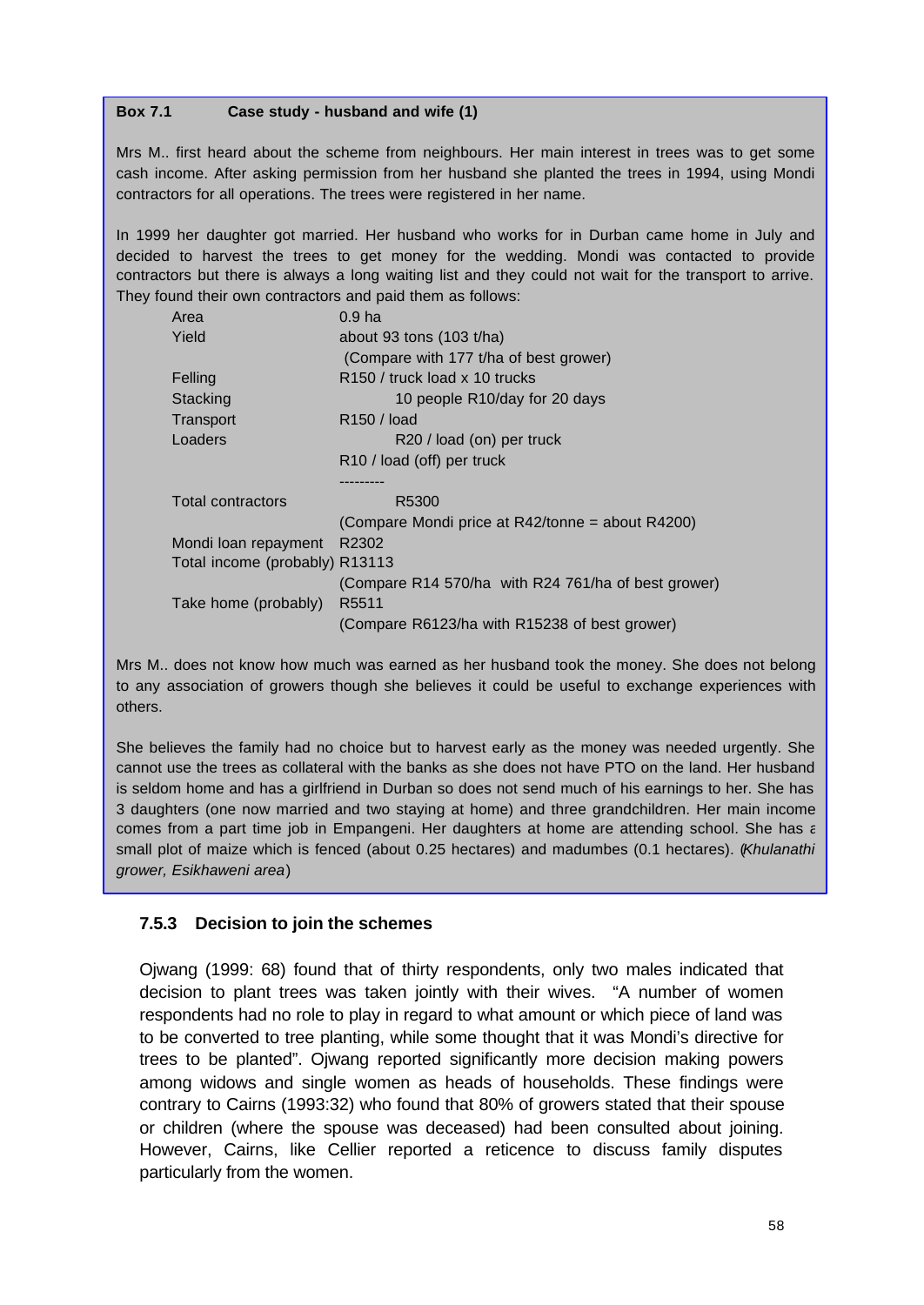### **7.5.4 Decisions over earnings**

Critics of contract farming point out that men often control benefits from schemes while women provide the labour. For example, Vaughan (1993) notes that women are increasingly unwilling to provide labour for sugar when they do not control the income generated from the cash crop. This is supported elsewhere where women have been shown to withdraw their labour from contract farming (von Bulow and Sorensen, 1993).

#### **Box 7.2 Case studies – husbands and wives (2)**

The X.. family has lived in Port Durnford for many years. The family does grow sugar but yields are poor. In 1993 Mrs. X.. saw trees being planted and asked her neighbour to explain the scheme to her. With permission from her husband who works for the Park's Board she planted 0.8 hectares on land that was previously unused. She hoped to use the money from the trees to build a block house. Mondi hired a tractor to plough the land and she did the rest of the work. Her family does not generally help her in the fields. She was paid a small amount by Mondi to do weeding, firebreaks and fertilization.

The trees were harvested in 1999. The amount received was R19500 in total for 138 tonnes. She paid R1700 (Mondi loan), R4800 (contractor fees) and took home R13000. As she is not working she is unable to open a bank account so she deposited the money in her husbands account. Her husband works away from home and thought that the bank had made a mistake. He quickly spent some of this (amount and purpose unspecified). She has bought some blocks but there is probably not enough money left to build the house which she originally wanted. *(Khulanathi grower, Port Durnford).*

"I go for gum, my husband was interested in sugar, therefore we have both but when we look at our income I always laugh at him. He admits it gives very little. It mostly depends on the situation of the family. We have a Christian family and we are united in our decisions. We share our money but the cheques for the trees are always written in my name" (*Project Grow, member and secretary of association, Ngodweni*)

Ojwang found that most married women did not make major decisions pertaining to use of finances. However, a few maintained that they share decisions as a couple. Interviews conducted for this report also indicated differing husband - wife relationships. Thus, the extent to which males control income from trees that is earned by females, is uncertain. What is clear from the case studies, is that the schemes offer very little protection for women who are in abusive relationships.

#### **7.5.5 Prior knowledge of costs and benefits**

Ojwang (1999) found that while women's labour was required in the schemes, most married women did not understand the terms of contract or have any idea of the income they could expect at harvest. Their husbands seldom included them in negotiations with the timber companies.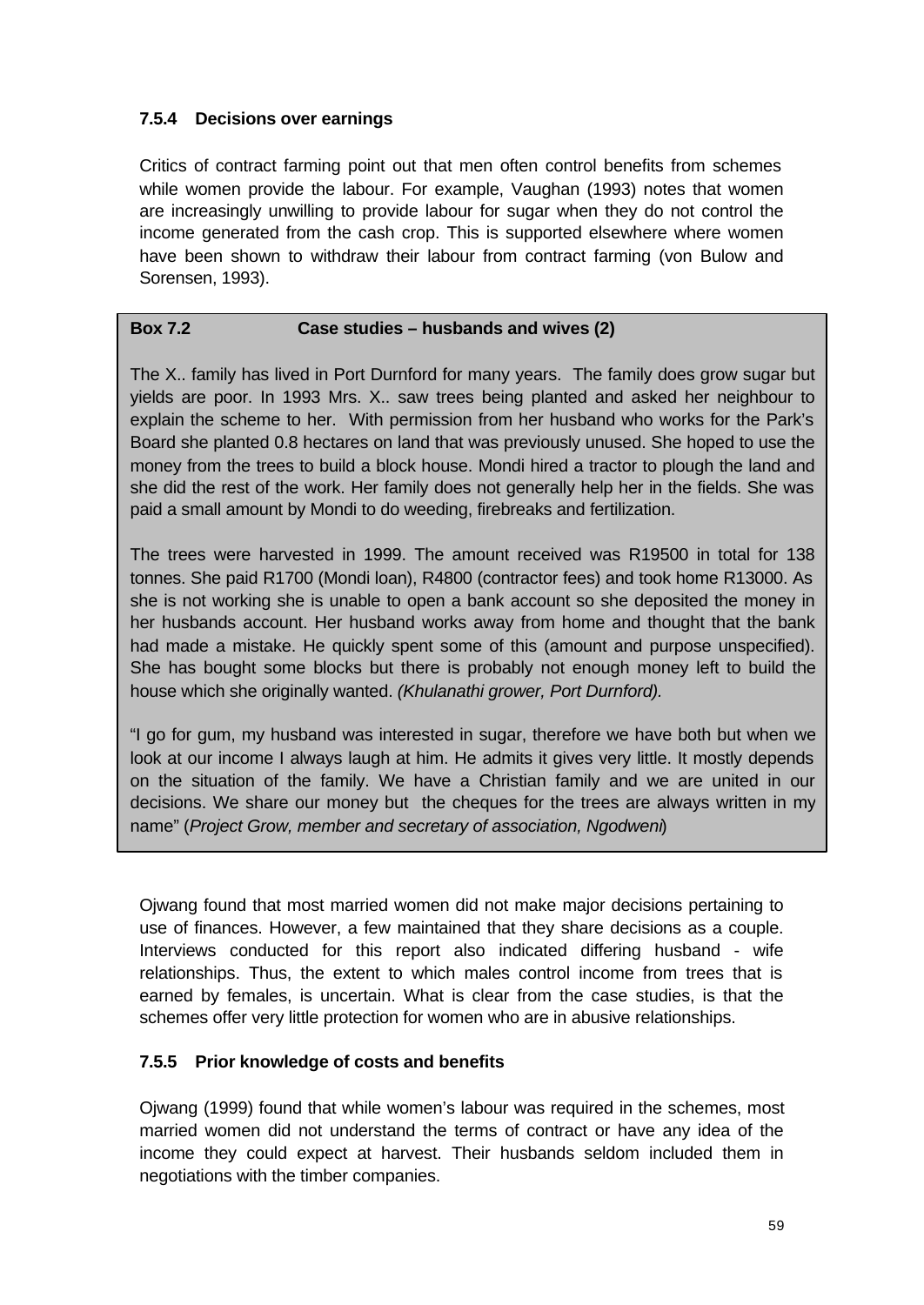## **7.5.6 Changes in labour responsibilities**

Ojwang found that on the whole women had managed to cope with increased labour requirements. Money is available for various activities, but some families preferred to do the work themselves. The reasons were to earn extra income. Both Ojwang and Cairns (1993) found that loans did not cover the full costs of hiring labour. However, Mondi has recently trained small-scale contractors to do planting and weeding at rates covered by the advances (*Section* 6.2.1)

### **7.6 SUMMARY (WIDER DEVELOPMENT IMPACT)**

Conflict over trees may occur between various interest groups within communities who compete with timber growers for land. The two major parties are:

- pastoralists whose grazing land is depleted (this land may have been previously allocated to grower households but used communally); and
- youth who fear that unutilised land for future households is rapidly disappearing.

Conflict has also occurred within communities where Tribal Authorities have allocated large tracts of land for forestry. Problems have occurred around ownership and responsibility, distribution of profits, and opportunity costs (grazing and land for new households).

While Tribal Authorities do act to prevent acquisition of large holdings, an elite group of timber growers can develop through various mechanisms (land allocation, purchase and sharecropping).

The schemes cannot assist women access new land but are used successfully by female headed households to entrench existing rights over land use. The woodlots do not appear to significantly compete with food crops for household resources (land and labour) and have not particularly locked women into cash crop activities. However, there is evidence that married women are not consulted in the decision to plant trees and have little knowledge of the costs and benefits, yet carry the burden of the labour. Households often share profits in a responsible manner, however, despite the companies' efforts to register forests in the name of the appropriate person there is little that protects women in abusive relationships.

Owang (1999) found that women in female headed households whether widowed or single, have greater decision making powers over their labour and benefits gained from the schemes than married women. She found that gender tensions within the household could be attributed more to unequal power relations legitimised by society than to the schemes themselves. The position of children is also affected by access to benefits of the parents. However, Ojwang and Cellier found priorities were similar for men and women. For instance paying for children's' education was a major priority of both men and women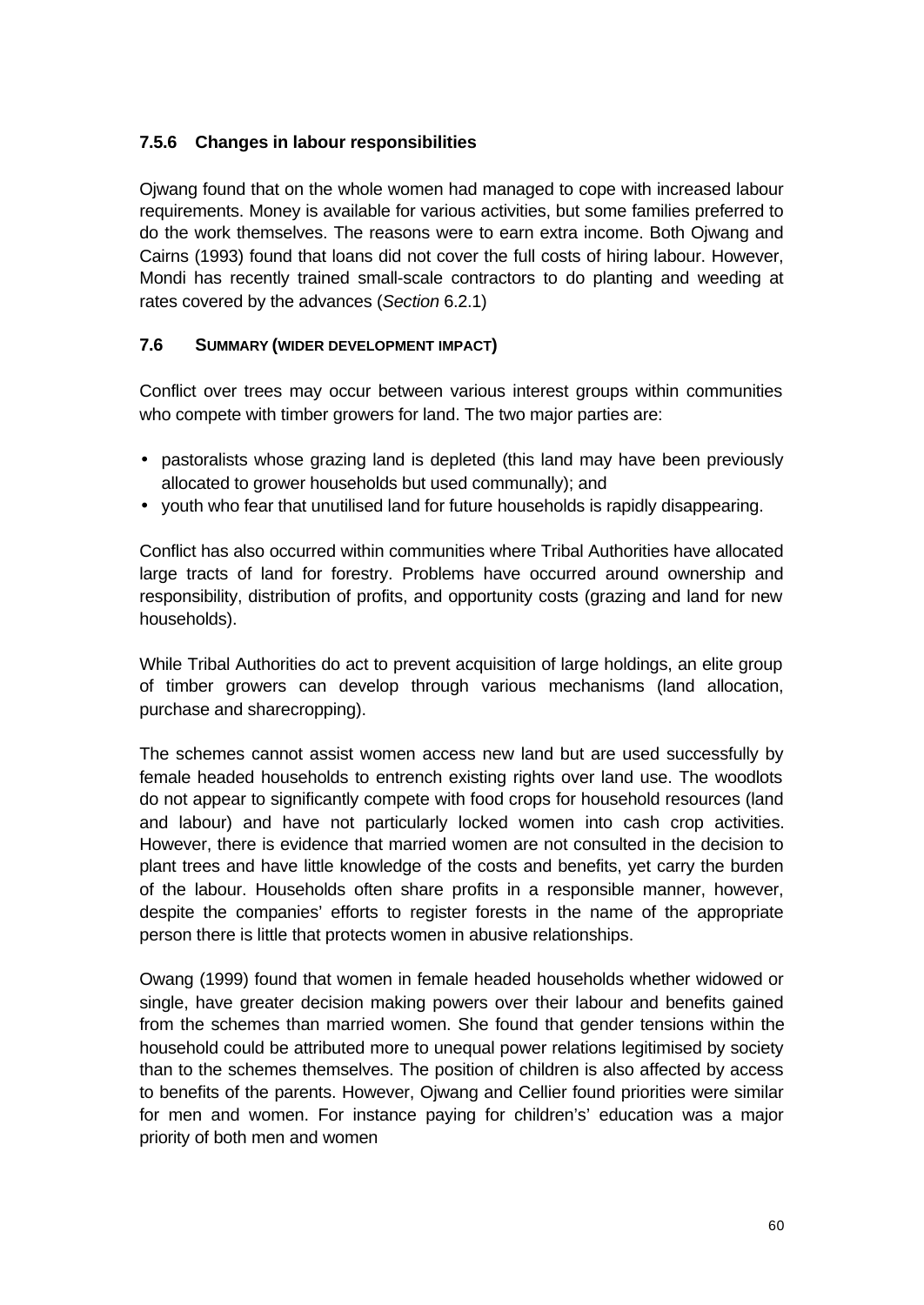"The findings suggest a potential struggle by these women to overcome the cultural barriers that confine and bar them from decision making and to establish control over the benefits of their own labour. There is a high level of awareness among women that they are being undermined and disadvantaged" (Ojwang, 1999).

All extension officers are male while more than half the growers are female. Male researchers who have studied the schemes (Cairns and Cellier) have reported a reticence to talk about gender conflict within grower households while women researchers have been more successful (Friedman, Ojwang) in drawing out the issues. In a similar way, Mondi and SAPPI foresters are aware of problems but the fact that they are all male while more than half of growers in the schemes are female, may hinder communication with growers.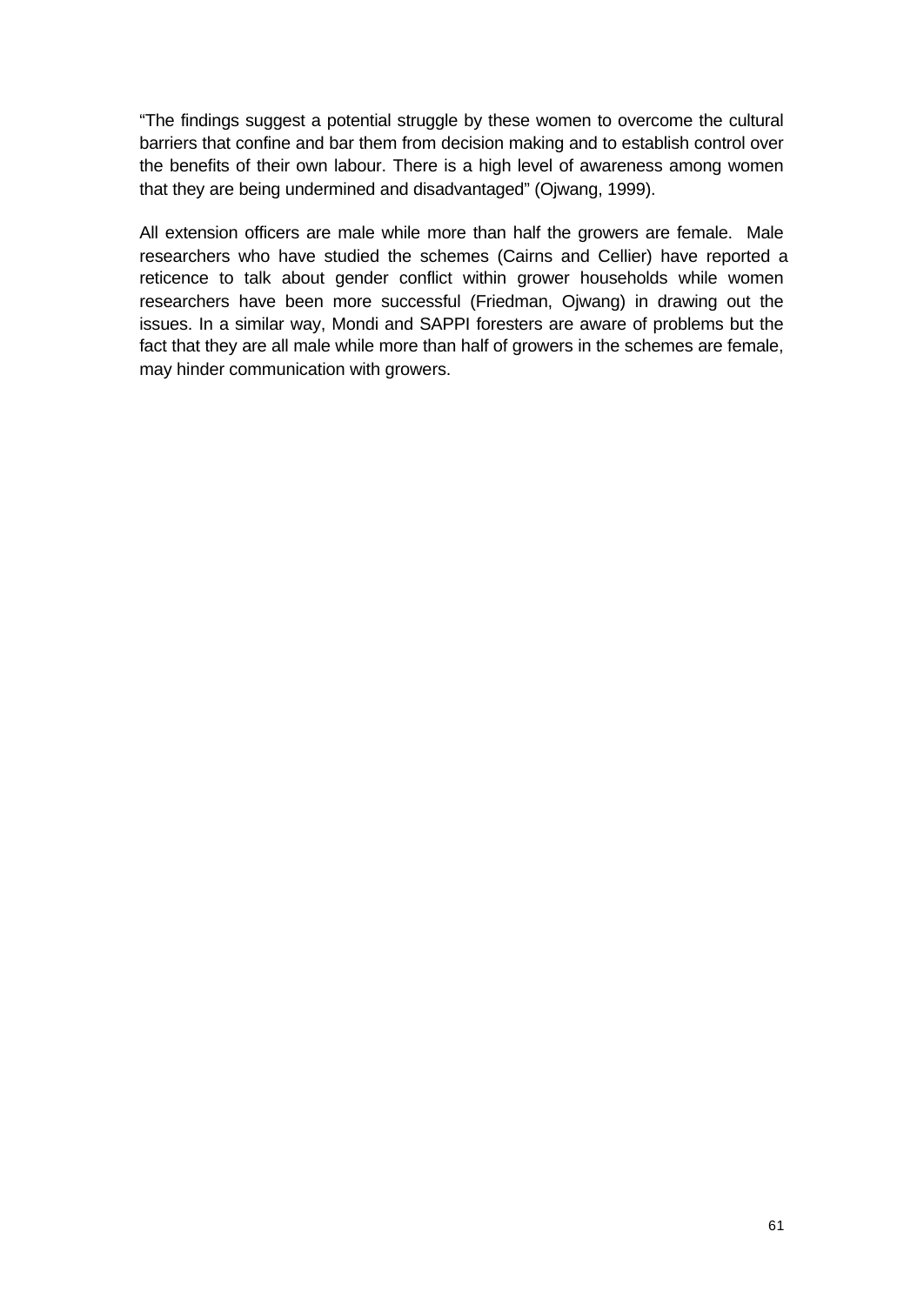# **8. INSTITUTIONAL SUPPORT FOR OUTGROWERS – LESSONS LEARNT AND ALTERNATE STRUCTURES**

# **8.1 INTRODUCTION**

This section deals with the approach and learning experience of the outgrower schemes and the alternative organisational arrangements offered by NCT. Comparisons are made with the SAWGU small grower scheme, which offers some clues about the future of institutional support outside a contract farming system.

The entry of NCT has increased the range of choices for small-scale eucalypt growers. Their decisions on which scheme to join<sup>18</sup>, will depend largely on relative profitability, and the availability of credit and markets. These factors constitute the **financial capital** of their livelihoods.

# **8.2 EXPERIENCES OF SAPPI AND MONDI**

Project Grow and Khulanathi have not changed their basic approach over time. The lessons learnt (below) relate largely to improving the effectiveness of support (communications, training, reducing grower costs and improving yields), reducing administration costs and avoiding conflict in communities. The schemes have significantly shifted resources from production support (planting and maintenance operations), to market support (cutting harvest and transport costs) in recent years.

# **8.2.1 SAPPI Project Grow**

18

The SAPPI Project Grow Manager (Zululand) listed the following lessons learnt over the years *(*van Loggerenberg, 2000, *pers. comm.):*

- It is important to have strong field staff, technical advice should be sound to avoid disappointment at a later stage.
- Good administration can save an enormous amount of money. SAPPI initially made the mistake of paying by cheque. This meant that foresters and growers were travelling huge distances. SAPPI now insists that growers must have bank accounts. Transfers are made electronically.
- SAPPI still does not promote the schemes actively. Project Grow relies on word of mouth and good history to spread.
- SAPPI is experimenting with intercropping legumes in the first two years. Trials in the Tzaneen area have been successful. This would bring some income to growers in the early stages and improve the soil fertility.

There is anecdotal evidence that some growers join more than one scheme anyway.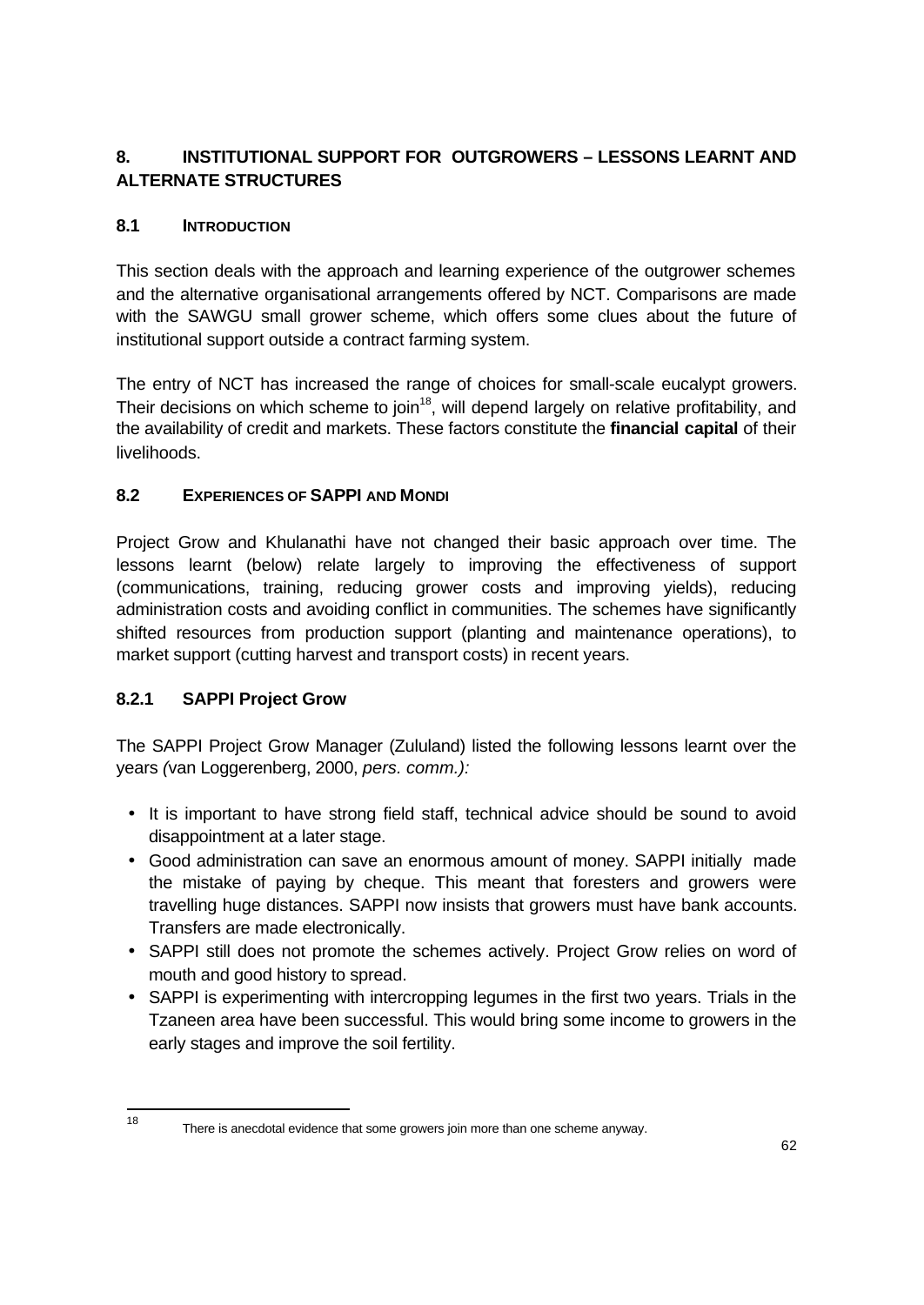- SAPPI has still not got transport side right. Difficulties are compounded by the fact that the volume of timber coming out of Project Grow areas is not enough yet to support a local transporter full time.
- It is important to build up a strong relationship with the grower. Communication should continue especially after the third year when money for weeding ceases. Firebreaks must be maintained and trees should not be felled early. It is essential for the grower to contact SAPPI when felling to make use of approved contractors.
- SAPPI Project Grow has spread itself very thinly. It may have been better to consolidate plantings before starting in new areas.

# **8.2.2 Experiences of Mondi Khulanathi**

The Khulanathi manager pointed out the following (Boake, 2000*, pers. comm.*):

- Channels of communication are vital. Companies should limit their geographical spread according to their capacity. Grower committee meetings can be held on a regular basis, but messages are not necessarily passed down due to great distances between members homesteads. Khulanathi now posts notices at all shops, and bottle stores. Local depots have greatly assisted in providing focal points for notice boards, grower meetings, and access to small contractors. Khulanathi foresters also have to visit each grower twice a year and growers are required to sign off these visits.
- Transparency is essential. Foresters cannot and should not try to pull the wool over growers eyes. The allocation system must be explained in terms of world supply. Reasons for cutbacks must be understood by all concerned.
- Management of Khulanathi has changed in emphasis since inception. In the first years foresters concentrated on production (silvicultural extension). Now foresters time is taken up in managing timber supply (quota systems, contractors availability and pricing).
- Administration quickly becomes difficult as new members join. Khulanathi has been unable to convince growers to open bank accounts. For many growers ATM machines are too far away to be of use. Banks have also closed their branches in small towns where transaction costs are high. Mondi now issues cheques that can be cashed at local shops. Many stores have geared up to cater for this form of payment

### **8.3 THE NCT ALTERNATIVE**

Relative benefits of co-operatives versus out-grower schemes depend on a number of production and market factors that impact on net profit for growers. Net profit is a function of (a) yield per hectare, (b) contractor (harvest and transport) costs, and (c) market price and availability. Co-operatives may also be better placed to serve the interests of spin-off industries.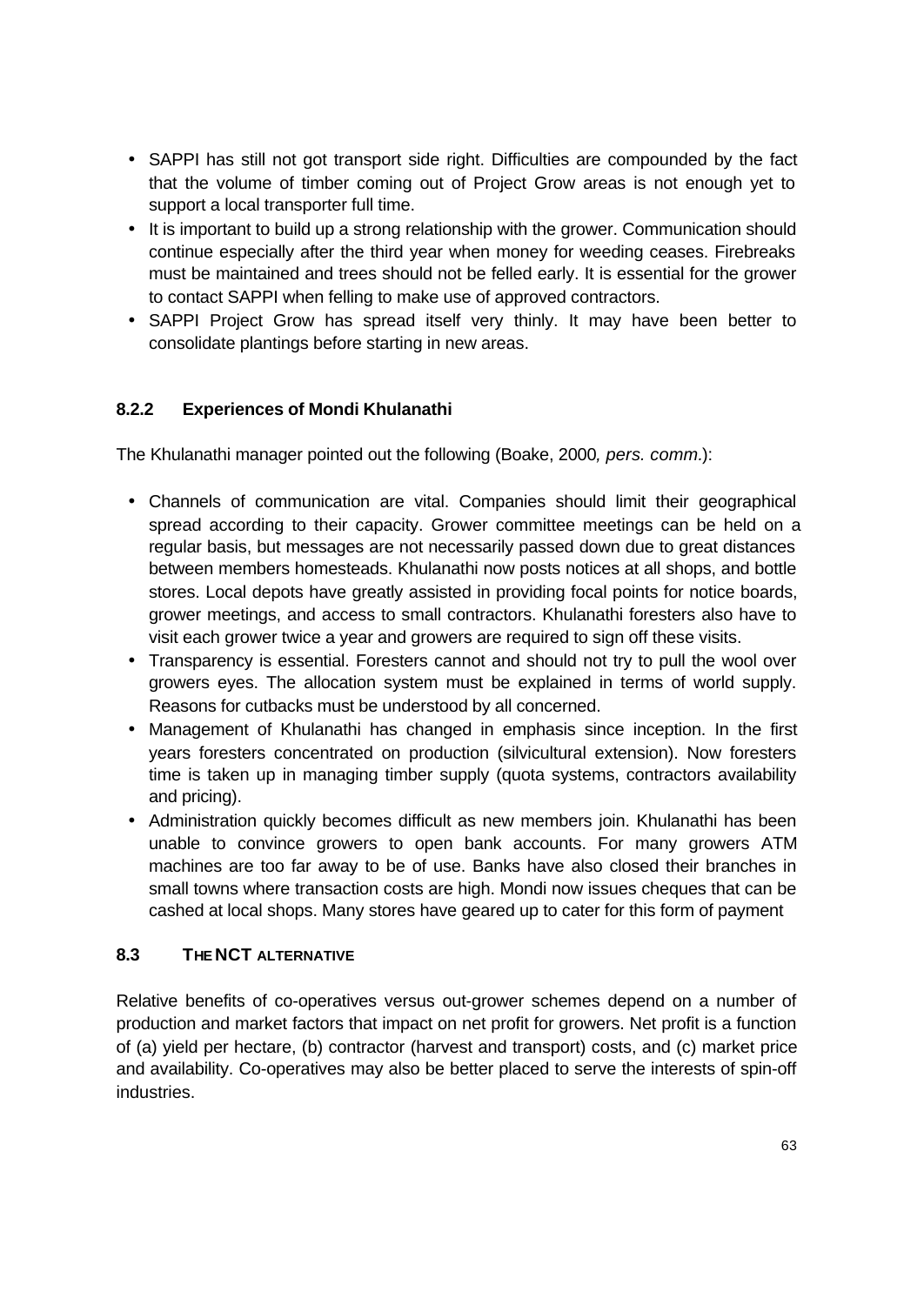# **8.3.1 Increasing net profit through better production support (yields)**

The small-grower schemes significantly improve yields through supplying production inputs and extension advice. Can existing NCT support, evolve to take over the production support functions presently provided through Khulanathi and Grow? The wattle industry provides some clues.

The terms of contract for SAWGU's loan advances evolved out of *discussions* rather than *negotiations* with associations. Wattle associations do not have any bargaining power with SAWGU since the union does not benefit in any way from increased volume from small-growers. In comparison, Mondi and SAPPI benefit from increased volume of timber from out-growers through their mills. Prices are structured to locate profits in the processing rather than production sector and the margin of the timber traded covers the overhead costs of the support programme. A comparison of the loans (*Section 4.5.4*) shows the total amount advanced by SAWGU is tentative, and the terms protect SAWGU's investment rather heavily through fire and life insurance, fencing, and structures to facilitate early repayment. In consequence, wattle growers, unlike their counterparts in the eucalypt industry, have to make considerable personal sacrifices to develop their woodlots (Addo *et al*. 2000).

For similar reasons, NCT support for small-growers is likely to remain Spartan. There are no obvious mechanisms to recover overhead costs of a comprehensive small-grower support programme. In any case, NCT has historically served members as a marketing rather than a production co-operative.

### **8.3.2 Increasing net profit through reducing harvest and transport costs**

Growers increasingly need assistance in getting timber to markets since costs of harvest and transport consume a significant proportion of gross profit (*Figure 5.1*). NCT is well positioned to assist with marketing. Their approach has been to create depots that are owned and managed by grower co-operatives. NCT has assisted these co-operatives to access cheap long haulage from the depots to Richards Bay (though short haulage remains expensive). By harvesting collective areas, and maintaining a sustainable supply, co-operatives can meet the requirements of NCT membership that individual growers cannot. As members, these harvesting co-operatives gain access to preferential prices and quotas

64 However, the relative advantages NCT co-operative depots have been eroded recently by the response of the outgrower scheme managers to this need. SAPPI now organises transport directly from forests to mills using 15 ton trucks with trailers (*Section 6.2.3*). In certain terrain, the trucks are small enough to drive into the forests, thus eliminating short haulage costs. Attached trailers make long haulage more efficient. SAPPI has negotiated timber exchange agreements to allow members near Richards Bay to sell their timber to Mondi mill (*Section 2.2.3*). Mondi has responded to the need by diverting project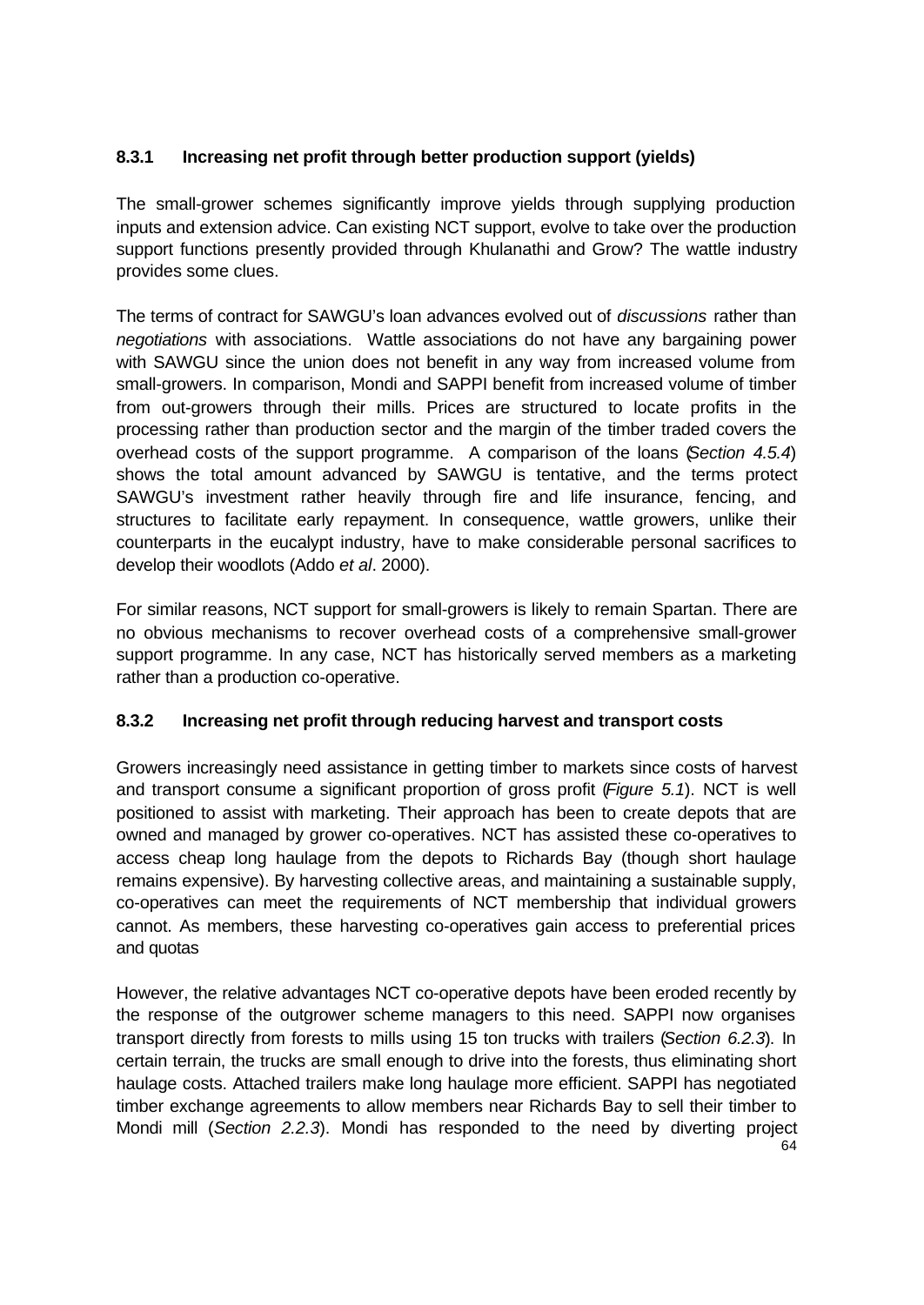resources to construct local weigh bridges for bulking up transport to the mills and Mondi foresters time is now more occupied with helping members access approved contractors than with extension (*Section 8.2*).

Thus, there appears to be no significant advantage at this stage of co-operative membership in reducing harvest and transport costs.

## **8.3.3 Increasing price and availability of market**

CTC and NCT can negotiate relative price advantages on independent markets. CTC has historically set the price in the Richards Bay area and further price advantages may be gained through co-operative membership.

The co-operatives may have the capacity to take in timber at times when SAPPI and Mondi are experiencing oversupply on the world pulp market. However, recent timber supply quotas have affected out-grower and co-operative members alike. The reason is that CTC sells primarily to the Kraft industry in Japan and Scandinavian countries. Thus, it's market for timber is linked to the same world boom and bust cycle that affects SAPPI and Mondi. NCT on the other hand has developed a range of discrete local markets and is well placed to accept small-grower off-take in these times.

Thus, better prices and less vulnerable markets appear to be the major (and possibly only) advantages of co-operative membership at present.

### **8.4 SUMMARY (LEARNING EXPERIENCES AND ALTERNATIVE INSTITUTIONAL SUPPORT)**

A co-operative structure such as NCT operates for the benefit of its members. Advantages of joining NCT are higher prices and more secure local markets in times of oversupply on the world market. Support for small grower co-operative action may also have wider developmental benefits (*Section 7.4*).

However, these advantages may be eroded by relatively poor production support (skills training and credit advances) and marketing support (harvest and transport), which impacts on net profits achieved by growers.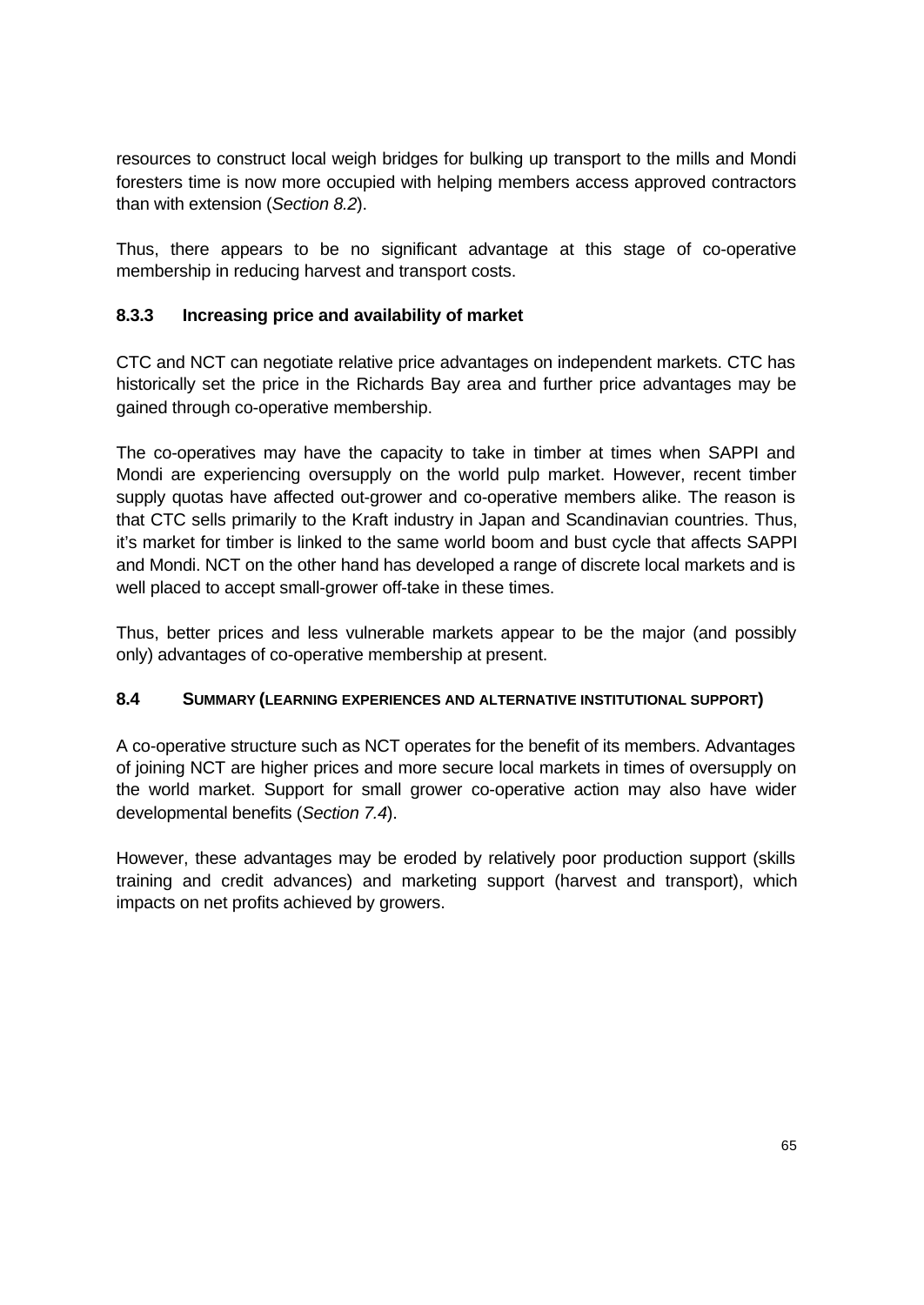# **9. CONCLUSIONS**

*To what extent do outgrower schemes contribute towards the sustainable rural livelihoods of their participants?* The answer may be evaluated in terms of:

- the extent to which they build assets required for livelihoods;
- the vulnerability of those assets to withstand trends and shocks; and
- the extent to which schemes enable small-growers to transform the structures and processes governing access and value of those assets (*Section 1.2)*

Of the above three issues, the last is probably the most critical to empowerment of smallgrowers.

### **9.1 THE VULNERABILITY CONTEXT OF SMALL-GROWER LIVELIHOODS**

The following points summarise the vulnerability context within which small growers' livelihoods operate:

### KwaZulu - Natal context

• Although some 20% of South Africa's labour force is in KwaZulu-Natal, it provides 17% of the formal jobs and the capacity of the province to absorb labour in formal jobs is thought to be the lowest in South Africa (May, 1998). Rural households combine livelihood strategies (claims against the state, migrants' remittances, agriculture, informal employment, and home industries) in a way that they hope will maximise income, but choices are highly limited. About 44% of rural households in KwaZulu-Natal have livelihood strategies that are insufficient to prevent household members living in poverty (*Section 5.2*). Many growers join the schemes because they have no other income generating alternatives.

### Level of participation in the development of the schemes

- Some development of the schemes did occur interactively (for example, Project Grow merely formalised support already given to existing growers – *Section 2.2.1*).
- However, grower associations were weak or non-existent at the inception of the schemes - terms of contract were not negotiated and foresters felt that their job was to promote trees growing and that human and other developments would occur as spin-offs (See Vaughan, 1996 and *Section 2.2.3*).
- Schemes therefore did not develop out of a participatory process, and are not necessarily tailored to meet the needs of households.

#### Contribution to household income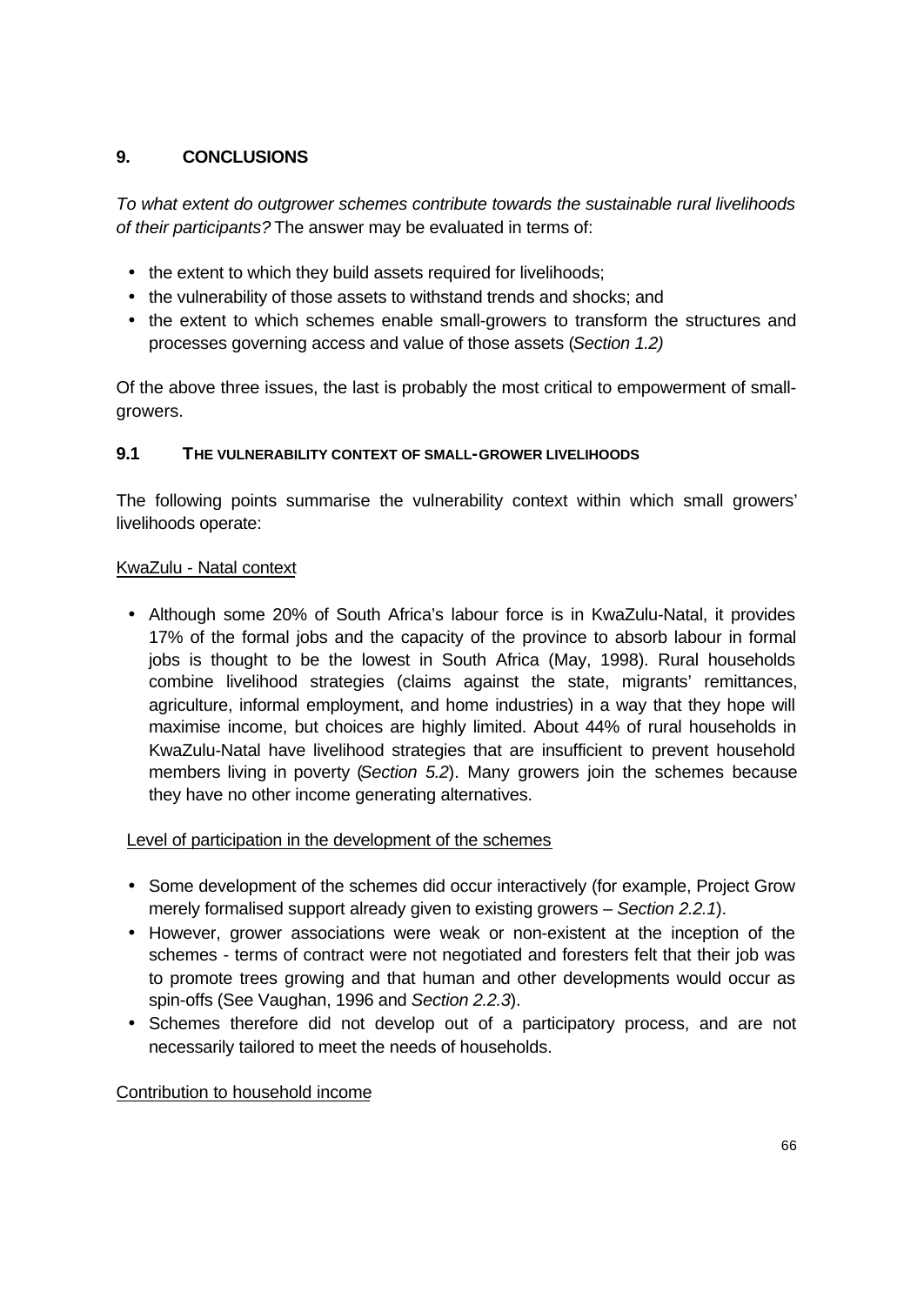- Households across most vulnerability classes appear able to join the outgrower schemes. The obvious exceptions are highly marginalised households without access to any land (*Section 0, Table 3.1*)).
- The average net profit from commercial woodlots is about probably R8000 / ha after 6 to 8 years but up to R16 000 /ha is possible. Depending on the size of forest, schemes contribute 12% - 45% of annual household income taken at the 'poverty line' of R750 per month per family (*Section 5.2*).
- Outgrower schemes can therefore contribute to household income but they do not take the household out of poverty because access to land is limited (*Section 5.2*).

#### Distribution of risk (*Section 4.5.3)*

- Firms do not act on defaulters.
- The size of loan and scheme overhead costs are therefore measures of risk taken by the timber companies.
- The risk by taken by households is measured by the opportunity cost on land and labour rather than by production risks (fire, crop pests, and drought) as is normally the case in contract farming
- SAWGU has been able to protect their own and grower investments through fire and life insurance, SAPPI and Mondi do not insure small plantations.

### Community conflict

- Forests can be a vulnerable target in revenge attacks (political, or faction) and there have been cases of deliberate arson (*Section 7.2.1*);
- There is competition for land between :
- Youth (new households)  $\leftrightarrow$  forest owners (trees)  $\leftrightarrow$  pastoralists (grazing land) (*Section 7.2.1*).
- An elite class may develop through various mechanisms but large land holdings appear to be discouraged by the Tribal Authorities (*Section 7.3*).
- Grower associations do operate to reduce tensions and conflict appears to be declining in context of declining political violence (*Section 7.2.3*).

### Family conflict

- Married women are often left out of decisions (where to plant, when to fell), and don't understand the benefits of joining the schemes (*Section 7.5.3*);
- The classic problem of contract farming where women work but men get payments still persists. There are cases where women have withdrawn their labour from the schemes in protest (*Section 7.5.4*);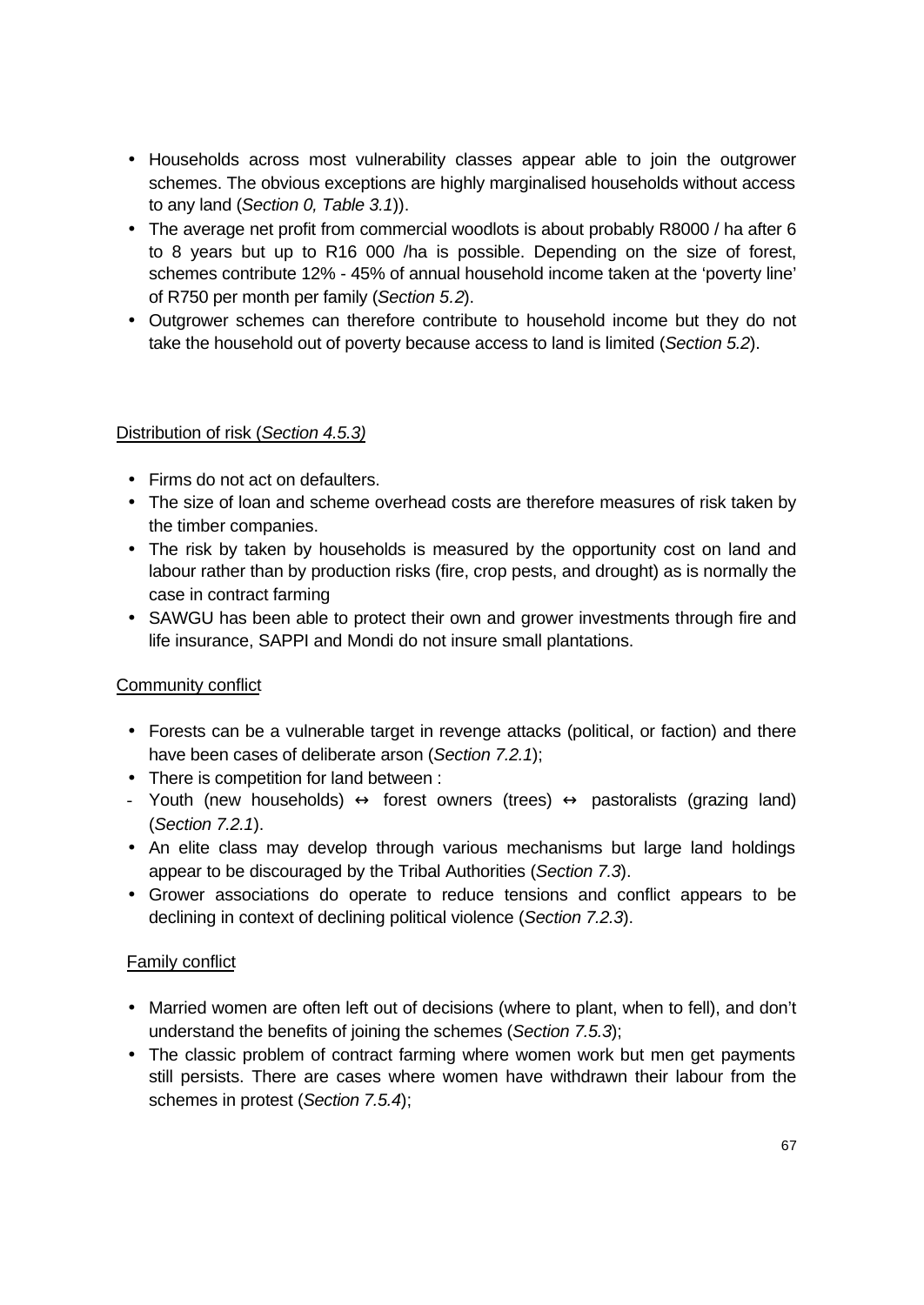- Trees are used by widows as a way of securing land rights for family after their husbands' death (*Section 7.5.1*);
- Gender tensions within the household could be attributed more to unequal power relations legitimised by society than to the schemes themselves (Owang, 1999).

In summary, the schemes do contribute to household income but do not take households out of poverty. In this regard, "contract farming generates an elite in a very flat pyramid. Whether it is in fact a path of development which will allow commercialising producers to emerge – that is to establish themselves as commercial producers – depends on whether it breaks free from its present narrow constraints" (Marcus, Undated: 27). Risk of participating may be measured in terms of opportunity costs on land and labour, rather than production risks. Some community and household tensions may develop over the schemes but mechanisms do exist to regulate this instability.

### **9.2 THE EXTENT TO WHICH SCHEMES BUILD ASSETS REQUIRED FOR LIVELIHOODS**

The outgrower – company partnerships do significantly build on the asset base (natural, social, human and physical) of rural livelihoods but a number of problems exist. These are summarised in Table 9.1.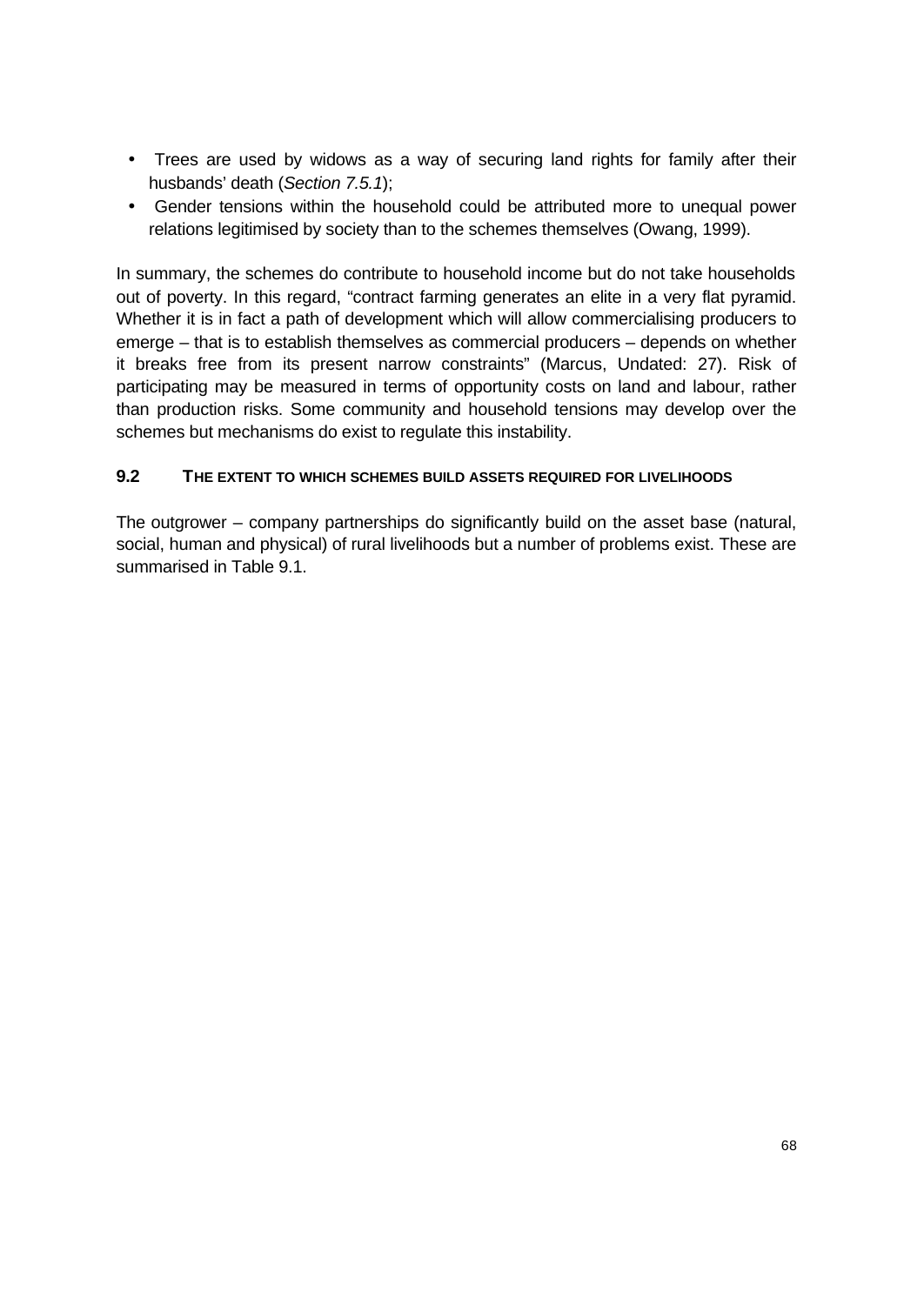|  | Table 9.1 The extent to which outgrower schemes build livelihood assets |  |
|--|-------------------------------------------------------------------------|--|
|--|-------------------------------------------------------------------------|--|

|                  | <b>ASSETS</b>                                    | <b>POSITIVE FACTORS</b>                                                                                                                                                                                                                                                 | <b>NEGATIVE FACTORS</b>                                                                                                                                                                                                                                                                                                                     |  |
|------------------|--------------------------------------------------|-------------------------------------------------------------------------------------------------------------------------------------------------------------------------------------------------------------------------------------------------------------------------|---------------------------------------------------------------------------------------------------------------------------------------------------------------------------------------------------------------------------------------------------------------------------------------------------------------------------------------------|--|
|                  | <b>NATURAL CAPITAL</b>                           |                                                                                                                                                                                                                                                                         |                                                                                                                                                                                                                                                                                                                                             |  |
| 1.1              | Enabling<br>households to<br>acquire more<br>and | They may assist households<br>to acquire new land under<br>sale agreements of state<br>assets. Bids on the 'B-Grade'<br>state forests are to be<br>finalised soon. Bids are to be<br>assessed on the strength of<br>community-corporate<br>partnerships (Section 2.1.1) | Community partnerships with former<br>state forests may be threatened by<br>problems around ownership,<br>responsibility, unfair allocations and<br>distribution of benefits. The schemes<br>have struggled with these issues with<br>plock plantings in the past and<br>companies are wary of these types of<br>partnerships (Section 3.4) |  |
| 1.2              | Securing<br>access to land                       | They provide a means of<br>securing access to land<br>rights within the communal<br>enure system and when<br>acing threats of expulsion<br>rom National Government<br>Section 3.2.10)                                                                                   | By requiring signatures from Tribal<br>Authorities, the schemes may<br>entrench Tribal Authority power,<br>pccasionally to the detriment of<br>grower interests (Section 0)                                                                                                                                                                 |  |
| 1.3              | Protecting<br>water<br>esources                  | Water resources are now<br>protected (under the DWAF<br>bermit system) (Section 2.4)                                                                                                                                                                                    | DWAF administration of the permit<br>system has been slow to the detriment<br>of growers and contractors.<br>In some areas springs, groundwater<br>and wetland have already been<br>depleted (Section 2.4)                                                                                                                                  |  |
| 1.4              | Providing<br>fuelwood                            | The schemes do provide<br>saplings for use as firewood<br>Section 5.3.3)                                                                                                                                                                                                | Eucalyptus is not an effective fuel<br>source and the growers are<br>discouraged by the contract from<br>using their trees for firewood (Section<br>5.3.3                                                                                                                                                                                   |  |
| $\mathfrak{h}.5$ | Use of arable<br>and                             | on land too steep for other<br>crops.<br>Households appear to set<br>aside sufficient arable land<br>for food crops (Section 5.3.1)                                                                                                                                     | Forestry is a rational land use There are no overarching land use<br>bolicies in place at provincial level to<br>ensure that arable land is used to its<br>highest potential (Section 5.4)                                                                                                                                                  |  |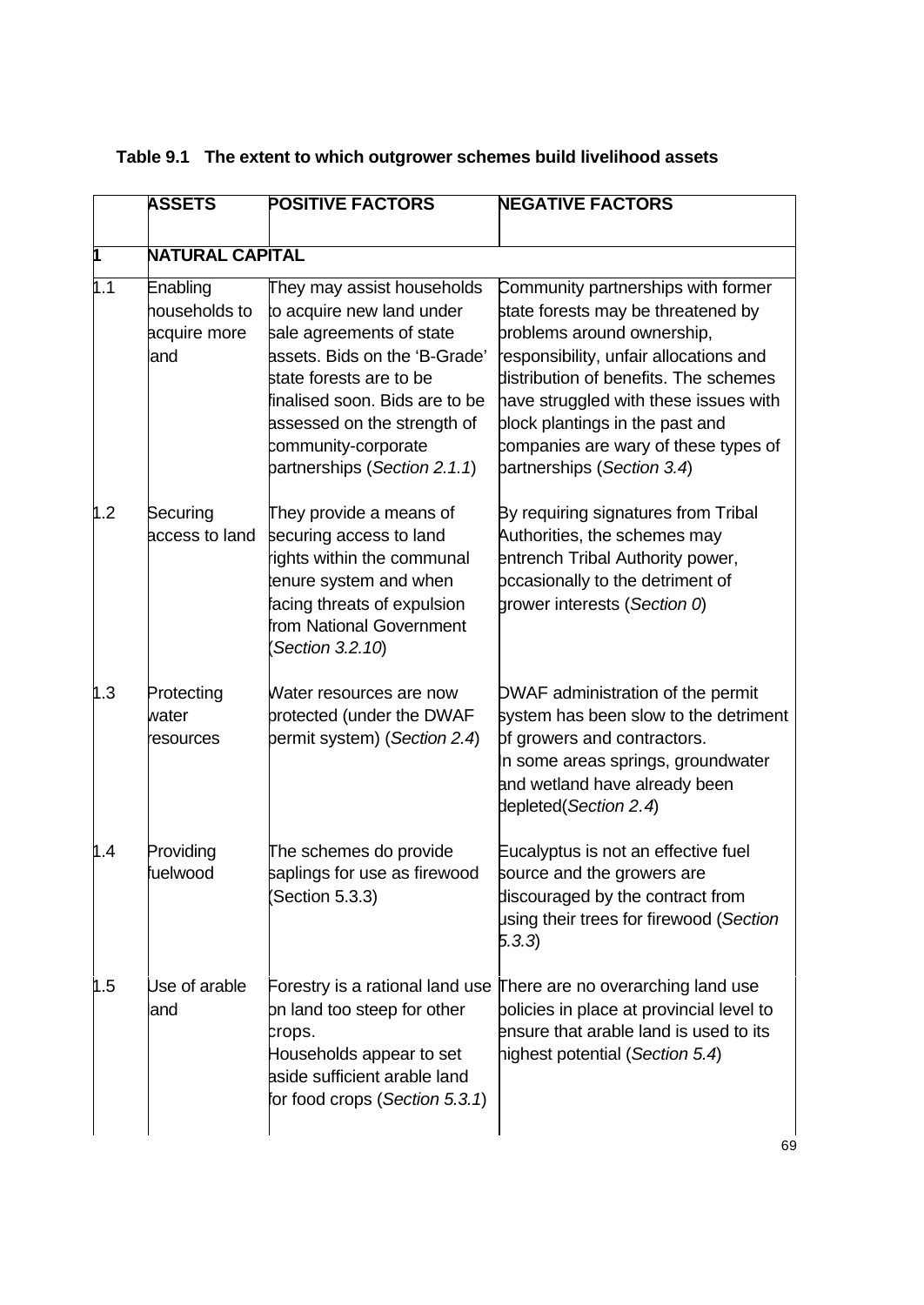| 1.6              | Use of grazing<br>and               | The economic value of land<br>under trees is higher than<br>and under extensive grazing.<br>Households are increasingly<br>substituting trees for cattle as<br>a form of savings (Section 0)                                                                 | Cattle have a high subsistence and<br>symbolic value that is difficult to<br>measure in economic terms. Use of<br>arge areas of former grazing land for<br>trees has caused conflict between<br>growers and non-growers (Section<br>7.2.1 |  |
|------------------|-------------------------------------|--------------------------------------------------------------------------------------------------------------------------------------------------------------------------------------------------------------------------------------------------------------|-------------------------------------------------------------------------------------------------------------------------------------------------------------------------------------------------------------------------------------------|--|
| Þ                | <b>SOCIAL CAPITAL</b>               |                                                                                                                                                                                                                                                              |                                                                                                                                                                                                                                           |  |
| 2.1              | Membership in<br>the schemes        | oan advances allow very<br>boor households to join as<br>members, and companies<br>are willing to assist<br>households across a range of<br>woodlot sizes (Section 0)                                                                                        | <b>Highly marginalised households</b><br>(without land) cannot join the schemes                                                                                                                                                           |  |
| 2.2              | Grower<br>Associations              | The schemes build capacity<br>of growers associations<br>Section 4.5.2)                                                                                                                                                                                      | Associations are weak and function<br>mainly for administrative purposes.<br>They lack power to negotiate terms of<br>contract or influence government<br>policy on forestry (Section 4.5.2)                                              |  |
| β                | <b>HUMAN CAPITAL</b>                |                                                                                                                                                                                                                                                              |                                                                                                                                                                                                                                           |  |
| $\overline{3.1}$ | <b>Skills Transfer</b>              | Skills are transferred on site<br>(silvicultural) and in informal                                                                                                                                                                                            | Business skills training has been<br>nformal and ad hoc. Contractors in<br>raining days (business skills) barticular are overlooked (Section 6.2)                                                                                         |  |
| B.2              | Allocation of<br>household<br>abour | The schemes enable families<br>to allocate labour effectively<br>between wage and farm<br>employment. The opportunity<br>cost of growing trees is low.<br>An individual may easily grow<br>rees and simultaneously<br>seek formal employment<br>Section 5.3) | There are a number of ways in which<br>women are exploited in the schemes,<br>gender sensitive policies are not in<br>place (Section 0)                                                                                                   |  |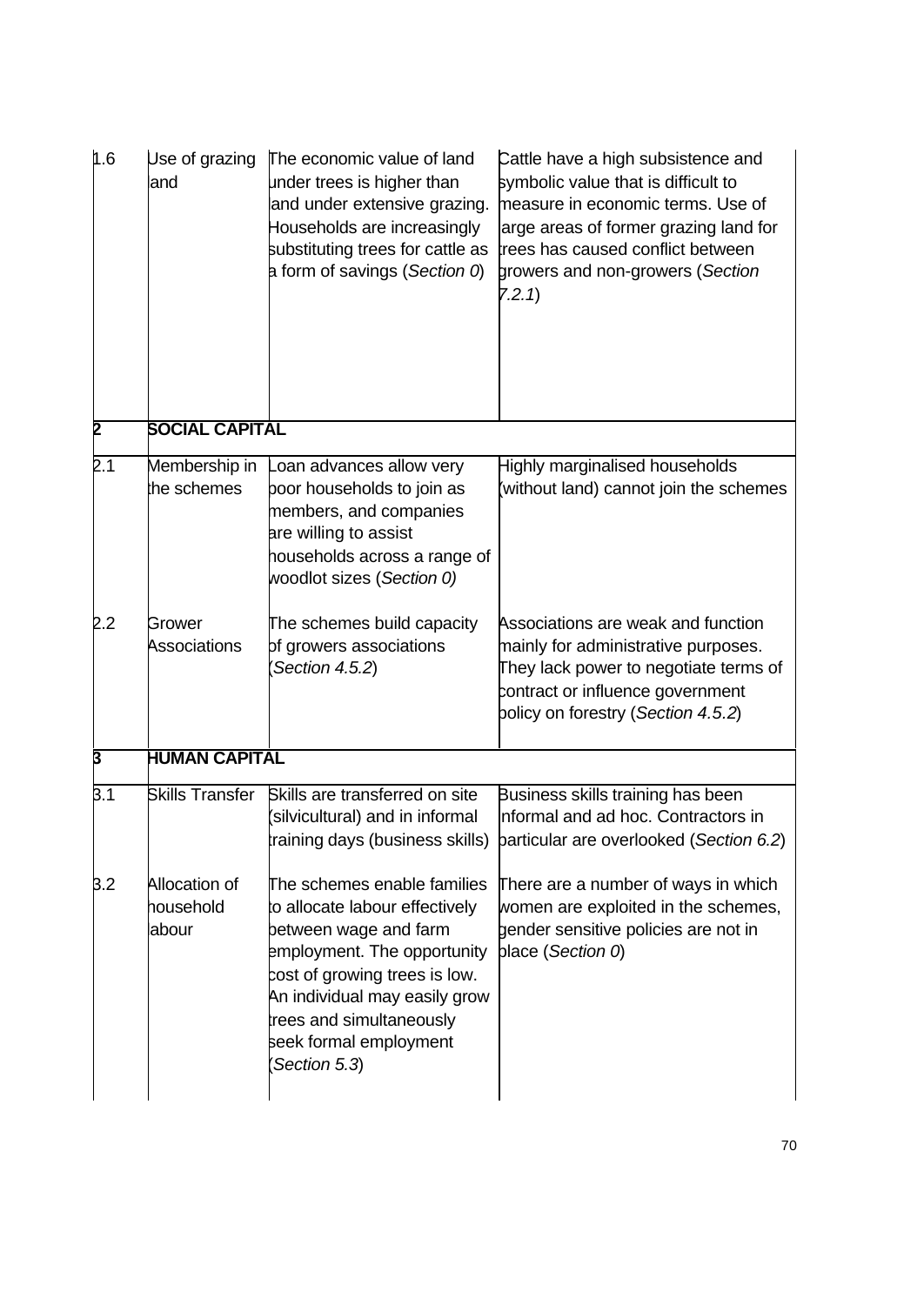| B.3 | Use of<br>contractors              | deficient households to hire<br>contracted labour<br>Highly marginalised<br>households can participate in<br>the schemes as planting and<br>weeding contractors (Section<br>6.2.1) | oan advances enable labour Hired labour and contractors may<br>receive extremely poor wages and<br>may operate under unsafe and harsh<br>conditions (Box 6.1)                                                                                        |  |
|-----|------------------------------------|------------------------------------------------------------------------------------------------------------------------------------------------------------------------------------|------------------------------------------------------------------------------------------------------------------------------------------------------------------------------------------------------------------------------------------------------|--|
| 3.4 | Support for<br>contractors         | Contractors are given<br>support in terms of informal<br>training and links to growers<br>Section 6.2.1)                                                                           | Without further wood processing<br>ppportunities the schemes do not<br>provide much capacity for spin-off<br>opportunities (Section 6.2.1)                                                                                                           |  |
| Ā   | PHYSICAL CAPITAL                   |                                                                                                                                                                                    |                                                                                                                                                                                                                                                      |  |
| k.1 | nfra-structure                     | Infrastructure (some access<br>oads, input supply depots,<br>weigh bridges) has been<br>developed in some rural<br>areas through the schemes<br>Section 6.3)                       | Trees may have been planted in<br>marginal areas where costs of<br>extraction deplete net profits.<br>Companies have been unsuccessful<br>n acquiring government funding for<br>access roads in these areas (Section<br>5.2.1                        |  |
| Б   | <b>FINANCIAL CAPITAL</b>           |                                                                                                                                                                                    |                                                                                                                                                                                                                                                      |  |
| Б.1 | <b>Rural credit</b>                | The schemes provide a<br>credit in the areas where they<br>bperate and most growers<br>repay their debts (Section<br>6.4)                                                          | Farmers are unable to negotiate the<br>significant percentage of rural size of loans which is a measure of<br>the allocation of risk (Section 4.5.2)<br>Many farmers fell their trees too early<br>to escape interest accumulation<br>Section 5.2.1) |  |
| 5.2 | Trees as a<br>orm of<br>savings    | Trees are seen as a form of<br>household savings (Section<br>D)                                                                                                                    | Many farmers fell early to meet<br>emergency needs (Box 7.1)                                                                                                                                                                                         |  |
| Б.З | Trees as a<br>orm of<br>collateral | Plantations cannot be used<br>to gain formal collateral on<br>oans but informal collateral<br>agreements do exist (Box<br>(7.1)                                                    | Informal collateral agreements<br>between community members tend to<br>be exploitative                                                                                                                                                               |  |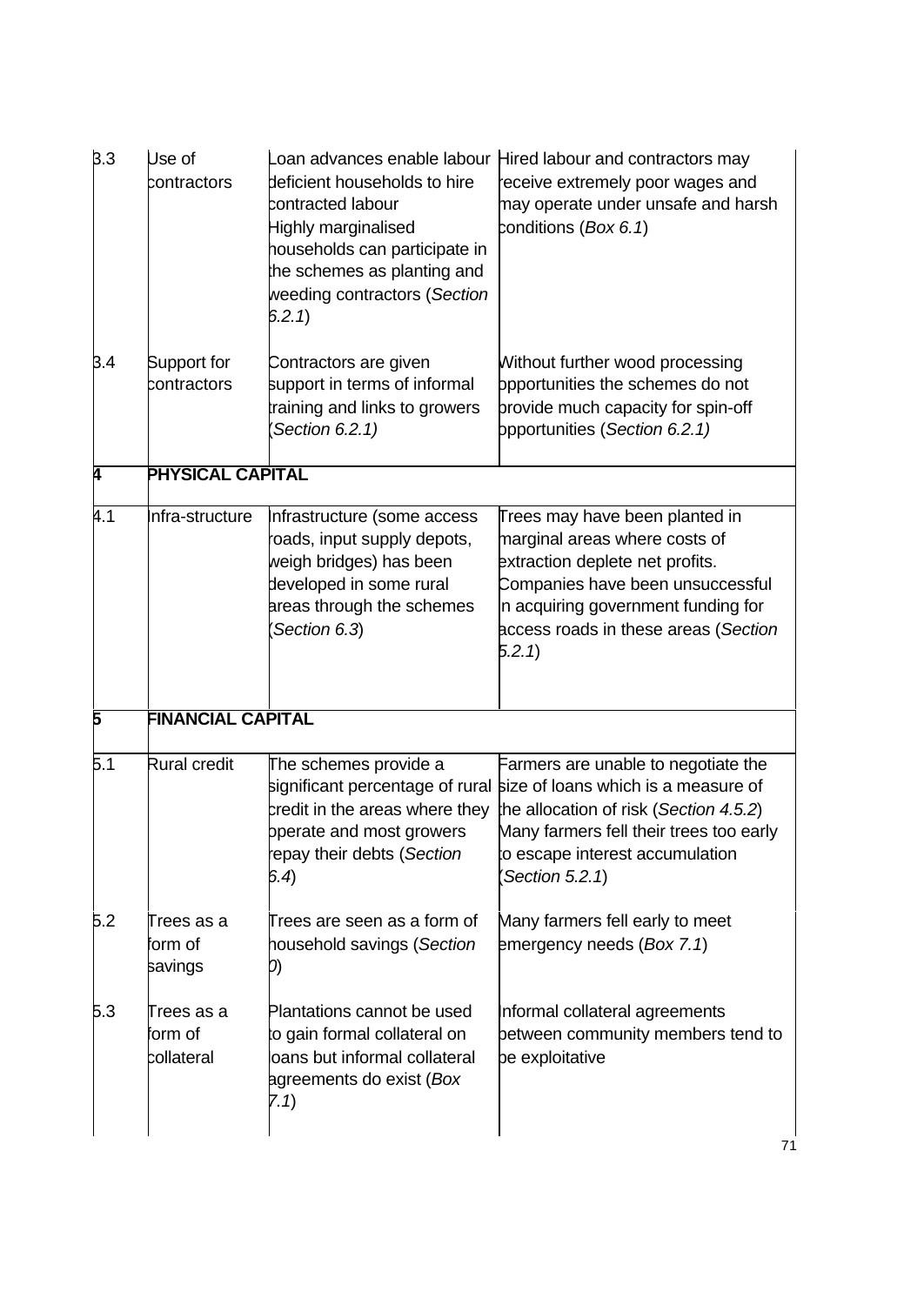| 5.4 | Provision of |                               | The schemes provide secure $\ $ t is not in the companies interest to |
|-----|--------------|-------------------------------|-----------------------------------------------------------------------|
|     | markets      | markets (Section 1.1)         | provide highest prices possible                                       |
|     |              | There are cases where         | (Section 2.3.2)                                                       |
|     |              | companies have given          | Growers are denied shares in benefits                                 |
|     |              | breference to small growers   | from the most the profitable sector of                                |
|     |              | In times of oversupply on the | the industry (processing) (Section                                    |
|     |              | world market (Section 2.2.5)  | (2.1.1)                                                               |

#### **9.3 TRANSFORMING STRUCTURES AND PROCESSES**

It is the author's opinion that the key development issue of small-grower / corporate relationships is the extent to which various models enable small-growers:

- Representation in structures (small-grower associations, forestry organisations, cooperatives, government departments, local government, corporate business, forestry organisations, local grower associations); and
- Influence over processes (forestry policy, environmental legislation, terms of contract, rules of membership, share equity, )

### **9.3.1 Representation in small-grower associations**

The SAPPI and Mondi outgrowers' associations are still weak in terms of their ability to lobby for small-grower interests. Set up by the timber companies themselves for administrative purposes, these groups function to co-ordinate meetings and training. In some cases they may distribute advance payment cheques and recently they have been used to allocate the small-growers' quota among members and non-members. However, they lack real power since:

- they lack capacity to engage with government departments concerning policies that affect their livelihoods (for example, the DWAF permit system has severely affected grower expansion but deputation from potential growers have been through local politicians rather than associations, and directed at scheme managers rather than at the appropriate government department);
- they have been unable to negotiate with companies for better terms of contract (for example bigger advance payments) or relative advantages over other sectors in the eucalypt industry (better prices from the mills, allocations of quotas between large and small growers).

Will the development of these associations empower small-scale eucalypt growers? Their older counterparts in the wattle industry suggest not. Firstly, despite considerable investment by SAWGU to strengthen grower associations, capacity to engage government has been achieved through representation of small-growers in SAWGU, not through their respective associations. Secondly, access to profits from the processing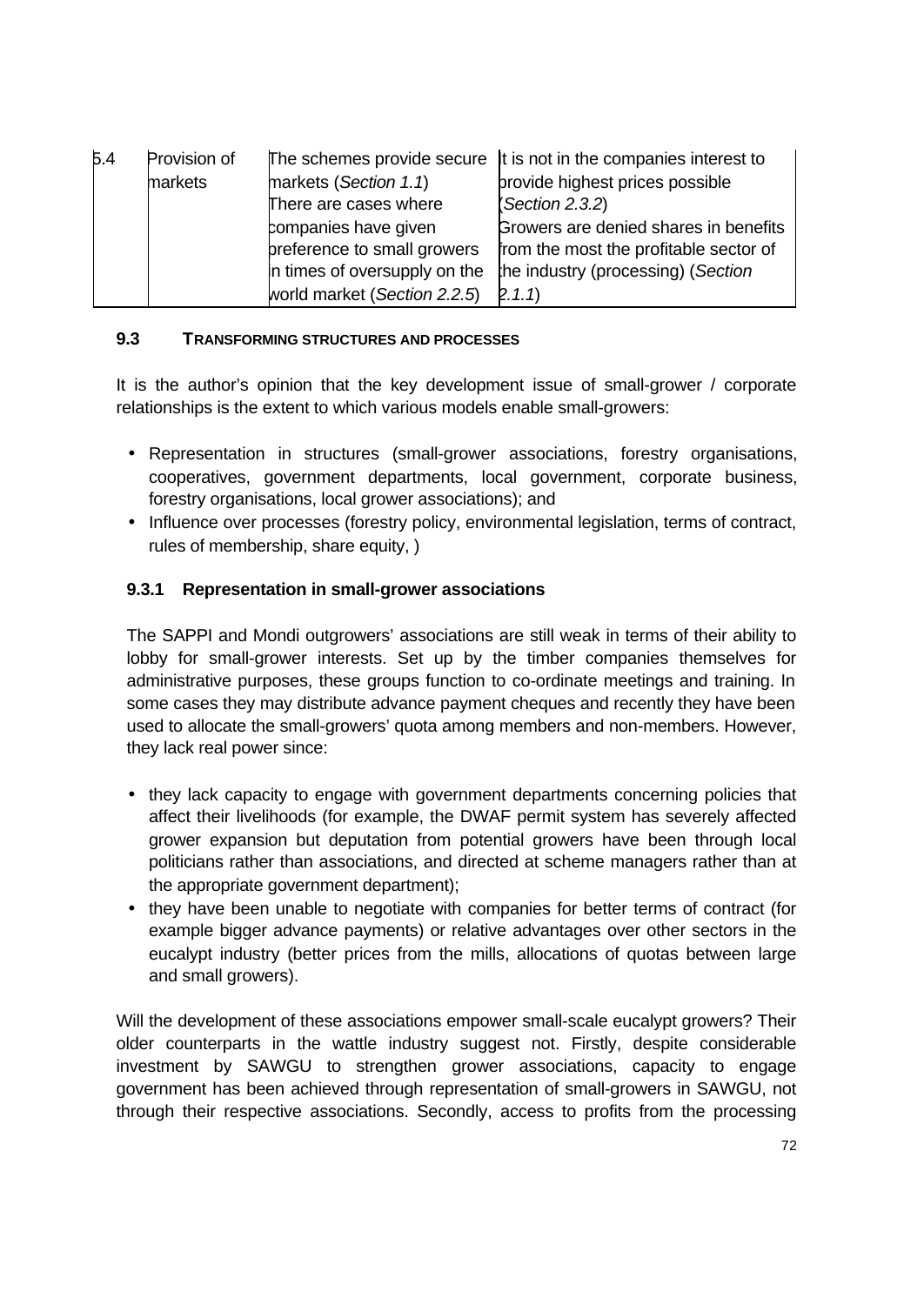sector of the wattle industry has come about through share ownership in the tannin extract factories, not from the ability of associations to negotiate better prices from these markets. Historically, eucalypt forests were planted to serve the pulp and paper industry and not vice versa (see *Section 2.1.1*) and private eucalypt growers do not have shares in the processing of their product.

### **9.3.2 Membership in large commercial growers associations**

The problem of small-grower empowerment lies therefore in the structure of the pulp industry as a whole<sup>19</sup>. In 1996, Vaughan recommended "given the regional significance of agri-industry, and the importance of small scale activities in these industries, what might be appropriate at provincial level is an agri-industry forum with a specific focus on supporting and expanding small grower production, on facilitating the entry of new farmers to the sectors, and on developing and supporting small businesses" (Vaughan, 1996).

*Can any existing bodies represent small grower interests*? Two associations presently service commercial eucalypt growers. These are the South African Timber Growers Association (SATGA) and the Forest Owners Association (FOA). At present neither organisation accommodates the needs of small-grower. However, draft plans are afoot for the merger of these two bodies with 25% representation set aside on executive committees for small-growers (Zingle, 2000) - This may be the key factor in true empowerment for small-scale eucalypt growers. However, it is probable that existing grower associations would have to be considerably upgraded to ensure equitable representation locally and regionally to maximise benefits of these new developments.

### **9.3.3 Alternatives models for small – grower empowerment**

Negotiated forms of public-private partnerships are being considered (Zingle, Section 5) with a range of variables (concessions for investment in infrastructure, land value, service agreements, support by NGOs). For example, the sugar industry has trial projects involving the devolution of share equity to workers on large sugar estates. In some cases equity may be converted to land ownership after a probation period. There is an international trend for pulp companies to out-source production of timber. If SAPPI and Mondi were to follow this trend of reducing forest ownership, share equity models for small growers would be a route to consider.

### **9.4 INTERVENTIONS**

j

Proposed policy interventions, best practice principles and models in which existing corporate – community relations can be improved are considered below.

<sup>19</sup> It has been noted that the structure of the sugar industry with SASA as the administrative arm of a joint grower / miller interest is more conducive to inclusion of small grower interests (Vaughen, 1996).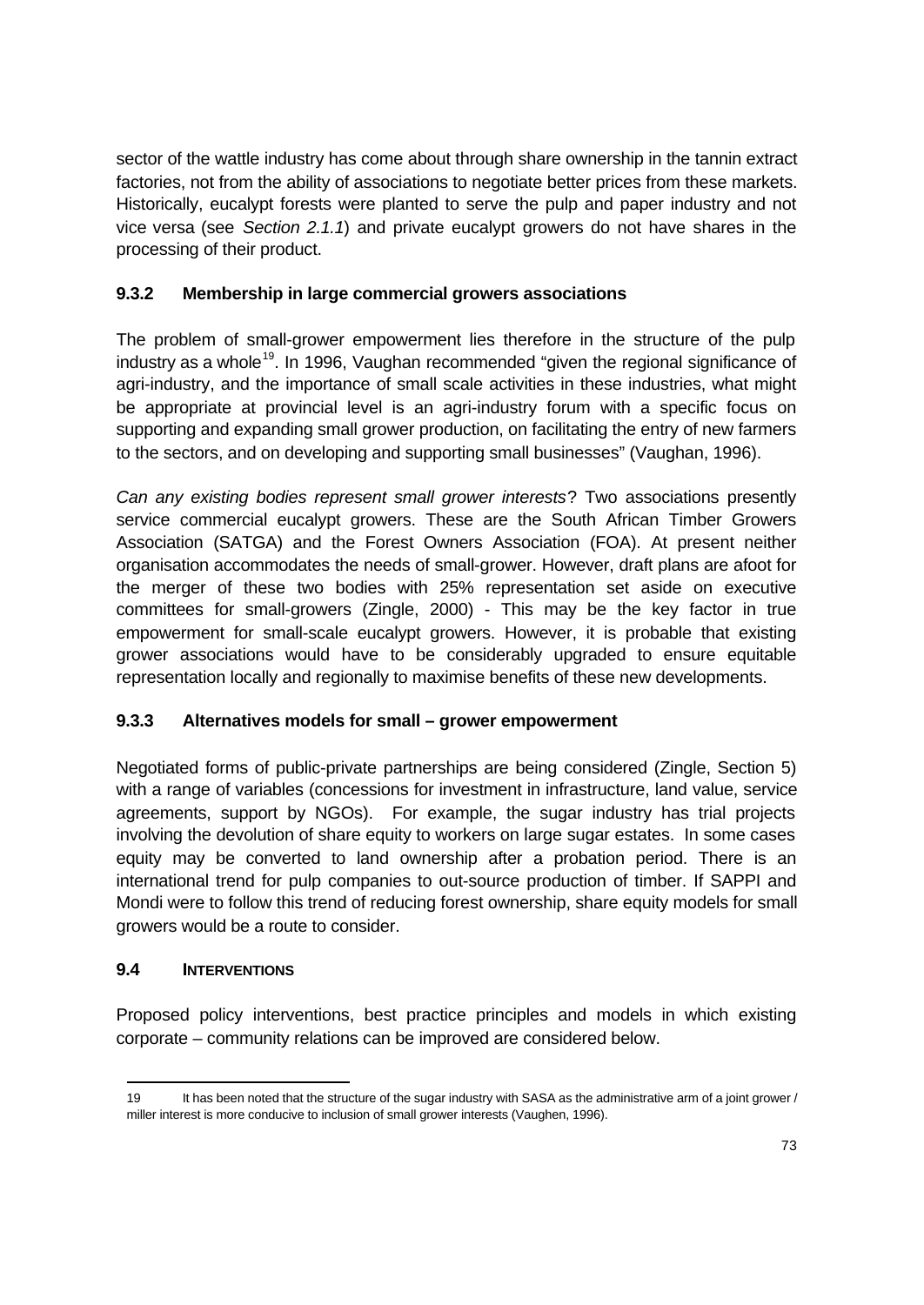## **9.4.1 Key interventions**

The key interventions should give growers representation on the executive bodies that control **structures** and **processes** of the forestry industry, and have power to lobby for favourable government policies.

- Political empowerment is unlikely to occur unless grower associations progress beyond their administrative function (conflict resolution and communication), and are incorporated into national forest owners' associations with real representative status. Opportunity now exists for such representation in the proposed merger of SATGA and FOA. However, to take advantage of this event, ongoing capacity building of grower organisations is needed. Umbrella bodies need to be created to represent local associations. These could possibly incorporate the SAWGU associations should cut across SAPPI, Mondi and NCT structures.
- Economic empowerment is unlikely to occur unless growers are given a greater stake in the profits from their timber. Profits are made in processing rather than production and there is evidence that wood prices are suppressed by the monopoly that pulp companies hold on the market (*Section 2.1.1*). Share ownership along the lines of SAWGU ownership in tannin extract plants is a way of addressing this situation *(Section 2.1.2)*. Another method is to use a method of **revenue sharing** in determining the price formulae for timber. By this method the profit is distributed in an agreed proportion between producers and processor. The strengths of this system are that both risks and benefits are shared between producers and processor, and that allegations of unfairness which are common with all the other systems can be avoided.

# **9.4.2 Policy interventions**

j

Government policies may impact on the effectiveness of schemes in building and protecting **natural** capital and providing funding for **physical** capital:

- The principles underlying DWAF forest permit system and water licensing are undisputed by foresters and likely to have long term benefits on the welfare of smallgrowers. However, slow implementation has resulted in standstill of operations and severely effected some small-scale contractors. Blanket community permits may resolve the crises. Implementation of the new water licensing proposals must proceed with due regard for consequences in delays.
- There is a need to protect arable land for high value crops. Overarching policies possibly developing comparative advantages of regions are being considered. Agribusiness investment in new ventures can be encouraged and supported by SDI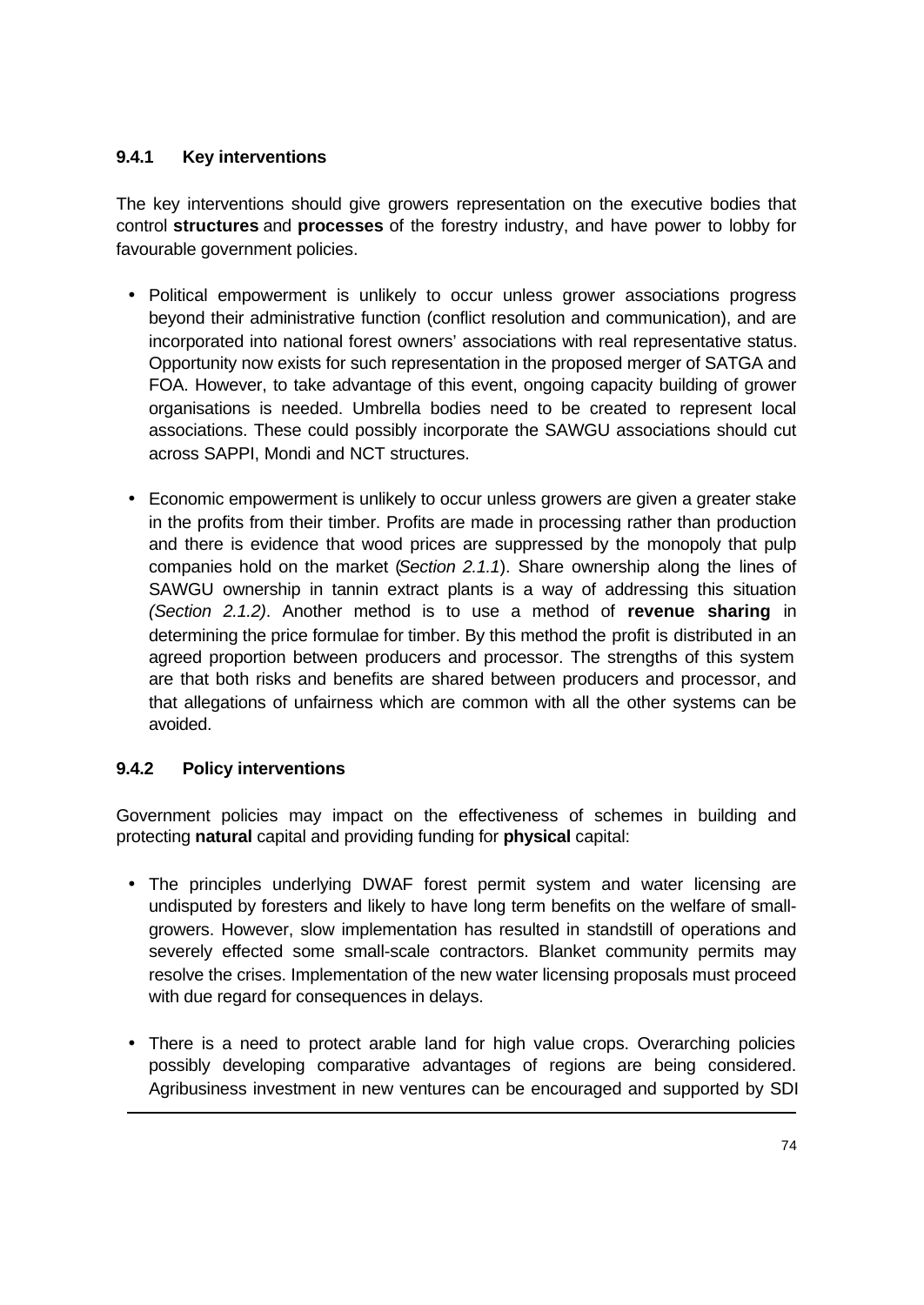initiatives. Intercropping in the first two years of forest growth should be supported by all forest companies.

- Sale of B-Grade state forests within a framework of black empowerment models has provided opportunities for small-growers to acquire more land. There are a range of ownership models within Land Reform policies which could be implemented on large plantations
- Growers suffer from relatively insecure tenure arrangements, they cannot use their forests for collateral and fixed improvements (fencing) are unprotected. Government policy should assist growers to upgrade ownership to PTO status.
- Special government funding should be considered for access roads in areas where trees have been planted far from main roads (for example, Khangelani outside Mandini), and future forestry activities should be regulated in these areas. Funding for forestry infrastructure should be located in the Department of Agriculture rather than the Department of Transport (which favours commuters' needs over forestry).

### **9.4.3 Best practice principles**

Companies own experiences have began to produce a list of best practice principles. These encompass a range of capital assets:

- More careful consideration of site suitability, distance from mills and condition of access roads should be made by companies because certain areas where the schemes are operating may not be viable. Timber companies should join forces to lobby for funding forestry roads.
- Comprehensive computer records should be kept of yields, input costs, contracting costs, and net profits of individual growers in each area. SAPPI has a computer system in place. Mondi should follow suit. It would be in the growers interests if a comprehensive analysis of the distribution of gross profits, under varying input intensity, site characteristics and distances from mills could be made using data from both companies. This would determine the viability of recommendations, such as the practice of promoting trees on best sites.
- All schemes have lowered entrance sizes of woodlots to include rural households with small woodlots. Mondi use of planting contractors also enables households with labour shortages to join the schemes. However, these exists some resentment where growers feel forced to use the services of these contractors. Ongoing communications on the distribution of gross profit and costs are needed.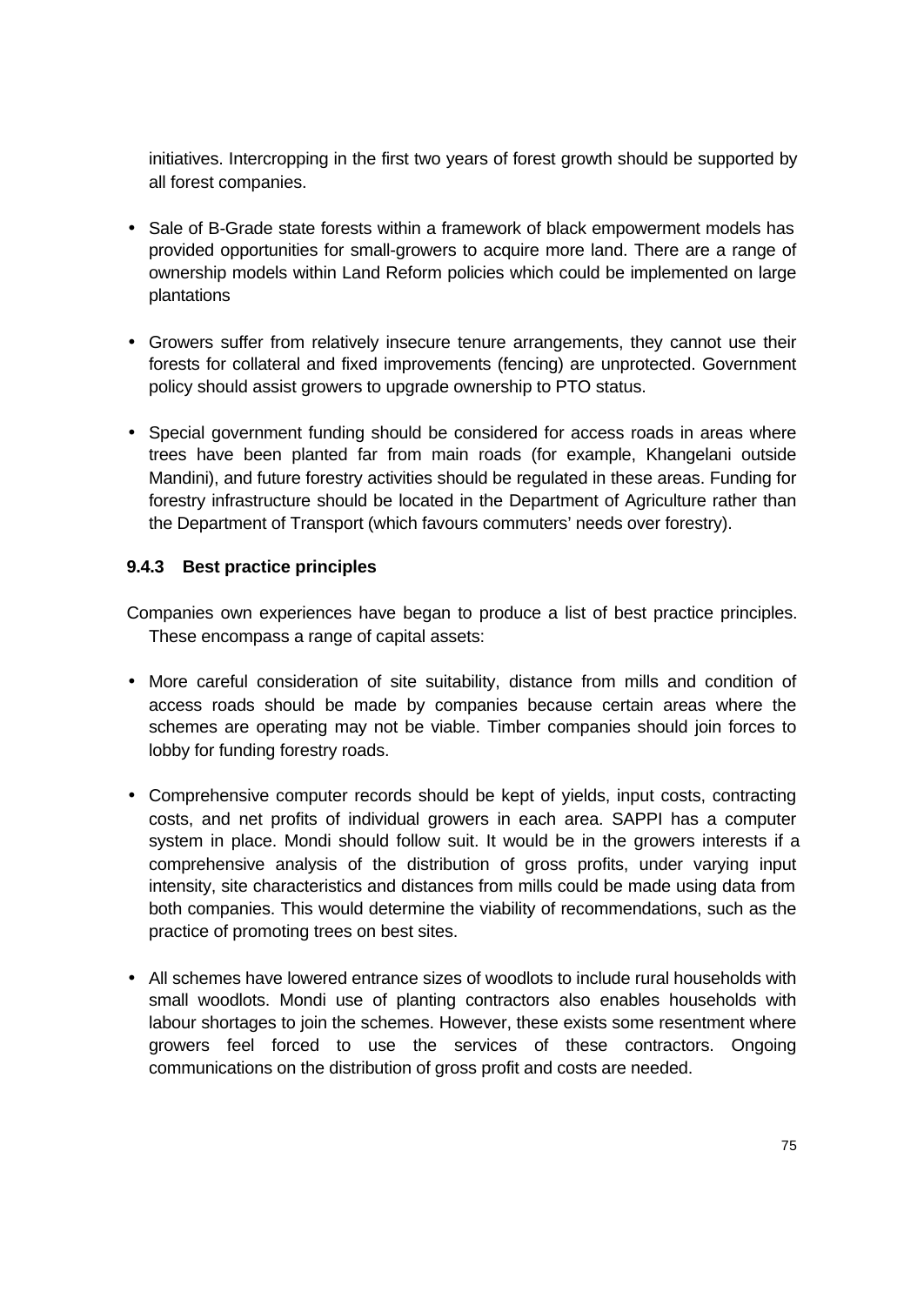- All schemes need to formalise business skills training for growers acquiring lump sums and contractors. The sugar industry may offer facilities for business skills development. NCT's lead of a R100 000 revolving credit facility to contractors could be followed by other companies.
- The schemes need to develop gender sensitive policies to cater for women growers (approximately 80% of members are women). Employment of women foresters, assisting women to open bank accounts in their own names, women group meetings (prior to planting in new areas), inserting inheritance clauses to protect widows, are ways in which this may be achieved.
- Mondi should consider reducing interest charges by the value of land rental gained by using outgrowers' fields. This would reduce the cycle of debt that may occur for example, where trees are destroyed by fire or yields are poor. It would also stop the practice of felling early to avoid interest accumulation.

#### **9.4.4 Community – corporate relationships**

- The highly structured relationships between the timber companies and individual growers may give way to models that promote wider development objectives. These interventions are mainly about relations between groups (**social capital**):
- Development agents on contract to the companies and government (such as Lima) may be better placed to provide growers a wider range of development initiatives. Possible improvements are agricultural supply depots with extension support for other crops and fruit trees, inter-cropping trees with legumes, labour based road construction, and the development of micro contractors.
- These rural development agents would also be better able to help formalise the informal collateral arrangements along specific guidelines that give more protection to the grower. These would include delay in repayment until the forest is mature, regulation of interest rates to acceptable levels.
- Contractors and outgrowers may benefit from incorporating their interests in the union servicing the paper and allied industries (SAAPAWU).
- External development finance agencies (such as the Land Bank) may be able to offer a wider range of services and benefits. Innovative ideas such as credit unions may also replace loan from companies in the future.
- Grower and contractor co-operatives presently engaged by NCT may provide a better vehicle for communication, skills transfer and mutual support than grower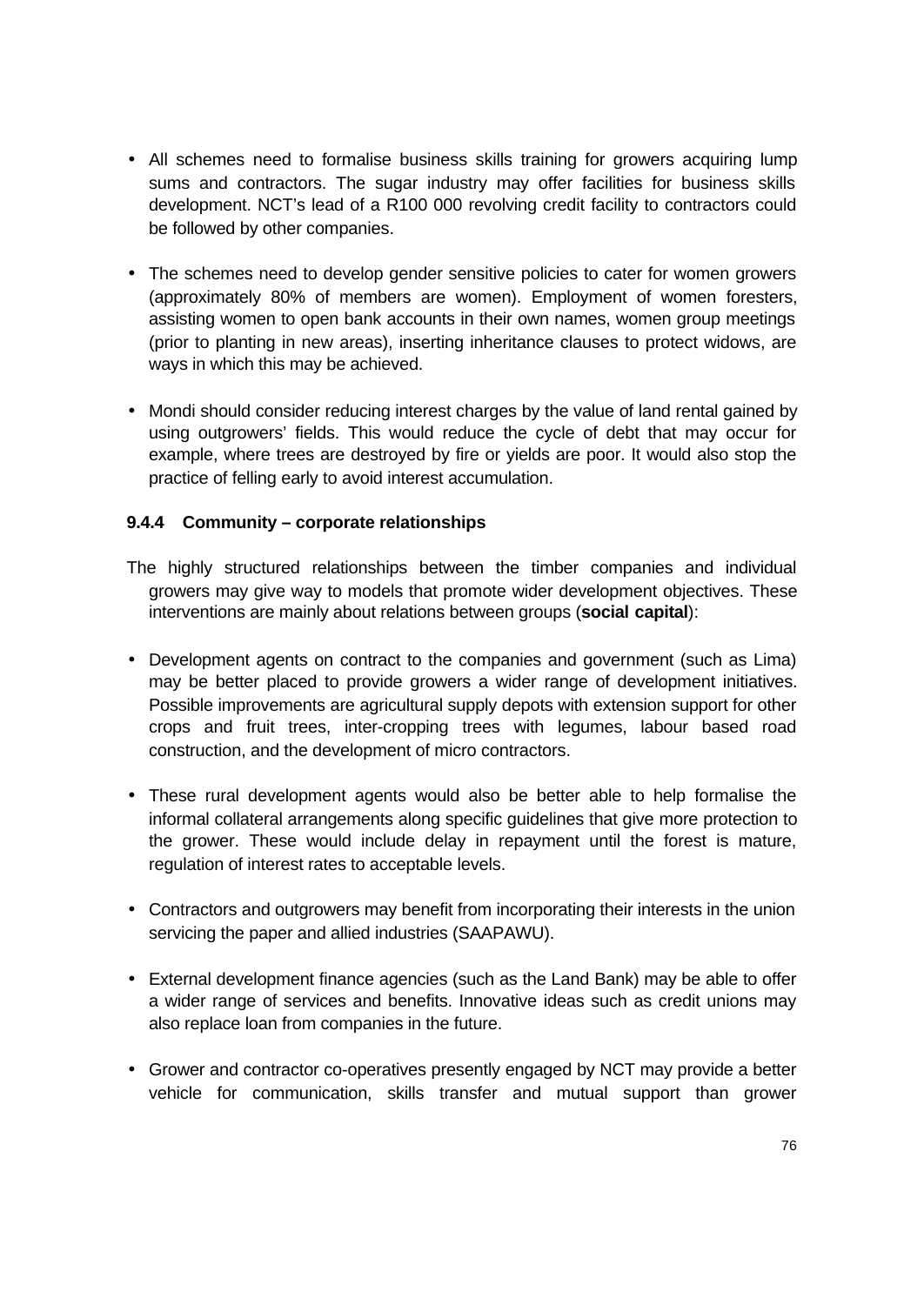associations. Present problems of inefficiency tend to lower profits, especially those among growers.

#### **9.5 CONCLUSION**

The small-scale timber schemes present a number of benefits to members. In the author's opinion these outweigh the costs but under present constraints the schemes are unable to take grower households out of poverty. Real empowerment may take place if they are given representation on the executive body of a structure that has the capacity to engage both government and industry. The proposed merger of SATGA and FAO may provide this vehicle. Representative shareholding in pulp processing could also help growers to articulate needs to the mills and gain greater profits from their timber. Government policy and best practice principles, many of which are being developed by the timber companies themselves, may improve grower livelihoods by protecting and building their capital assets. The highly structured contracts under which grower operate may give way in the future to models of community-corporate relations that are more responsive to wider development issues.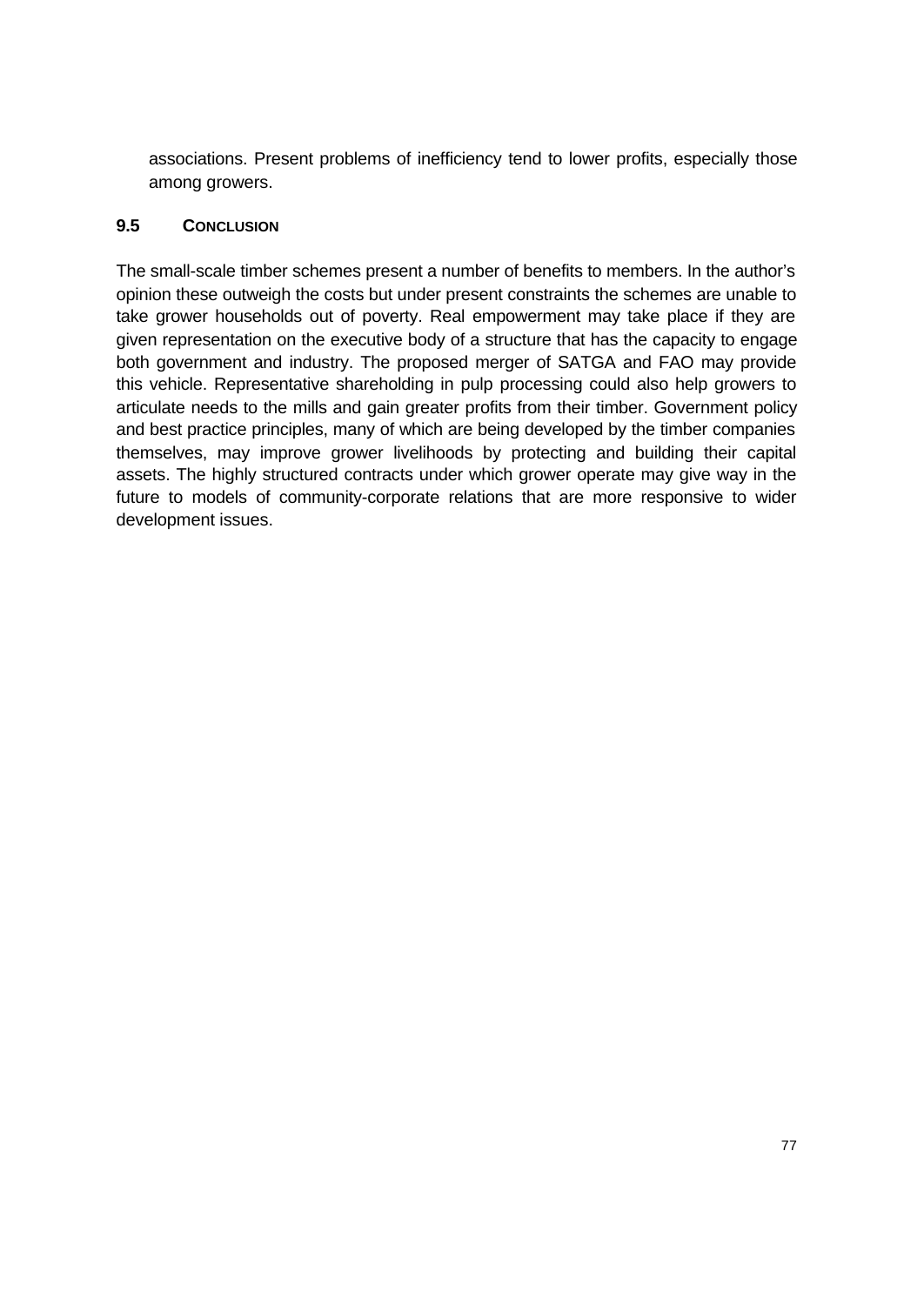#### **10. REFERENCES**

A'BEAR, D R, M Friedman & EA Pollet, 1991. 'Small scale timber growers. A repot prepared for the Physical Planning Department, Natal Provincial Administration'. Institute of Natural Resources, University of Natal.

ADDO, P K, F LEWIS & J MANDER, 2000. 'Forest Stewardship Council certification and its applicability to small-scale timber growers. A case study involving small growers in KwaZulu Natal, South Africa'. Prepared for Council for Scientific and Industrial Research (CSIR) and Natural Resources Institute, University of Greenwich, United Kingdom. Institute of Natural Resources, Pietermaritzburg, South Africa.

AFRA, 1983. 'Forced removals in South Africa: Natal'. Vol 4 of the Surplus People Project Report, Pietermaritzburg.

ARDINGTON, E, 1995. 'Return to Nkandla. The third in a longitudinal study of a rural community in KwaZulu Natal'. CSDS Research Report No 7. Centre for Social and Development Studies, University of Natal, Durban.

ARNOLD, J E M, 1994. 'Employment and small business options in the forestry industry in South Africa'. Oxford Forestry Institute, Oxford.

CAIRNS, R, 1993. 'Small grower commercial timber schemes in KwaZulu'. Draft for CSDS Research Report No. 6, Centre for Social and Development Studies, University of Natal, Durban.

CARNEY, D, 1998. 'Sustainable rural livelihoods, what contribution can we make?' Papers presented at the Department for International Development's Natural Resources Advisers' Conference. Department for International Develoment, Russel Press Ltd., Nottingham, UK.

CARRERE, R, & LOHMANN, L, 1996. 'Pulping the south: Industrial tree plantations and the world paper economy. Zed Books, London, UK.

CELLIER, G A, 1994. 'The Development potential and impacts of commercial *Eucalyptus* woodlots in selected areas of KwaZulu, South Africa'. Unpublished PHD thesis, University of Natal.

CLAPP, R A J, 1988. 'Representing reciprocity, reproducing domination: ideology and the labour process in Latin American contract farming'. The Journal of Peasant Studies. Vol. 16, No 1, pp. 5-39

FARROW, T & I FERGUSON, 1999. 'The NCT story'. Equinym Publishing (Pty) Ltd., Pietermaritzburg, South Africa.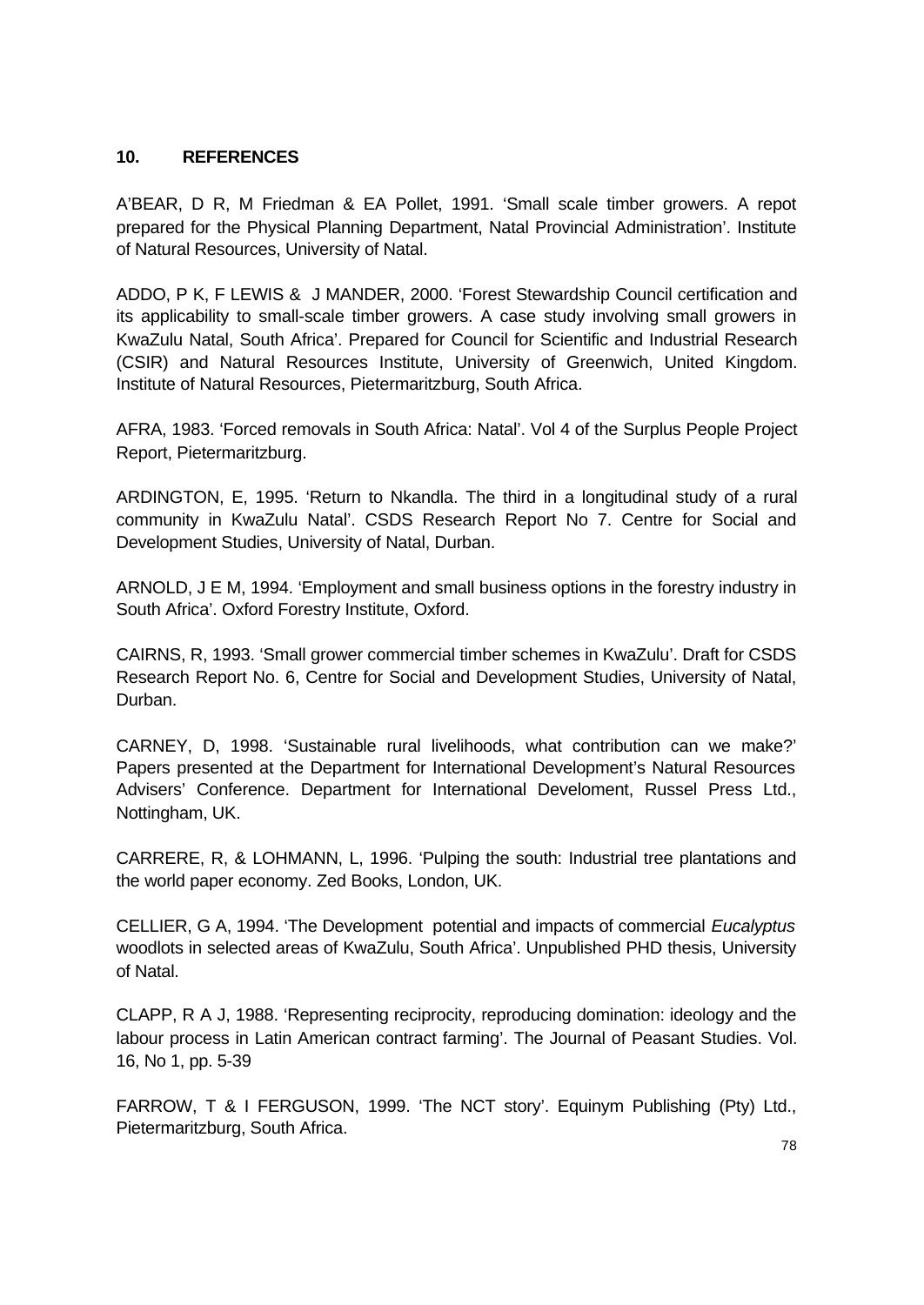FEDER, E, 1997. 'Strawberry Imperialism'. The Hague: Institute of Social Studies. In: Clapp, R A J, 1988. 'Representing reciprocity, reproducing domination: ideology and the labour process in Latin American contract farming'. The Journal of Peasant Studies. Vol. 16, No 1, pp. 5-39.

FRIEDMAN, M, 1991. 'Commercial timber production and basic needs: organisational potential of small-growers in KwaZulu - Lessons from an integrated rural development (IRD) project'. INR, University of Natal, Pietermaritzburg.

GANDER, M, 1994. 'Woodlots in South Africa: Past, present and future'. Paper presented at the Forestek / ICFRAF Agroforestry Course, 20-24 June 1994.

GLOVER, D & KUSTERER, K, 1989. 'Small farmers, big business: contract farming and rural development'. MacMillan, London.

HOCKING, A, 1987. 'Paper chain. The story of SAPPI'. Hollards, Bethule, South Africa.

HUDSON, J R, 1990. 'The cane growers view on timber production'. In: 'The physical, social and economic Impacts of large-scale afforestation in Natal / KwaZulu'. Proceedings of the forestry impacts workshop. Institute of Natural Resources, University of Natal, Pietermaritzburg.

JOFFE, A, D KAPLAN, R KAPLINSKY, D LEWIS, 1995. 'Improving the manufacturing performance in South Africa.' Report of the Industrial Strategy Project. University of Cape Town.

KARUMBIDZA , J, 2000. 'Rural energy crises, the state, agribusiness and development in KwaZulu-Natal: The role of the state and private capital in alleviating rural energy crises and promoting rural development in KwaZulu-Natal through community forestry projects and out-grower schemes; 1960-2000'. First Draft, MA Thesis, University of Natal, Durban.

LELE, U J, 1975. 'The desigh of rural development: lessons from Africa'. John Hopkins University Press for World Bank, Baltimore.

LEVIN, R, 1988. Contract farming in Swaziland: peasant differentiation and the constraints of land tenure. African studies. Vol. 47, No. 2 pp. 101-120.

MACDONALD, C, & A VAUGHAN, 1995. 'Small holder production and land demand in KwaZulu Natal – Case studies in the Mhlatuze catchment'. Land Reform Research Project. Institute for Social and Economic Research, University of Durban Westville & Department of Sociology, University of Natal, Pietermaritzburg.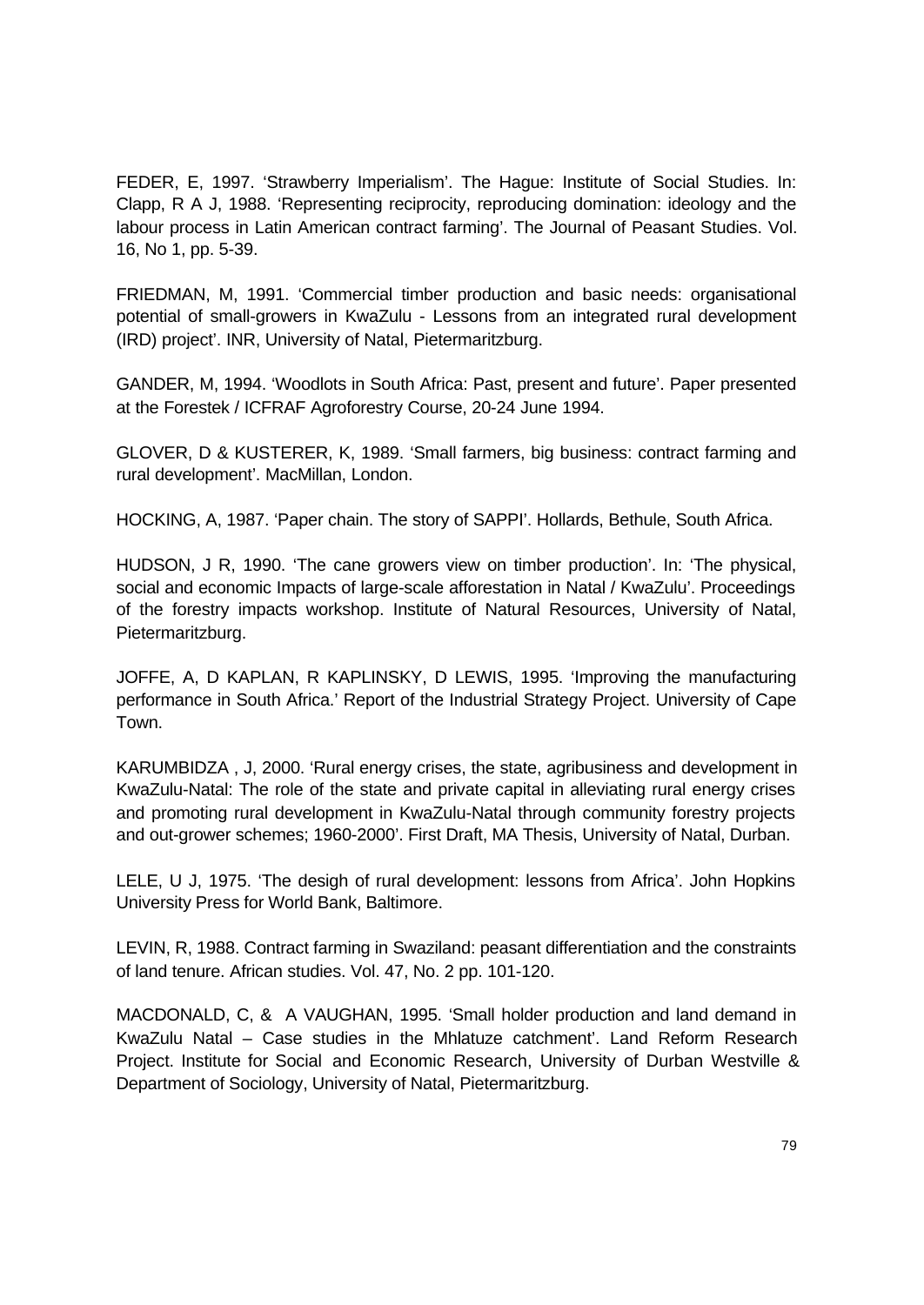MAY, J, 1998. 'Assets, income and livelihoods in rural KwaZulu-Natal'. In: 'Land, labour and livelihoods in rural South Africa'. Eds. Michael Lipton, Frank Ellis and Merle Lipton, Indicator Press, Durban.

MARCUS, T, (undated). 'KwaZulu-Natal provincial synthesis report'. Land and Agriculture Policy Centre, Land Reform Research Programme.

MCINTOSH A, & A VAUGHAN, 1998. 'Enhancing rural livelihoods in South Africa: Myths and realities'. In : Lipton, M, F Ellis & M Lipton (eds). **'Land, labour and livelihoods in rural South Africa**. Vol. 2: KwaZulu-Natal and Northern Province. Indicator Press. MORAN, G, 1992. 'Summary of problems with Mondi contracts'. Memorandum to Mondi. Community Law Centre, Durban.

NEOCOSMOS, M & J TESTERINK, 1985. 'Contract farming in Swaziland: a research proposal'. IDRC Workshop on contract farming and smallholder outgrower schemes in Nairobi. In: Levin R, 1988. Contract farming in Swaziland: peasant differentiation and the constraints of land tenure. African studies. Vol. 47, No. 2 pp. 101-120.

OJWANG, A, 1999. 'Gender and contract farming: A study of contract farming in KwaZulu-Natal'. Unpublished MSc. Thesis, University of Witswatersrand, Johannesburg.

OTHUSITSE, B, 1999. 'An evaluation of small-scale forestry in the Kwambonambi region of KwaZulu-Natal'. MSc. Thesis, School of Environment and Development, University of Natal, Pietermaritzburg.

#### **PERSONAL COMMUNICATIONS:**

DLADLA, V, 2000. Development Forester, NCT Forestry Co-operative Limited. VAN LOGGERENBERG, C, 2000. SAPPI Projects Manager, KwaMbonambi. BOAKE, J, 2000, Mondi Woodlots Manager, Kwambonambi. KEYWORTH, P, 2000. Director, NCT, Pietermaritzburg. HUGHES, J, 2000. Ex-Deputy Director, Forestry, KwaZulu Agriculture and Forestry

SAVILLE, A, 1994. 'The forestry sector in KwaZulu/Natal'. Land Reform Research Project, Land and Agriculture Policy Centre.

SCOTCHER, J, 1995. 'President's Awards for Social Forestry Projects: SAPPI Forests Project Grow. SAPPI Forests (Pty) Ltd., Pietermaritzburg.

SHARP, J & A SPIEGEL, 1990. Women and Wages: Gender and the Control of Income in Farm and Bantustan Households, **Journal of Southern African Studies**, 16(3). SHERRY, S P, 1947. 'The silviculture of Black Wattle (*Acacia mollissima* Willd.)'. Director of Forestry, Pretoria, Union of South Africa.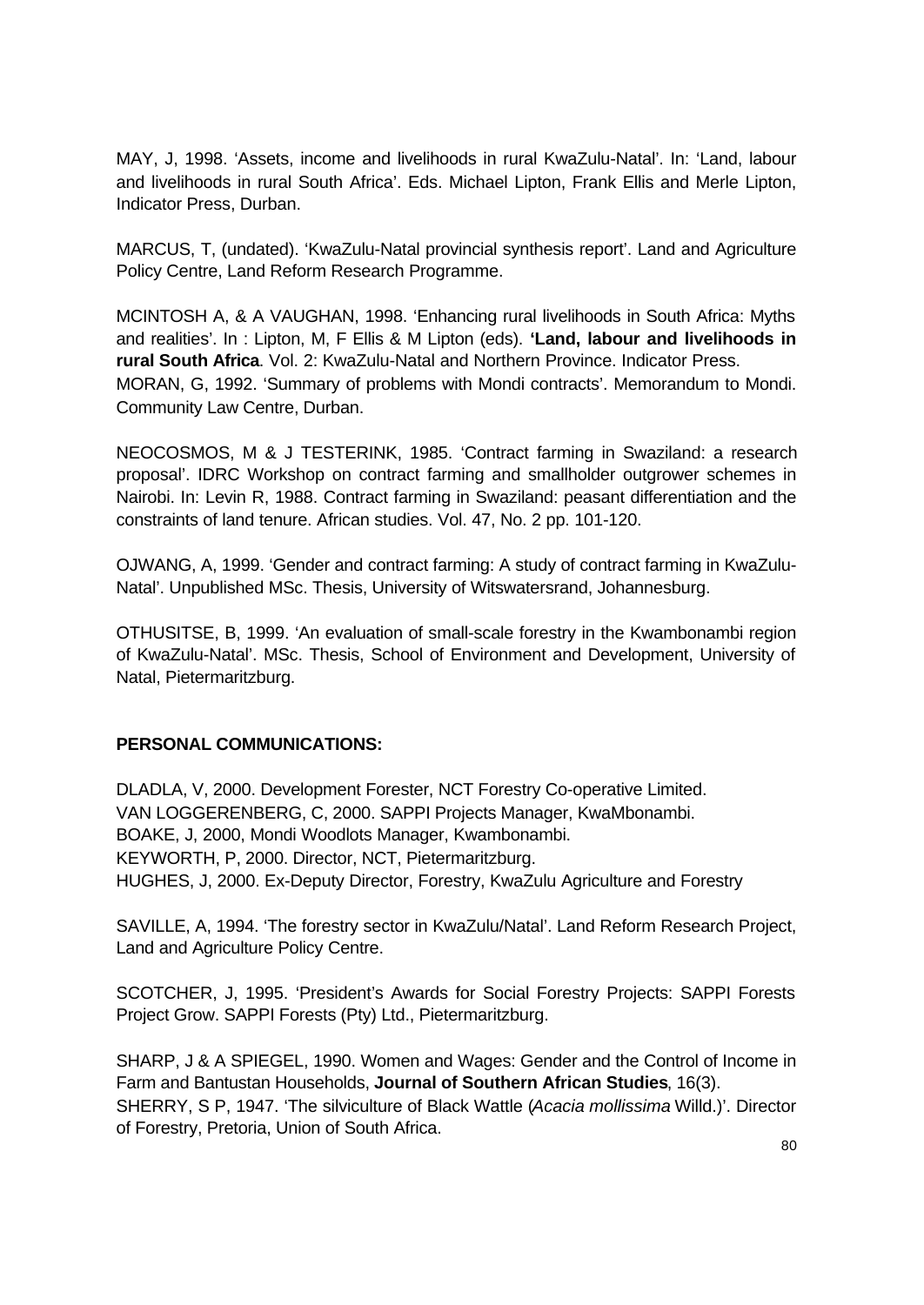TAYLOR, F, P, 1999. 'Sustainability indicators: A tool for assessing SAPPI's Project Grow Scheme in Maputaland'. Honours Thesis: School of Life and Environmental Sciences, University of Natal, Durban.

VAUGHAN, A, 1992. 'Contracts with capital: the small grower experience in Natal / KwaZulu'. Institute of Social and Economic Research; University of Durban Westville.

VAUGHAN, A, 1996. 'KwaZulu Natal development strategy. Agri-industry, the sugar and timber industries'. Institute for Social and Economic Research, University of Durban-Westville.

WILIAMS, S, & R KAREN, 1985. 'Agribusiness and the small scale farmer: a dynamic partnership for development'. Westview Press, Boulder.

ZINGLE, J, 2000. 'The Policy and Legislative Environment for Outgrowing at the Regional Level: KwaZulu- Natal.' Company-Community Partnerships: Tree Outgrower Schemes in KwaZulu-Natal. Report One for DFID, IIED, CSIR.